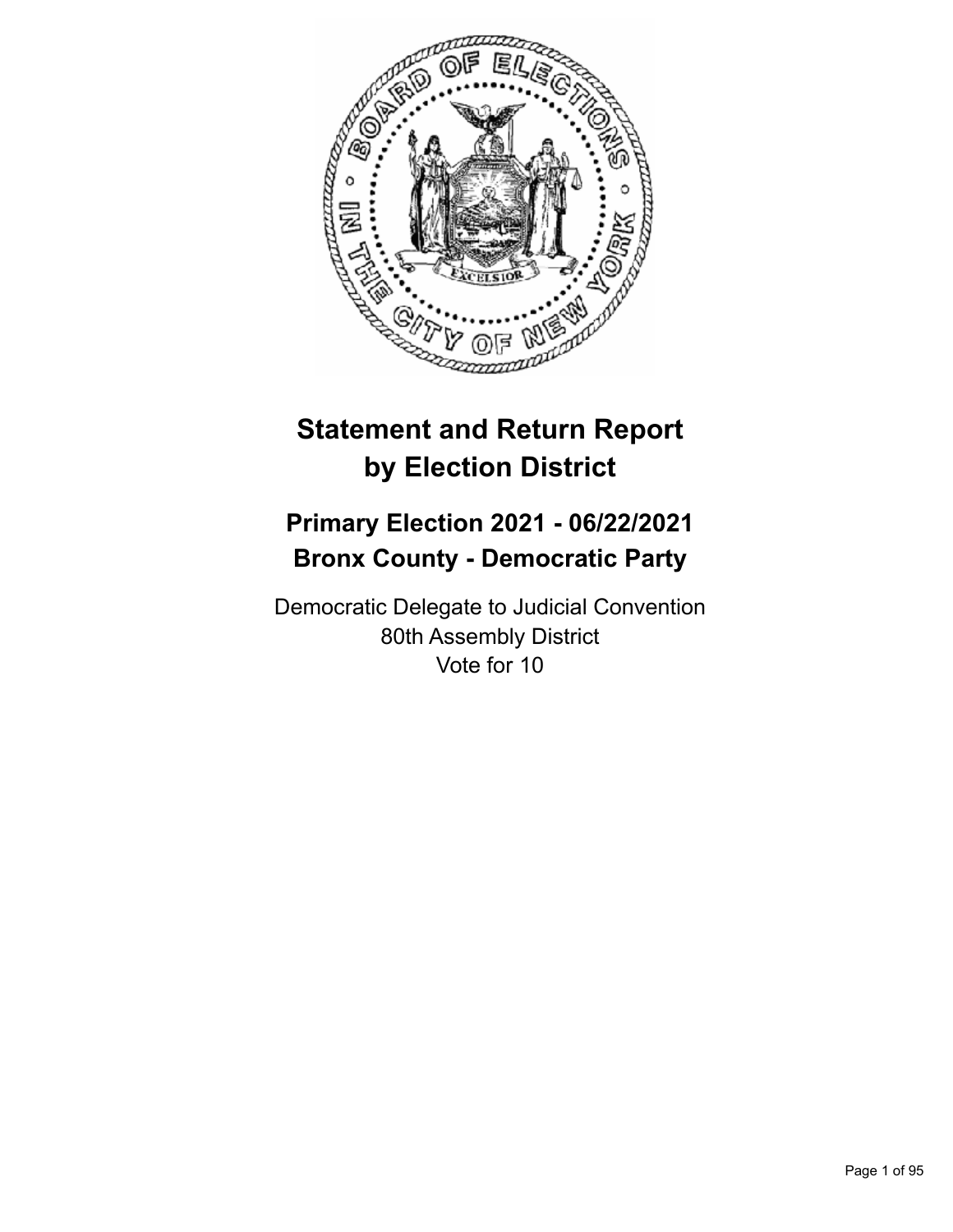

| <b>PUBLIC COUNTER</b>                                    | 69       |
|----------------------------------------------------------|----------|
| MANUALLY COUNTED EMERGENCY                               | 0        |
| <b>ABSENTEE / MILITARY</b>                               | 12       |
| <b>AFFIDAVIT</b>                                         | $\Omega$ |
| <b>Total Ballots</b>                                     | 81       |
| Less - Inapplicable Federal/Special Presidential Ballots | $\Omega$ |
| <b>Total Applicable Ballots</b>                          | 81       |
| <b>DORCAS SUGRANES</b>                                   | 17       |
| <b>BRIANAH SIERRA</b>                                    | 23       |
| <b>ORLANDO RIVERA</b>                                    | 28       |
| <b>SANDRA PABON</b>                                      | 26       |
| <b>MATTHEW GONZALEZ</b>                                  | 22       |
| <b>MARIA DE JESUS</b>                                    | 26       |
| CARLOS DANIEL SANCHEZ                                    | 20       |
| <b>IRINA POLO-GUAMAN</b>                                 | 16       |
| <b>EMMANUEL MARTINEZ</b>                                 | 17       |
| <b>JEAN B. HILL</b>                                      | 33       |
| <b>LOIS MANGIONE</b>                                     | 19       |
| MARIA D. GONZALEZ                                        | 30       |
| <b>JOSE RODRIGUEZ</b>                                    | 19       |
| DEIDRA R. MOORE                                          | 31       |
| <b>HAZEL MIURA</b>                                       | 15       |
| <b>ARDHMIR MALZIU</b>                                    | 13       |
| <b>DANIEL FLORES</b>                                     | 28       |
| <b>DESIREH GARCIA</b>                                    | 29       |
| <b>Total Votes</b>                                       | 412      |
| Unrecorded                                               | 398      |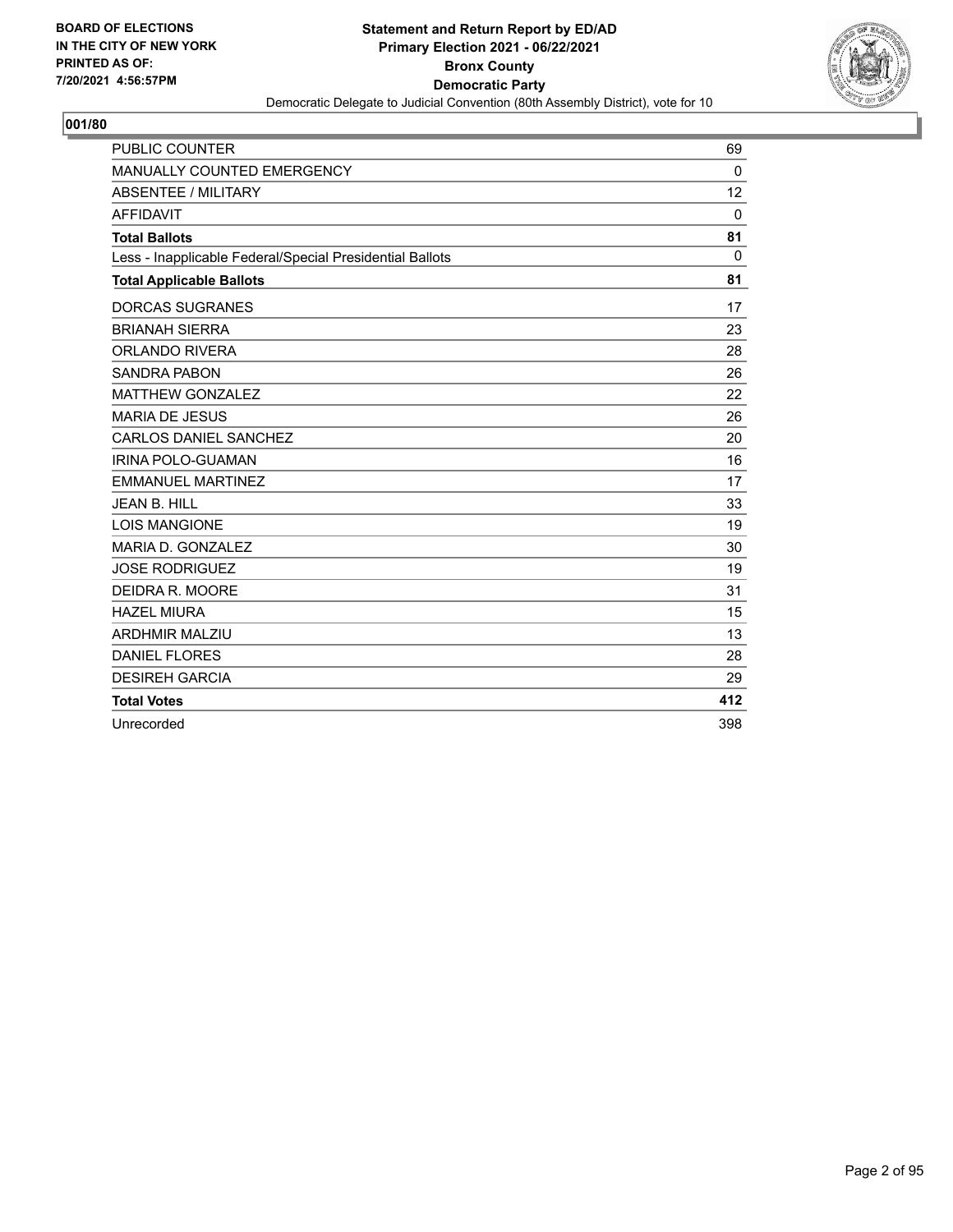

| <b>PUBLIC COUNTER</b>                                    | 51           |
|----------------------------------------------------------|--------------|
| MANUALLY COUNTED EMERGENCY                               | 0            |
| <b>ABSENTEE / MILITARY</b>                               | 16           |
| <b>AFFIDAVIT</b>                                         | 2            |
| <b>Total Ballots</b>                                     | 69           |
| Less - Inapplicable Federal/Special Presidential Ballots | 0            |
| <b>Total Applicable Ballots</b>                          | 69           |
| <b>DORCAS SUGRANES</b>                                   | 14           |
| <b>BRIANAH SIERRA</b>                                    | 17           |
| ORLANDO RIVERA                                           | 14           |
| SANDRA PABON                                             | 16           |
| <b>MATTHEW GONZALEZ</b>                                  | 9            |
| <b>MARIA DE JESUS</b>                                    | 19           |
| <b>CARLOS DANIEL SANCHEZ</b>                             | 10           |
| IRINA POLO-GUAMAN                                        | 20           |
| <b>EMMANUEL MARTINEZ</b>                                 | 14           |
| <b>JEAN B. HILL</b>                                      | 15           |
| <b>LOIS MANGIONE</b>                                     | 6            |
| MARIA D. GONZALEZ                                        | 19           |
| <b>JOSE RODRIGUEZ</b>                                    | 6            |
| DEIDRA R. MOORE                                          | 10           |
| <b>HAZEL MIURA</b>                                       | 10           |
| <b>ARDHMIR MALZIU</b>                                    | 5            |
| <b>DANIEL FLORES</b>                                     | 10           |
| <b>DESIREH GARCIA</b>                                    | 15           |
| ANISSA ABI-DARGHAM (WRITE-IN)                            | $\mathbf{1}$ |
| BENJAMON ELY (WRITE-IN)                                  | 1            |
| FIORELA LAGUARDIA (WRITE-IN)                             | 1            |
| FRANKLIN ROOSEVELT (WRITE-IN)                            | $\mathbf{1}$ |
| JACOB LUCERO (WRITE-IN)                                  | 1            |
| JAMES BUDDEY (WRITE-IN)                                  | 1            |
| JARED VAN SMELLENBURG (WRITE-IN)                         | 1            |
| JOHN WILLIAMS (WRITE-IN)                                 | 1            |
| MYLES AKABAS (WRITE-IN)                                  | 1            |
| THEODORE ROOSEVELT (WRITE-IN)                            | 1            |
| TRAM NGUYEN (WRITE-IN)                                   | 1            |
| VICTORIA FRIEDMAN (WRITE-IN)                             | 1            |
| VILMA GABBAY (WRITE-IN)                                  | 1            |
| <b>Total Votes</b>                                       | 242          |
| Unrecorded                                               | 448          |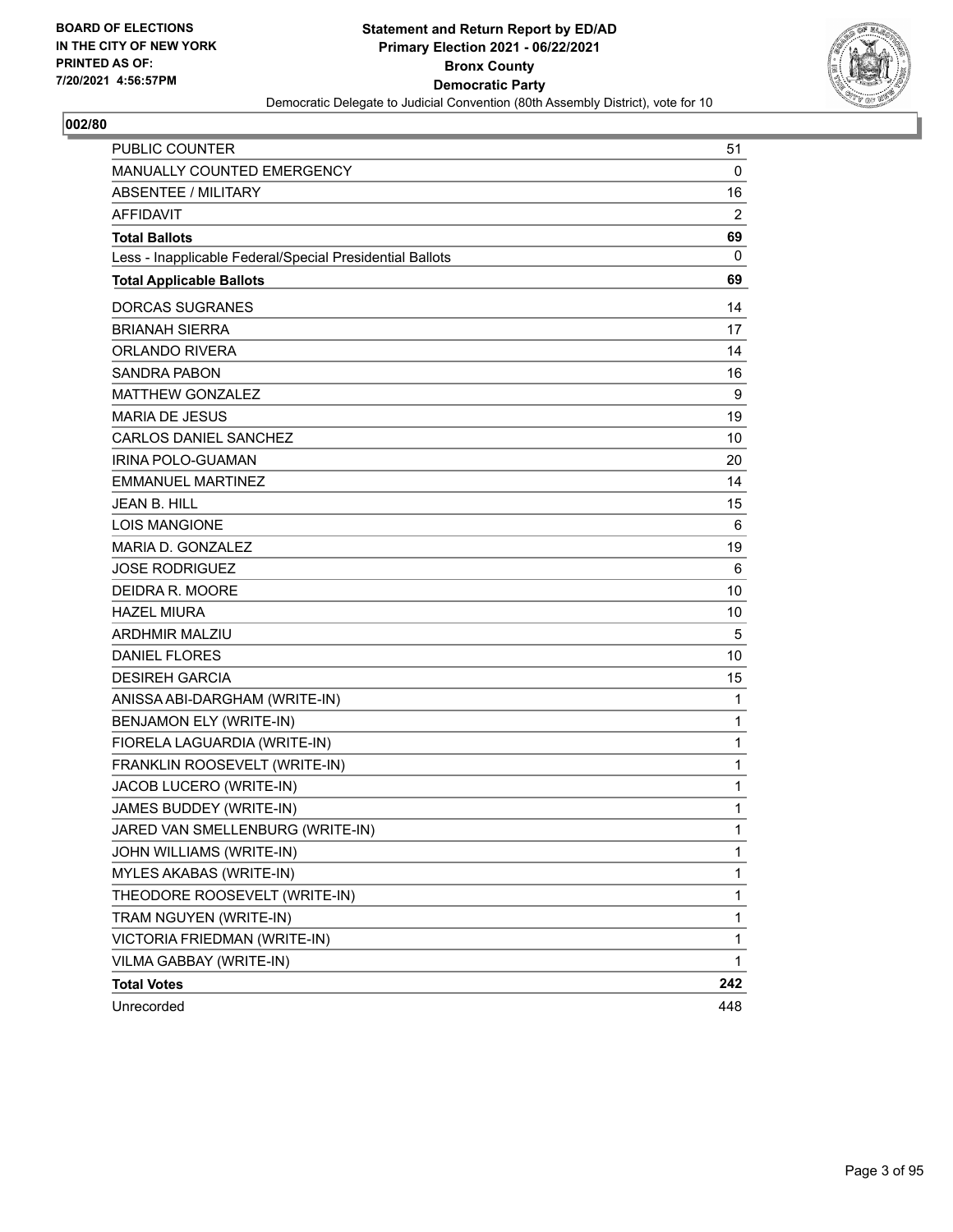

| <b>PUBLIC COUNTER</b>                                    | 109          |
|----------------------------------------------------------|--------------|
| MANUALLY COUNTED EMERGENCY                               | 0            |
| <b>ABSENTEE / MILITARY</b>                               | 14           |
| <b>AFFIDAVIT</b>                                         | 1            |
| <b>Total Ballots</b>                                     | 124          |
| Less - Inapplicable Federal/Special Presidential Ballots | 0            |
| <b>Total Applicable Ballots</b>                          | 124          |
| <b>DORCAS SUGRANES</b>                                   | 15           |
| <b>BRIANAH SIERRA</b>                                    | 30           |
| <b>ORLANDO RIVERA</b>                                    | 33           |
| <b>SANDRA PABON</b>                                      | 33           |
| <b>MATTHEW GONZALEZ</b>                                  | 31           |
| <b>MARIA DE JESUS</b>                                    | 35           |
| <b>CARLOS DANIEL SANCHEZ</b>                             | 28           |
| <b>IRINA POLO-GUAMAN</b>                                 | 19           |
| <b>EMMANUEL MARTINEZ</b>                                 | 24           |
| <b>JEAN B. HILL</b>                                      | 35           |
| <b>LOIS MANGIONE</b>                                     | 44           |
| MARIA D. GONZALEZ                                        | 44           |
| <b>JOSE RODRIGUEZ</b>                                    | 36           |
| DEIDRA R. MOORE                                          | 42           |
| <b>HAZEL MIURA</b>                                       | 34           |
| <b>ARDHMIR MALZIU</b>                                    | 25           |
| <b>DANIEL FLORES</b>                                     | 45           |
| <b>DESIREH GARCIA</b>                                    | 34           |
| MARK GJONAJ (WRITE-IN)                                   | $\mathbf{1}$ |
| MICHAEL BENEDETTO (WRITE-IN)                             | 1            |
| NATHALIO FERNANDEZ (WRITE-IN)                            | 1            |
| <b>Total Votes</b>                                       | 590          |
| Unrecorded                                               | 650          |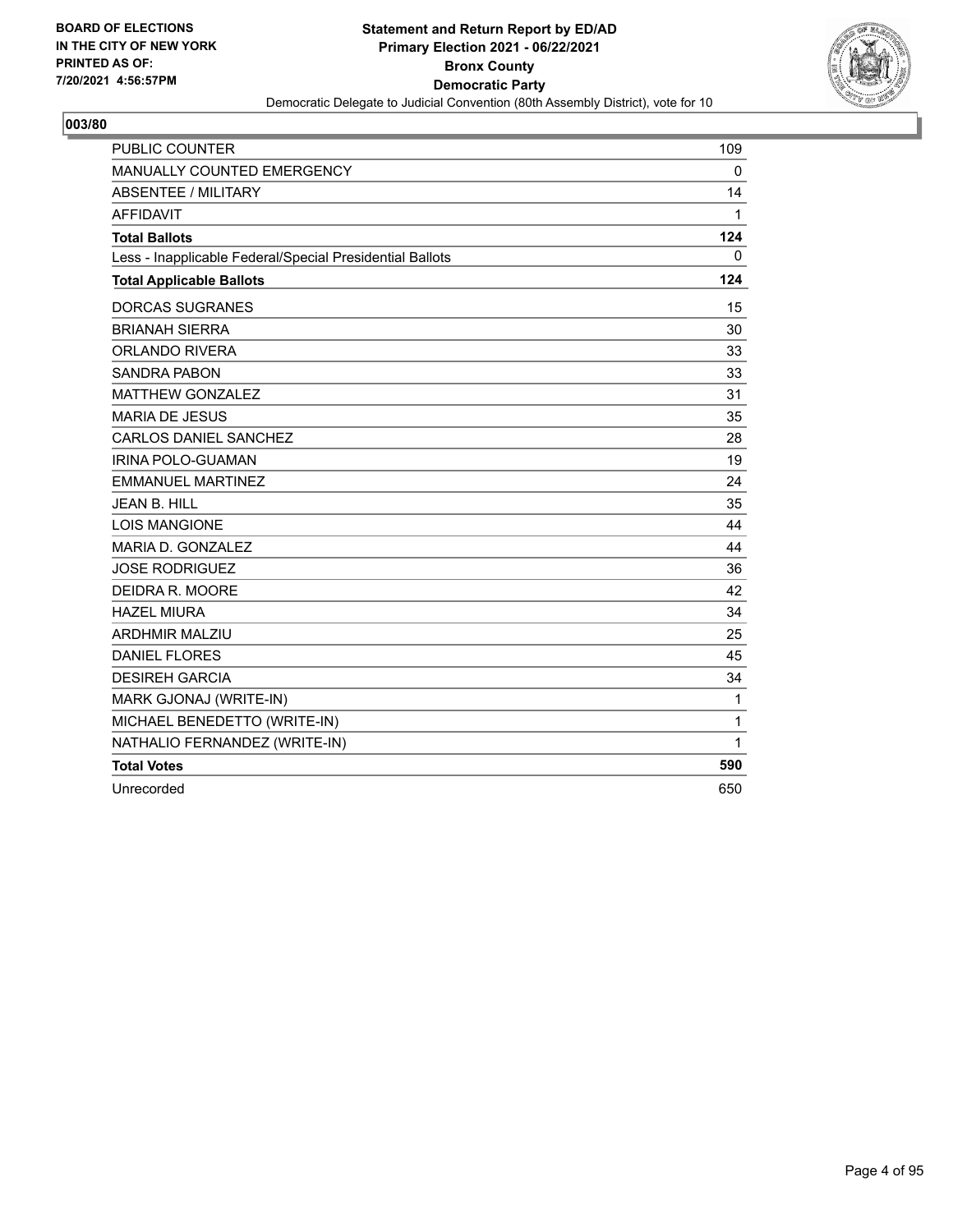

| <b>PUBLIC COUNTER</b>                                    | 32           |
|----------------------------------------------------------|--------------|
| <b>MANUALLY COUNTED EMERGENCY</b>                        | 0            |
| <b>ABSENTEE / MILITARY</b>                               | 10           |
| <b>AFFIDAVIT</b>                                         | 0            |
| <b>Total Ballots</b>                                     | 42           |
| Less - Inapplicable Federal/Special Presidential Ballots | 0            |
| <b>Total Applicable Ballots</b>                          | 42           |
| DORCAS SUGRANES                                          | 13           |
| <b>BRIANAH SIERRA</b>                                    | 15           |
| ORLANDO RIVERA                                           | 12           |
| SANDRA PABON                                             | 17           |
| <b>MATTHEW GONZALEZ</b>                                  | 10           |
| <b>MARIA DE JESUS</b>                                    | 15           |
| <b>CARLOS DANIEL SANCHEZ</b>                             | 6            |
| IRINA POLO-GUAMAN                                        | 10           |
| <b>EMMANUEL MARTINEZ</b>                                 | 8            |
| JEAN B. HILL                                             | 11           |
| <b>LOIS MANGIONE</b>                                     | 13           |
| <b>MARIA D. GONZALEZ</b>                                 | 17           |
| <b>JOSE RODRIGUEZ</b>                                    | 6            |
| DEIDRA R. MOORE                                          | 11           |
| <b>HAZEL MIURA</b>                                       | 8            |
| <b>ARDHMIR MALZIU</b>                                    | 3            |
| <b>DANIEL FLORES</b>                                     | 10           |
| <b>DESIREH GARCIA</b>                                    | 10           |
| ABIGAIL FAELNAR (WRITE-IN)                               | 1            |
| DANIEL GLEAVE (WRITE-IN)                                 | 1            |
| JODY CHAFOULEAS (WRITE-IN)                               | $\mathbf{1}$ |
| KEVIN CONN (WRITE-IN)                                    | 1            |
| MIN JA HONG (WRITE-IN)                                   | 1            |
| NAVIED JOOMA (WRITE-IN)                                  | 1            |
| SHEINA LEDESMA LLANOS (WRITE-IN)                         | $\mathbf 1$  |
| SUBRINA MOORLEY (WRITE-IN)                               | 1            |
| WENDY KAPLAN GOLDBERG (WRITE-IN)                         | 1            |
| <b>Total Votes</b>                                       | 204          |
| Unrecorded                                               | 216          |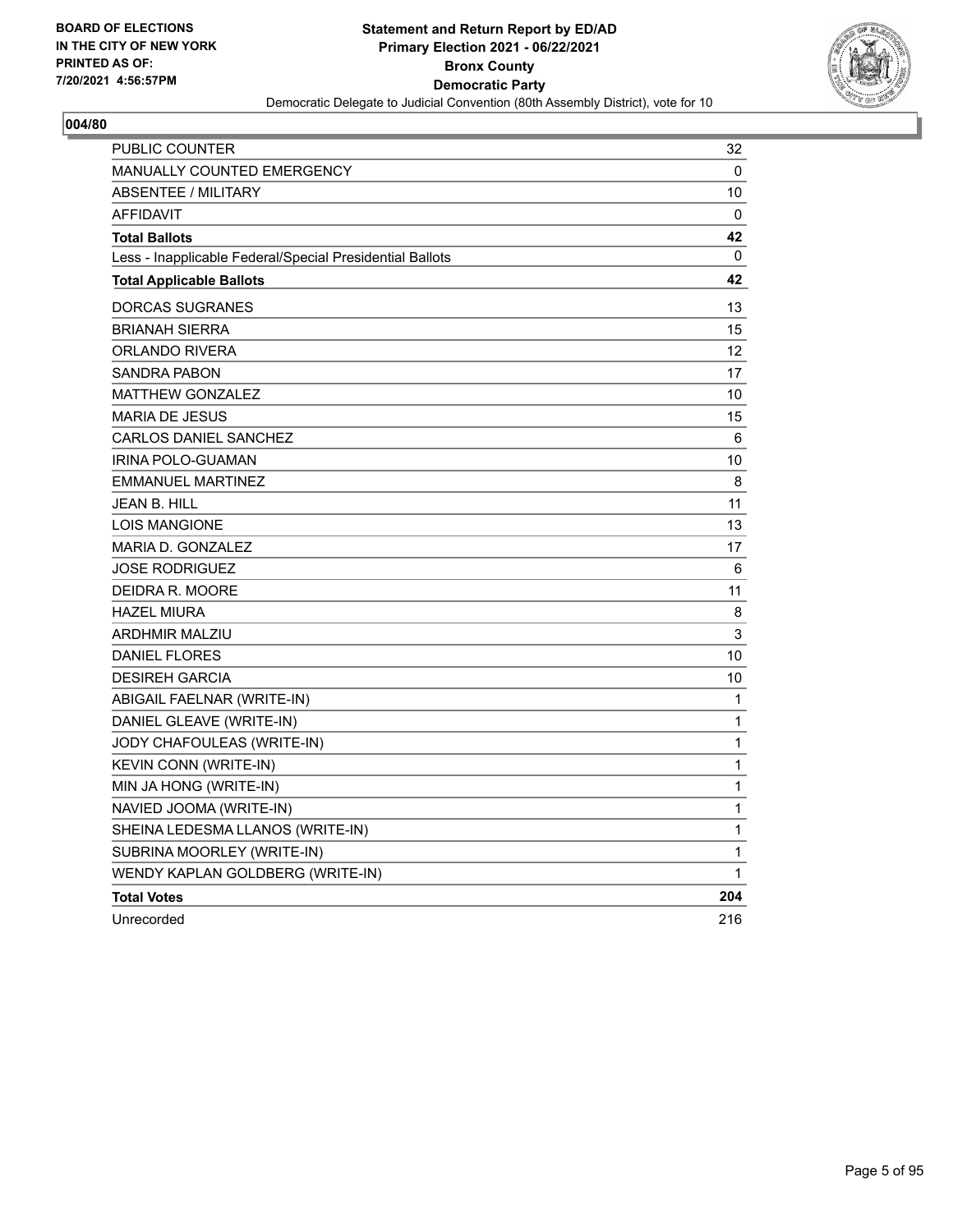

| <b>PUBLIC COUNTER</b>                                    | 38             |
|----------------------------------------------------------|----------------|
| MANUALLY COUNTED EMERGENCY                               | 0              |
| <b>ABSENTEE / MILITARY</b>                               | $\overline{2}$ |
| <b>AFFIDAVIT</b>                                         | 1              |
| <b>Total Ballots</b>                                     | 41             |
| Less - Inapplicable Federal/Special Presidential Ballots | $\Omega$       |
| <b>Total Applicable Ballots</b>                          | 41             |
| <b>DORCAS SUGRANES</b>                                   | 9              |
| <b>BRIANAH SIERRA</b>                                    | 15             |
| <b>ORLANDO RIVERA</b>                                    | 11             |
| <b>SANDRA PABON</b>                                      | 17             |
| <b>MATTHEW GONZALEZ</b>                                  | 11             |
| <b>MARIA DE JESUS</b>                                    | 19             |
| <b>CARLOS DANIEL SANCHEZ</b>                             | 12             |
| IRINA POLO-GUAMAN                                        | 6              |
| <b>EMMANUEL MARTINEZ</b>                                 | 12             |
| <b>JEAN B. HILL</b>                                      | 11             |
| <b>LOIS MANGIONE</b>                                     | 9              |
| MARIA D. GONZALEZ                                        | 18             |
| <b>JOSE RODRIGUEZ</b>                                    | 10             |
| DEIDRA R. MOORE                                          | 14             |
| <b>HAZEL MIURA</b>                                       | 10             |
| <b>ARDHMIR MALZIU</b>                                    | 8              |
| <b>DANIEL FLORES</b>                                     | 13             |
| <b>DESIREH GARCIA</b>                                    | 12             |
| <b>Total Votes</b>                                       | 217            |
| Unrecorded                                               | 193            |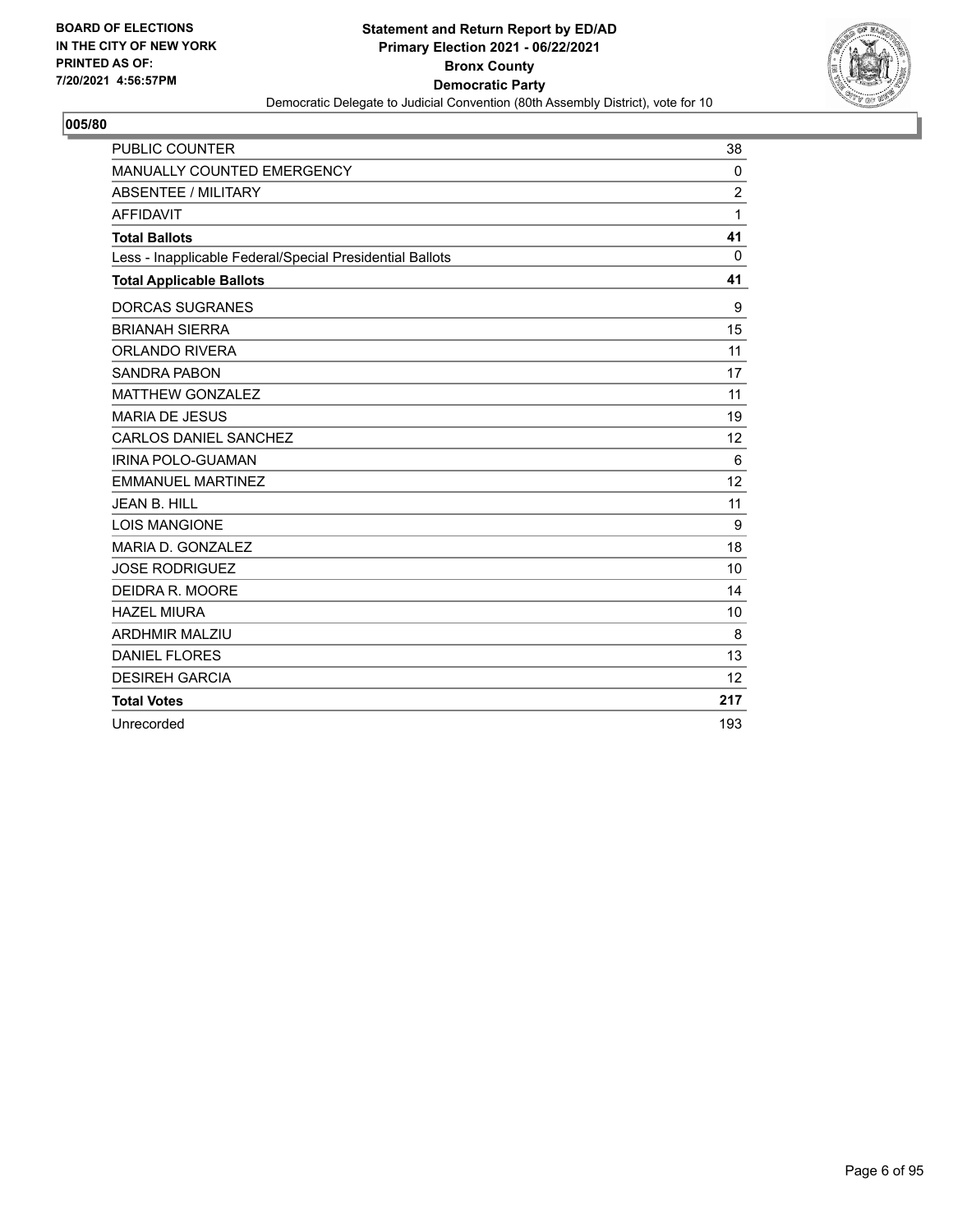

| <b>PUBLIC COUNTER</b>                                    | 56                |
|----------------------------------------------------------|-------------------|
| MANUALLY COUNTED EMERGENCY                               | $\Omega$          |
| <b>ABSENTEE / MILITARY</b>                               | 10                |
| <b>AFFIDAVIT</b>                                         | 0                 |
| <b>Total Ballots</b>                                     | 66                |
| Less - Inapplicable Federal/Special Presidential Ballots | $\Omega$          |
| <b>Total Applicable Ballots</b>                          | 66                |
| <b>DORCAS SUGRANES</b>                                   | 11                |
| <b>BRIANAH SIERRA</b>                                    | 21                |
| <b>ORLANDO RIVERA</b>                                    | 20                |
| <b>SANDRA PABON</b>                                      | 24                |
| <b>MATTHEW GONZALEZ</b>                                  | 13                |
| <b>MARIA DE JESUS</b>                                    | 26                |
| <b>CARLOS DANIEL SANCHEZ</b>                             | $12 \overline{ }$ |
| <b>IRINA POLO-GUAMAN</b>                                 | 18                |
| <b>EMMANUEL MARTINEZ</b>                                 | 14                |
| <b>JEAN B. HILL</b>                                      | 23                |
| <b>LOIS MANGIONE</b>                                     | 19                |
| MARIA D. GONZALEZ                                        | 29                |
| <b>JOSE RODRIGUEZ</b>                                    | 18                |
| DEIDRA R. MOORE                                          | 25                |
| <b>HAZEL MIURA</b>                                       | 21                |
| <b>ARDHMIR MALZIU</b>                                    | 15                |
| <b>DANIEL FLORES</b>                                     | 19                |
| <b>DESIREH GARCIA</b>                                    | 23                |
| DIANE CUCURALLO (WRITE-IN)                               | 1                 |
| <b>ISMAEL MALAVE (WRITE-IN)</b>                          | $\mathbf{1}$      |
| <b>Total Votes</b>                                       | 353               |
| Unrecorded                                               | 307               |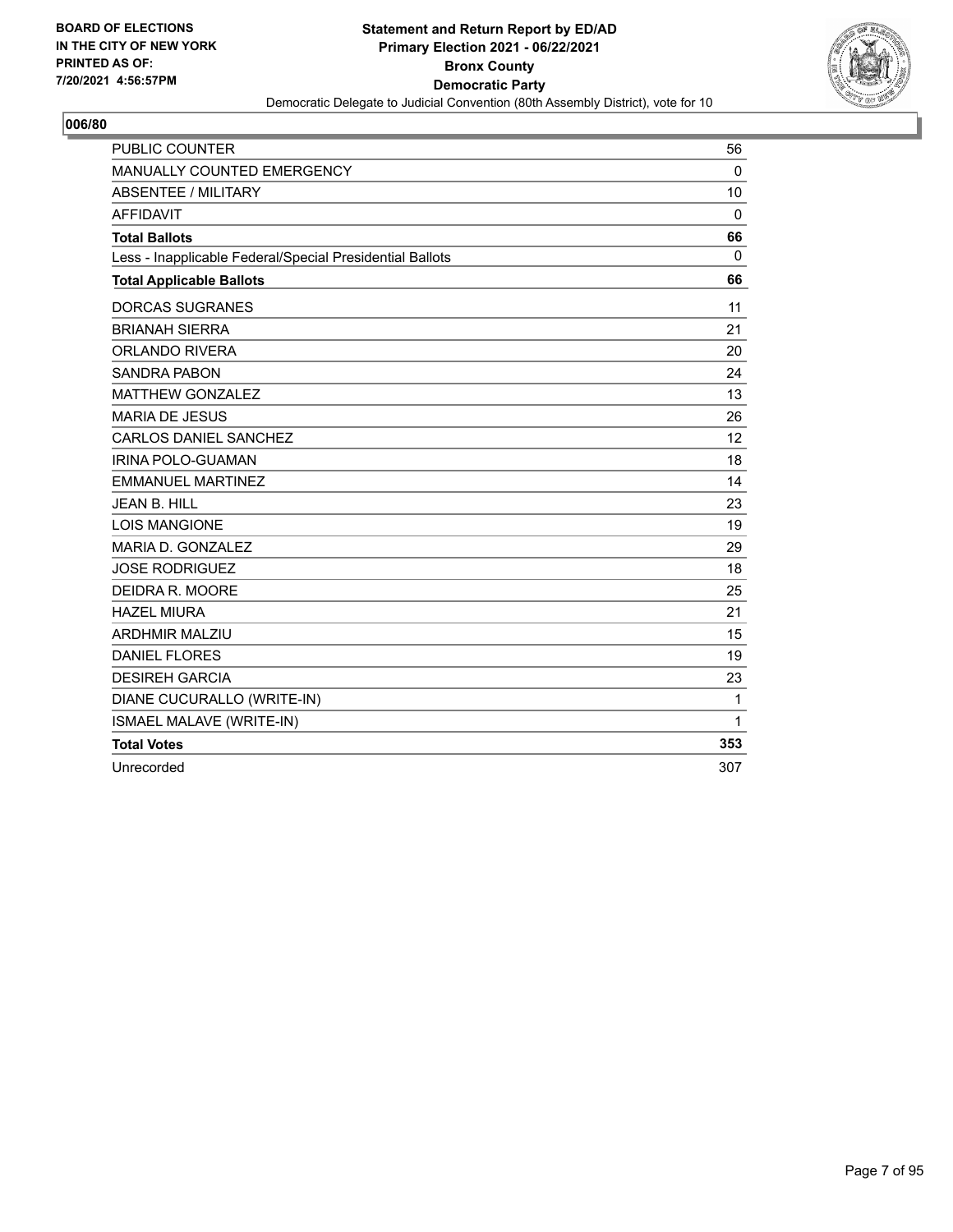

| <b>PUBLIC COUNTER</b>                                    | 64           |
|----------------------------------------------------------|--------------|
| MANUALLY COUNTED EMERGENCY                               | 0            |
| <b>ABSENTEE / MILITARY</b>                               | 6            |
| <b>AFFIDAVIT</b>                                         | $\mathbf{1}$ |
| <b>Total Ballots</b>                                     | 71           |
| Less - Inapplicable Federal/Special Presidential Ballots | $\mathbf{0}$ |
| <b>Total Applicable Ballots</b>                          | 71           |
| <b>DORCAS SUGRANES</b>                                   | 11           |
| <b>BRIANAH SIERRA</b>                                    | 23           |
| <b>ORLANDO RIVERA</b>                                    | 22           |
| <b>SANDRA PABON</b>                                      | 24           |
| <b>MATTHEW GONZALEZ</b>                                  | 17           |
| <b>MARIA DE JESUS</b>                                    | 24           |
| <b>CARLOS DANIEL SANCHEZ</b>                             | 15           |
| <b>IRINA POLO-GUAMAN</b>                                 | 14           |
| <b>EMMANUEL MARTINEZ</b>                                 | 13           |
| <b>JEAN B. HILL</b>                                      | 13           |
| <b>LOIS MANGIONE</b>                                     | 11           |
| MARIA D. GONZALEZ                                        | 16           |
| <b>JOSE RODRIGUEZ</b>                                    | 18           |
| DEIDRA R. MOORE                                          | 10           |
| <b>HAZEL MIURA</b>                                       | 9            |
| <b>ARDHMIR MALZIU</b>                                    | 5            |
| <b>DANIEL FLORES</b>                                     | 13           |
| <b>DESIREH GARCIA</b>                                    | 15           |
| <b>Total Votes</b>                                       | 273          |
| Unrecorded                                               | 437          |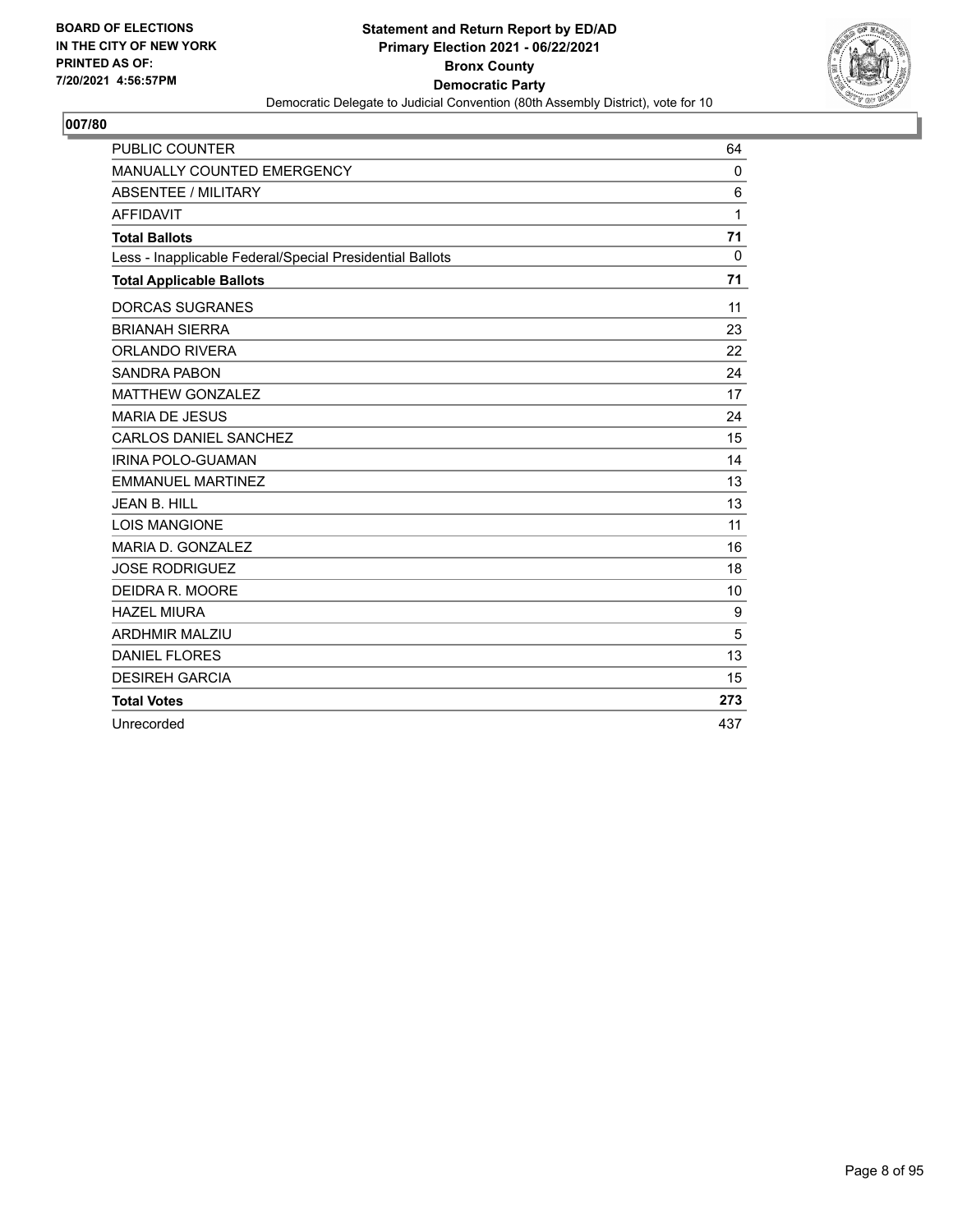

| <b>PUBLIC COUNTER</b>                                    | 46             |
|----------------------------------------------------------|----------------|
| MANUALLY COUNTED EMERGENCY                               | 0              |
| <b>ABSENTEE / MILITARY</b>                               | 6              |
| <b>AFFIDAVIT</b>                                         | $\Omega$       |
| <b>Total Ballots</b>                                     | 52             |
| Less - Inapplicable Federal/Special Presidential Ballots | $\Omega$       |
| <b>Total Applicable Ballots</b>                          | 52             |
| <b>DORCAS SUGRANES</b>                                   | 8              |
| <b>BRIANAH SIERRA</b>                                    | 13             |
| <b>ORLANDO RIVERA</b>                                    | 19             |
| <b>SANDRA PABON</b>                                      | 16             |
| <b>MATTHEW GONZALEZ</b>                                  | 13             |
| <b>MARIA DE JESUS</b>                                    | 16             |
| CARLOS DANIEL SANCHEZ                                    | 9              |
| <b>IRINA POLO-GUAMAN</b>                                 | $\overline{7}$ |
| <b>EMMANUEL MARTINEZ</b>                                 | 8              |
| <b>JEAN B. HILL</b>                                      | 11             |
| <b>LOIS MANGIONE</b>                                     | 6              |
| MARIA D. GONZALEZ                                        | 17             |
| <b>JOSE RODRIGUEZ</b>                                    | 5              |
| DEIDRA R. MOORE                                          | 10             |
| <b>HAZEL MIURA</b>                                       | $\overline{7}$ |
| <b>ARDHMIR MALZIU</b>                                    | 3              |
| <b>DANIEL FLORES</b>                                     | 8              |
| <b>DESIREH GARCIA</b>                                    | 11             |
| <b>Total Votes</b>                                       | 187            |
| Unrecorded                                               | 333            |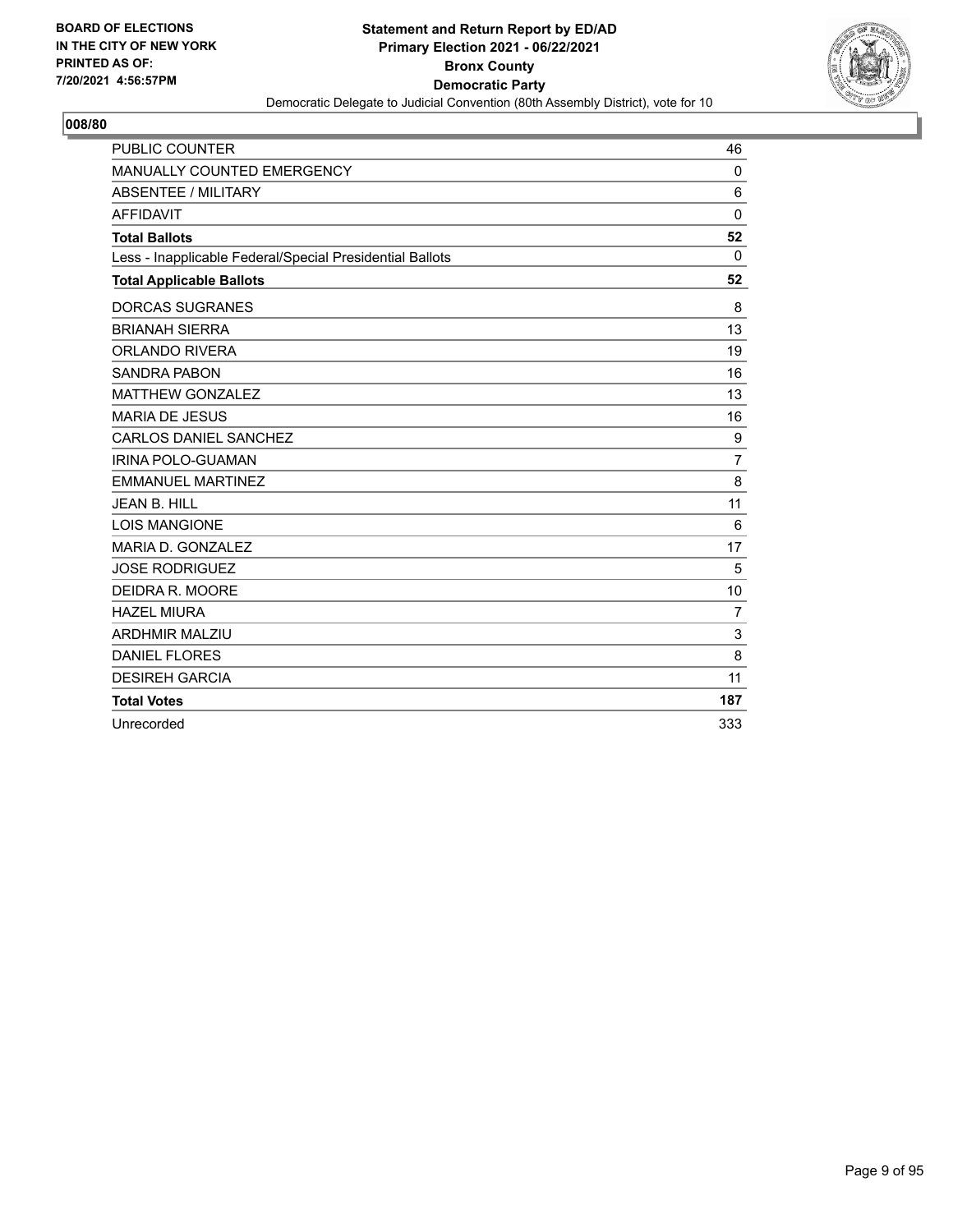

| <b>PUBLIC COUNTER</b>                                    | 68              |
|----------------------------------------------------------|-----------------|
| MANUALLY COUNTED EMERGENCY                               | 0               |
| <b>ABSENTEE / MILITARY</b>                               | 4               |
| <b>AFFIDAVIT</b>                                         | 0               |
| <b>Total Ballots</b>                                     | 72              |
| Less - Inapplicable Federal/Special Presidential Ballots | 0               |
| <b>Total Applicable Ballots</b>                          | 72              |
| <b>DORCAS SUGRANES</b>                                   | 21              |
| <b>BRIANAH SIERRA</b>                                    | 18              |
| <b>ORLANDO RIVERA</b>                                    | 26              |
| <b>SANDRA PABON</b>                                      | 16              |
| <b>MATTHEW GONZALEZ</b>                                  | 17              |
| <b>MARIA DE JESUS</b>                                    | 20              |
| <b>CARLOS DANIEL SANCHEZ</b>                             | 17              |
| <b>IRINA POLO-GUAMAN</b>                                 | 10              |
| <b>EMMANUEL MARTINEZ</b>                                 | 15              |
| <b>JEAN B. HILL</b>                                      | 23              |
| LOIS MANGIONE                                            | 9               |
| MARIA D. GONZALEZ                                        | 22              |
| <b>JOSE RODRIGUEZ</b>                                    | 12 <sup>2</sup> |
| DEIDRA R. MOORE                                          | 18              |
| <b>HAZEL MIURA</b>                                       | 11              |
| <b>ARDHMIR MALZIU</b>                                    | 12              |
| <b>DANIEL FLORES</b>                                     | 17              |
| <b>DESIREH GARCIA</b>                                    | 17              |
| DALLAS DENT (WRITE-IN)                                   | 3               |
| DWAYNE DENT (WRITE-IN)                                   | 3               |
| <b>MECCA FOUST (WRITE-IN)</b>                            | $\overline{2}$  |
| <b>Total Votes</b>                                       | 309             |
| Unrecorded                                               | 411             |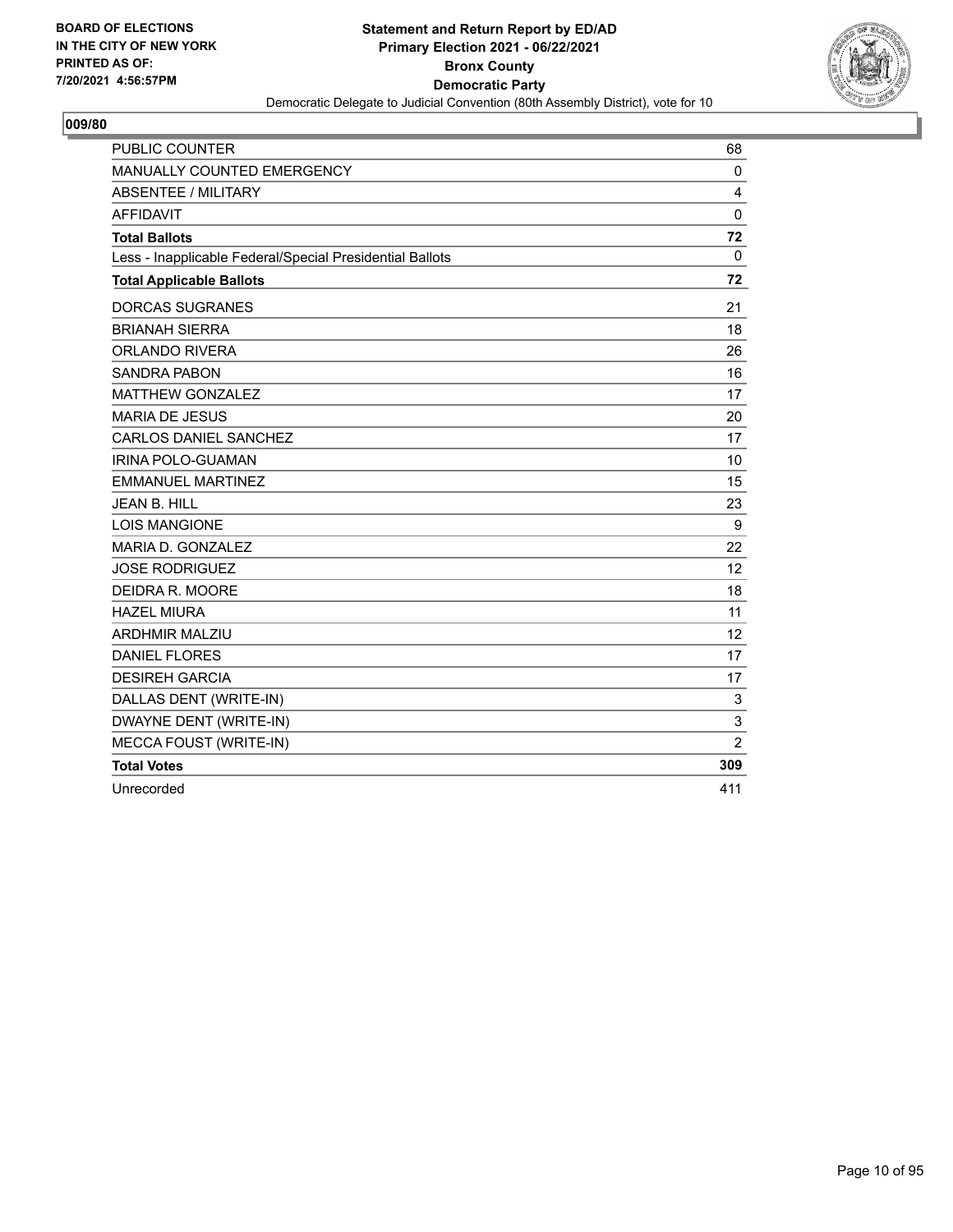

| <b>PUBLIC COUNTER</b>                                    | 83             |
|----------------------------------------------------------|----------------|
| MANUALLY COUNTED EMERGENCY                               | $\mathbf 0$    |
| <b>ABSENTEE / MILITARY</b>                               | 8              |
| <b>AFFIDAVIT</b>                                         | $\overline{2}$ |
| <b>Total Ballots</b>                                     | 93             |
| Less - Inapplicable Federal/Special Presidential Ballots | $\mathbf{0}$   |
| <b>Total Applicable Ballots</b>                          | 93             |
| <b>DORCAS SUGRANES</b>                                   | 29             |
| <b>BRIANAH SIERRA</b>                                    | 31             |
| <b>ORLANDO RIVERA</b>                                    | 43             |
| <b>SANDRA PABON</b>                                      | 37             |
| <b>MATTHEW GONZALEZ</b>                                  | 37             |
| <b>MARIA DE JESUS</b>                                    | 43             |
| <b>CARLOS DANIEL SANCHEZ</b>                             | 33             |
| IRINA POLO-GUAMAN                                        | 20             |
| <b>EMMANUEL MARTINEZ</b>                                 | 32             |
| <b>JEAN B. HILL</b>                                      | 28             |
| <b>LOIS MANGIONE</b>                                     | 17             |
| MARIA D. GONZALEZ                                        | 47             |
| <b>JOSE RODRIGUEZ</b>                                    | 32             |
| DEIDRA R. MOORE                                          | 38             |
| <b>HAZEL MIURA</b>                                       | 24             |
| <b>ARDHMIR MALZIU</b>                                    | 24             |
| <b>DANIEL FLORES</b>                                     | 29             |
| <b>DESIREH GARCIA</b>                                    | 38             |
| DAVID LANG (WRITE-IN)                                    | $\mathbf{1}$   |
| MICHELLE BELFOR (WRITE-IN)                               | 1              |
| VERENA POWEL (WRITE-IN)                                  | 1              |
| <b>Total Votes</b>                                       | 585            |
| Unrecorded                                               | 345            |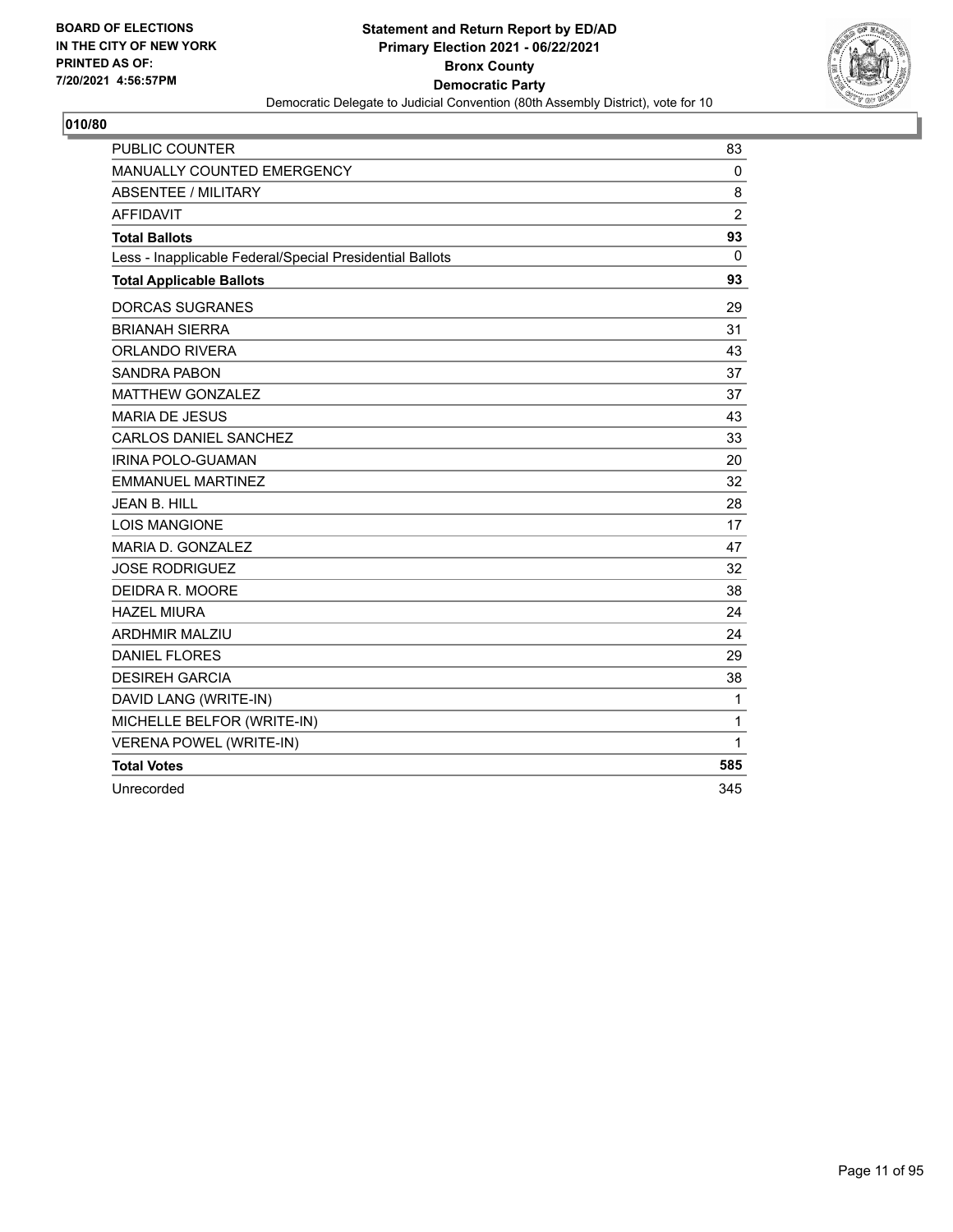

| <b>PUBLIC COUNTER</b>                                    | 27             |
|----------------------------------------------------------|----------------|
| MANUALLY COUNTED EMERGENCY                               | 0              |
| <b>ABSENTEE / MILITARY</b>                               | $\overline{2}$ |
| <b>AFFIDAVIT</b>                                         | $\mathbf{0}$   |
| <b>Total Ballots</b>                                     | 29             |
| Less - Inapplicable Federal/Special Presidential Ballots | $\Omega$       |
| <b>Total Applicable Ballots</b>                          | 29             |
| <b>DORCAS SUGRANES</b>                                   | 5              |
| <b>BRIANAH SIERRA</b>                                    | 11             |
| <b>ORLANDO RIVERA</b>                                    | 10             |
| <b>SANDRA PABON</b>                                      | 10             |
| <b>MATTHEW GONZALEZ</b>                                  | 13             |
| <b>MARIA DE JESUS</b>                                    | 11             |
| <b>CARLOS DANIEL SANCHEZ</b>                             | 13             |
| IRINA POLO-GUAMAN                                        | $\overline{7}$ |
| <b>EMMANUEL MARTINEZ</b>                                 | 9              |
| <b>JEAN B. HILL</b>                                      | 5              |
| <b>LOIS MANGIONE</b>                                     | $\overline{7}$ |
| MARIA D. GONZALEZ                                        | 14             |
| <b>JOSE RODRIGUEZ</b>                                    | 10             |
| DEIDRA R. MOORE                                          | $\overline{7}$ |
| <b>HAZEL MIURA</b>                                       | 9              |
| <b>ARDHMIR MALZIU</b>                                    | 3              |
| <b>DANIEL FLORES</b>                                     | 11             |
| <b>DESIREH GARCIA</b>                                    | 9              |
| <b>Total Votes</b>                                       | 164            |
| Unrecorded                                               | 126            |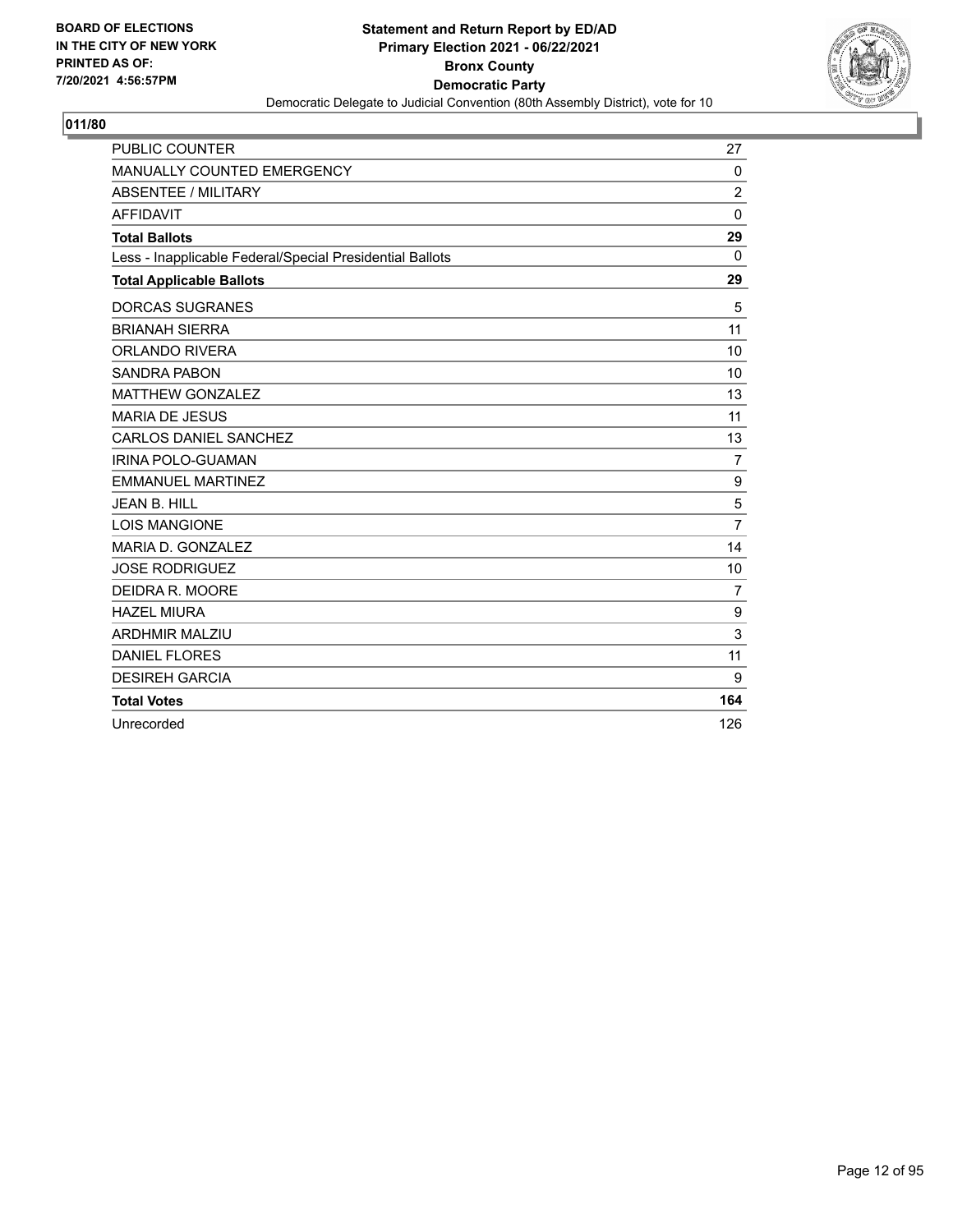

| <b>PUBLIC COUNTER</b>                                    | 48              |
|----------------------------------------------------------|-----------------|
| <b>MANUALLY COUNTED EMERGENCY</b>                        | $\Omega$        |
| <b>ABSENTEE / MILITARY</b>                               | $\Omega$        |
| <b>AFFIDAVIT</b>                                         | $\mathbf{0}$    |
| <b>Total Ballots</b>                                     | 48              |
| Less - Inapplicable Federal/Special Presidential Ballots | $\Omega$        |
| <b>Total Applicable Ballots</b>                          | 48              |
| <b>DORCAS SUGRANES</b>                                   | $\overline{7}$  |
| <b>BRIANAH SIERRA</b>                                    | 12              |
| <b>ORLANDO RIVERA</b>                                    | 14              |
| <b>SANDRA PABON</b>                                      | 11              |
| <b>MATTHEW GONZALEZ</b>                                  | 11              |
| <b>MARIA DE JESUS</b>                                    | 8               |
| <b>CARLOS DANIEL SANCHEZ</b>                             | 8               |
| IRINA POLO-GUAMAN                                        | $\overline{7}$  |
| <b>EMMANUEL MARTINEZ</b>                                 | $\overline{4}$  |
| <b>JEAN B. HILL</b>                                      | 10              |
| <b>LOIS MANGIONE</b>                                     | 8               |
| MARIA D. GONZALEZ                                        | 11              |
| <b>JOSE RODRIGUEZ</b>                                    | 12              |
| DEIDRA R. MOORE                                          | 9               |
| <b>HAZEL MIURA</b>                                       | 9               |
| <b>ARDHMIR MALZIU</b>                                    | $6\phantom{1}6$ |
| <b>DANIEL FLORES</b>                                     | 15              |
| <b>DESIREH GARCIA</b>                                    | 11              |
| STACEYAN DELEON (WRITE-IN)                               | 1               |
| <b>Total Votes</b>                                       | 174             |
| Unrecorded                                               | 306             |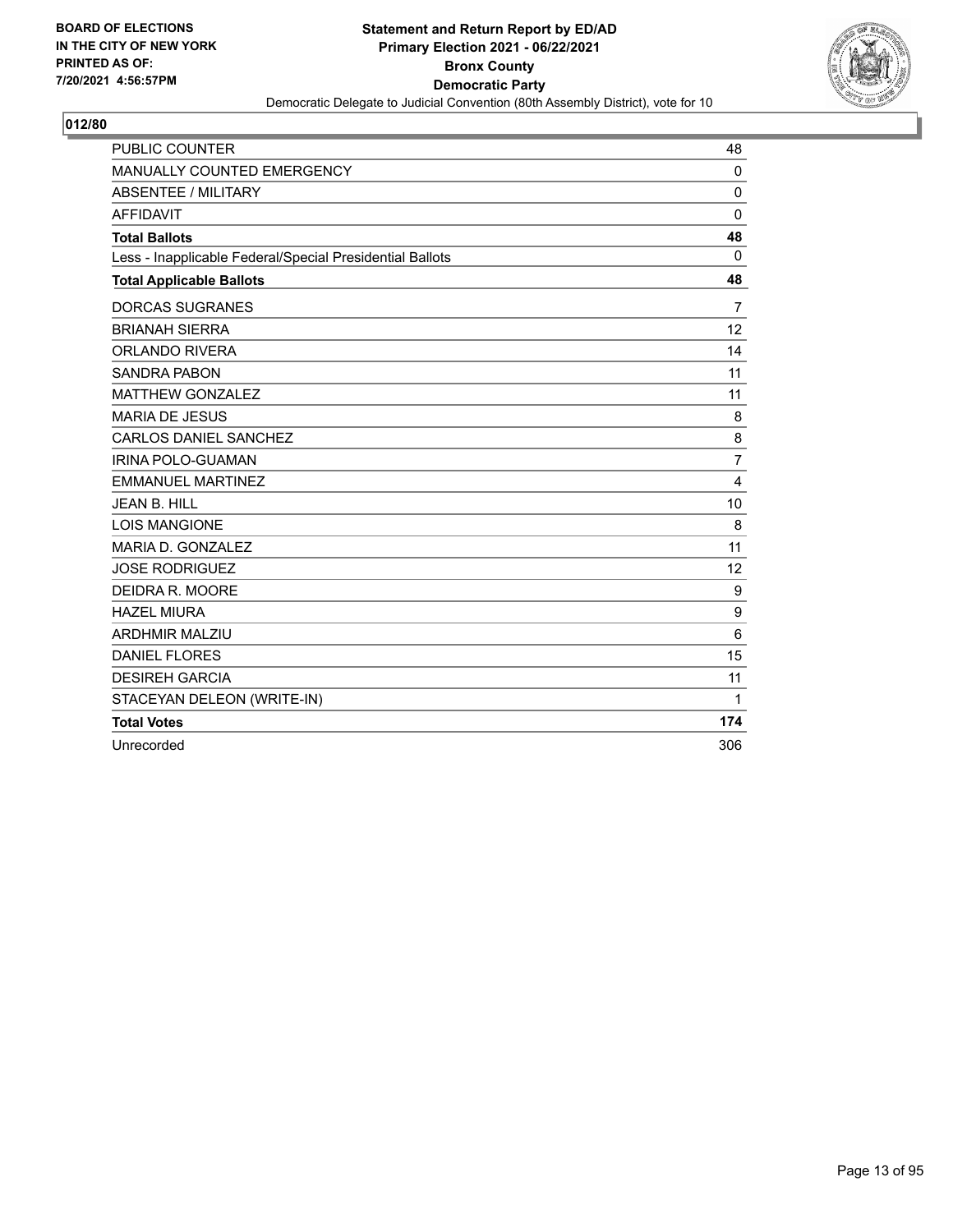

| <b>PUBLIC COUNTER</b>                                    | 91          |
|----------------------------------------------------------|-------------|
| MANUALLY COUNTED EMERGENCY                               | $\mathbf 0$ |
| <b>ABSENTEE / MILITARY</b>                               | 1           |
| <b>AFFIDAVIT</b>                                         | 0           |
| <b>Total Ballots</b>                                     | 92          |
| Less - Inapplicable Federal/Special Presidential Ballots | 0           |
| <b>Total Applicable Ballots</b>                          | 92          |
| <b>DORCAS SUGRANES</b>                                   | 17          |
| <b>BRIANAH SIERRA</b>                                    | 27          |
| <b>ORLANDO RIVERA</b>                                    | 31          |
| <b>SANDRA PABON</b>                                      | 22          |
| <b>MATTHEW GONZALEZ</b>                                  | 32          |
| <b>MARIA DE JESUS</b>                                    | 27          |
| <b>CARLOS DANIEL SANCHEZ</b>                             | 24          |
| <b>IRINA POLO-GUAMAN</b>                                 | 15          |
| <b>EMMANUEL MARTINEZ</b>                                 | 20          |
| <b>JEAN B. HILL</b>                                      | 12          |
| <b>LOIS MANGIONE</b>                                     | 11          |
| MARIA D. GONZALEZ                                        | 22          |
| <b>JOSE RODRIGUEZ</b>                                    | 22          |
| DEIDRA R. MOORE                                          | 13          |
| <b>HAZEL MIURA</b>                                       | 10          |
| <b>ARDHMIR MALZIU</b>                                    | 10          |
| <b>DANIEL FLORES</b>                                     | 20          |
| <b>DESIREH GARCIA</b>                                    | 24          |
| UNATTRIBUTABLE WRITE-IN (WRITE-IN)                       | 3           |
| <b>Total Votes</b>                                       | 362         |
| Unrecorded                                               | 558         |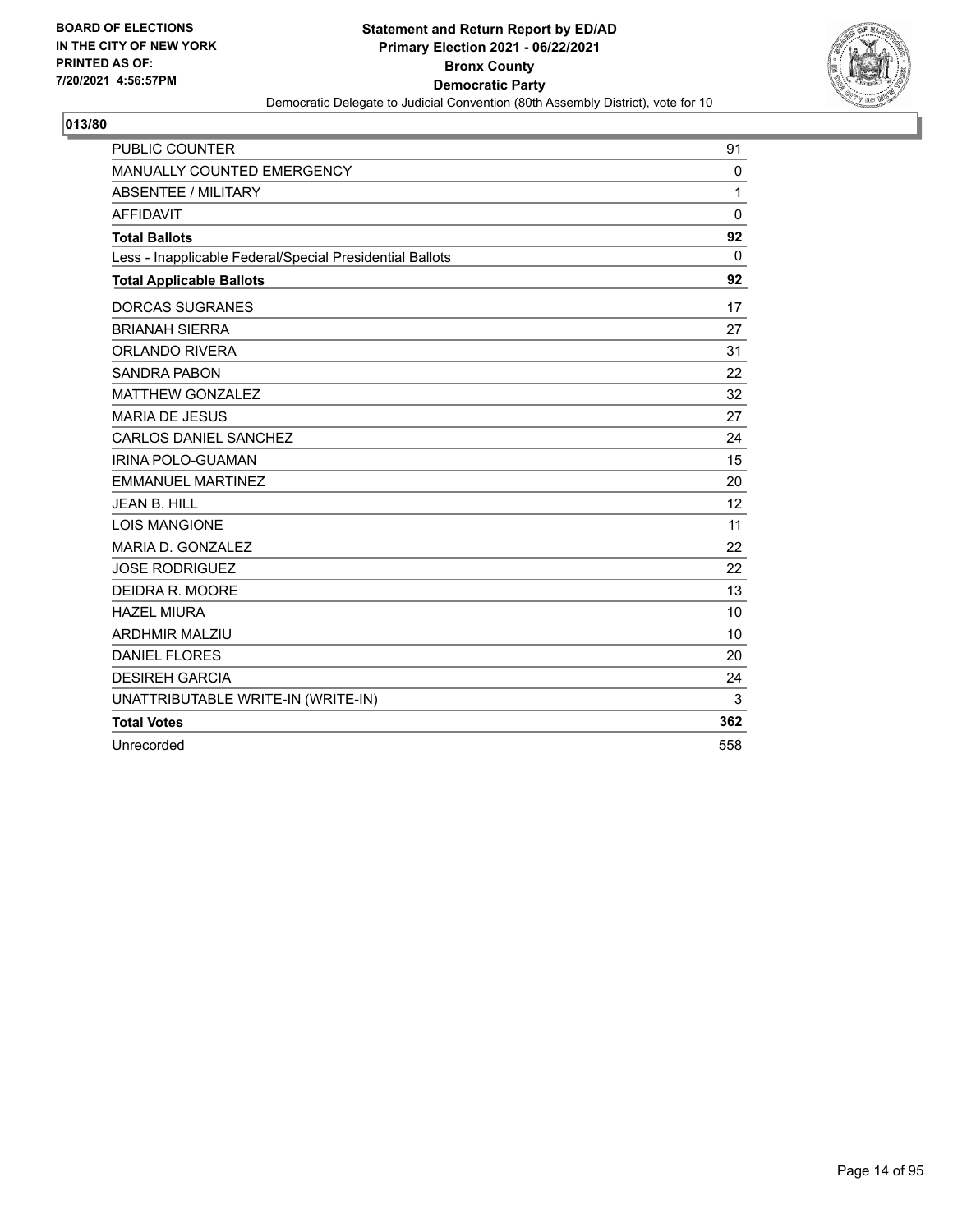

| <b>PUBLIC COUNTER</b>                                    | 102            |
|----------------------------------------------------------|----------------|
| MANUALLY COUNTED EMERGENCY                               | 0              |
| <b>ABSENTEE / MILITARY</b>                               | 9              |
| <b>AFFIDAVIT</b>                                         | $\overline{2}$ |
| <b>Total Ballots</b>                                     | 113            |
| Less - Inapplicable Federal/Special Presidential Ballots | $\Omega$       |
| <b>Total Applicable Ballots</b>                          | 113            |
| <b>DORCAS SUGRANES</b>                                   | 14             |
| <b>BRIANAH SIERRA</b>                                    | 22             |
| <b>ORLANDO RIVERA</b>                                    | 33             |
| <b>SANDRA PABON</b>                                      | 23             |
| <b>MATTHEW GONZALEZ</b>                                  | 26             |
| <b>MARIA DE JESUS</b>                                    | 26             |
| <b>CARLOS DANIEL SANCHEZ</b>                             | 25             |
| IRINA POLO-GUAMAN                                        | 8              |
| <b>EMMANUEL MARTINEZ</b>                                 | 16             |
| JEAN B. HILL                                             | 31             |
| <b>LOIS MANGIONE</b>                                     | 15             |
| MARIA D. GONZALEZ                                        | 26             |
| <b>JOSE RODRIGUEZ</b>                                    | 22             |
| DEIDRA R. MOORE                                          | 37             |
| <b>HAZEL MIURA</b>                                       | 13             |
| <b>ARDHMIR MALZIU</b>                                    | 13             |
| <b>DANIEL FLORES</b>                                     | 19             |
| <b>DESIREH GARCIA</b>                                    | 20             |
| KHADIZHA MUSCHETT (WRITE-IN)                             | $\mathbf{1}$   |
| SHARI COUNCIL (WRITE-IN)                                 | 1              |
| UNATTRIBUTABLE WRITE-IN (WRITE-IN)                       | $\overline{2}$ |
| <b>Total Votes</b>                                       | 393            |
| Unrecorded                                               | 737            |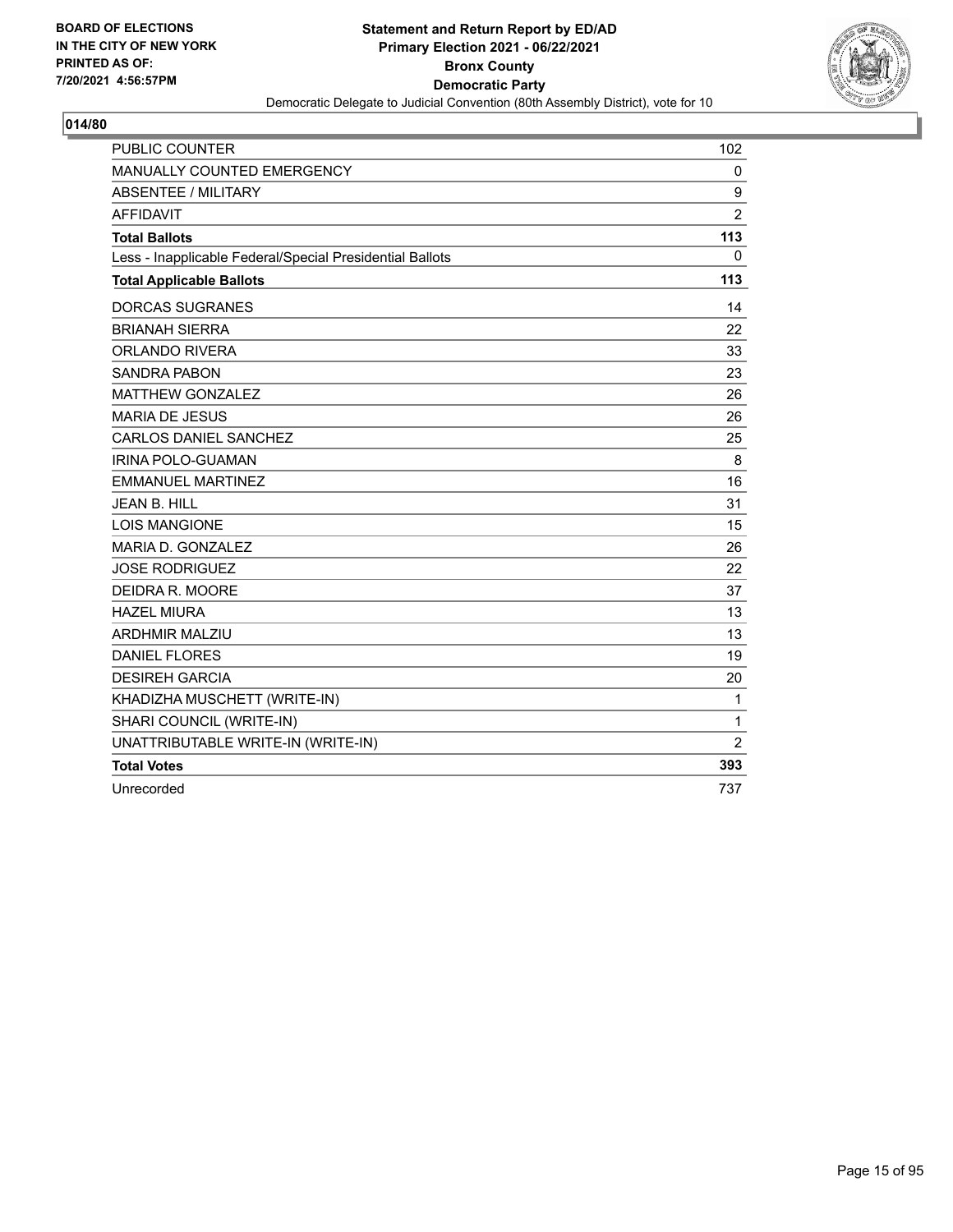

| <b>PUBLIC COUNTER</b>                                    | 39             |
|----------------------------------------------------------|----------------|
| MANUALLY COUNTED EMERGENCY                               | 0              |
| <b>ABSENTEE / MILITARY</b>                               | 6              |
| <b>AFFIDAVIT</b>                                         | 1              |
| <b>Total Ballots</b>                                     | 46             |
| Less - Inapplicable Federal/Special Presidential Ballots | $\Omega$       |
| <b>Total Applicable Ballots</b>                          | 46             |
| <b>DORCAS SUGRANES</b>                                   | 12             |
| <b>BRIANAH SIERRA</b>                                    | 17             |
| <b>ORLANDO RIVERA</b>                                    | 14             |
| <b>SANDRA PABON</b>                                      | 13             |
| <b>MATTHEW GONZALEZ</b>                                  | 15             |
| <b>MARIA DE JESUS</b>                                    | 19             |
| <b>CARLOS DANIEL SANCHEZ</b>                             | 14             |
| IRINA POLO-GUAMAN                                        | 9              |
| <b>EMMANUEL MARTINEZ</b>                                 | $\overline{7}$ |
| <b>JEAN B. HILL</b>                                      | 10             |
| <b>LOIS MANGIONE</b>                                     | 8              |
| MARIA D. GONZALEZ                                        | 18             |
| <b>JOSE RODRIGUEZ</b>                                    | 9              |
| DEIDRA R. MOORE                                          | 10             |
| <b>HAZEL MIURA</b>                                       | 12             |
| <b>ARDHMIR MALZIU</b>                                    | 10             |
| <b>DANIEL FLORES</b>                                     | 17             |
| <b>DESIREH GARCIA</b>                                    | 16             |
| <b>Total Votes</b>                                       | 230            |
| Unrecorded                                               | 230            |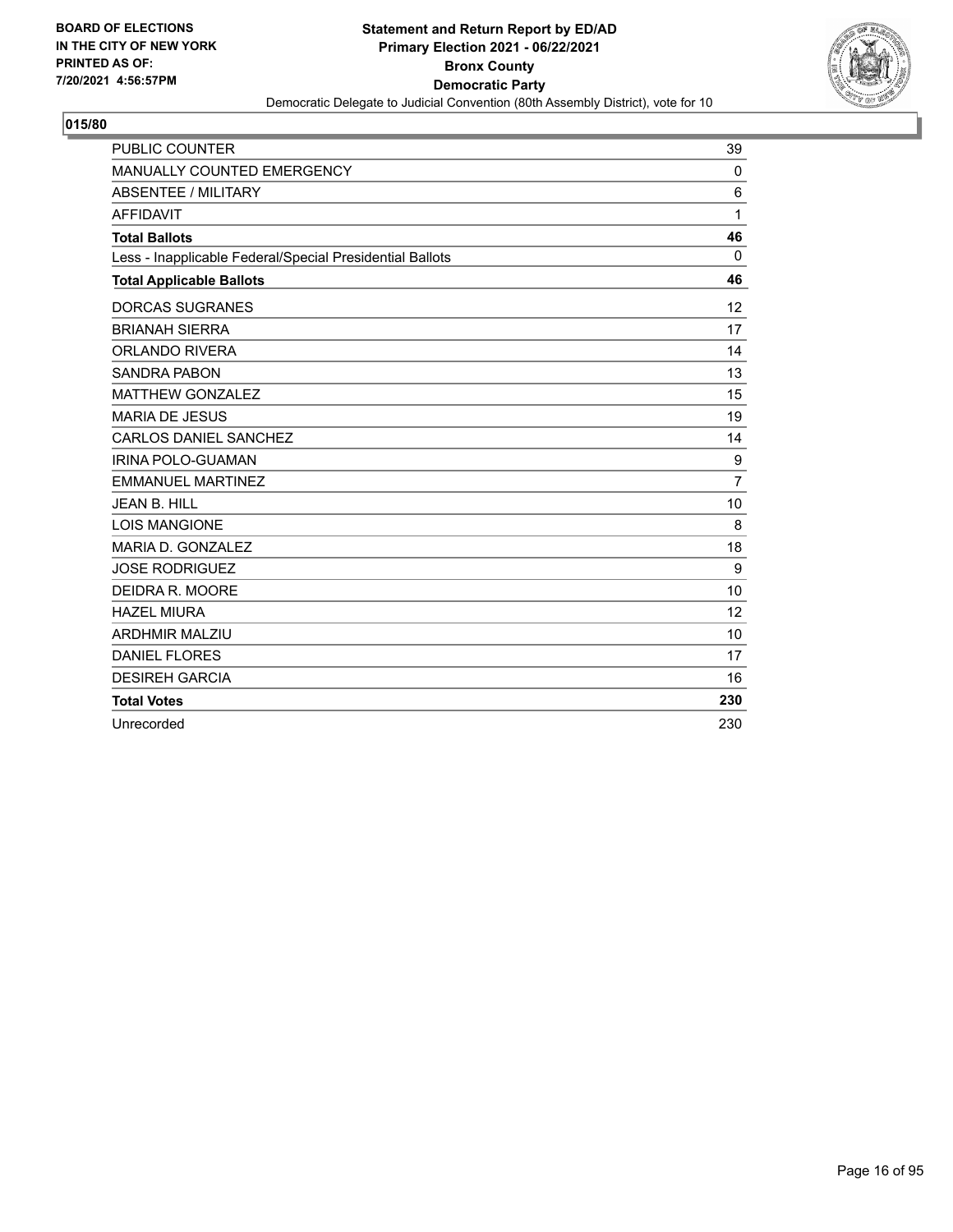

| <b>PUBLIC COUNTER</b>                                    | 192         |
|----------------------------------------------------------|-------------|
| MANUALLY COUNTED EMERGENCY                               | $\mathbf 0$ |
| <b>ABSENTEE / MILITARY</b>                               | 15          |
| <b>AFFIDAVIT</b>                                         | 4           |
| <b>Total Ballots</b>                                     | 211         |
| Less - Inapplicable Federal/Special Presidential Ballots | $\Omega$    |
| <b>Total Applicable Ballots</b>                          | 211         |
| <b>DORCAS SUGRANES</b>                                   | 42          |
| <b>BRIANAH SIERRA</b>                                    | 56          |
| <b>ORLANDO RIVERA</b>                                    | 72          |
| <b>SANDRA PABON</b>                                      | 73          |
| <b>MATTHEW GONZALEZ</b>                                  | 54          |
| <b>MARIA DE JESUS</b>                                    | 83          |
| CARLOS DANIEL SANCHEZ                                    | 53          |
| <b>IRINA POLO-GUAMAN</b>                                 | 43          |
| <b>EMMANUEL MARTINEZ</b>                                 | 37          |
| JEAN B. HILL                                             | 64          |
| <b>LOIS MANGIONE</b>                                     | 43          |
| MARIA D. GONZALEZ                                        | 84          |
| <b>JOSE RODRIGUEZ</b>                                    | 41          |
| DEIDRA R. MOORE                                          | 62          |
| <b>HAZEL MIURA</b>                                       | 46          |
| <b>ARDHMIR MALZIU</b>                                    | 25          |
| <b>DANIEL FLORES</b>                                     | 59          |
| <b>DESIREH GARCIA</b>                                    | 58          |
| KELLY MURPHY (WRITE-IN)                                  | 1           |
| UNATTRIBUTABLE WRITE-IN (WRITE-IN)                       | 5           |
| <b>Total Votes</b>                                       | 1,001       |
| Unrecorded                                               | 1,109       |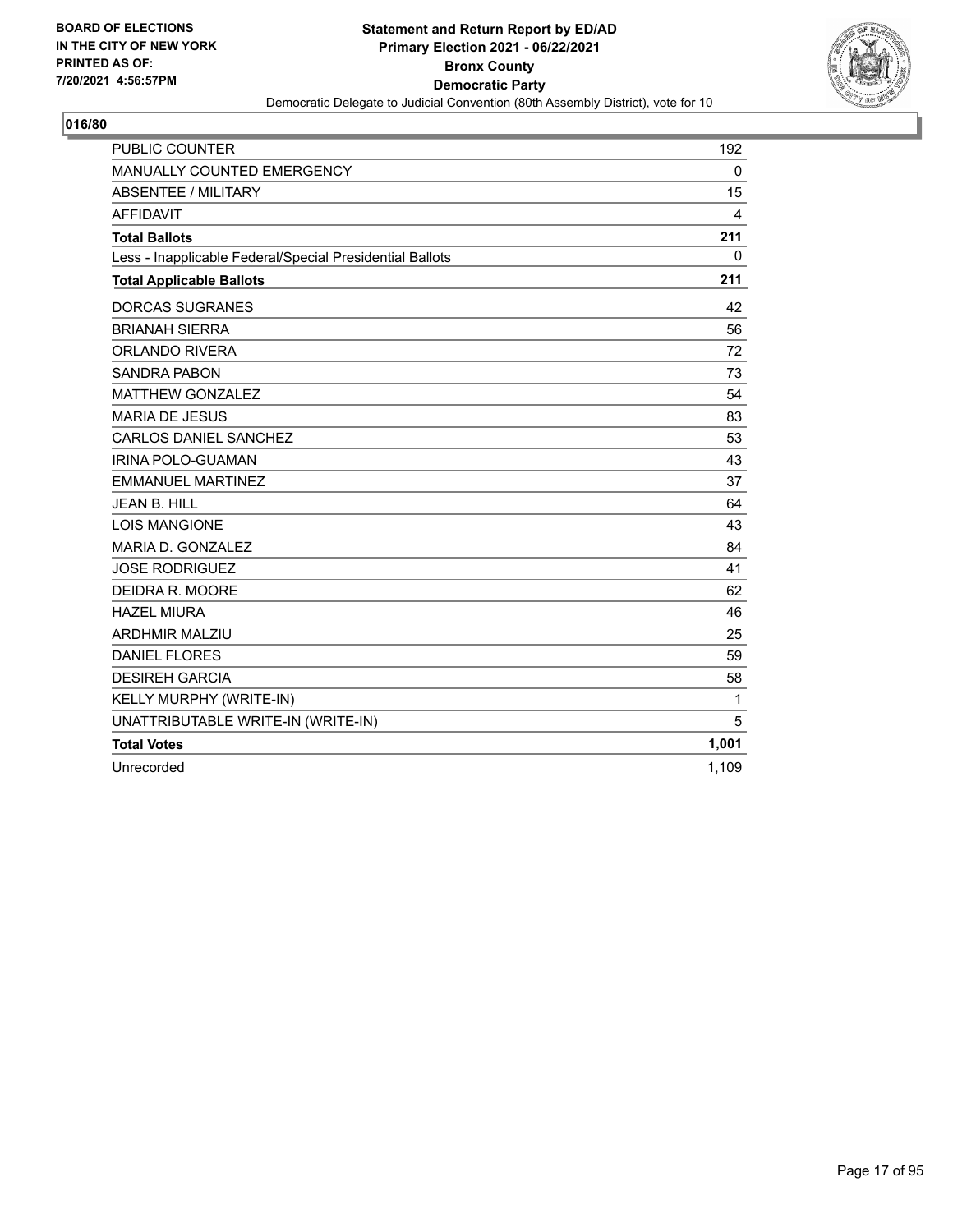

| <b>PUBLIC COUNTER</b>                                    | 89           |
|----------------------------------------------------------|--------------|
| MANUALLY COUNTED EMERGENCY                               | $\mathbf{0}$ |
| <b>ABSENTEE / MILITARY</b>                               | 11           |
| <b>AFFIDAVIT</b>                                         | $\Omega$     |
| <b>Total Ballots</b>                                     | 100          |
| Less - Inapplicable Federal/Special Presidential Ballots | 0            |
| <b>Total Applicable Ballots</b>                          | 100          |
| <b>DORCAS SUGRANES</b>                                   | 17           |
| <b>BRIANAH SIERRA</b>                                    | 24           |
| <b>ORLANDO RIVERA</b>                                    | 36           |
| <b>SANDRA PABON</b>                                      | 35           |
| <b>MATTHEW GONZALEZ</b>                                  | 27           |
| <b>MARIA DE JESUS</b>                                    | 41           |
| <b>CARLOS DANIEL SANCHEZ</b>                             | 26           |
| <b>IRINA POLO-GUAMAN</b>                                 | 16           |
| <b>EMMANUEL MARTINEZ</b>                                 | 18           |
| <b>JEAN B. HILL</b>                                      | 23           |
| <b>LOIS MANGIONE</b>                                     | 13           |
| MARIA D. GONZALEZ                                        | 45           |
| <b>JOSE RODRIGUEZ</b>                                    | 22           |
| DEIDRA R. MOORE                                          | 24           |
| <b>HAZEL MIURA</b>                                       | 14           |
| <b>ARDHMIR MALZIU</b>                                    | 11           |
| <b>DANIEL FLORES</b>                                     | 26           |
| <b>DESIREH GARCIA</b>                                    | 25           |
| FERNANDO CABRERA (WRITE-IN)                              | 1            |
| LUIS SEPULVEDA (WRITE-IN)                                | 1            |
| YHADIRAH GONZALEZ TAYLOR (WRITE-IN)                      | 1            |
| <b>Total Votes</b>                                       | 446          |
| Unrecorded                                               | 554          |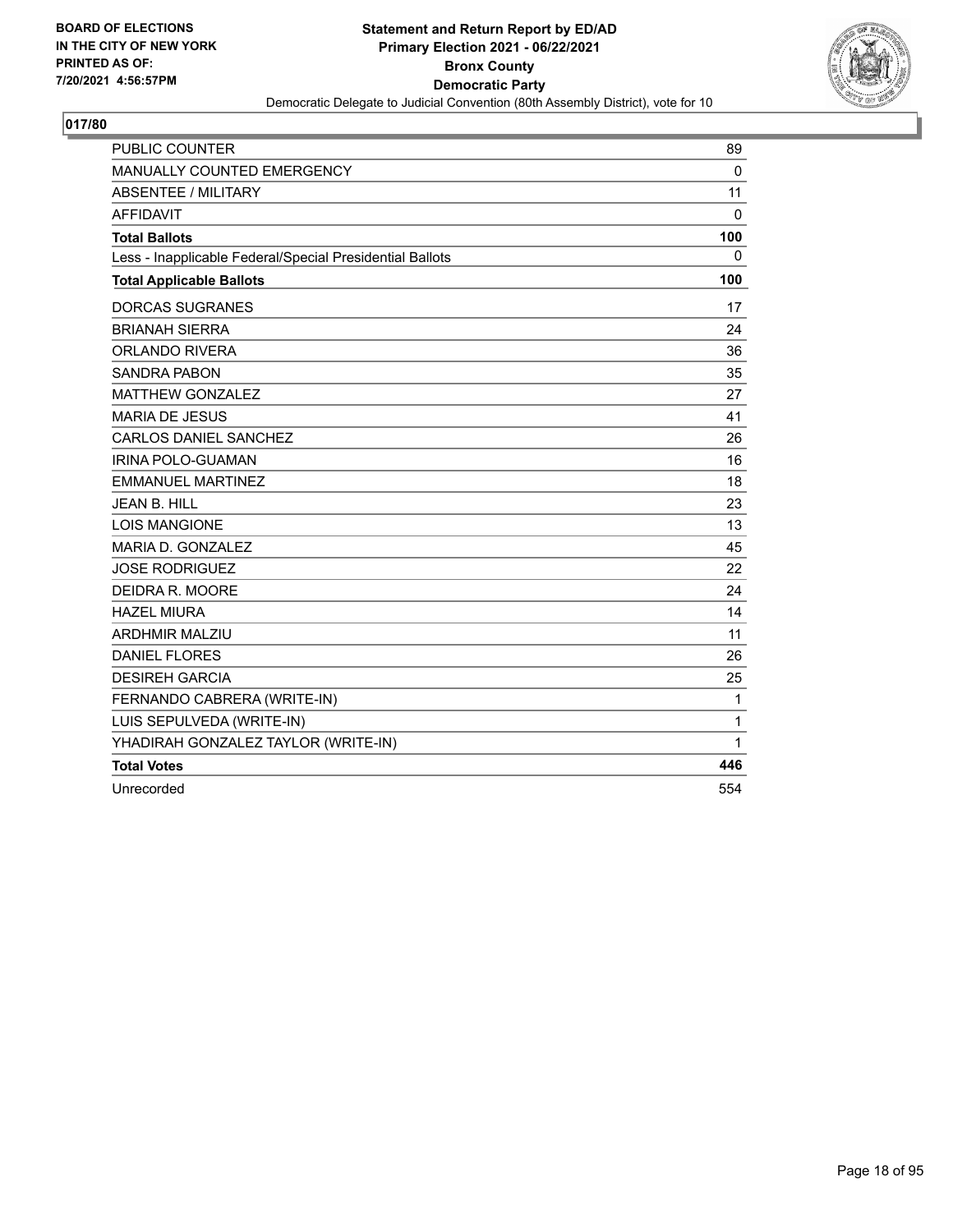

| <b>PUBLIC COUNTER</b>                                    | 46           |
|----------------------------------------------------------|--------------|
| MANUALLY COUNTED EMERGENCY                               | 0            |
| <b>ABSENTEE / MILITARY</b>                               | 8            |
| <b>AFFIDAVIT</b>                                         | $\mathbf{0}$ |
| <b>Total Ballots</b>                                     | 54           |
| Less - Inapplicable Federal/Special Presidential Ballots | $\Omega$     |
| <b>Total Applicable Ballots</b>                          | 54           |
| <b>DORCAS SUGRANES</b>                                   | 10           |
| <b>BRIANAH SIERRA</b>                                    | 13           |
| <b>ORLANDO RIVERA</b>                                    | 14           |
| <b>SANDRA PABON</b>                                      | 15           |
| <b>MATTHEW GONZALEZ</b>                                  | 11           |
| <b>MARIA DE JESUS</b>                                    | 13           |
| <b>CARLOS DANIEL SANCHEZ</b>                             | 8            |
| <b>IRINA POLO-GUAMAN</b>                                 | 11           |
| <b>EMMANUEL MARTINEZ</b>                                 | 11           |
| <b>JEAN B. HILL</b>                                      | 8            |
| <b>LOIS MANGIONE</b>                                     | 12           |
| MARIA D. GONZALEZ                                        | 13           |
| <b>JOSE RODRIGUEZ</b>                                    | 10           |
| DEIDRA R. MOORE                                          | 14           |
| <b>HAZEL MIURA</b>                                       | 9            |
| <b>ARDHMIR MALZIU</b>                                    | 5            |
| <b>DANIEL FLORES</b>                                     | 11           |
| <b>DESIREH GARCIA</b>                                    | 15           |
| HONG PAN (WRITE-IN)                                      | 1            |
| <b>Total Votes</b>                                       | 204          |
| Unrecorded                                               | 336          |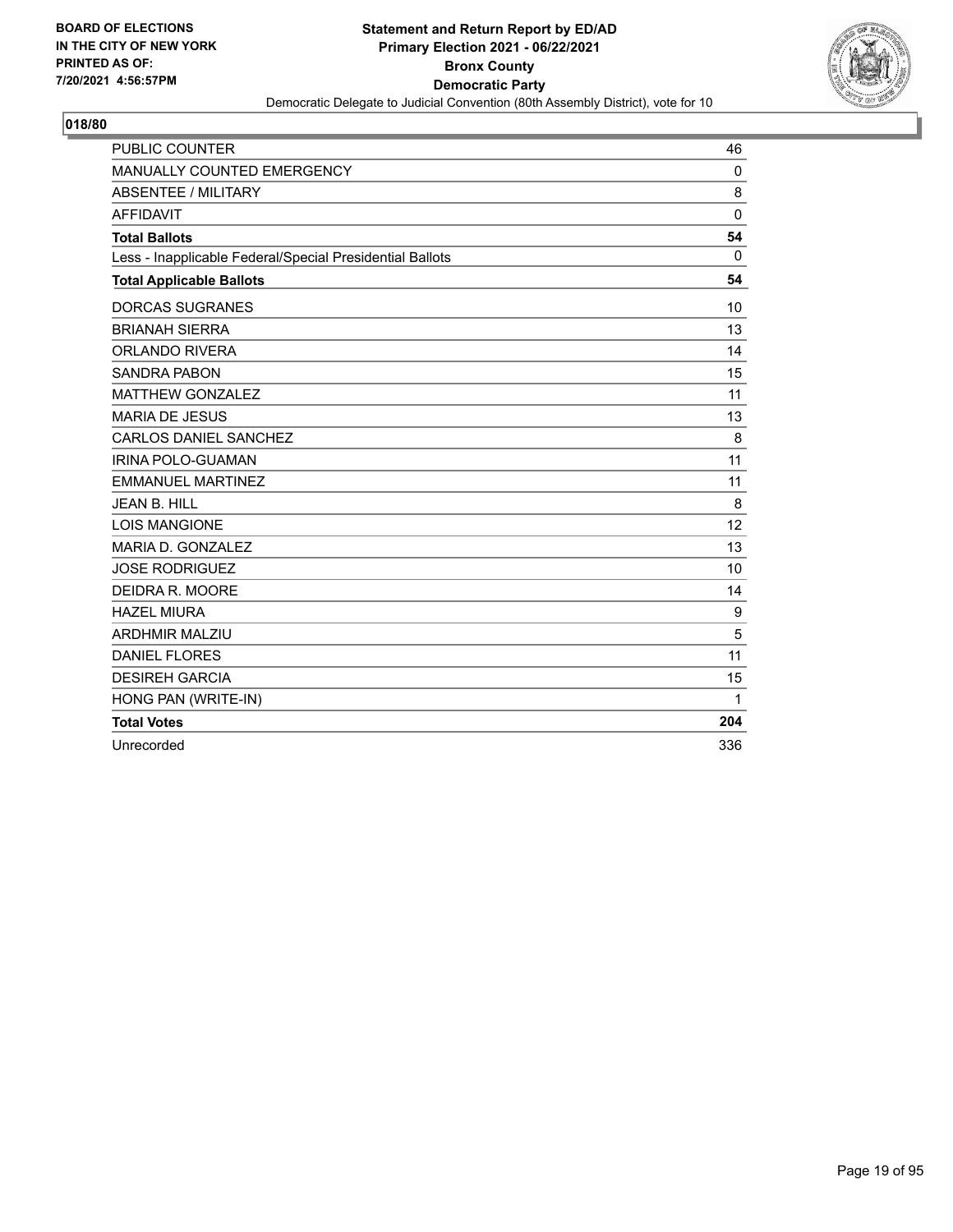

| <b>PUBLIC COUNTER</b>                                    | 51          |
|----------------------------------------------------------|-------------|
| MANUALLY COUNTED EMERGENCY                               | $\mathbf 0$ |
| <b>ABSENTEE / MILITARY</b>                               | 6           |
| <b>AFFIDAVIT</b>                                         | 1           |
| <b>Total Ballots</b>                                     | 58          |
| Less - Inapplicable Federal/Special Presidential Ballots | 0           |
| <b>Total Applicable Ballots</b>                          | 58          |
| <b>DORCAS SUGRANES</b>                                   | 10          |
| <b>BRIANAH SIERRA</b>                                    | 12          |
| <b>ORLANDO RIVERA</b>                                    | 18          |
| <b>SANDRA PABON</b>                                      | 12          |
| <b>MATTHEW GONZALEZ</b>                                  | 11          |
| <b>MARIA DE JESUS</b>                                    | 21          |
| <b>CARLOS DANIEL SANCHEZ</b>                             | 6           |
| <b>IRINA POLO-GUAMAN</b>                                 | 11          |
| <b>EMMANUEL MARTINEZ</b>                                 | 9           |
| <b>JEAN B. HILL</b>                                      | 9           |
| <b>LOIS MANGIONE</b>                                     | 12          |
| MARIA D. GONZALEZ                                        | 13          |
| <b>JOSE RODRIGUEZ</b>                                    | 10          |
| DEIDRA R. MOORE                                          | 11          |
| <b>HAZEL MIURA</b>                                       | 11          |
| <b>ARDHMIR MALZIU</b>                                    | 6           |
| <b>DANIEL FLORES</b>                                     | 16          |
| <b>DESIREH GARCIA</b>                                    | 14          |
| UNATTRIBUTABLE WRITE-IN (WRITE-IN)                       | 4           |
| <b>Total Votes</b>                                       | 216         |
| Unrecorded                                               | 364         |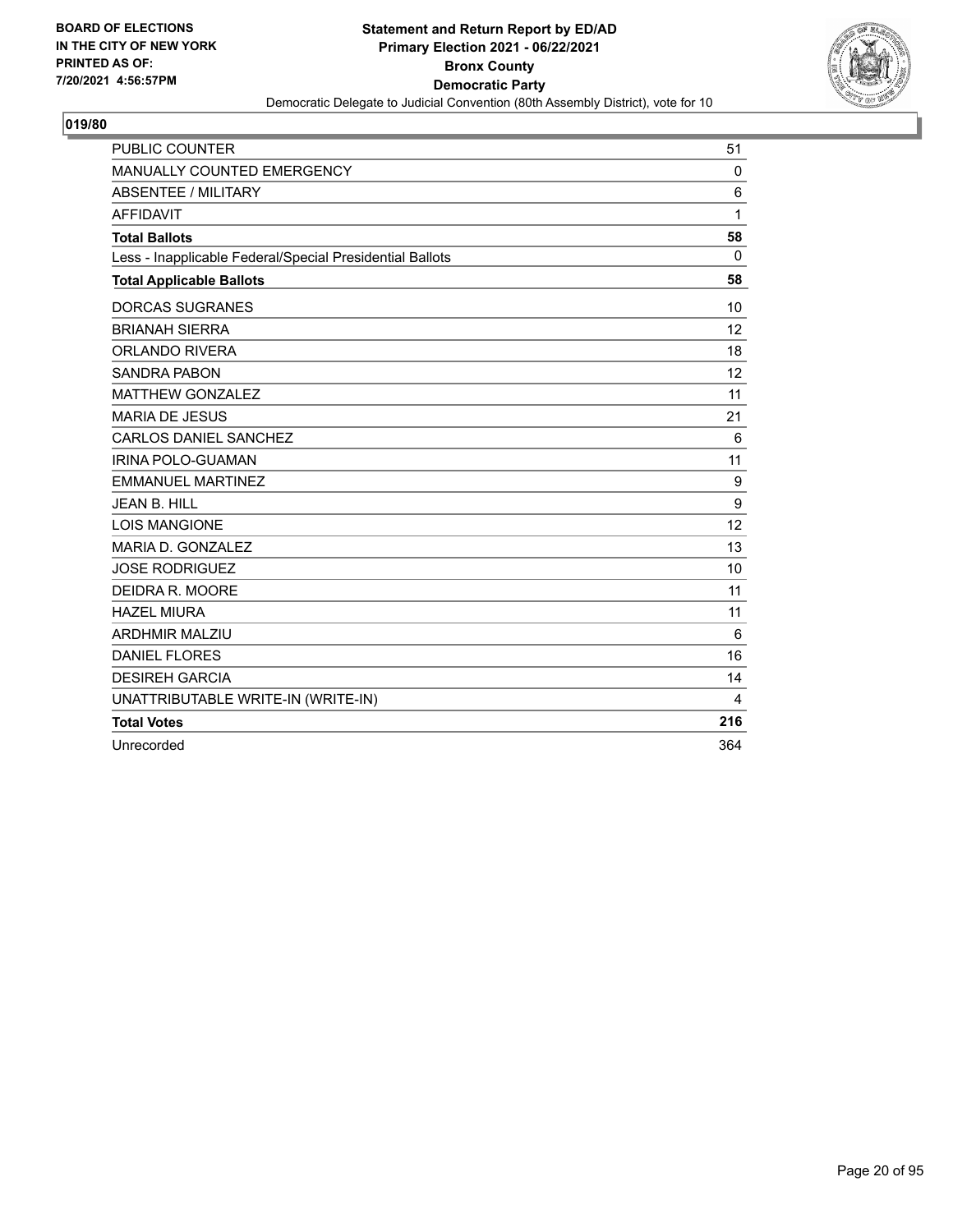

| <b>PUBLIC COUNTER</b>                                    | 120            |
|----------------------------------------------------------|----------------|
| <b>MANUALLY COUNTED EMERGENCY</b>                        | $\mathbf 0$    |
| <b>ABSENTEE / MILITARY</b>                               | 13             |
| <b>AFFIDAVIT</b>                                         | 1              |
| <b>Total Ballots</b>                                     | 134            |
| Less - Inapplicable Federal/Special Presidential Ballots | 0              |
| <b>Total Applicable Ballots</b>                          | 134            |
| <b>DORCAS SUGRANES</b>                                   | 22             |
| <b>BRIANAH SIERRA</b>                                    | 31             |
| ORLANDO RIVERA                                           | 40             |
| SANDRA PABON                                             | 48             |
| <b>MATTHEW GONZALEZ</b>                                  | 30             |
| <b>MARIA DE JESUS</b>                                    | 44             |
| <b>CARLOS DANIEL SANCHEZ</b>                             | 32             |
| <b>IRINA POLO-GUAMAN</b>                                 | 23             |
| <b>EMMANUEL MARTINEZ</b>                                 | 37             |
| <b>JEAN B. HILL</b>                                      | 28             |
| <b>LOIS MANGIONE</b>                                     | 17             |
| MARIA D. GONZALEZ                                        | 52             |
| <b>JOSE RODRIGUEZ</b>                                    | 41             |
| DEIDRA R. MOORE                                          | 34             |
| <b>HAZEL MIURA</b>                                       | 28             |
| ARDHMIR MALZIU                                           | 21             |
| <b>DANIEL FLORES</b>                                     | 40             |
| <b>DESIREH GARCIA</b>                                    | 43             |
| CYNTHIA PRISCO (WRITE-IN)                                | 1              |
| SHERINE CUMMINGS (WRITE-IN)                              | $\mathbf 1$    |
| TIESHA PEAL (WRITE-IN)                                   | 1              |
| UNATTRIBUTABLE WRITE-IN (WRITE-IN)                       | $\overline{2}$ |
| <b>Total Votes</b>                                       | 616            |
| Unrecorded                                               | 724            |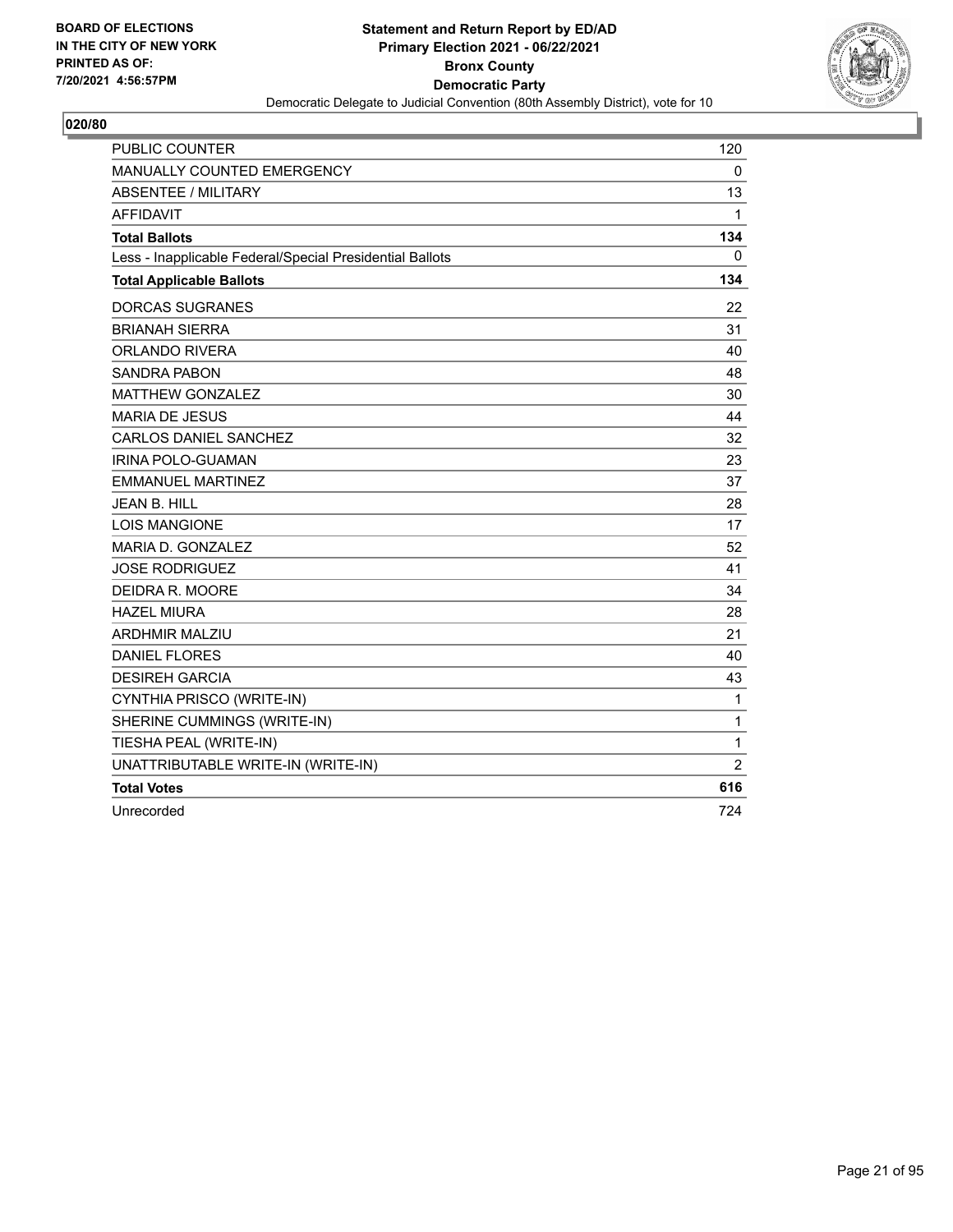

| <b>PUBLIC COUNTER</b>                                    | 154      |
|----------------------------------------------------------|----------|
| MANUALLY COUNTED EMERGENCY                               | 0        |
| <b>ABSENTEE / MILITARY</b>                               | 20       |
| <b>AFFIDAVIT</b>                                         | $\Omega$ |
| <b>Total Ballots</b>                                     | 174      |
| Less - Inapplicable Federal/Special Presidential Ballots | 0        |
| <b>Total Applicable Ballots</b>                          | 174      |
| <b>DORCAS SUGRANES</b>                                   | 29       |
| <b>BRIANAH SIERRA</b>                                    | 50       |
| ORLANDO RIVERA                                           | 39       |
| <b>SANDRA PABON</b>                                      | 52       |
| <b>MATTHEW GONZALEZ</b>                                  | 41       |
| <b>MARIA DE JESUS</b>                                    | 57       |
| CARLOS DANIEL SANCHEZ                                    | 35       |
| IRINA POLO-GUAMAN                                        | 27       |
| <b>EMMANUEL MARTINEZ</b>                                 | 37       |
| <b>JEAN B. HILL</b>                                      | 38       |
| <b>LOIS MANGIONE</b>                                     | 20       |
| MARIA D. GONZALEZ                                        | 61       |
| <b>JOSE RODRIGUEZ</b>                                    | 37       |
| DEIDRA R. MOORE                                          | 39       |
| <b>HAZEL MIURA</b>                                       | 28       |
| <b>ARDHMIR MALZIU</b>                                    | 21       |
| <b>DANIEL FLORES</b>                                     | 43       |
| <b>DESIREH GARCIA</b>                                    | 39       |
| UNATTRIBUTABLE WRITE-IN (WRITE-IN)                       | 1        |
| <b>Total Votes</b>                                       | 694      |
| Unrecorded                                               | 1,046    |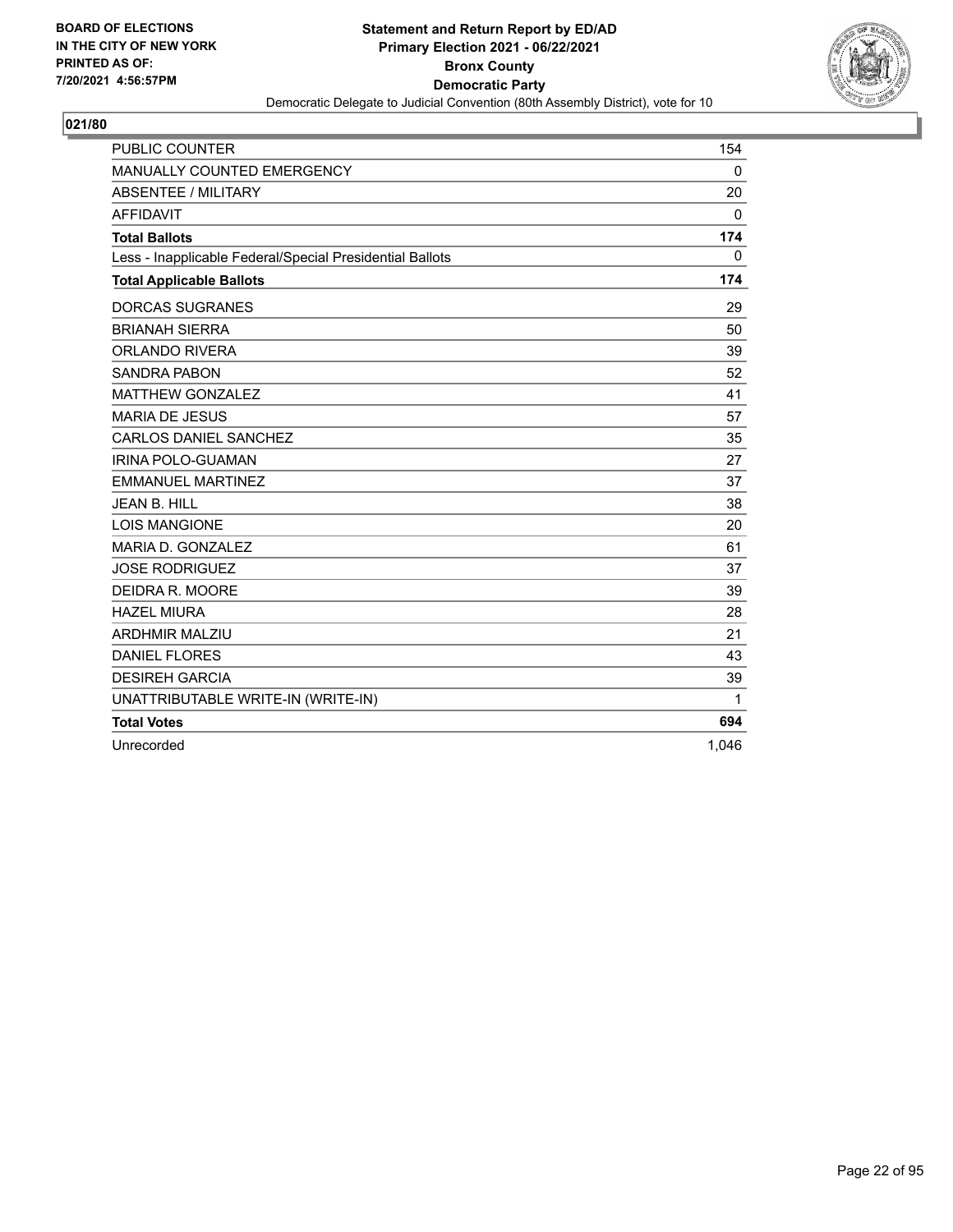

| <b>PUBLIC COUNTER</b>                                    | 157         |
|----------------------------------------------------------|-------------|
| MANUALLY COUNTED EMERGENCY                               | $\mathbf 0$ |
| ABSENTEE / MILITARY                                      | 9           |
| <b>AFFIDAVIT</b>                                         | 1           |
| <b>Total Ballots</b>                                     | 167         |
| Less - Inapplicable Federal/Special Presidential Ballots | 0           |
| <b>Total Applicable Ballots</b>                          | 167         |
| <b>DORCAS SUGRANES</b>                                   | 31          |
| <b>BRIANAH SIERRA</b>                                    | 39          |
| <b>ORLANDO RIVERA</b>                                    | 57          |
| <b>SANDRA PABON</b>                                      | 51          |
| <b>MATTHEW GONZALEZ</b>                                  | 38          |
| <b>MARIA DE JESUS</b>                                    | 52          |
| <b>CARLOS DANIEL SANCHEZ</b>                             | 40          |
| <b>IRINA POLO-GUAMAN</b>                                 | 28          |
| <b>EMMANUEL MARTINEZ</b>                                 | 33          |
| <b>JEAN B. HILL</b>                                      | 45          |
| <b>LOIS MANGIONE</b>                                     | 17          |
| MARIA D. GONZALEZ                                        | 60          |
| <b>JOSE RODRIGUEZ</b>                                    | 44          |
| DEIDRA R. MOORE                                          | 46          |
| <b>HAZEL MIURA</b>                                       | 27          |
| <b>ARDHMIR MALZIU</b>                                    | 22          |
| <b>DANIEL FLORES</b>                                     | 34          |
| <b>DESIREH GARCIA</b>                                    | 50          |
| UNATTRIBUTABLE WRITE-IN (WRITE-IN)                       | 19          |
| YHADHIRA GONZALEZ TAYLOR (WRITE-IN)                      | 1           |
| <b>Total Votes</b>                                       | 734         |
| Unrecorded                                               | 936         |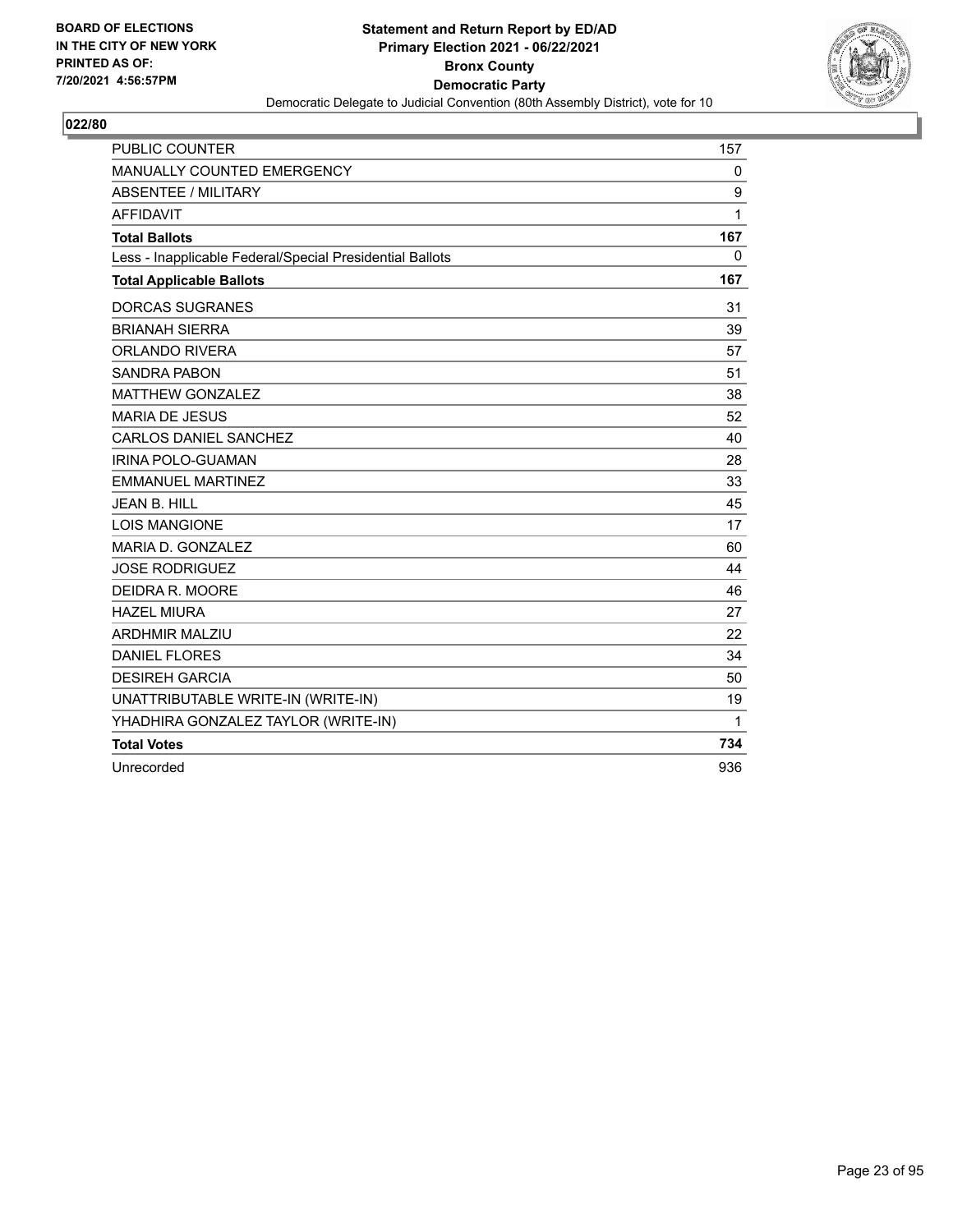

| <b>PUBLIC COUNTER</b>                                    | 126          |
|----------------------------------------------------------|--------------|
| MANUALLY COUNTED EMERGENCY                               | $\mathbf 0$  |
| <b>ABSENTEE / MILITARY</b>                               | 22           |
| AFFIDAVIT                                                | $\mathbf{0}$ |
| <b>Total Ballots</b>                                     | 148          |
| Less - Inapplicable Federal/Special Presidential Ballots | 0            |
| <b>Total Applicable Ballots</b>                          | 148          |
| <b>DORCAS SUGRANES</b>                                   | 28           |
| <b>BRIANAH SIERRA</b>                                    | 37           |
| <b>ORLANDO RIVERA</b>                                    | 52           |
| <b>SANDRA PABON</b>                                      | 38           |
| <b>MATTHEW GONZALEZ</b>                                  | 36           |
| <b>MARIA DE JESUS</b>                                    | 47           |
| CARLOS DANIEL SANCHEZ                                    | 34           |
| <b>IRINA POLO-GUAMAN</b>                                 | 20           |
| <b>EMMANUEL MARTINEZ</b>                                 | 31           |
| <b>JEAN B. HILL</b>                                      | 37           |
| <b>LOIS MANGIONE</b>                                     | 23           |
| MARIA D. GONZALEZ                                        | 37           |
| <b>JOSE RODRIGUEZ</b>                                    | 46           |
| DEIDRA R. MOORE                                          | 26           |
| <b>HAZEL MIURA</b>                                       | 29           |
| <b>ARDHMIR MALZIU</b>                                    | 20           |
| <b>DANIEL FLORES</b>                                     | 37           |
| <b>DESIREH GARCIA</b>                                    | 39           |
| JOSEPH VILLA (WRITE-IN)                                  | 1            |
| UNATTRIBUTABLE WRITE-IN (WRITE-IN)                       | 3            |
| <b>Total Votes</b>                                       | 621          |
| Unrecorded                                               | 859          |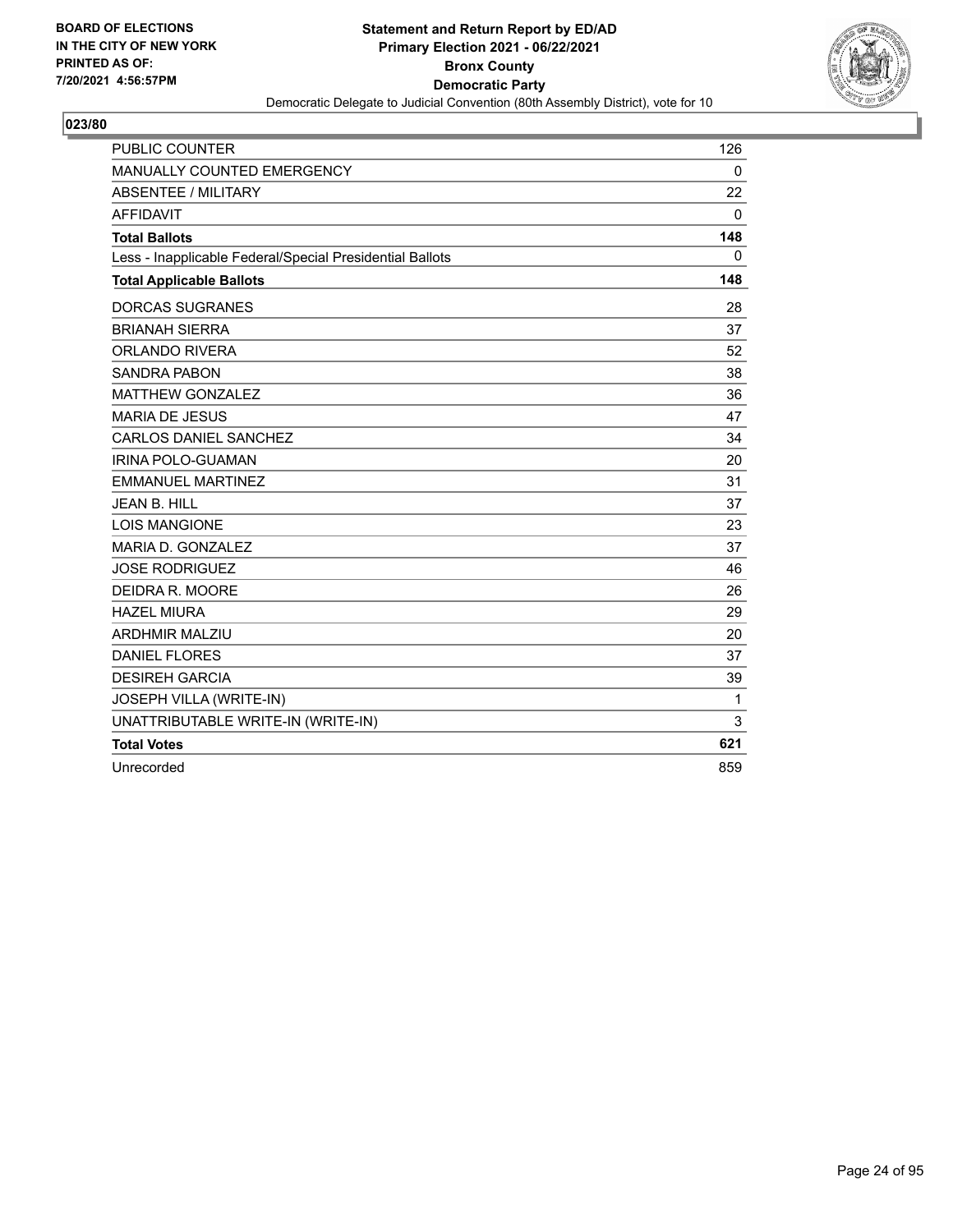

| <b>PUBLIC COUNTER</b>                                    | 132          |
|----------------------------------------------------------|--------------|
| MANUALLY COUNTED EMERGENCY                               | $\mathbf{0}$ |
| ABSENTEE / MILITARY                                      | 12           |
| <b>AFFIDAVIT</b>                                         | $\mathbf 0$  |
| <b>Total Ballots</b>                                     | 144          |
| Less - Inapplicable Federal/Special Presidential Ballots | $\mathbf{0}$ |
| <b>Total Applicable Ballots</b>                          | 144          |
| <b>DORCAS SUGRANES</b>                                   | 28           |
| <b>BRIANAH SIERRA</b>                                    | 37           |
| <b>ORLANDO RIVERA</b>                                    | 57           |
| <b>SANDRA PABON</b>                                      | 41           |
| <b>MATTHEW GONZALEZ</b>                                  | 48           |
| <b>MARIA DE JESUS</b>                                    | 52           |
| CARLOS DANIEL SANCHEZ                                    | 37           |
| <b>IRINA POLO-GUAMAN</b>                                 | 21           |
| <b>EMMANUEL MARTINEZ</b>                                 | 42           |
| <b>JEAN B. HILL</b>                                      | 41           |
| <b>LOIS MANGIONE</b>                                     | 17           |
| MARIA D. GONZALEZ                                        | 46           |
| <b>JOSE RODRIGUEZ</b>                                    | 38           |
| DEIDRA R. MOORE                                          | 34           |
| <b>HAZEL MIURA</b>                                       | 21           |
| <b>ARDHMIR MALZIU</b>                                    | 17           |
| <b>DANIEL FLORES</b>                                     | 39           |
| <b>DESIREH GARCIA</b>                                    | 27           |
| JORGE MARTINEZ (WRITE-IN)                                | 1            |
| UNATTRIBUTABLE WRITE-IN (WRITE-IN)                       | 3            |
| <b>Total Votes</b>                                       | 647          |
| Unrecorded                                               | 793          |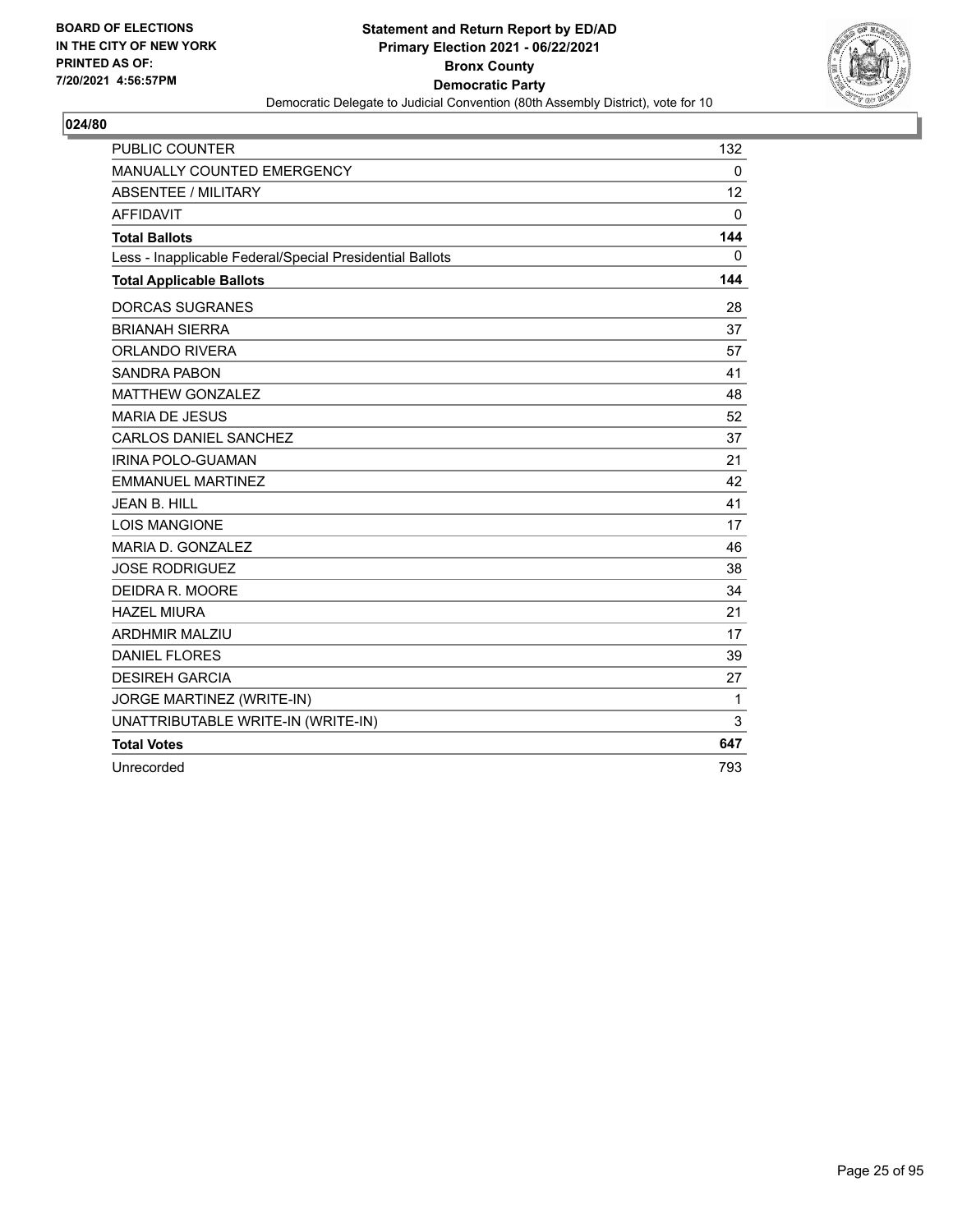

| <b>PUBLIC COUNTER</b>                                    | 129          |
|----------------------------------------------------------|--------------|
| <b>MANUALLY COUNTED EMERGENCY</b>                        | $\mathbf{0}$ |
| <b>ABSENTEE / MILITARY</b>                               | 20           |
| <b>AFFIDAVIT</b>                                         | $\Omega$     |
| <b>Total Ballots</b>                                     | 149          |
| Less - Inapplicable Federal/Special Presidential Ballots | $\mathbf{0}$ |
| <b>Total Applicable Ballots</b>                          | 149          |
| <b>DORCAS SUGRANES</b>                                   | 26           |
| <b>BRIANAH SIERRA</b>                                    | 41           |
| <b>ORLANDO RIVERA</b>                                    | 47           |
| <b>SANDRA PABON</b>                                      | 42           |
| <b>MATTHEW GONZALEZ</b>                                  | 34           |
| <b>MARIA DE JESUS</b>                                    | 50           |
| <b>CARLOS DANIEL SANCHEZ</b>                             | 33           |
| IRINA POLO-GUAMAN                                        | 21           |
| <b>EMMANUEL MARTINEZ</b>                                 | 26           |
| <b>JEAN B. HILL</b>                                      | 43           |
| <b>LOIS MANGIONE</b>                                     | 25           |
| MARIA D. GONZALEZ                                        | 40           |
| <b>JOSE RODRIGUEZ</b>                                    | 32           |
| DEIDRA R. MOORE                                          | 47           |
| <b>HAZEL MIURA</b>                                       | 30           |
| <b>ARDHMIR MALZIU</b>                                    | 16           |
| <b>DANIEL FLORES</b>                                     | 37           |
| <b>DESIREH GARCIA</b>                                    | 37           |
| <b>Total Votes</b>                                       | 627          |
| Unrecorded                                               | 863          |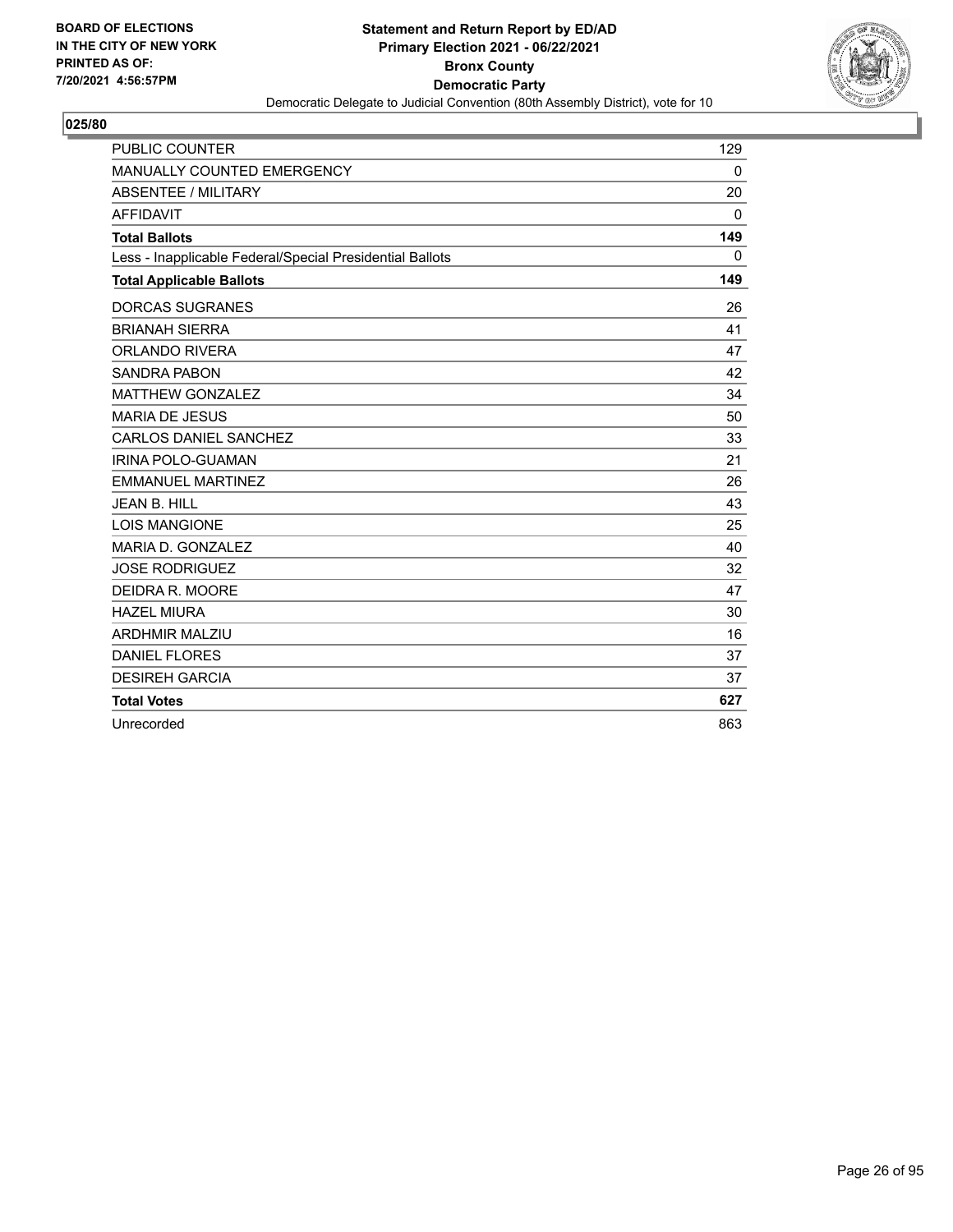

| <b>PUBLIC COUNTER</b>                                    | 103            |
|----------------------------------------------------------|----------------|
| MANUALLY COUNTED EMERGENCY                               | 0              |
| <b>ABSENTEE / MILITARY</b>                               | 4              |
| <b>AFFIDAVIT</b>                                         | 0              |
| <b>Total Ballots</b>                                     | 107            |
| Less - Inapplicable Federal/Special Presidential Ballots | 0              |
| <b>Total Applicable Ballots</b>                          | 107            |
| <b>DORCAS SUGRANES</b>                                   | 22             |
| <b>BRIANAH SIERRA</b>                                    | 32             |
| <b>ORLANDO RIVERA</b>                                    | 36             |
| <b>SANDRA PABON</b>                                      | 39             |
| <b>MATTHEW GONZALEZ</b>                                  | 29             |
| <b>MARIA DE JESUS</b>                                    | 39             |
| <b>CARLOS DANIEL SANCHEZ</b>                             | 28             |
| <b>IRINA POLO-GUAMAN</b>                                 | 19             |
| <b>EMMANUEL MARTINEZ</b>                                 | 27             |
| <b>JEAN B. HILL</b>                                      | 28             |
| <b>LOIS MANGIONE</b>                                     | 20             |
| MARIA D. GONZALEZ                                        | 33             |
| <b>JOSE RODRIGUEZ</b>                                    | 21             |
| DEIDRA R. MOORE                                          | 28             |
| <b>HAZEL MIURA</b>                                       | 21             |
| <b>ARDHMIR MALZIU</b>                                    | 15             |
| <b>DANIEL FLORES</b>                                     | 21             |
| <b>DESIREH GARCIA</b>                                    | 22             |
| CHRISTIAN AMATO (WRITE-IN)                               | $\overline{c}$ |
| ELISA CRESPO (WRITE-IN)                                  | 1              |
| PAPER BOY PRINCE (WRITE-IN)                              | 1              |
| UNATTRIBUTABLE WRITE-IN (WRITE-IN)                       | 4              |
| <b>Total Votes</b>                                       | 488            |
| Unrecorded                                               | 582            |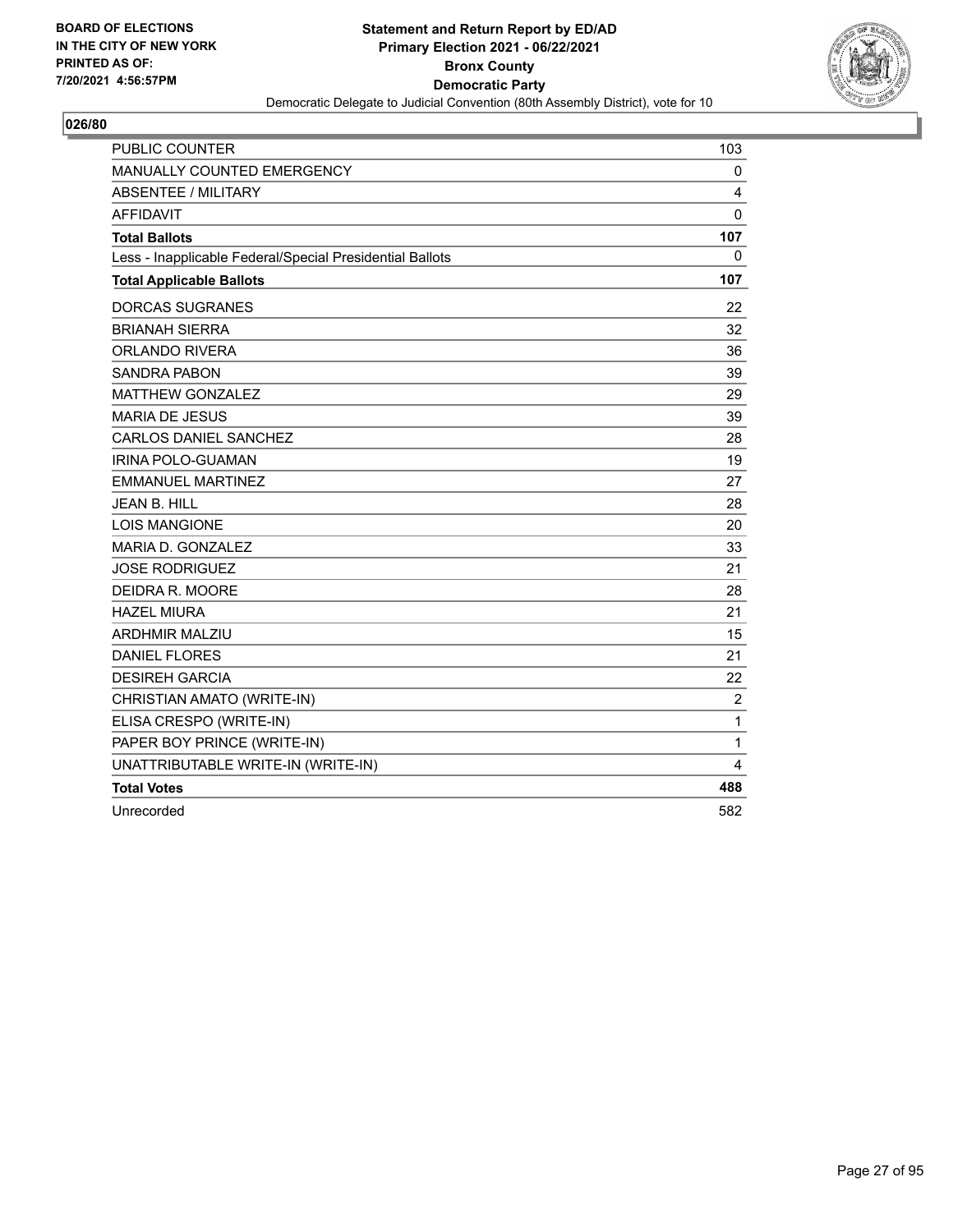

| <b>PUBLIC COUNTER</b>                                    | 62             |
|----------------------------------------------------------|----------------|
| MANUALLY COUNTED EMERGENCY                               | 0              |
| <b>ABSENTEE / MILITARY</b>                               | 21             |
| <b>AFFIDAVIT</b>                                         | $\mathbf{0}$   |
| <b>Total Ballots</b>                                     | 83             |
| Less - Inapplicable Federal/Special Presidential Ballots | $\mathbf{0}$   |
| <b>Total Applicable Ballots</b>                          | 83             |
| <b>DORCAS SUGRANES</b>                                   | 12             |
| <b>BRIANAH SIERRA</b>                                    | 23             |
| <b>ORLANDO RIVERA</b>                                    | 24             |
| <b>SANDRA PABON</b>                                      | 19             |
| <b>MATTHEW GONZALEZ</b>                                  | 17             |
| <b>MARIA DE JESUS</b>                                    | 25             |
| CARLOS DANIEL SANCHEZ                                    | 16             |
| <b>IRINA POLO-GUAMAN</b>                                 | 13             |
| <b>EMMANUEL MARTINEZ</b>                                 | 12             |
| <b>JEAN B. HILL</b>                                      | 21             |
| <b>LOIS MANGIONE</b>                                     | 13             |
| MARIA D. GONZALEZ                                        | 26             |
| <b>JOSE RODRIGUEZ</b>                                    | 16             |
| DEIDRA R. MOORE                                          | 16             |
| <b>HAZEL MIURA</b>                                       | 12             |
| <b>ARDHMIR MALZIU</b>                                    | $\overline{7}$ |
| <b>DANIEL FLORES</b>                                     | 15             |
| <b>DESIREH GARCIA</b>                                    | 16             |
| <b>Total Votes</b>                                       | 303            |
| Unrecorded                                               | 527            |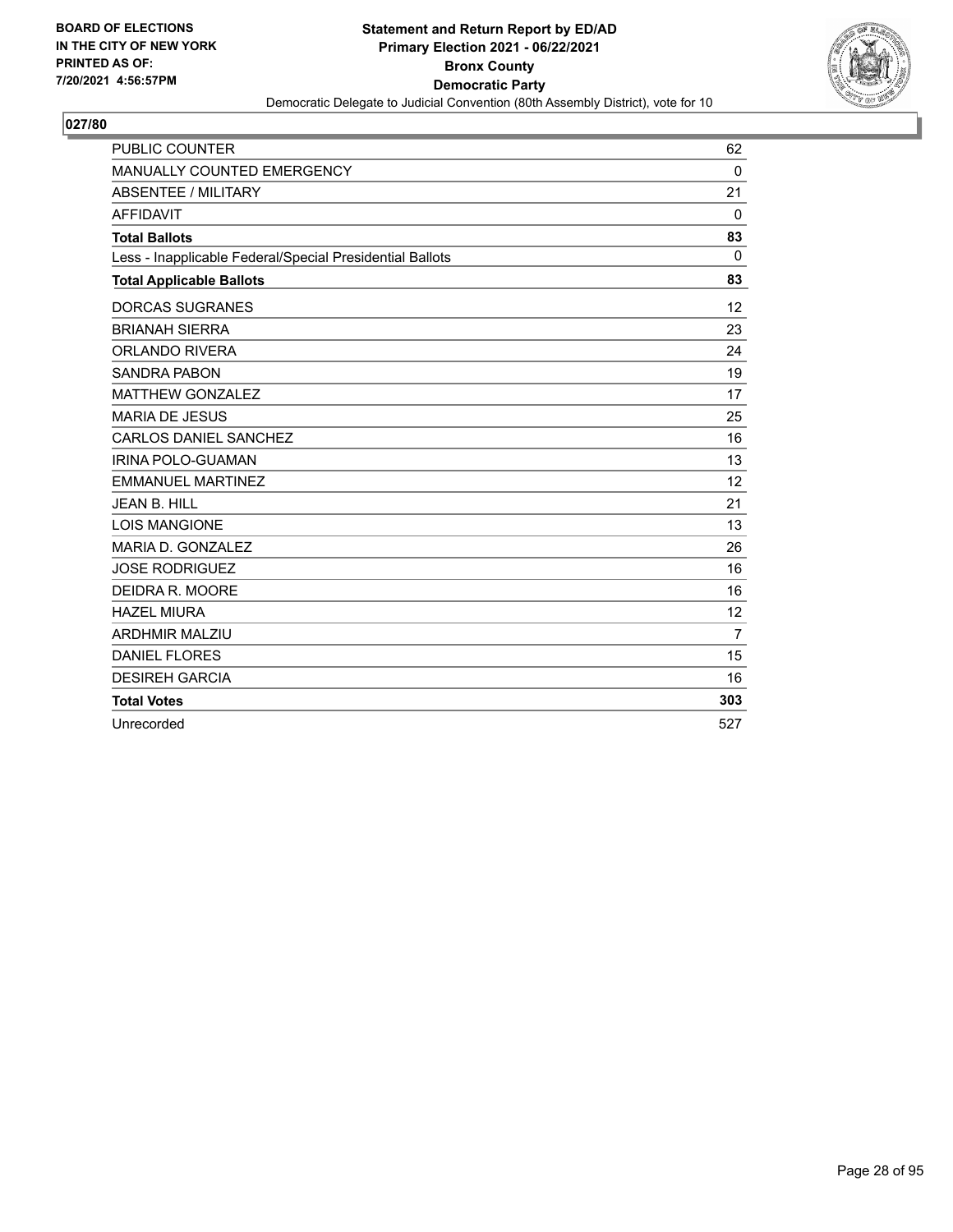

| <b>PUBLIC COUNTER</b>                                    | 86             |
|----------------------------------------------------------|----------------|
| <b>MANUALLY COUNTED EMERGENCY</b>                        | $\mathbf{0}$   |
| <b>ABSENTEE / MILITARY</b>                               | $\overline{7}$ |
| <b>AFFIDAVIT</b>                                         | $\Omega$       |
| <b>Total Ballots</b>                                     | 93             |
| Less - Inapplicable Federal/Special Presidential Ballots | $\mathbf{0}$   |
| <b>Total Applicable Ballots</b>                          | 93             |
| <b>DORCAS SUGRANES</b>                                   | 23             |
| <b>BRIANAH SIERRA</b>                                    | 34             |
| <b>ORLANDO RIVERA</b>                                    | 41             |
| <b>SANDRA PABON</b>                                      | 48             |
| <b>MATTHEW GONZALEZ</b>                                  | 34             |
| <b>MARIA DE JESUS</b>                                    | 37             |
| <b>CARLOS DANIEL SANCHEZ</b>                             | 26             |
| IRINA POLO-GUAMAN                                        | 25             |
| <b>EMMANUEL MARTINEZ</b>                                 | 24             |
| <b>JEAN B. HILL</b>                                      | 25             |
| <b>LOIS MANGIONE</b>                                     | 16             |
| MARIA D. GONZALEZ                                        | 37             |
| <b>JOSE RODRIGUEZ</b>                                    | 27             |
| DEIDRA R. MOORE                                          | 28             |
| <b>HAZEL MIURA</b>                                       | 21             |
| <b>ARDHMIR MALZIU</b>                                    | 12             |
| <b>DANIEL FLORES</b>                                     | 26             |
| <b>DESIREH GARCIA</b>                                    | 30             |
| <b>Total Votes</b>                                       | 514            |
| Unrecorded                                               | 416            |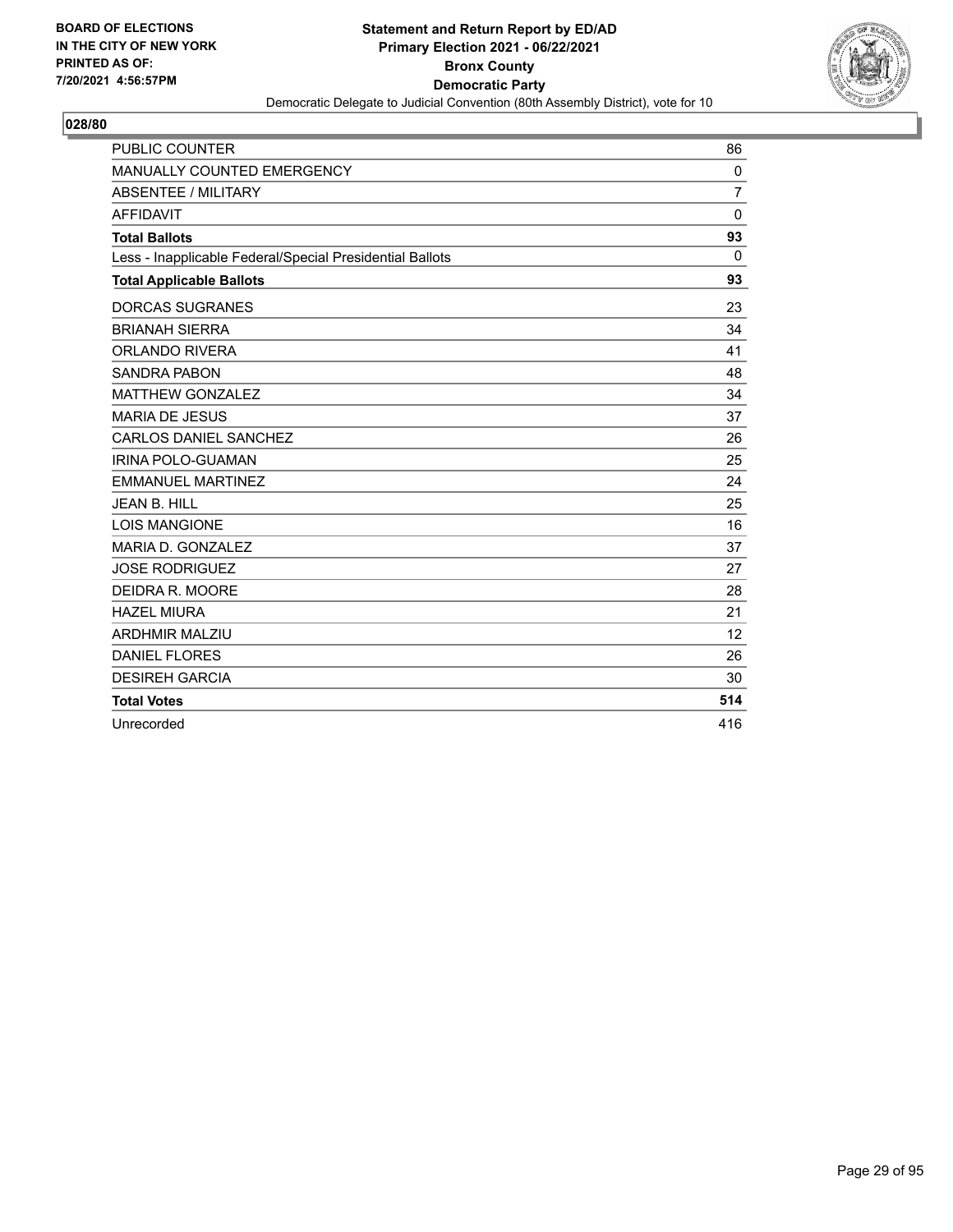

| <b>PUBLIC COUNTER</b>                                    | 21             |
|----------------------------------------------------------|----------------|
| MANUALLY COUNTED EMERGENCY                               | 0              |
| <b>ABSENTEE / MILITARY</b>                               | 4              |
| <b>AFFIDAVIT</b>                                         | $\mathbf 0$    |
| <b>Total Ballots</b>                                     | 25             |
| Less - Inapplicable Federal/Special Presidential Ballots | $\Omega$       |
| <b>Total Applicable Ballots</b>                          | 25             |
| <b>DORCAS SUGRANES</b>                                   | 3              |
| <b>BRIANAH SIERRA</b>                                    | 8              |
| <b>ORLANDO RIVERA</b>                                    | 10             |
| <b>SANDRA PABON</b>                                      | $\overline{7}$ |
| <b>MATTHEW GONZALEZ</b>                                  | 4              |
| <b>MARIA DE JESUS</b>                                    | 11             |
| CARLOS DANIEL SANCHEZ                                    | 3              |
| <b>IRINA POLO-GUAMAN</b>                                 | 8              |
| <b>EMMANUEL MARTINEZ</b>                                 | $\overline{7}$ |
| <b>JEAN B. HILL</b>                                      | $\overline{7}$ |
| <b>LOIS MANGIONE</b>                                     | 5              |
| MARIA D. GONZALEZ                                        | 10             |
| <b>JOSE RODRIGUEZ</b>                                    | 6              |
| DEIDRA R. MOORE                                          | 11             |
| <b>HAZEL MIURA</b>                                       | 6              |
| <b>ARDHMIR MALZIU</b>                                    | 4              |
| <b>DANIEL FLORES</b>                                     | $\overline{7}$ |
| <b>DESIREH GARCIA</b>                                    | 8              |
| <b>Total Votes</b>                                       | 125            |
| Unrecorded                                               | 125            |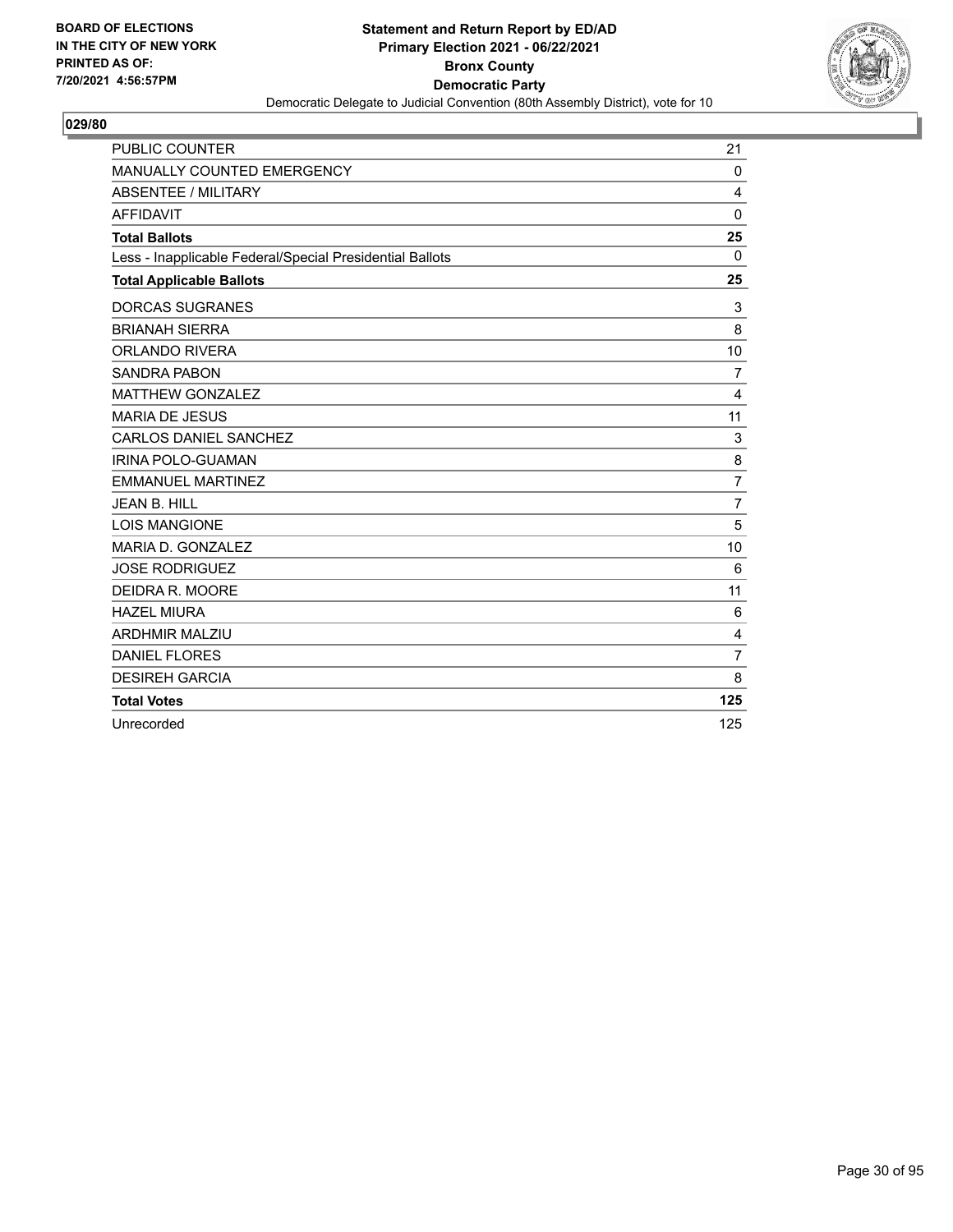

| <b>PUBLIC COUNTER</b>                                    | 96          |
|----------------------------------------------------------|-------------|
| MANUALLY COUNTED EMERGENCY                               | 0           |
| <b>ABSENTEE / MILITARY</b>                               | 5           |
| <b>AFFIDAVIT</b>                                         | $\mathbf 0$ |
| <b>Total Ballots</b>                                     | 101         |
| Less - Inapplicable Federal/Special Presidential Ballots | $\mathbf 0$ |
| <b>Total Applicable Ballots</b>                          | 101         |
| <b>DORCAS SUGRANES</b>                                   | 27          |
| <b>BRIANAH SIERRA</b>                                    | 33          |
| <b>ORLANDO RIVERA</b>                                    | 28          |
| <b>SANDRA PABON</b>                                      | 44          |
| <b>MATTHEW GONZALEZ</b>                                  | 29          |
| <b>MARIA DE JESUS</b>                                    | 44          |
| <b>CARLOS DANIEL SANCHEZ</b>                             | 31          |
| <b>IRINA POLO-GUAMAN</b>                                 | 30          |
| <b>EMMANUEL MARTINEZ</b>                                 | 22          |
| <b>JEAN B. HILL</b>                                      | 37          |
| <b>LOIS MANGIONE</b>                                     | 35          |
| MARIA D. GONZALEZ                                        | 41          |
| <b>JOSE RODRIGUEZ</b>                                    | 27          |
| DEIDRA R. MOORE                                          | 39          |
| <b>HAZEL MIURA</b>                                       | 32          |
| <b>ARDHMIR MALZIU</b>                                    | 21          |
| <b>DANIEL FLORES</b>                                     | 32          |
| <b>DESIREH GARCIA</b>                                    | 38          |
| ROBERT PRESS (WRITE-IN)                                  | 1           |
| <b>Total Votes</b>                                       | 591         |
| Unrecorded                                               | 419         |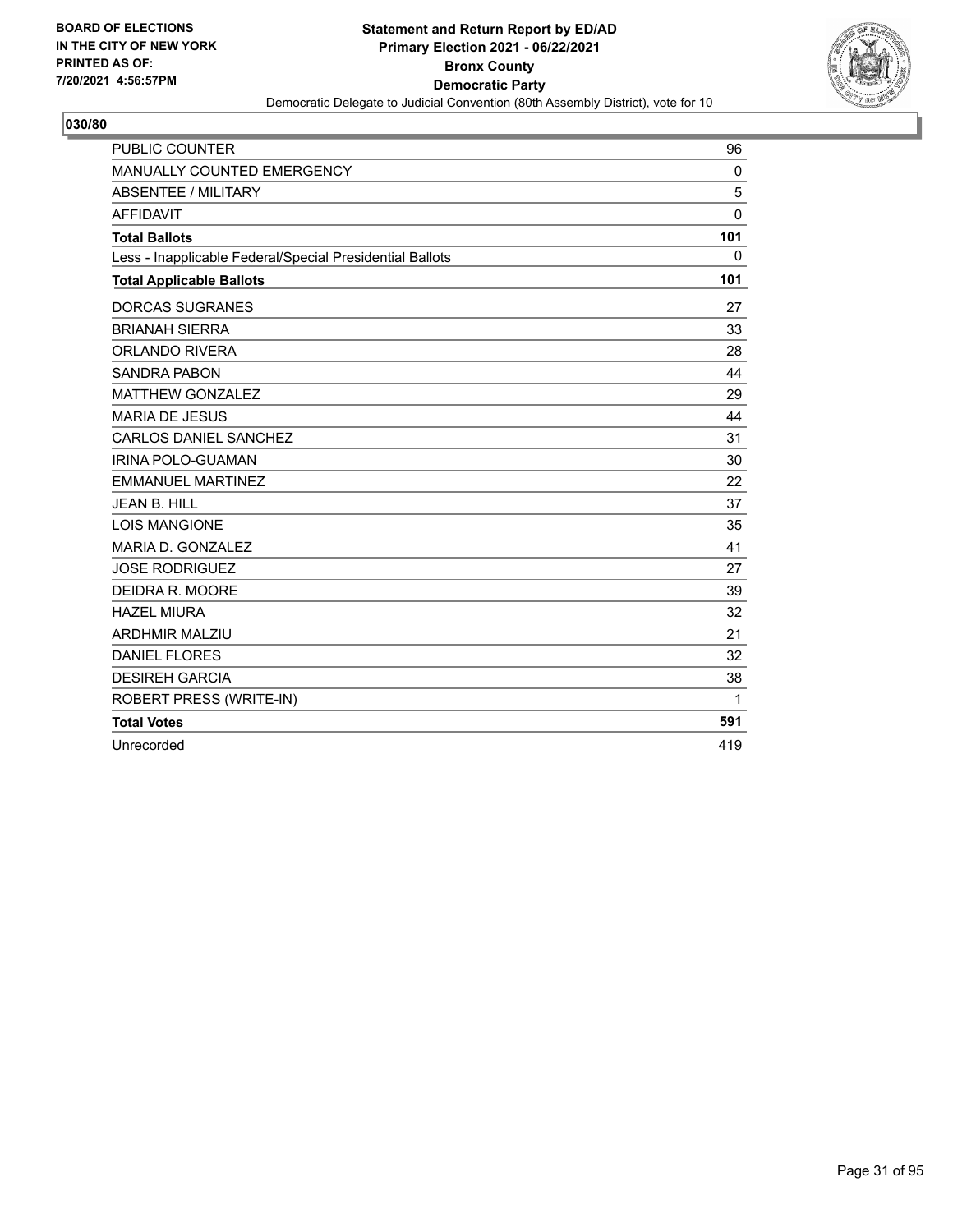

| <b>PUBLIC COUNTER</b>                                    | 153         |
|----------------------------------------------------------|-------------|
| MANUALLY COUNTED EMERGENCY                               | $\mathbf 0$ |
| ABSENTEE / MILITARY                                      | 14          |
| <b>AFFIDAVIT</b>                                         | 1           |
| <b>Total Ballots</b>                                     | 168         |
| Less - Inapplicable Federal/Special Presidential Ballots | 0           |
| <b>Total Applicable Ballots</b>                          | 168         |
| <b>DORCAS SUGRANES</b>                                   | 34          |
| <b>BRIANAH SIERRA</b>                                    | 58          |
| ORLANDO RIVERA                                           | 60          |
| <b>SANDRA PABON</b>                                      | 75          |
| <b>MATTHEW GONZALEZ</b>                                  | 47          |
| <b>MARIA DE JESUS</b>                                    | 71          |
| CARLOS DANIEL SANCHEZ                                    | 46          |
| <b>IRINA POLO-GUAMAN</b>                                 | 35          |
| <b>EMMANUEL MARTINEZ</b>                                 | 35          |
| <b>JEAN B. HILL</b>                                      | 52          |
| <b>LOIS MANGIONE</b>                                     | 40          |
| MARIA D. GONZALEZ                                        | 71          |
| <b>JOSE RODRIGUEZ</b>                                    | 54          |
| DEIDRA R. MOORE                                          | 53          |
| <b>HAZEL MIURA</b>                                       | 39          |
| <b>ARDHMIR MALZIU</b>                                    | 24          |
| <b>DANIEL FLORES</b>                                     | 55          |
| <b>DESIREH GARCIA</b>                                    | 60          |
| LOIS MARGIORE (WRITE-IN)                                 | 1           |
| MIOSCATI DERAN (WRITE-IN)                                | 1           |
| PRIOCADALAZAR RODRIGUEZ (WRITE-IN)                       | 1           |
| UNATTRIBUTABLE WRITE-IN (WRITE-IN)                       | 3           |
| <b>Total Votes</b>                                       | 915         |
| Unrecorded                                               | 765         |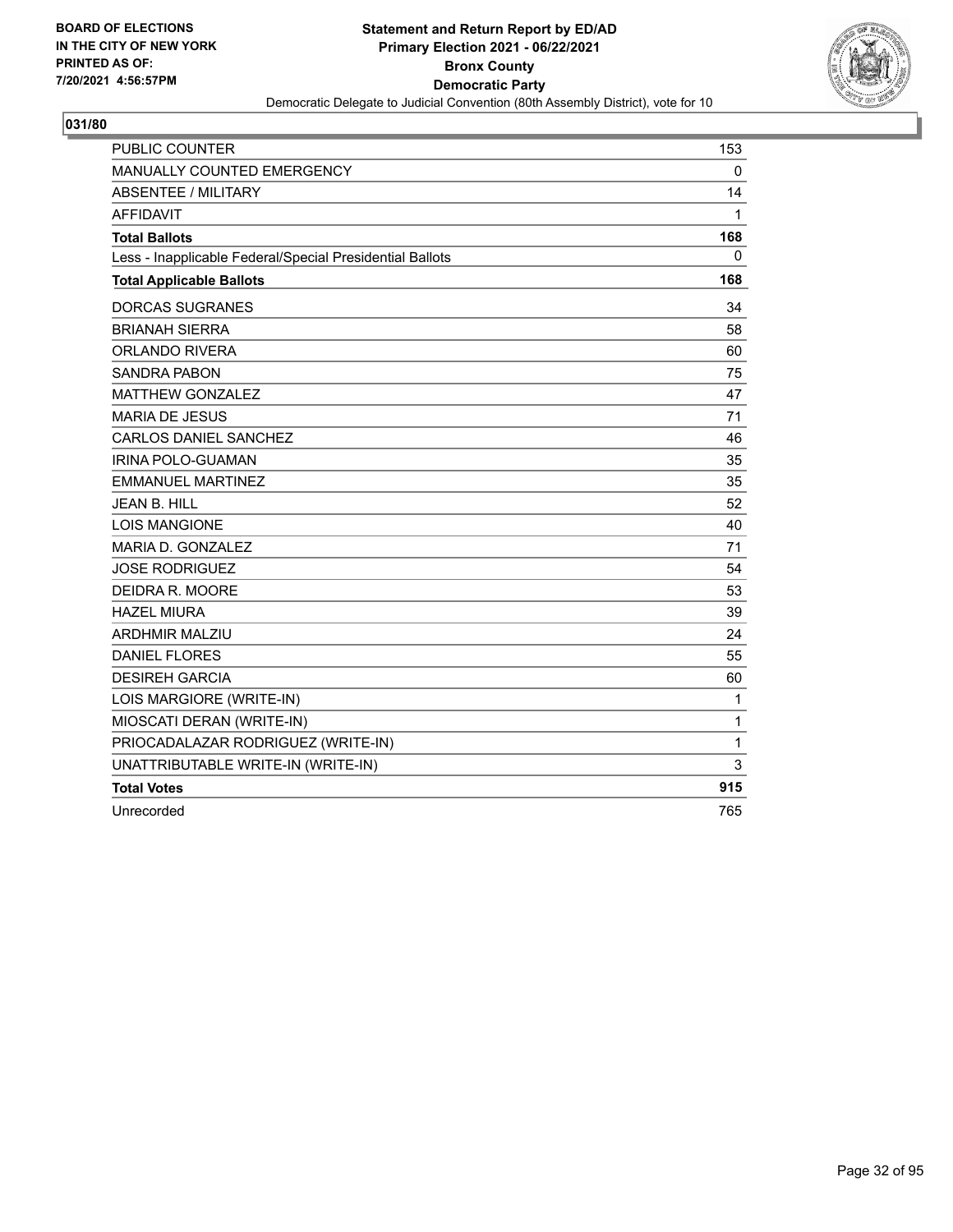

| <b>PUBLIC COUNTER</b>                                    | 75          |
|----------------------------------------------------------|-------------|
| MANUALLY COUNTED EMERGENCY                               | $\mathbf 0$ |
| <b>ABSENTEE / MILITARY</b>                               | 11          |
| <b>AFFIDAVIT</b>                                         | $\Omega$    |
| <b>Total Ballots</b>                                     | 86          |
| Less - Inapplicable Federal/Special Presidential Ballots | $\Omega$    |
| <b>Total Applicable Ballots</b>                          | 86          |
| <b>DORCAS SUGRANES</b>                                   | 19          |
| <b>BRIANAH SIERRA</b>                                    | 24          |
| <b>ORLANDO RIVERA</b>                                    | 21          |
| <b>SANDRA PABON</b>                                      | 30          |
| <b>MATTHEW GONZALEZ</b>                                  | 20          |
| <b>MARIA DE JESUS</b>                                    | 34          |
| CARLOS DANIEL SANCHEZ                                    | 14          |
| IRINA POLO-GUAMAN                                        | 16          |
| <b>EMMANUEL MARTINEZ</b>                                 | 13          |
| JFAN B. HILL                                             | 31          |
| <b>LOIS MANGIONE</b>                                     | 26          |
| MARIA D. GONZALEZ                                        | 28          |
| <b>JOSE RODRIGUEZ</b>                                    | 21          |
| DEIDRA R. MOORE                                          | 32          |
| <b>HAZEL MIURA</b>                                       | 22          |
| <b>ARDHMIR MALZIU</b>                                    | 14          |
| <b>DANIEL FLORES</b>                                     | 22          |
| <b>DESIREH GARCIA</b>                                    | 31          |
| UNATTRIBUTABLE WRITE-IN (WRITE-IN)                       | 1           |
| <b>Total Votes</b>                                       | 419         |
| Unrecorded                                               | 441         |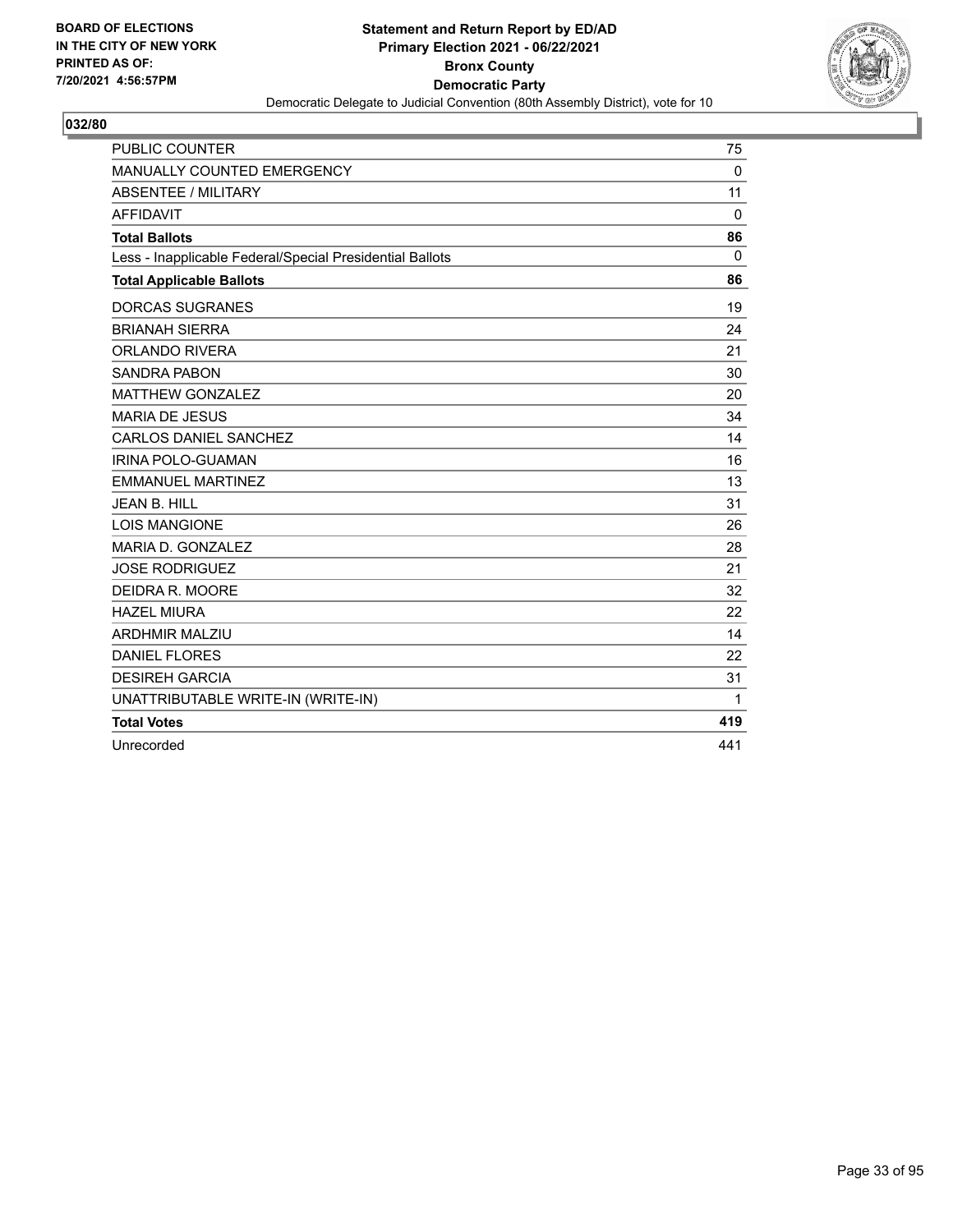

| <b>PUBLIC COUNTER</b>                                    | 44             |
|----------------------------------------------------------|----------------|
| MANUALLY COUNTED EMERGENCY                               | 0              |
| <b>ABSENTEE / MILITARY</b>                               | $\overline{7}$ |
| <b>AFFIDAVIT</b>                                         | $\Omega$       |
| <b>Total Ballots</b>                                     | 51             |
| Less - Inapplicable Federal/Special Presidential Ballots | $\Omega$       |
| <b>Total Applicable Ballots</b>                          | 51             |
| <b>DORCAS SUGRANES</b>                                   | 10             |
| <b>BRIANAH SIERRA</b>                                    | 21             |
| <b>ORLANDO RIVERA</b>                                    | 23             |
| <b>SANDRA PABON</b>                                      | 22             |
| <b>MATTHEW GONZALEZ</b>                                  | 14             |
| <b>MARIA DE JESUS</b>                                    | 21             |
| <b>CARLOS DANIEL SANCHEZ</b>                             | 16             |
| IRINA POLO-GUAMAN                                        | 14             |
| <b>EMMANUEL MARTINEZ</b>                                 | 12             |
| JEAN B. HILL                                             | 15             |
| <b>LOIS MANGIONE</b>                                     | 9              |
| MARIA D. GONZALEZ                                        | 20             |
| <b>JOSE RODRIGUEZ</b>                                    | 15             |
| DEIDRA R. MOORE                                          | 9              |
| <b>HAZEL MIURA</b>                                       | 11             |
| <b>ARDHMIR MALZIU</b>                                    | 6              |
| <b>DANIEL FLORES</b>                                     | 13             |
| <b>DESIREH GARCIA</b>                                    | 18             |
| <b>Total Votes</b>                                       | 269            |
| Unrecorded                                               | 241            |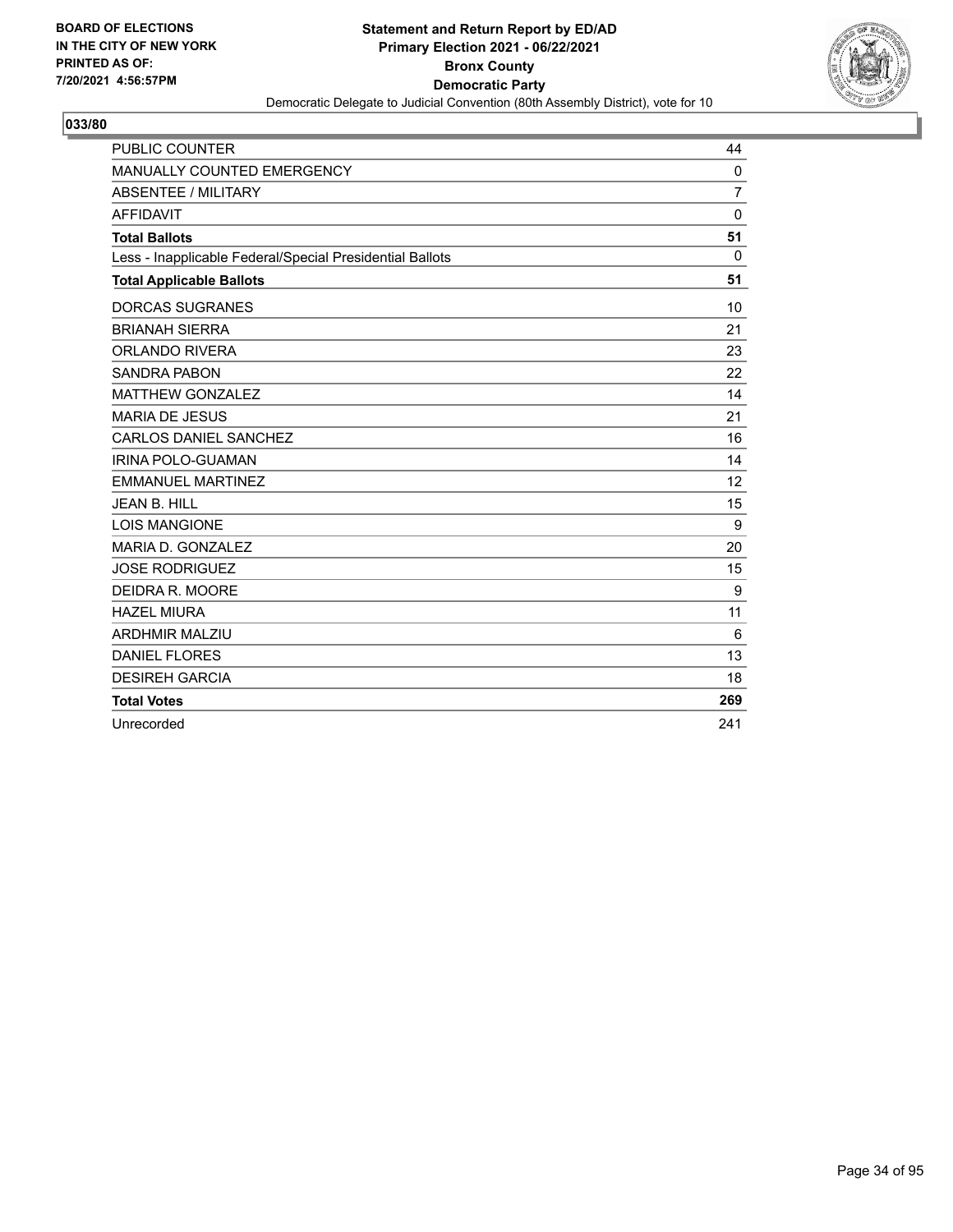

| <b>PUBLIC COUNTER</b>                                    | 65          |
|----------------------------------------------------------|-------------|
| MANUALLY COUNTED EMERGENCY                               | 0           |
| <b>ABSENTEE / MILITARY</b>                               | 11          |
| <b>AFFIDAVIT</b>                                         | $\Omega$    |
| <b>Total Ballots</b>                                     | 76          |
| Less - Inapplicable Federal/Special Presidential Ballots | $\mathbf 0$ |
| <b>Total Applicable Ballots</b>                          | 76          |
| <b>DORCAS SUGRANES</b>                                   | 20          |
| <b>BRIANAH SIERRA</b>                                    | 25          |
| <b>ORLANDO RIVERA</b>                                    | 25          |
| <b>SANDRA PABON</b>                                      | 29          |
| <b>MATTHEW GONZALEZ</b>                                  | 28          |
| <b>MARIA DE JESUS</b>                                    | 31          |
| <b>CARLOS DANIEL SANCHEZ</b>                             | 20          |
| IRINA POLO-GUAMAN                                        | 18          |
| <b>EMMANUEL MARTINEZ</b>                                 | 20          |
| <b>JEAN B. HILL</b>                                      | 19          |
| <b>LOIS MANGIONE</b>                                     | 19          |
| MARIA D. GONZALEZ                                        | 28          |
| <b>JOSE RODRIGUEZ</b>                                    | 25          |
| DEIDRA R. MOORE                                          | 18          |
| <b>HAZEL MIURA</b>                                       | 18          |
| <b>ARDHMIR MALZIU</b>                                    | 12          |
| <b>DANIEL FLORES</b>                                     | 26          |
| <b>DESIREH GARCIA</b>                                    | 27          |
| <b>Total Votes</b>                                       | 408         |
| Unrecorded                                               | 352         |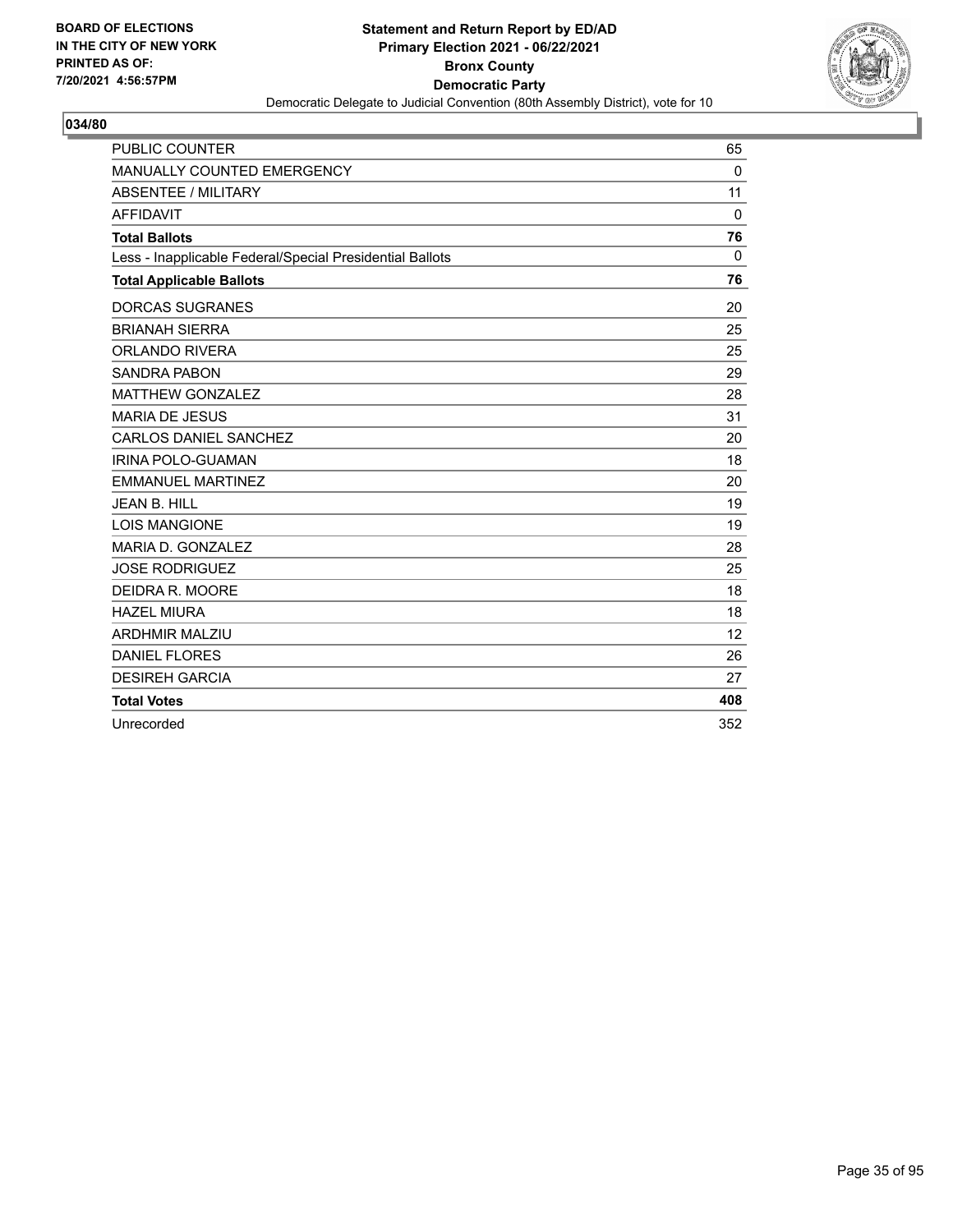

| <b>PUBLIC COUNTER</b>                                    | 50              |
|----------------------------------------------------------|-----------------|
| <b>MANUALLY COUNTED EMERGENCY</b>                        | $\mathbf 0$     |
| ABSENTEE / MILITARY                                      | 6               |
| <b>AFFIDAVIT</b>                                         | $\mathbf 0$     |
| <b>Total Ballots</b>                                     | 56              |
| Less - Inapplicable Federal/Special Presidential Ballots | 0               |
| <b>Total Applicable Ballots</b>                          | 56              |
| <b>DORCAS SUGRANES</b>                                   | 9               |
| <b>BRIANAH SIERRA</b>                                    | 7               |
| <b>ORLANDO RIVERA</b>                                    | 17              |
| <b>SANDRA PABON</b>                                      | 19              |
| MATTHEW GONZALEZ                                         | 12              |
| <b>MARIA DE JESUS</b>                                    | 16              |
| CARLOS DANIEL SANCHEZ                                    | 12              |
| IRINA POLO-GUAMAN                                        | 14              |
| <b>EMMANUEL MARTINEZ</b>                                 | 12              |
| <b>JEAN B. HILL</b>                                      | 14              |
| <b>LOIS MANGIONE</b>                                     | 17              |
| MARIA D. GONZALEZ                                        | 21              |
| <b>JOSE RODRIGUEZ</b>                                    | 12 <sup>°</sup> |
| DEIDRA R. MOORE                                          | 15              |
| <b>HAZEL MIURA</b>                                       | 15              |
| <b>ARDHMIR MALZIU</b>                                    | 11              |
| <b>DANIEL FLORES</b>                                     | 16              |
| <b>DESIREH GARCIA</b>                                    | 13              |
| ANTHONY BYRNES ALVARADO (WRITE-IN)                       | 3               |
| EFRAIN ALVARADO (WRITE-IN)                               | $\overline{c}$  |
| MARYANN BYRNES ALVARADO (WRITE-IN)                       | 1               |
| UNATTRIBUTABLE WRITE-IN (WRITE-IN)                       | 8               |
| <b>Total Votes</b>                                       | 266             |
| Unrecorded                                               | 294             |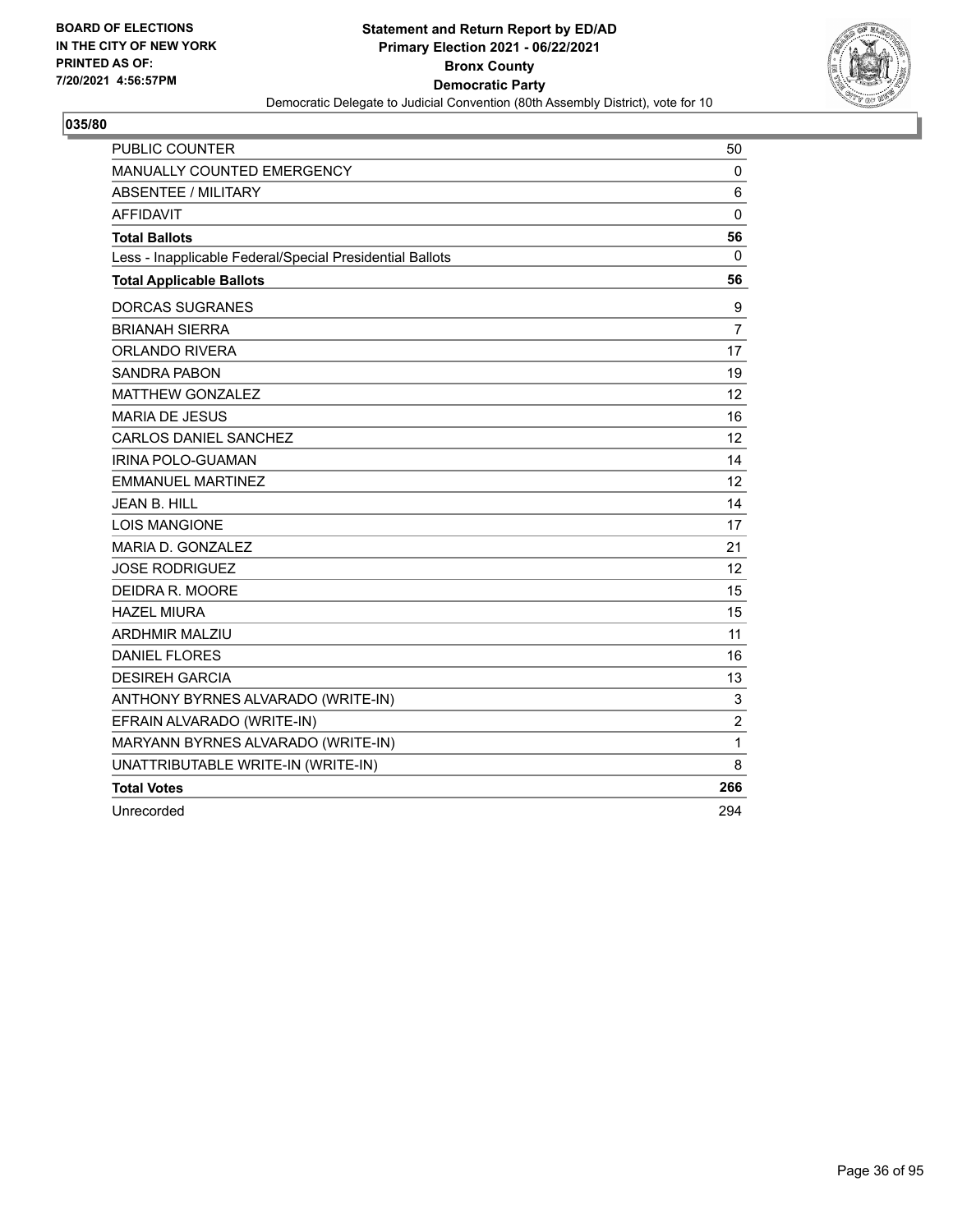

| <b>PUBLIC COUNTER</b>                                    | 103            |
|----------------------------------------------------------|----------------|
| <b>MANUALLY COUNTED EMERGENCY</b>                        | 0              |
| <b>ABSENTEE / MILITARY</b>                               | 9              |
| <b>AFFIDAVIT</b>                                         | 1              |
| <b>Total Ballots</b>                                     | 113            |
| Less - Inapplicable Federal/Special Presidential Ballots | $\Omega$       |
| <b>Total Applicable Ballots</b>                          | 113            |
| DORCAS SUGRANES                                          | 20             |
| <b>BRIANAH SIERRA</b>                                    | 36             |
| ORLANDO RIVERA                                           | 37             |
| SANDRA PABON                                             | 38             |
| <b>MATTHEW GONZALEZ</b>                                  | 24             |
| <b>MARIA DE JESUS</b>                                    | 41             |
| <b>CARLOS DANIEL SANCHEZ</b>                             | 15             |
| <b>IRINA POLO-GUAMAN</b>                                 | 23             |
| <b>EMMANUEL MARTINEZ</b>                                 | 11             |
| <b>JEAN B. HILL</b>                                      | 38             |
| <b>LOIS MANGIONE</b>                                     | 21             |
| MARIA D. GONZALEZ                                        | 32             |
| <b>JOSE RODRIGUEZ</b>                                    | 22             |
| DEIDRA R. MOORE                                          | 32             |
| <b>HAZEL MIURA</b>                                       | 19             |
| <b>ARDHMIR MALZIU</b>                                    | 17             |
| <b>DANIEL FLORES</b>                                     | 26             |
| <b>DESIREH GARCIA</b>                                    | 33             |
| ANGEL CRUZ (WRITE-IN)                                    | $\mathbf{1}$   |
| DONALD J TRUMP (WRITE-IN)                                | $\overline{c}$ |
| MARK GJONAJ (WRITE-IN)                                   | 1              |
| NICHOLAS PALES (WRITE-IN)                                | 1              |
| SERGIO GARCIA (WRITE-IN)                                 | 1              |
| UNATTRIBUTABLE WRITE-IN (WRITE-IN)                       | 16             |
| YHADIRAH GONZALEZ TAYLOR (WRITE-IN)                      | 2              |
| <b>Total Votes</b>                                       | 509            |
| Unrecorded                                               | 621            |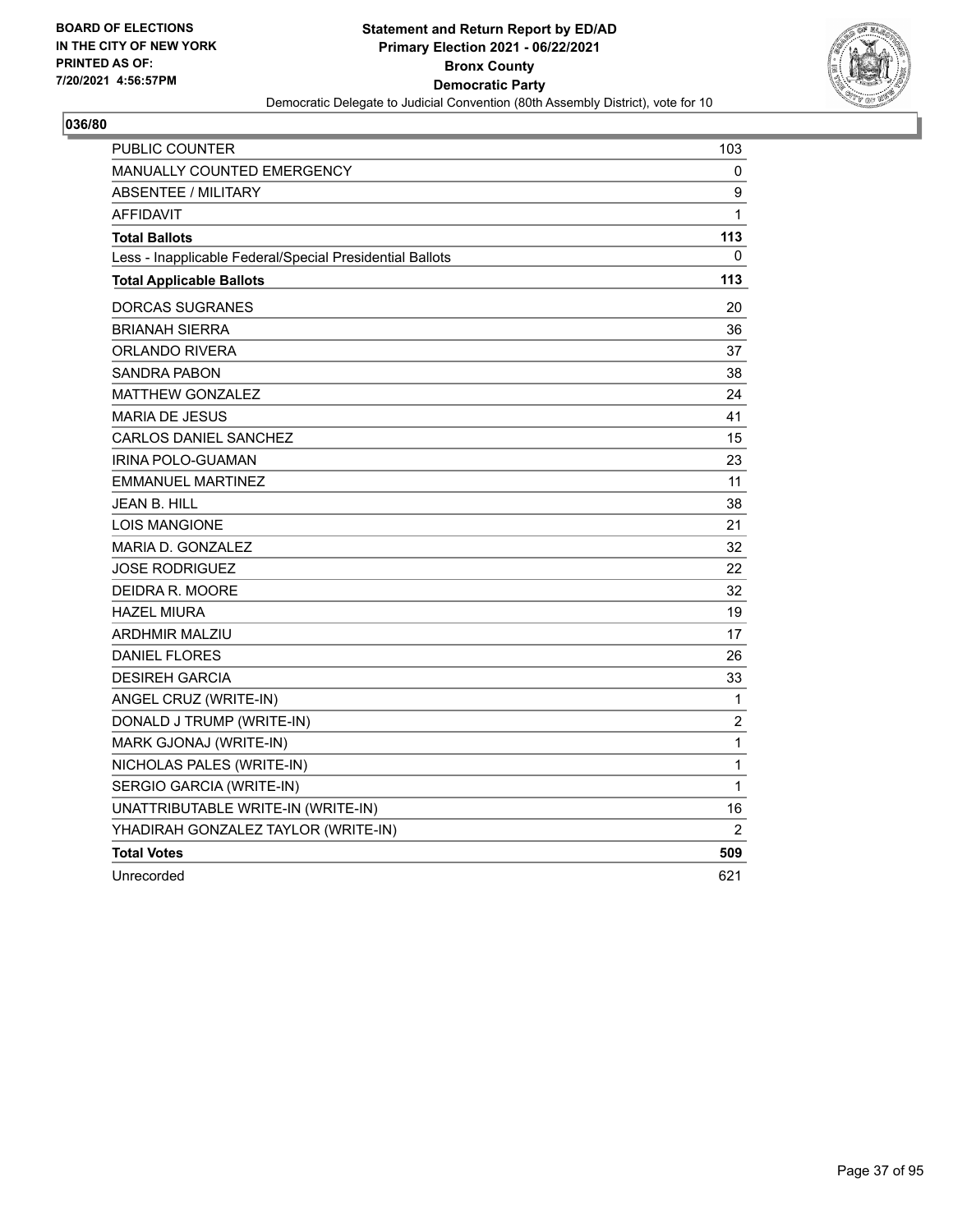

| <b>PUBLIC COUNTER</b>                                    | 58             |
|----------------------------------------------------------|----------------|
| MANUALLY COUNTED EMERGENCY                               | 0              |
| <b>ABSENTEE / MILITARY</b>                               | 6              |
| <b>AFFIDAVIT</b>                                         | $\Omega$       |
| <b>Total Ballots</b>                                     | 64             |
| Less - Inapplicable Federal/Special Presidential Ballots | $\Omega$       |
| <b>Total Applicable Ballots</b>                          | 64             |
| <b>DORCAS SUGRANES</b>                                   | 12             |
| <b>BRIANAH SIERRA</b>                                    | 13             |
| <b>ORLANDO RIVERA</b>                                    | 10             |
| <b>SANDRA PABON</b>                                      | 18             |
| <b>MATTHEW GONZALEZ</b>                                  | 13             |
| <b>MARIA DE JESUS</b>                                    | 15             |
| CARLOS DANIEL SANCHEZ                                    | 9              |
| <b>IRINA POLO-GUAMAN</b>                                 | 9              |
| <b>EMMANUEL MARTINEZ</b>                                 | 10             |
| <b>JEAN B. HILL</b>                                      | 16             |
| <b>LOIS MANGIONE</b>                                     | 6              |
| MARIA D. GONZALEZ                                        | 15             |
| <b>JOSE RODRIGUEZ</b>                                    | $\overline{7}$ |
| DEIDRA R. MOORE                                          | 16             |
| <b>HAZEL MIURA</b>                                       | 10             |
| <b>ARDHMIR MALZIU</b>                                    | 3              |
| <b>DANIEL FLORES</b>                                     | 13             |
| <b>DESIREH GARCIA</b>                                    | 13             |
| <b>Total Votes</b>                                       | 208            |
| Unrecorded                                               | 432            |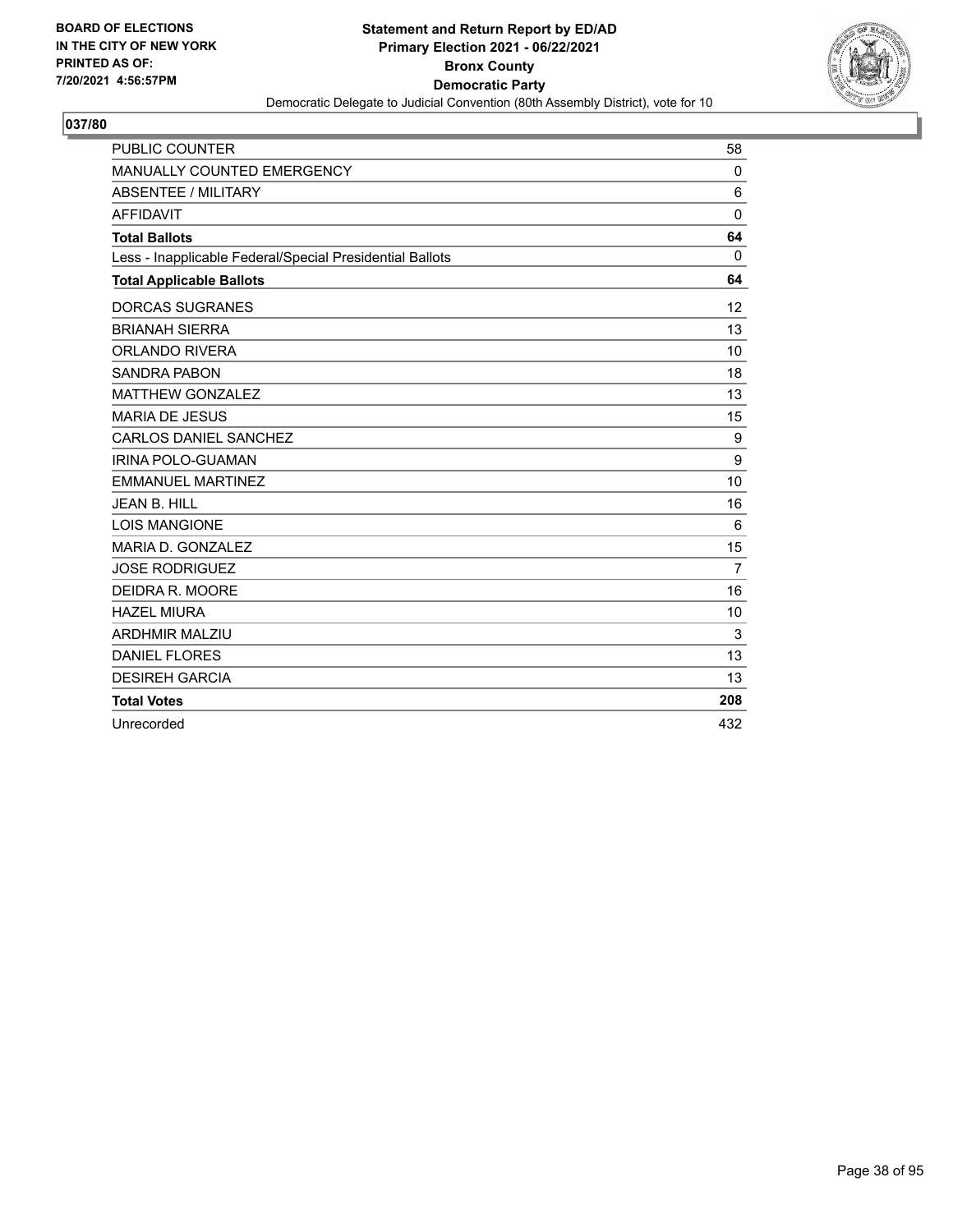

| <b>PUBLIC COUNTER</b>                                    | 74          |
|----------------------------------------------------------|-------------|
| MANUALLY COUNTED EMERGENCY                               | 0           |
| <b>ABSENTEE / MILITARY</b>                               | 5           |
| <b>AFFIDAVIT</b>                                         | $\Omega$    |
| <b>Total Ballots</b>                                     | 79          |
| Less - Inapplicable Federal/Special Presidential Ballots | $\mathbf 0$ |
| <b>Total Applicable Ballots</b>                          | 79          |
| <b>DORCAS SUGRANES</b>                                   | 16          |
| <b>BRIANAH SIERRA</b>                                    | 27          |
| <b>ORLANDO RIVERA</b>                                    | 23          |
| <b>SANDRA PABON</b>                                      | 23          |
| <b>MATTHEW GONZALEZ</b>                                  | 16          |
| <b>MARIA DE JESUS</b>                                    | 33          |
| <b>CARLOS DANIEL SANCHEZ</b>                             | 21          |
| IRINA POLO-GUAMAN                                        | 16          |
| <b>EMMANUEL MARTINEZ</b>                                 | 19          |
| <b>JEAN B. HILL</b>                                      | 24          |
| <b>LOIS MANGIONE</b>                                     | 17          |
| MARIA D. GONZALEZ                                        | 23          |
| <b>JOSE RODRIGUEZ</b>                                    | 16          |
| DEIDRA R. MOORE                                          | 22          |
| <b>HAZEL MIURA</b>                                       | 20          |
| <b>ARDHMIR MALZIU</b>                                    | 11          |
| <b>DANIEL FLORES</b>                                     | 19          |
| <b>DESIREH GARCIA</b>                                    | 25          |
| <b>Total Votes</b>                                       | 371         |
| Unrecorded                                               | 419         |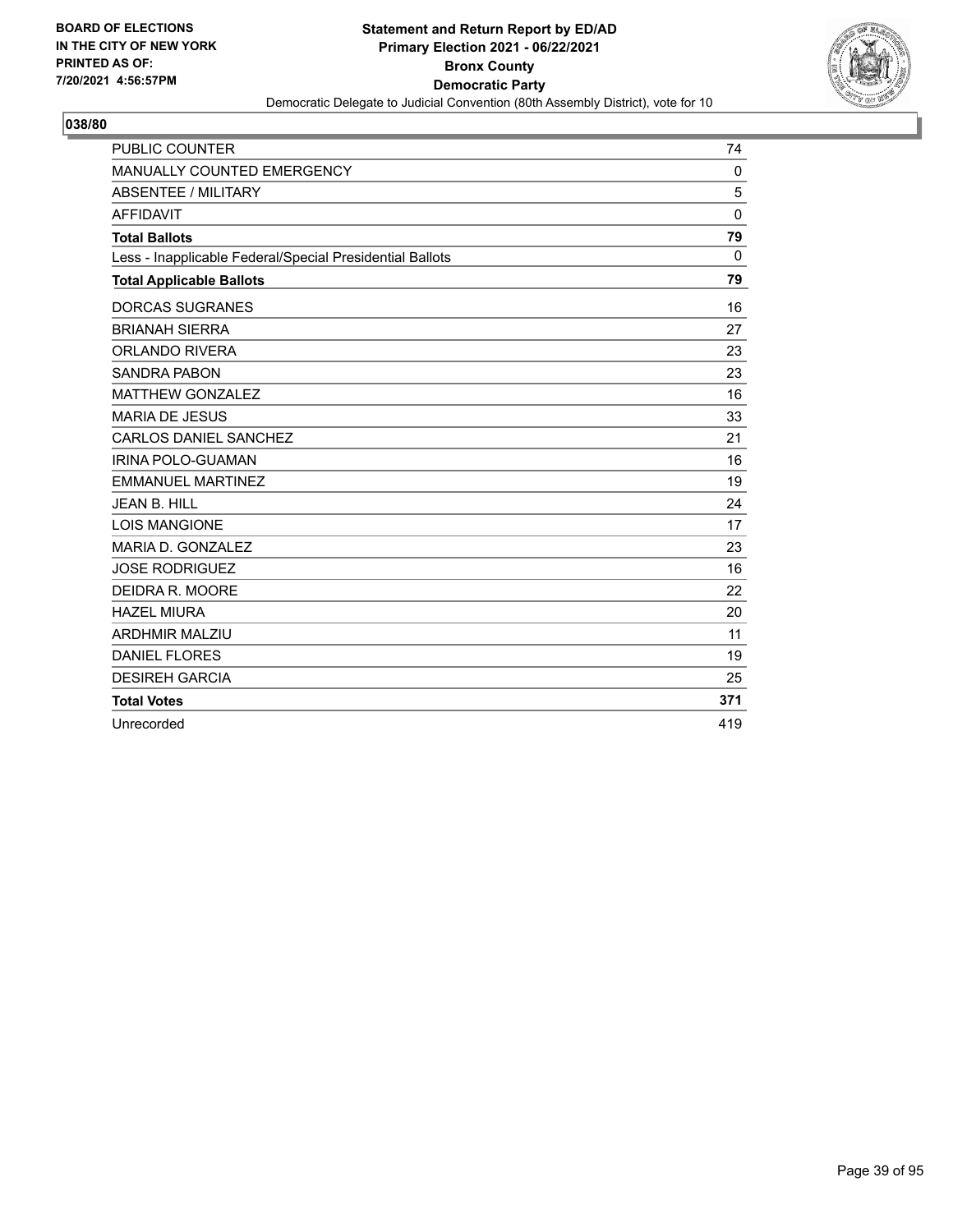

| <b>PUBLIC COUNTER</b>                                    | 91             |
|----------------------------------------------------------|----------------|
| MANUALLY COUNTED EMERGENCY                               | 0              |
| ABSENTEE / MILITARY                                      | 49             |
| <b>AFFIDAVIT</b>                                         | $\overline{7}$ |
| <b>Total Ballots</b>                                     | 147            |
| Less - Inapplicable Federal/Special Presidential Ballots | $\mathbf{0}$   |
| <b>Total Applicable Ballots</b>                          | 147            |
| <b>DORCAS SUGRANES</b>                                   | 34             |
| <b>BRIANAH SIERRA</b>                                    | 52             |
| ORLANDO RIVERA                                           | 47             |
| <b>SANDRA PABON</b>                                      | 57             |
| <b>MATTHEW GONZALEZ</b>                                  | 50             |
| <b>MARIA DE JESUS</b>                                    | 45             |
| <b>CARLOS DANIEL SANCHEZ</b>                             | 47             |
| IRINA POLO-GUAMAN                                        | 40             |
| <b>EMMANUEL MARTINEZ</b>                                 | 39             |
| <b>JEAN B. HILL</b>                                      | 51             |
| <b>LOIS MANGIONE</b>                                     | 34             |
| MARIA D. GONZALEZ                                        | 51             |
| <b>JOSE RODRIGUEZ</b>                                    | 54             |
| DEIDRA R. MOORE                                          | 38             |
| <b>HAZEL MIURA</b>                                       | 38             |
| <b>ARDHMIR MALZIU</b>                                    | 27             |
| <b>DANIEL FLORES</b>                                     | 45             |
| <b>DESIREH GARCIA</b>                                    | 41             |
| DAISY GALINDO (WRITE-IN)                                 | 1              |
| PETER GALINDO (WRITE-IN)                                 | 1              |
| ROLANDO GALINDO (WRITE-IN)                               | $\mathbf{1}$   |
| SHEILA SANKHI (WRITE-IN)                                 | 1              |
| UNATTRIBUTABLE WRITE-IN (WRITE-IN)                       | 1              |
| <b>Total Votes</b>                                       | 795            |
| Unrecorded                                               | 675            |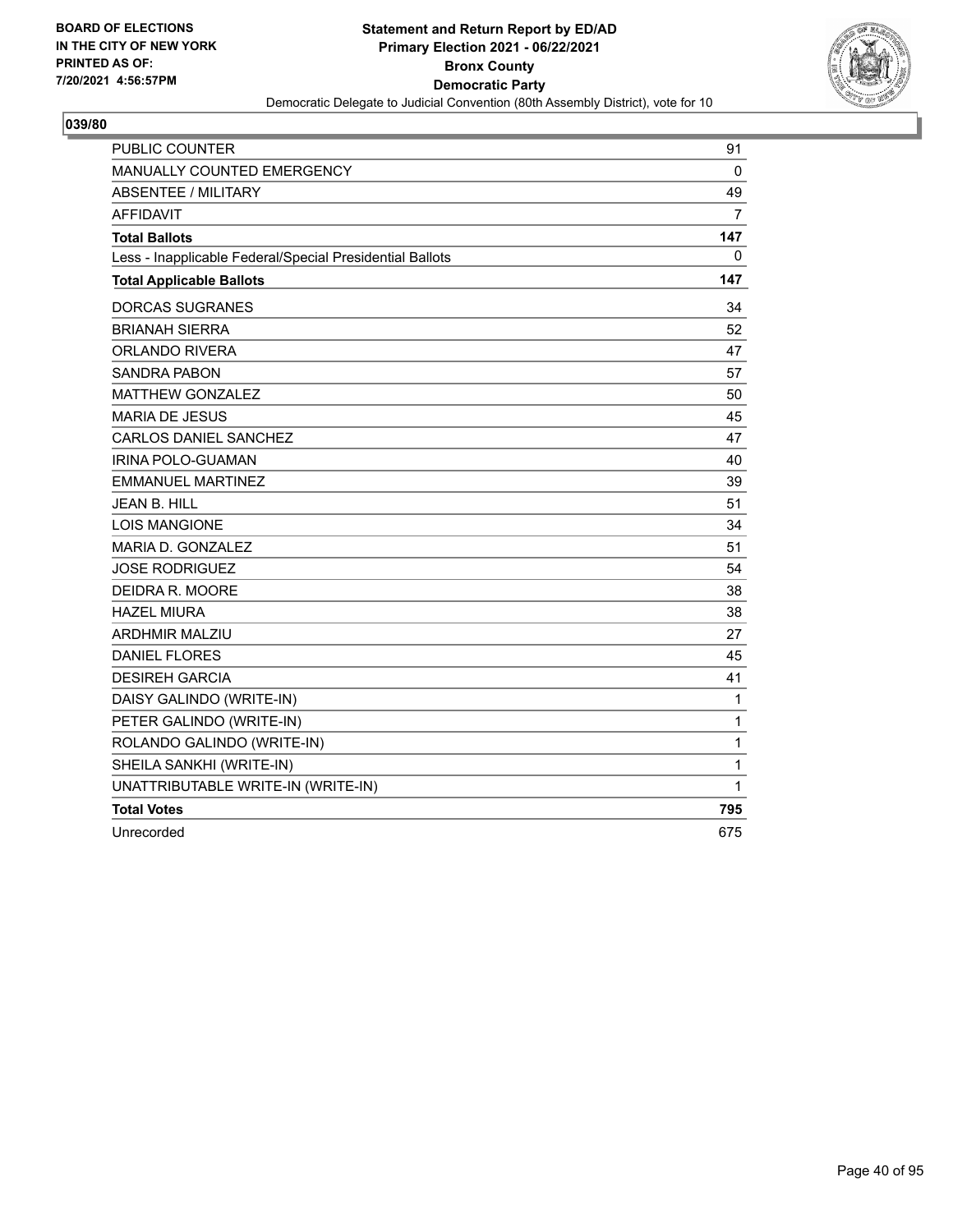

| <b>PUBLIC COUNTER</b>                                    | 94           |
|----------------------------------------------------------|--------------|
| MANUALLY COUNTED EMERGENCY                               | 0            |
| <b>ABSENTEE / MILITARY</b>                               | 6            |
| <b>AFFIDAVIT</b>                                         | $\mathbf{0}$ |
| <b>Total Ballots</b>                                     | 100          |
| Less - Inapplicable Federal/Special Presidential Ballots | 0            |
| <b>Total Applicable Ballots</b>                          | 100          |
| <b>DORCAS SUGRANES</b>                                   | 21           |
| <b>BRIANAH SIERRA</b>                                    | 22           |
| <b>ORLANDO RIVERA</b>                                    | 25           |
| <b>SANDRA PABON</b>                                      | 24           |
| <b>MATTHEW GONZALEZ</b>                                  | 27           |
| <b>MARIA DE JESUS</b>                                    | 27           |
| <b>CARLOS DANIEL SANCHEZ</b>                             | 24           |
| IRINA POLO-GUAMAN                                        | 11           |
| <b>EMMANUEL MARTINEZ</b>                                 | 20           |
| <b>JEAN B. HILL</b>                                      | 29           |
| <b>LOIS MANGIONE</b>                                     | 15           |
| MARIA D. GONZALEZ                                        | 34           |
| <b>JOSE RODRIGUEZ</b>                                    | 26           |
| DEIDRA R. MOORE                                          | 25           |
| <b>HAZEL MIURA</b>                                       | 12           |
| <b>ARDHMIR MALZIU</b>                                    | 10           |
| <b>DANIEL FLORES</b>                                     | 23           |
| <b>DESIREH GARCIA</b>                                    | 29           |
| <b>Total Votes</b>                                       | 404          |
| Unrecorded                                               | 596          |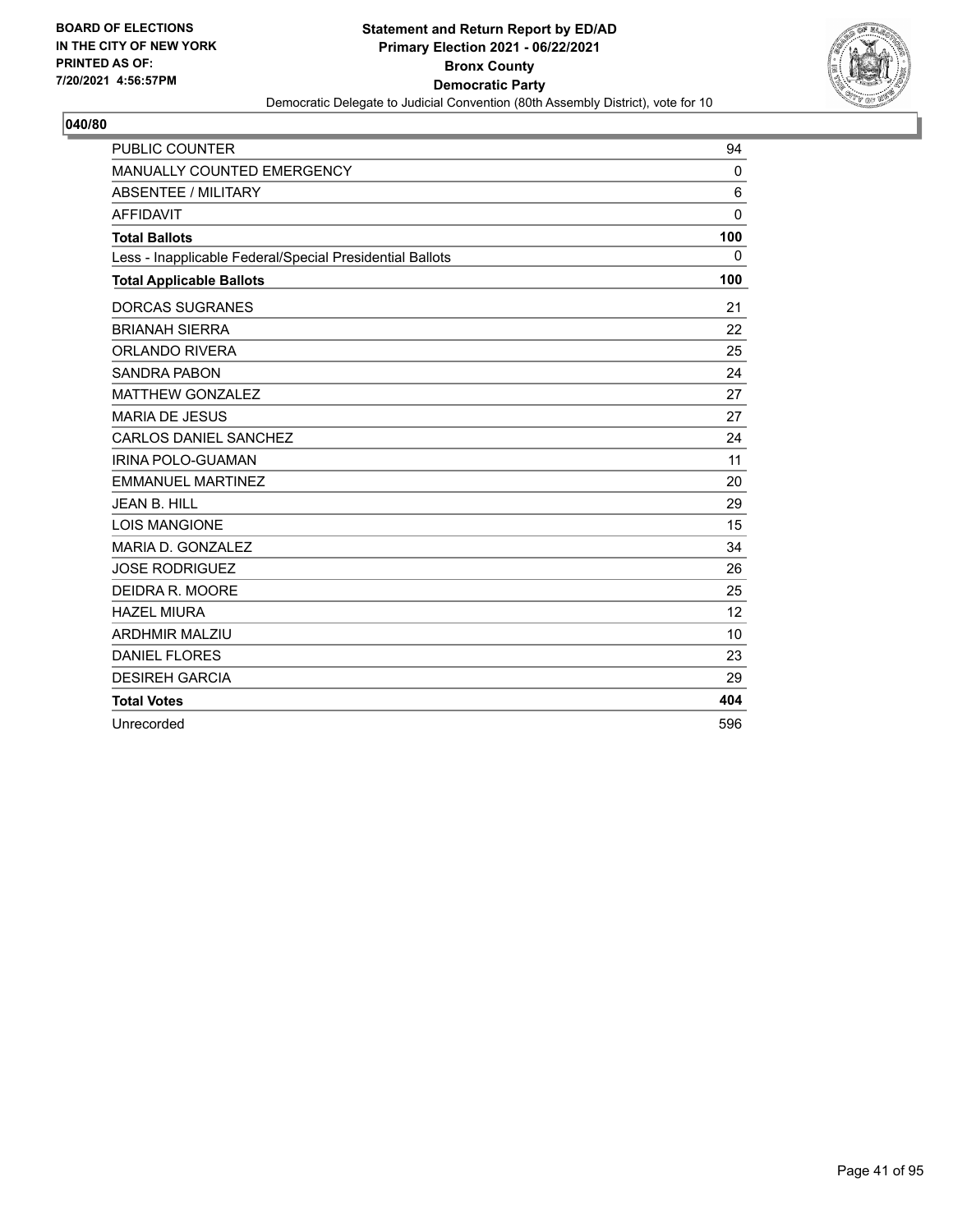

| <b>PUBLIC COUNTER</b>                                    | 177         |
|----------------------------------------------------------|-------------|
| <b>MANUALLY COUNTED EMERGENCY</b>                        | $\mathbf 0$ |
| <b>ABSENTEE / MILITARY</b>                               | 19          |
| <b>AFFIDAVIT</b>                                         | 1           |
| <b>Total Ballots</b>                                     | 197         |
| Less - Inapplicable Federal/Special Presidential Ballots | 0           |
| <b>Total Applicable Ballots</b>                          | 197         |
| <b>DORCAS SUGRANES</b>                                   | 28          |
| <b>BRIANAH SIERRA</b>                                    | 39          |
| ORLANDO RIVERA                                           | 52          |
| <b>SANDRA PABON</b>                                      | 49          |
| <b>MATTHEW GONZALEZ</b>                                  | 43          |
| <b>MARIA DE JESUS</b>                                    | 46          |
| CARLOS DANIEL SANCHEZ                                    | 33          |
| <b>IRINA POLO-GUAMAN</b>                                 | 18          |
| <b>EMMANUEL MARTINEZ</b>                                 | 30          |
| <b>JEAN B. HILL</b>                                      | 46          |
| <b>LOIS MANGIONE</b>                                     | 14          |
| MARIA D. GONZALEZ                                        | 51          |
| <b>JOSE RODRIGUEZ</b>                                    | 33          |
| DEIDRA R. MOORE                                          | 45          |
| <b>HAZEL MIURA</b>                                       | 29          |
| <b>ARDHMIR MALZIU</b>                                    | 18          |
| <b>DANIEL FLORES</b>                                     | 35          |
| <b>DESIREH GARCIA</b>                                    | 39          |
| ALISHA CANTY (WRITE-IN)                                  | $\mathbf 1$ |
| CLIFFANIE BOWMAN (WRITE-IN)                              | 1           |
| JAMES YOUNG (WRITE-IN)                                   | 1           |
| <b>Total Votes</b>                                       | 651         |
| Unrecorded                                               | 1,319       |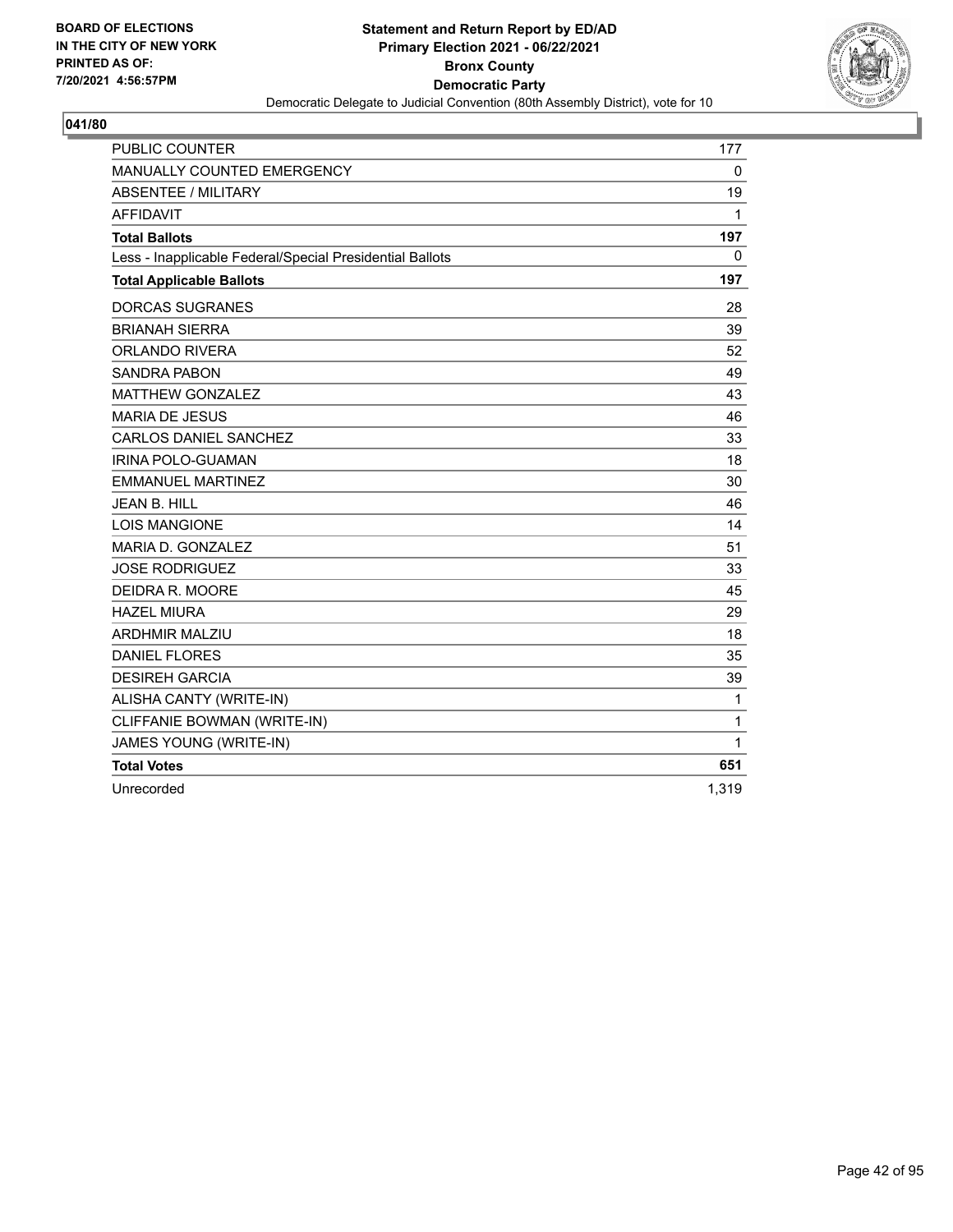

| <b>PUBLIC COUNTER</b>                                    | 102          |
|----------------------------------------------------------|--------------|
| MANUALLY COUNTED EMERGENCY                               | $\mathbf 0$  |
| <b>ABSENTEE / MILITARY</b>                               | 6            |
| <b>AFFIDAVIT</b>                                         | $\mathbf 0$  |
| <b>Total Ballots</b>                                     | 108          |
| Less - Inapplicable Federal/Special Presidential Ballots | $\mathbf{0}$ |
| <b>Total Applicable Ballots</b>                          | 108          |
| <b>DORCAS SUGRANES</b>                                   | 17           |
| <b>BRIANAH SIERRA</b>                                    | 26           |
| <b>ORLANDO RIVERA</b>                                    | 34           |
| <b>SANDRA PABON</b>                                      | 23           |
| <b>MATTHEW GONZALEZ</b>                                  | 26           |
| <b>MARIA DE JESUS</b>                                    | 33           |
| CARLOS DANIEL SANCHEZ                                    | 15           |
| <b>IRINA POLO-GUAMAN</b>                                 | 14           |
| <b>EMMANUEL MARTINEZ</b>                                 | 24           |
| JEAN B. HILL                                             | 24           |
| <b>LOIS MANGIONE</b>                                     | 11           |
| MARIA D. GONZALEZ                                        | 36           |
| <b>JOSE RODRIGUEZ</b>                                    | 23           |
| DEIDRA R. MOORE                                          | 35           |
| <b>HAZEL MIURA</b>                                       | 17           |
| <b>ARDHMIR MALZIU</b>                                    | 12           |
| <b>DANIEL FLORES</b>                                     | 24           |
| <b>DESIREH GARCIA</b>                                    | 32           |
| RUBEN DIAZ JR (WRITE-IN)                                 | 1            |
| UNATTRIBUTABLE WRITE-IN (WRITE-IN)                       | 1            |
| <b>Total Votes</b>                                       | 428          |
| Unrecorded                                               | 652          |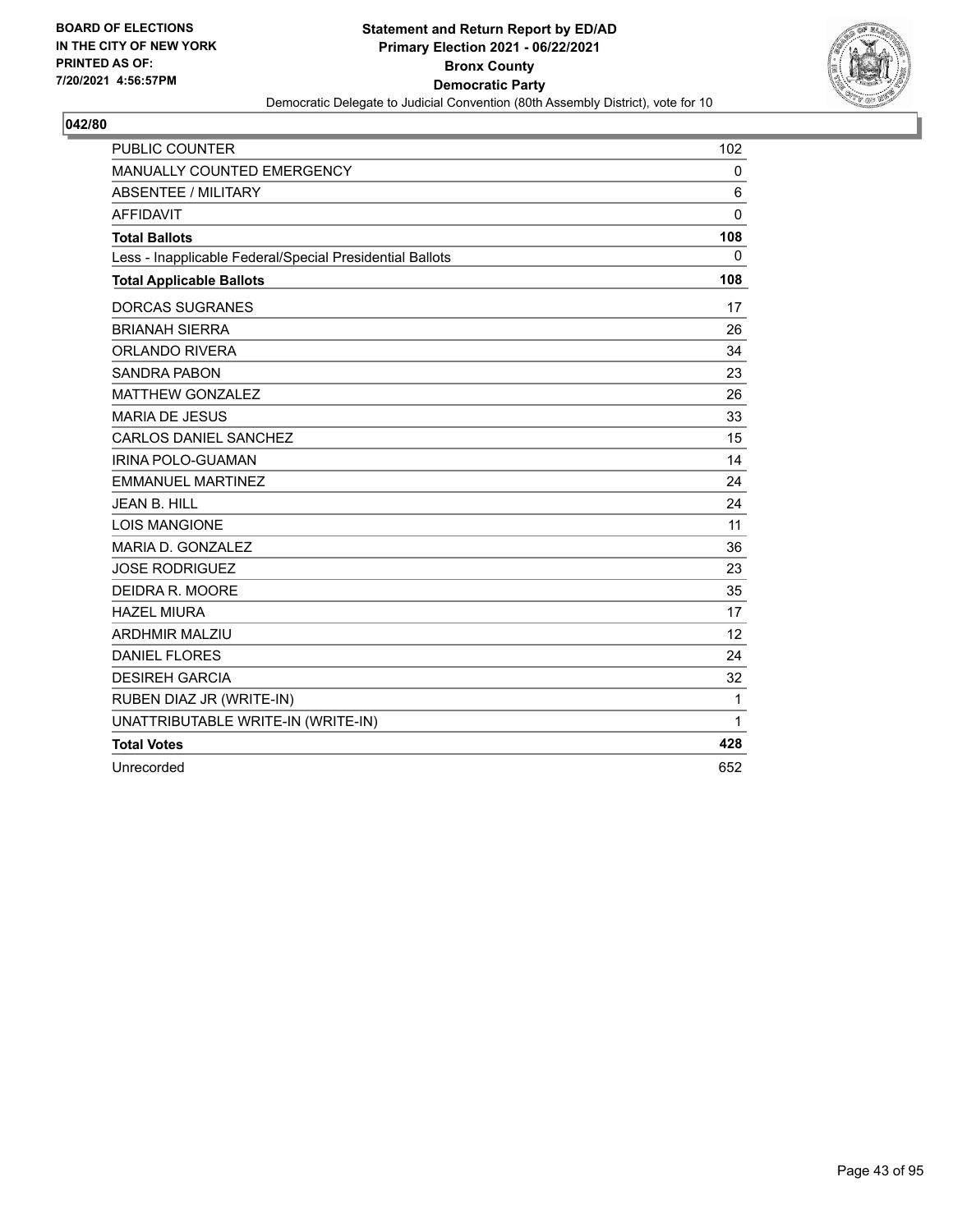

| <b>PUBLIC COUNTER</b>                                    | 92               |
|----------------------------------------------------------|------------------|
| MANUALLY COUNTED EMERGENCY                               | $\mathbf 0$      |
| <b>ABSENTEE / MILITARY</b>                               | $\boldsymbol{9}$ |
| <b>AFFIDAVIT</b>                                         | $\Omega$         |
| <b>Total Ballots</b>                                     | 101              |
| Less - Inapplicable Federal/Special Presidential Ballots | $\Omega$         |
| <b>Total Applicable Ballots</b>                          | 101              |
| <b>DORCAS SUGRANES</b>                                   | 11               |
| <b>BRIANAH SIERRA</b>                                    | 25               |
| <b>ORLANDO RIVERA</b>                                    | 24               |
| <b>SANDRA PABON</b>                                      | 28               |
| <b>MATTHEW GONZALEZ</b>                                  | 19               |
| <b>MARIA DE JESUS</b>                                    | 30               |
| CARLOS DANIEL SANCHEZ                                    | 18               |
| IRINA POLO-GUAMAN                                        | 12               |
| <b>EMMANUEL MARTINEZ</b>                                 | 18               |
| JFAN B. HILL                                             | 20               |
| <b>LOIS MANGIONE</b>                                     | 14               |
| MARIA D. GONZALEZ                                        | 29               |
| <b>JOSE RODRIGUEZ</b>                                    | 16               |
| DEIDRA R. MOORE                                          | 23               |
| <b>HAZEL MIURA</b>                                       | 16               |
| <b>ARDHMIR MALZIU</b>                                    | 13               |
| <b>DANIEL FLORES</b>                                     | 20               |
| <b>DESIREH GARCIA</b>                                    | 24               |
| UNATTRIBUTABLE WRITE-IN (WRITE-IN)                       | 1                |
| <b>Total Votes</b>                                       | 361              |
| Unrecorded                                               | 649              |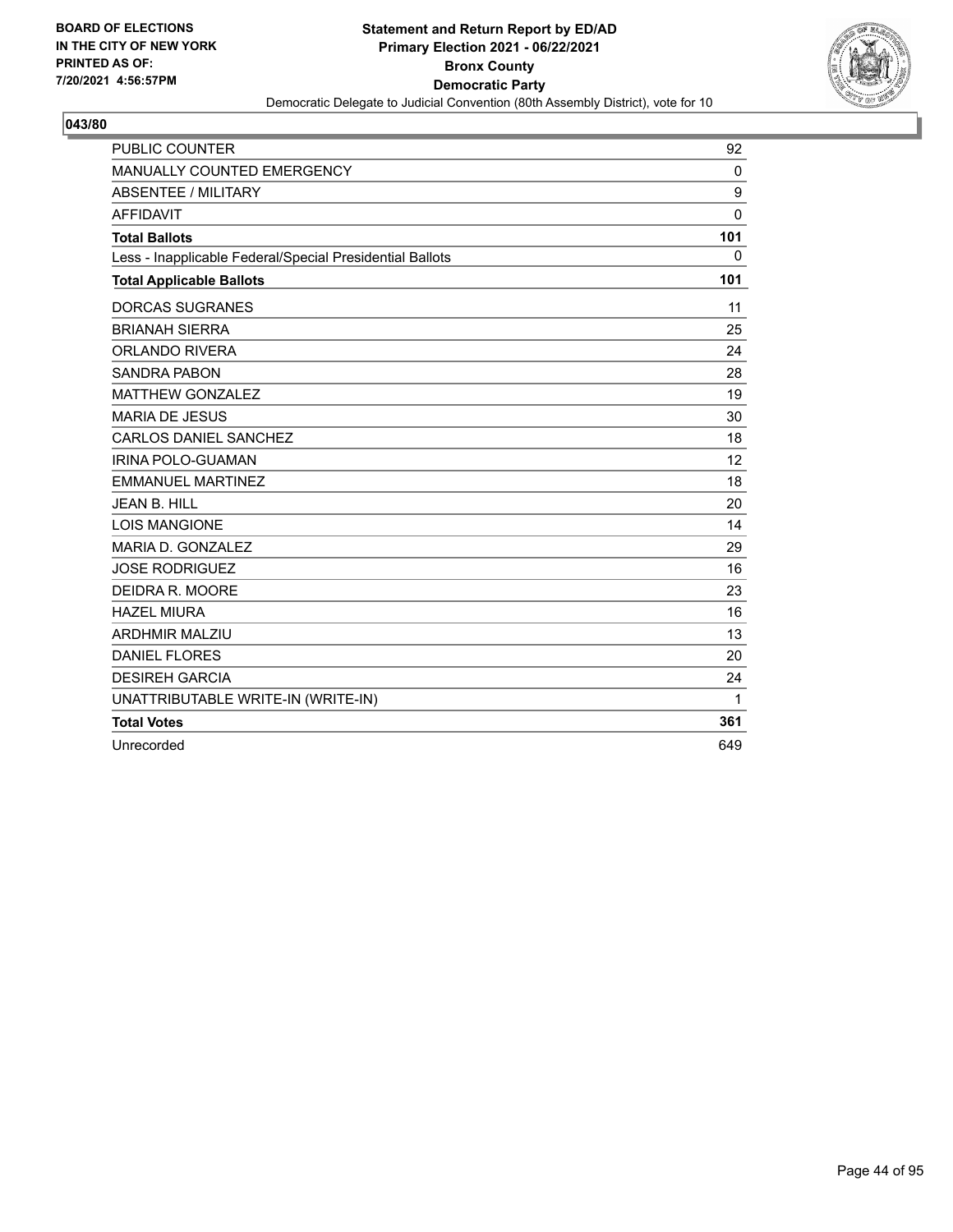

| <b>PUBLIC COUNTER</b>                                    | 70             |
|----------------------------------------------------------|----------------|
| MANUALLY COUNTED EMERGENCY                               | 0              |
| <b>ABSENTEE / MILITARY</b>                               | 9              |
| <b>AFFIDAVIT</b>                                         | $\mathbf 0$    |
| <b>Total Ballots</b>                                     | 79             |
| Less - Inapplicable Federal/Special Presidential Ballots | $\Omega$       |
| <b>Total Applicable Ballots</b>                          | 79             |
| <b>DORCAS SUGRANES</b>                                   | 8              |
| <b>BRIANAH SIERRA</b>                                    | 19             |
| ORLANDO RIVERA                                           | 21             |
| <b>SANDRA PABON</b>                                      | 18             |
| <b>MATTHEW GONZALEZ</b>                                  | 14             |
| <b>MARIA DE JESUS</b>                                    | 20             |
| <b>CARLOS DANIEL SANCHEZ</b>                             | 13             |
| <b>IRINA POLO-GUAMAN</b>                                 | 14             |
| <b>EMMANUEL MARTINEZ</b>                                 | 9              |
| JEAN B. HILL                                             | 14             |
| <b>LOIS MANGIONE</b>                                     | 9              |
| MARIA D. GONZALEZ                                        | 25             |
| <b>JOSE RODRIGUEZ</b>                                    | 22             |
| DEIDRA R. MOORE                                          | 19             |
| <b>HAZEL MIURA</b>                                       | 8              |
| <b>ARDHMIR MALZIU</b>                                    | 9              |
| <b>DANIEL FLORES</b>                                     | 11             |
| <b>DESIREH GARCIA</b>                                    | 18             |
| LISA GARRETT (WRITE-IN)                                  | 1              |
| UNATTRIBUTABLE WRITE-IN (WRITE-IN)                       | $\overline{2}$ |
| <b>Total Votes</b>                                       | 274            |
| Unrecorded                                               | 516            |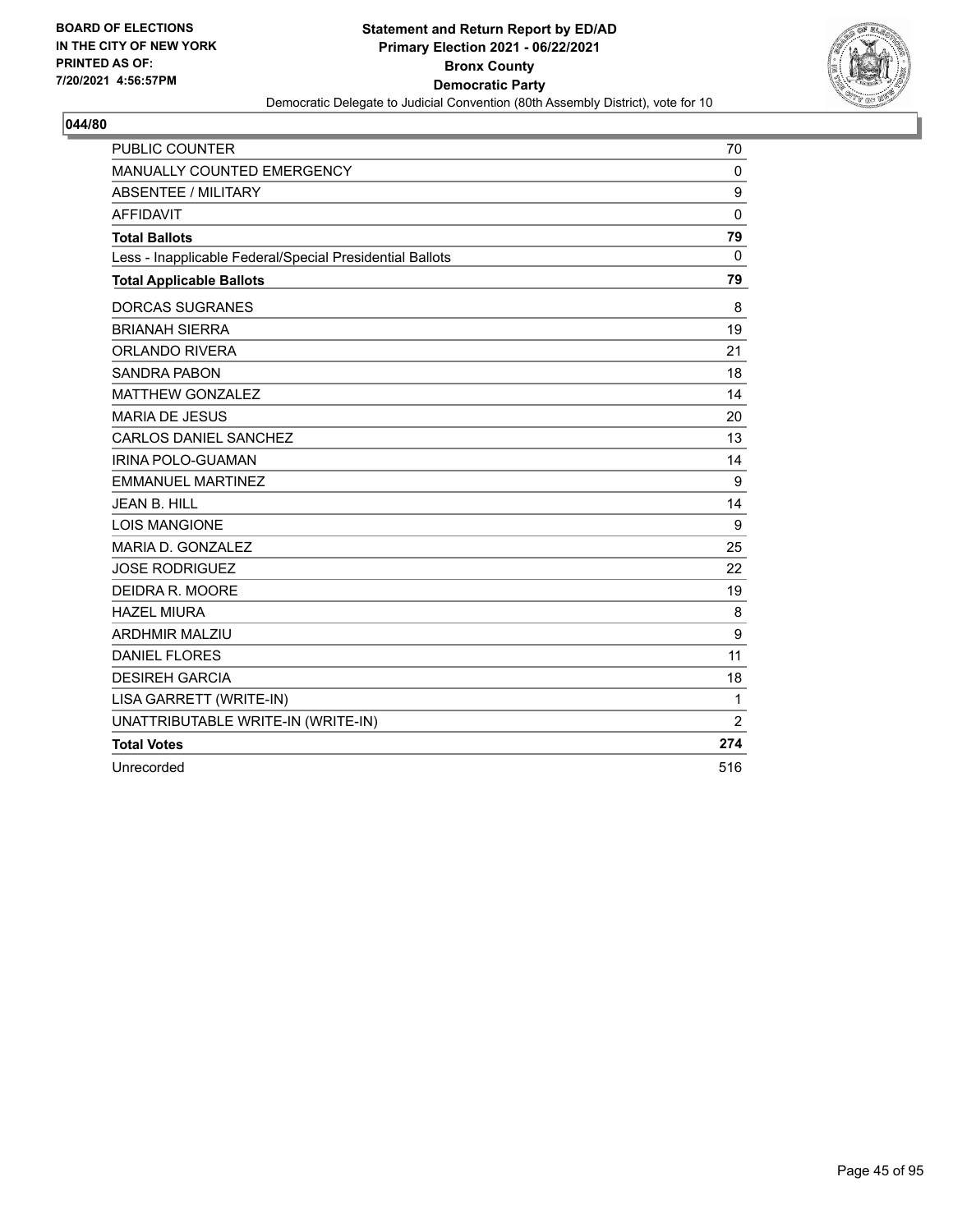

| <b>PUBLIC COUNTER</b>                                    | 137            |
|----------------------------------------------------------|----------------|
| MANUALLY COUNTED EMERGENCY                               | 0              |
| <b>ABSENTEE / MILITARY</b>                               | $\overline{7}$ |
| <b>AFFIDAVIT</b>                                         | $\overline{2}$ |
| <b>Total Ballots</b>                                     | 146            |
| Less - Inapplicable Federal/Special Presidential Ballots | $\Omega$       |
| <b>Total Applicable Ballots</b>                          | 146            |
| <b>DORCAS SUGRANES</b>                                   | 26             |
| <b>BRIANAH SIERRA</b>                                    | 40             |
| <b>ORLANDO RIVERA</b>                                    | 52             |
| <b>SANDRA PABON</b>                                      | 41             |
| <b>MATTHEW GONZALEZ</b>                                  | 32             |
| <b>MARIA DE JESUS</b>                                    | 44             |
| CARLOS DANIEL SANCHEZ                                    | 35             |
| IRINA POLO-GUAMAN                                        | 21             |
| <b>EMMANUEL MARTINEZ</b>                                 | 27             |
| <b>JEAN B. HILL</b>                                      | 35             |
| <b>LOIS MANGIONE</b>                                     | 15             |
| MARIA D. GONZALEZ                                        | 46             |
| <b>JOSE RODRIGUEZ</b>                                    | 35             |
| DEIDRA R. MOORE                                          | 33             |
| <b>HAZEL MIURA</b>                                       | 22             |
| <b>ARDHMIR MALZIU</b>                                    | 12             |
| <b>DANIEL FLORES</b>                                     | 33             |
| <b>DESIREH GARCIA</b>                                    | 31             |
| UNATTRIBUTABLE WRITE-IN (WRITE-IN)                       | 5              |
| <b>Total Votes</b>                                       | 585            |
| Unrecorded                                               | 875            |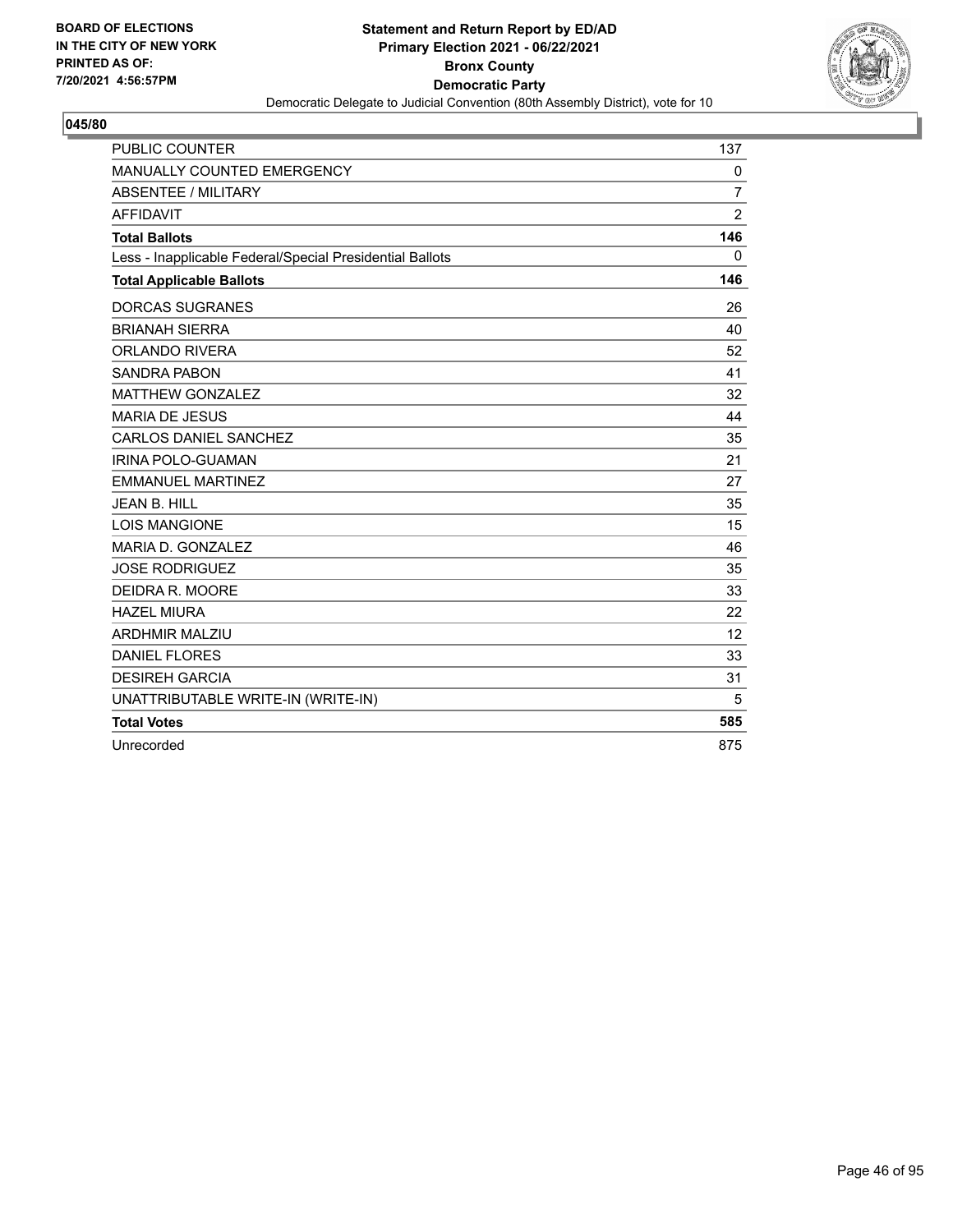

| <b>PUBLIC COUNTER</b>                                    | 35             |
|----------------------------------------------------------|----------------|
| MANUALLY COUNTED EMERGENCY                               | $\mathbf 0$    |
| <b>ABSENTEE / MILITARY</b>                               | 5              |
| <b>AFFIDAVIT</b>                                         | $\Omega$       |
| <b>Total Ballots</b>                                     | 40             |
| Less - Inapplicable Federal/Special Presidential Ballots | $\Omega$       |
| <b>Total Applicable Ballots</b>                          | 40             |
| <b>DORCAS SUGRANES</b>                                   | 11             |
| <b>BRIANAH SIERRA</b>                                    | 13             |
| <b>ORLANDO RIVERA</b>                                    | 17             |
| <b>SANDRA PABON</b>                                      | 15             |
| <b>MATTHEW GONZALEZ</b>                                  | 8              |
| <b>MARIA DE JESUS</b>                                    | 17             |
| <b>CARLOS DANIEL SANCHEZ</b>                             | 8              |
| IRINA POLO-GUAMAN                                        | 9              |
| <b>EMMANUEL MARTINEZ</b>                                 | 11             |
| JEAN B. HILL                                             | 13             |
| <b>LOIS MANGIONE</b>                                     | $\overline{7}$ |
| MARIA D. GONZALEZ                                        | 20             |
| <b>JOSE RODRIGUEZ</b>                                    | 13             |
| DEIDRA R. MOORE                                          | 12             |
| <b>HAZEL MIURA</b>                                       | 19             |
| <b>ARDHMIR MALZIU</b>                                    | 7              |
| <b>DANIEL FLORES</b>                                     | 12             |
| <b>DESIREH GARCIA</b>                                    | 17             |
| UNATTRIBUTABLE WRITE-IN (WRITE-IN)                       | 1              |
| <b>Total Votes</b>                                       | 230            |
| Unrecorded                                               | 170            |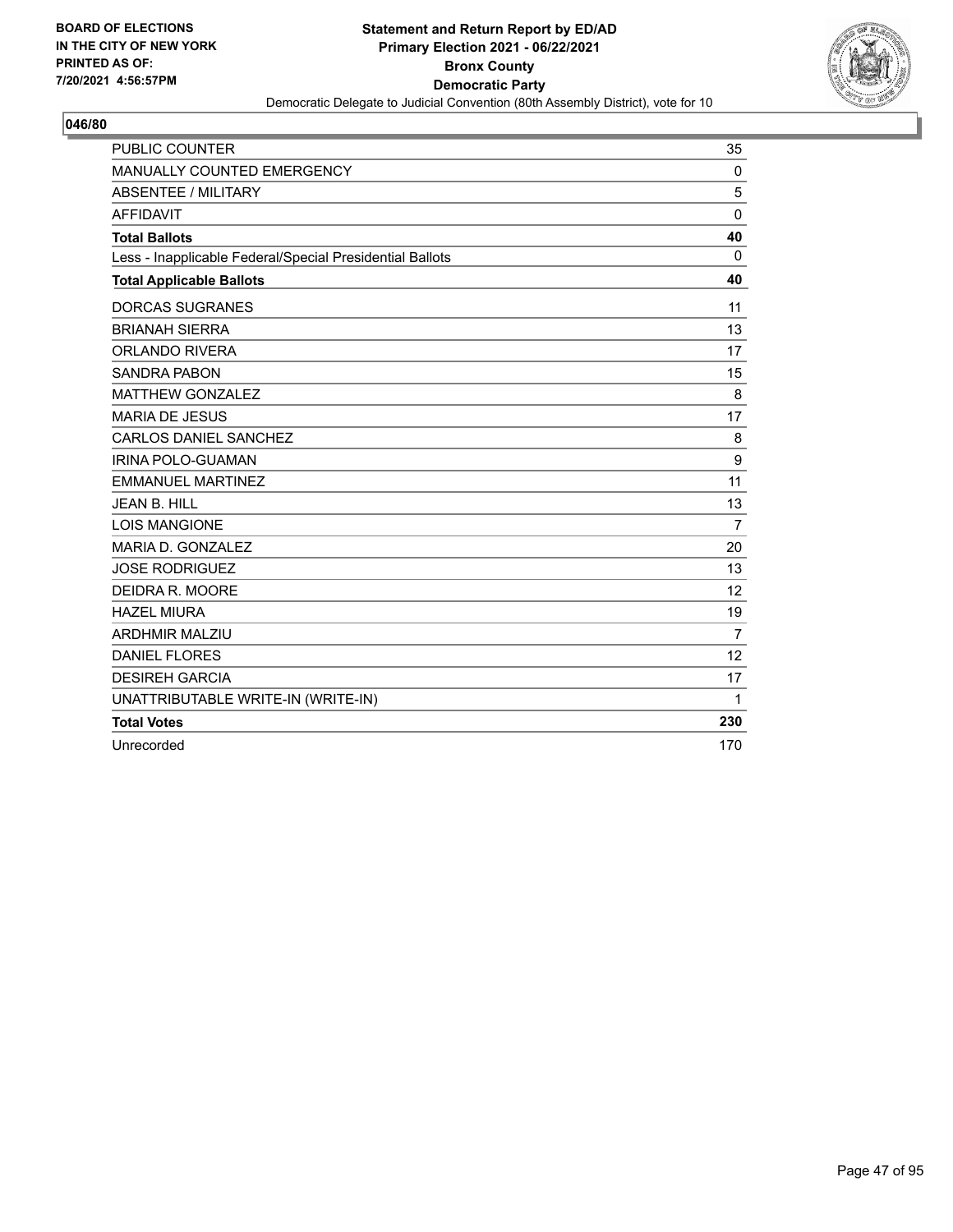

| <b>PUBLIC COUNTER</b>                                    | 94           |
|----------------------------------------------------------|--------------|
| MANUALLY COUNTED EMERGENCY                               | 0            |
| <b>ABSENTEE / MILITARY</b>                               | 17           |
| <b>AFFIDAVIT</b>                                         | 0            |
| <b>Total Ballots</b>                                     | 111          |
| Less - Inapplicable Federal/Special Presidential Ballots | 0            |
| <b>Total Applicable Ballots</b>                          | 111          |
| <b>DORCAS SUGRANES</b>                                   | 17           |
| <b>BRIANAH SIERRA</b>                                    | 20           |
| ORLANDO RIVERA                                           | 37           |
| <b>SANDRA PABON</b>                                      | 37           |
| <b>MATTHEW GONZALEZ</b>                                  | 27           |
| <b>MARIA DE JESUS</b>                                    | 41           |
| <b>CARLOS DANIEL SANCHEZ</b>                             | 28           |
| <b>IRINA POLO-GUAMAN</b>                                 | 15           |
| <b>EMMANUEL MARTINEZ</b>                                 | 24           |
| JEAN B. HILL                                             | 29           |
| <b>LOIS MANGIONE</b>                                     | 18           |
| MARIA D. GONZALEZ                                        | 39           |
| <b>JOSE RODRIGUEZ</b>                                    | 21           |
| DEIDRA R. MOORE                                          | 29           |
| <b>HAZEL MIURA</b>                                       | 30           |
| <b>ARDHMIR MALZIU</b>                                    | 10           |
| <b>DANIEL FLORES</b>                                     | 29           |
| <b>DESIREH GARCIA</b>                                    | 26           |
| AL SHARPTON (WRITE-IN)                                   | 1            |
| ALTHEA STEVENS (WRITE-IN)                                | $\mathbf{1}$ |
| AMANDA FARIAS (WRITE-IN)                                 | 1            |
| BENJAMIN CRUMP (WRITE-IN)                                | $\mathbf{1}$ |
| DARCEL CLARK (WRITE-IN)                                  | $\mathbf 1$  |
| DIANE AYALA (WRITE-IN)                                   | 1            |
| ERIC DINOWITZ (WRITE-IN)                                 | 1            |
| <b>GREG MATHIS (WRITE-IN)</b>                            | $\mathbf{1}$ |
| ISCHIA BRAVO (WRITE-IN)                                  | 1            |
| <b>JESSE JACKSON (WRITE-IN)</b>                          | 1            |
| KEVIN RILEY (WRITE-IN)                                   | 1            |
| KIM FRENCH (WRITE-IN)                                    | 1            |
| LOUIS FARRAKHAN (WRITE-IN)                               | 1            |
| LUBEN FARBEZ (WRITE-IN)                                  | 1            |
| LYNN TOLER (WRITE-IN)                                    | 1            |
| MARJORIE VALASQUEZ (WRITE-IN)                            | 1            |
| MELISSA KEITH (WRITE-IN)                                 | 1            |
| PIERINA SANCHEZ (WRITE-IN)                               | 1            |
| RAFAEL SALAMANCA (WRITE-IN)                              | 1            |
| SID TALIBMAN (WRITE-IN)                                  | 1            |
| <b>Total Votes</b>                                       | 497          |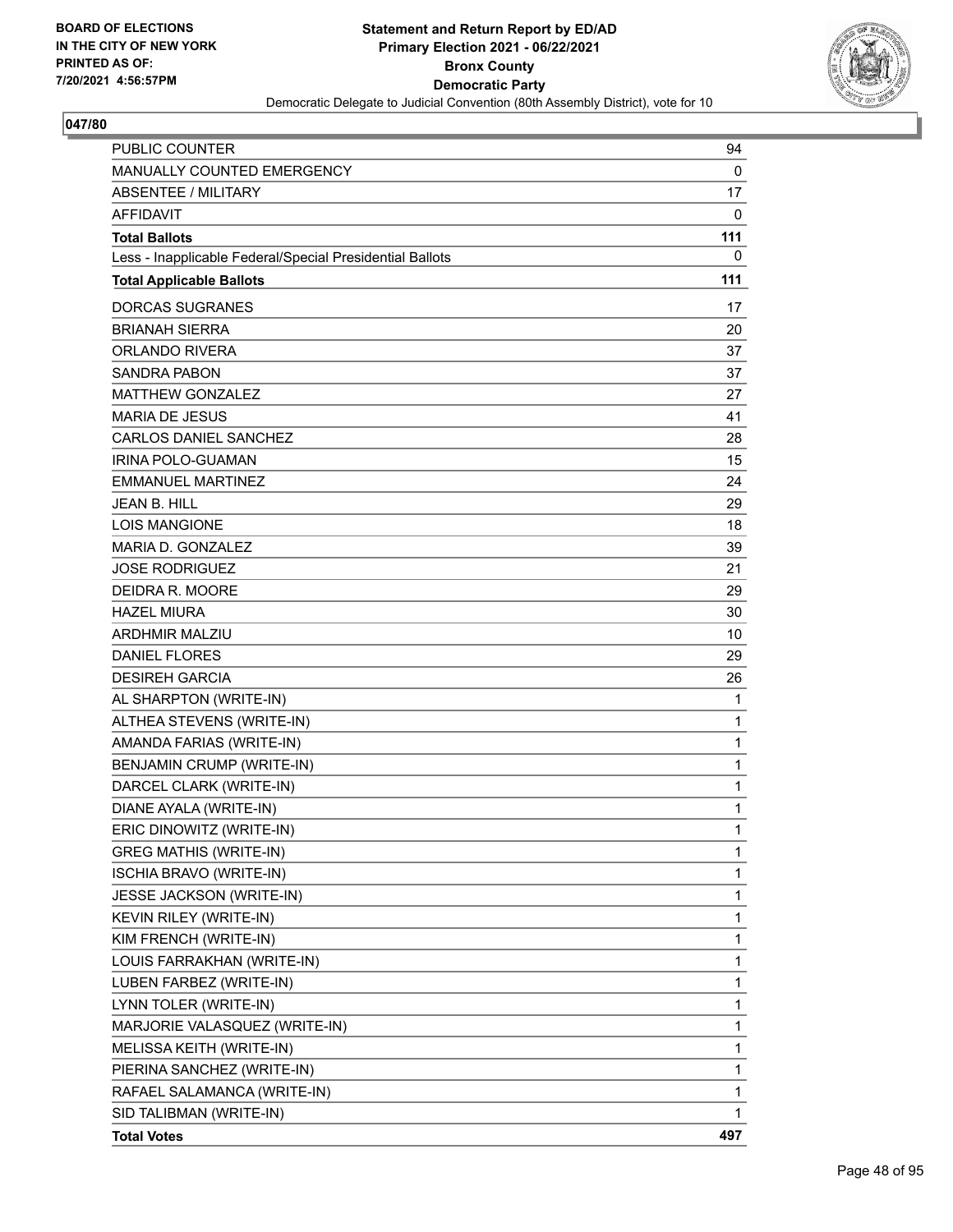

| Democratic Delegate to addition convention (over Assembly District), |              |
|----------------------------------------------------------------------|--------------|
| Unrecorded                                                           | 613          |
| 048/80                                                               |              |
| PUBLIC COUNTER                                                       | 151          |
| MANUALLY COUNTED EMERGENCY                                           | $\mathbf{0}$ |
| ABSENTEE / MILITARY                                                  | 17           |
| <b>AFFIDAVIT</b>                                                     | 1            |
| <b>Total Ballots</b>                                                 | 169          |
| Less - Inapplicable Federal/Special Presidential Ballots             | $\Omega$     |
| <b>Total Applicable Ballots</b>                                      | 169          |
| <b>DORCAS SUGRANES</b>                                               | 23           |
| <b>BRIANAH SIERRA</b>                                                | 31           |
| <b>ORLANDO RIVERA</b>                                                | 43           |
| <b>SANDRA PABON</b>                                                  | 41           |
| <b>MATTHEW GONZALEZ</b>                                              | 34           |
| <b>MARIA DE JESUS</b>                                                | 46           |
| CARLOS DANIEL SANCHEZ                                                | 37           |
| IRINA POLO-GUAMAN                                                    | 14           |
| <b>EMMANUEL MARTINEZ</b>                                             | 24           |
| <b>JEAN B. HILL</b>                                                  | 42           |
| <b>LOIS MANGIONE</b>                                                 | 19           |
| MARIA D. GONZALEZ                                                    | 40           |
| <b>JOSE RODRIGUEZ</b>                                                | 36           |
| DEIDRA R. MOORE                                                      | 55           |
| <b>HAZEL MIURA</b>                                                   | 21           |
| <b>ARDHMIR MALZIU</b>                                                | 10           |
| <b>DANIEL FLORES</b>                                                 | 38           |
| <b>DESIREH GARCIA</b>                                                | 32           |
| AARON LEWIS (WRITE-IN)                                               | 1            |
| ANNA CALCANO (WRITE-IN)                                              | 1            |
| LUISA BUTLER (WRITE-IN)                                              | 1            |

PATRICK BUTLER (WRITE-IN) 1 UNATTRIBUTABLE WRITE-IN (WRITE-IN) 6 **Total Votes 596 596**  Unrecorded 1,094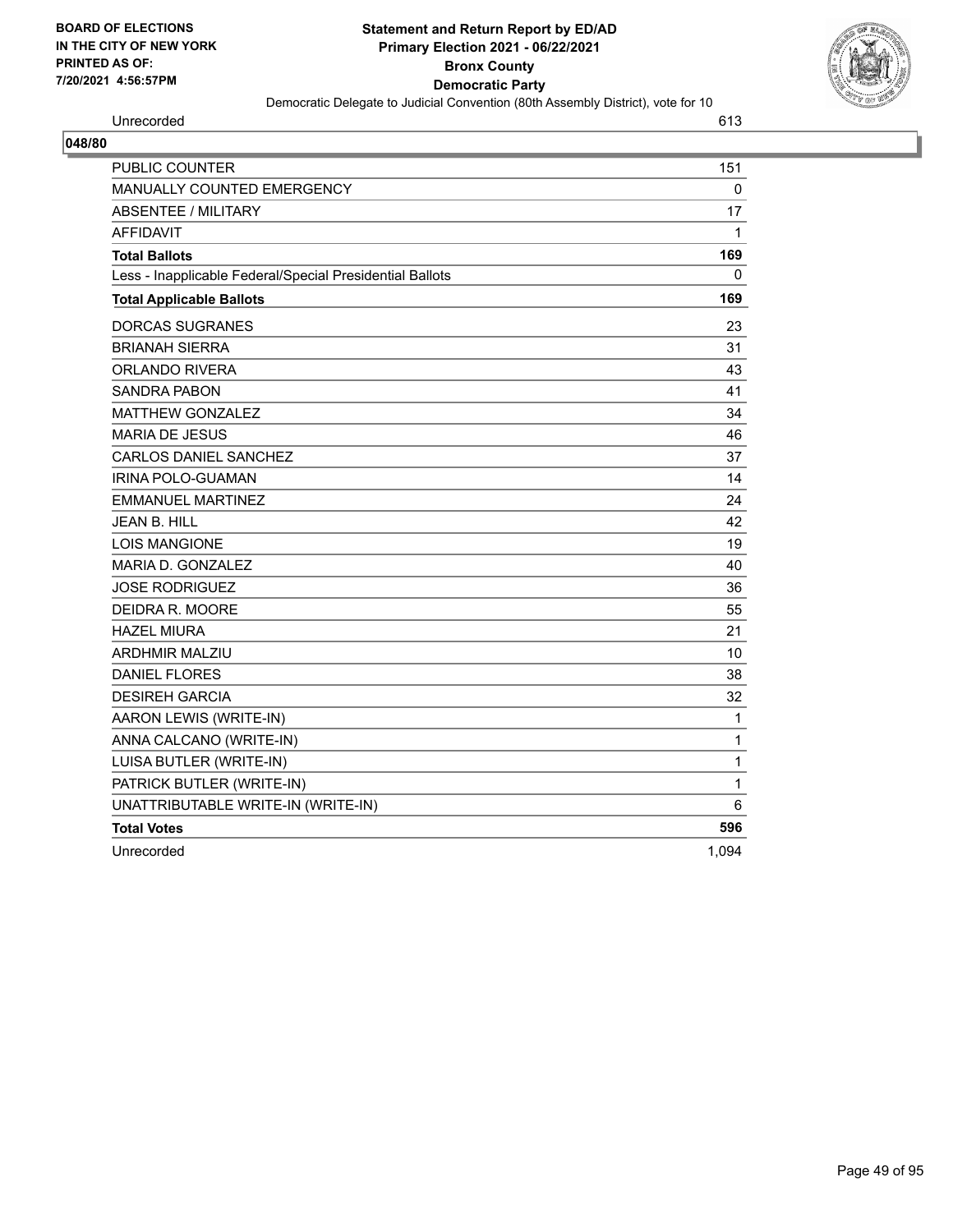

| <b>PUBLIC COUNTER</b>                                    | 0            |
|----------------------------------------------------------|--------------|
| MANUALLY COUNTED EMERGENCY                               | 0            |
| <b>ABSENTEE / MILITARY</b>                               | 0            |
| <b>AFFIDAVIT</b>                                         | $\mathbf 0$  |
| <b>Total Ballots</b>                                     | $\mathbf 0$  |
| Less - Inapplicable Federal/Special Presidential Ballots | $\mathbf 0$  |
| <b>Total Applicable Ballots</b>                          | $\mathbf{0}$ |
| <b>DORCAS SUGRANES</b>                                   | 0            |
| <b>BRIANAH SIERRA</b>                                    | 0            |
| <b>ORLANDO RIVERA</b>                                    | $\mathbf 0$  |
| <b>SANDRA PABON</b>                                      | $\mathbf 0$  |
| <b>MATTHEW GONZALEZ</b>                                  | $\mathbf 0$  |
| <b>MARIA DE JESUS</b>                                    | $\mathbf 0$  |
| <b>CARLOS DANIEL SANCHEZ</b>                             | $\mathbf 0$  |
| <b>IRINA POLO-GUAMAN</b>                                 | 0            |
| <b>EMMANUEL MARTINEZ</b>                                 | 0            |
| <b>JEAN B. HILL</b>                                      | $\mathbf 0$  |
| <b>LOIS MANGIONE</b>                                     | 0            |
| MARIA D. GONZALEZ                                        | $\mathbf 0$  |
| <b>JOSE RODRIGUEZ</b>                                    | 0            |
| DEIDRA R. MOORE                                          | 0            |
| <b>HAZEL MIURA</b>                                       | $\mathbf 0$  |
| <b>ARDHMIR MALZIU</b>                                    | $\mathbf 0$  |
| <b>DANIEL FLORES</b>                                     | $\mathbf 0$  |
| <b>DESIREH GARCIA</b>                                    | $\mathbf 0$  |
| <b>Total Votes</b>                                       | 0            |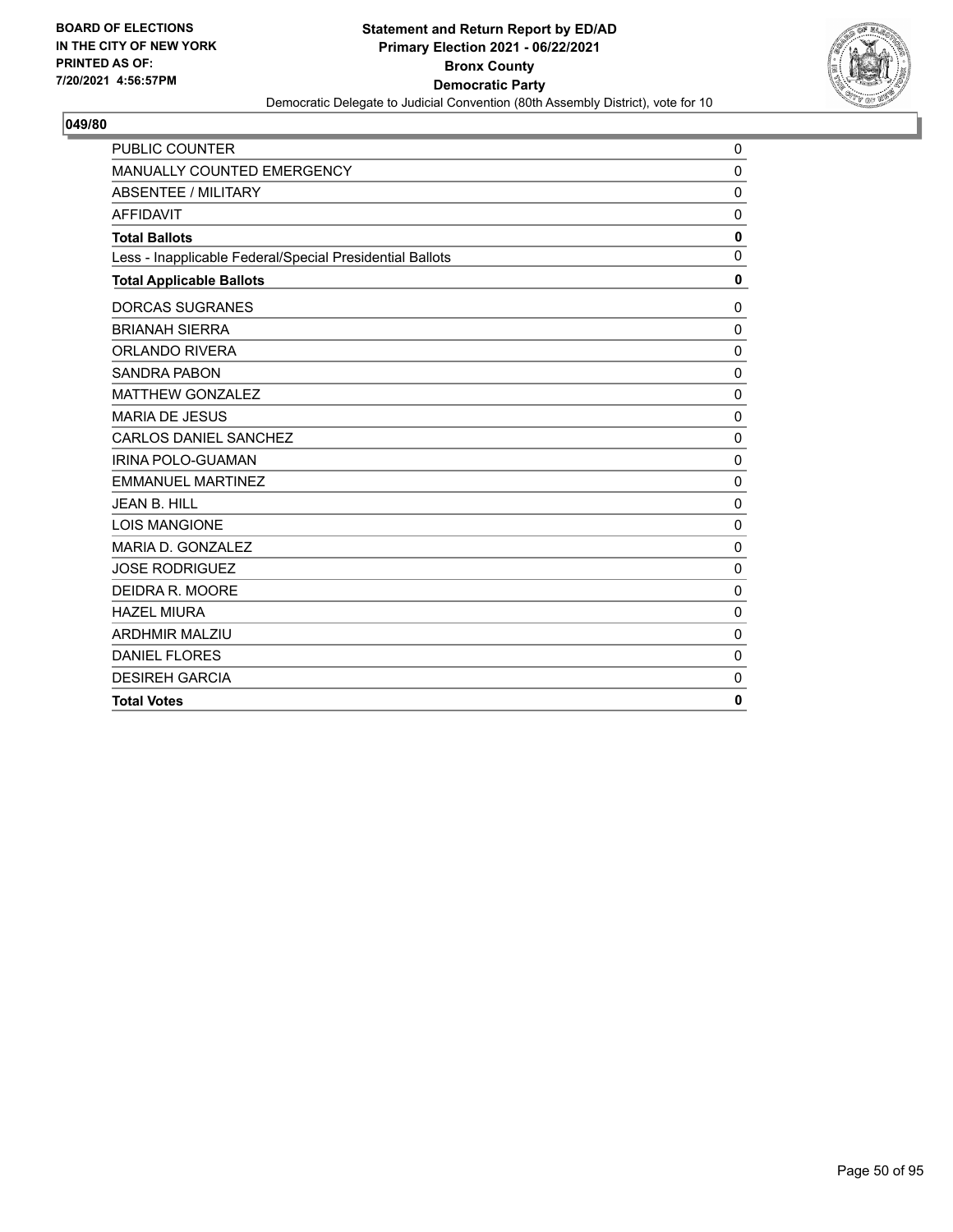

| <b>PUBLIC COUNTER</b>                                    | 68                |
|----------------------------------------------------------|-------------------|
| MANUALLY COUNTED EMERGENCY                               | $\mathbf 0$       |
| ABSENTEE / MILITARY                                      | 4                 |
| <b>AFFIDAVIT</b>                                         | $\Omega$          |
| <b>Total Ballots</b>                                     | 72                |
| Less - Inapplicable Federal/Special Presidential Ballots | $\mathbf 0$       |
| <b>Total Applicable Ballots</b>                          | 72                |
| <b>DORCAS SUGRANES</b>                                   | 13                |
| <b>BRIANAH SIERRA</b>                                    | 15                |
| ORLANDO RIVERA                                           | $12 \overline{ }$ |
| <b>SANDRA PABON</b>                                      | 15                |
| <b>MATTHEW GONZALEZ</b>                                  | 12                |
| <b>MARIA DE JESUS</b>                                    | 16                |
| CARLOS DANIEL SANCHEZ                                    | 13                |
| <b>IRINA POLO-GUAMAN</b>                                 | 6                 |
| <b>EMMANUEL MARTINEZ</b>                                 | 12                |
| JEAN B. HILL                                             | 20                |
| <b>LOIS MANGIONE</b>                                     | 8                 |
| MARIA D. GONZALEZ                                        | 22                |
| <b>JOSE RODRIGUEZ</b>                                    | 12                |
| DEIDRA R. MOORE                                          | 22                |
| <b>HAZEL MIURA</b>                                       | 12                |
| <b>ARDHMIR MALZIU</b>                                    | 9                 |
| <b>DANIEL FLORES</b>                                     | 13                |
| <b>DESIREH GARCIA</b>                                    | 17                |
| UNATTRIBUTABLE WRITE-IN (WRITE-IN)                       | 4                 |
| YHADIRAH GONZALEZ TAYLOR (WRITE-IN)                      | 1                 |
| <b>Total Votes</b>                                       | 254               |
| Unrecorded                                               | 466               |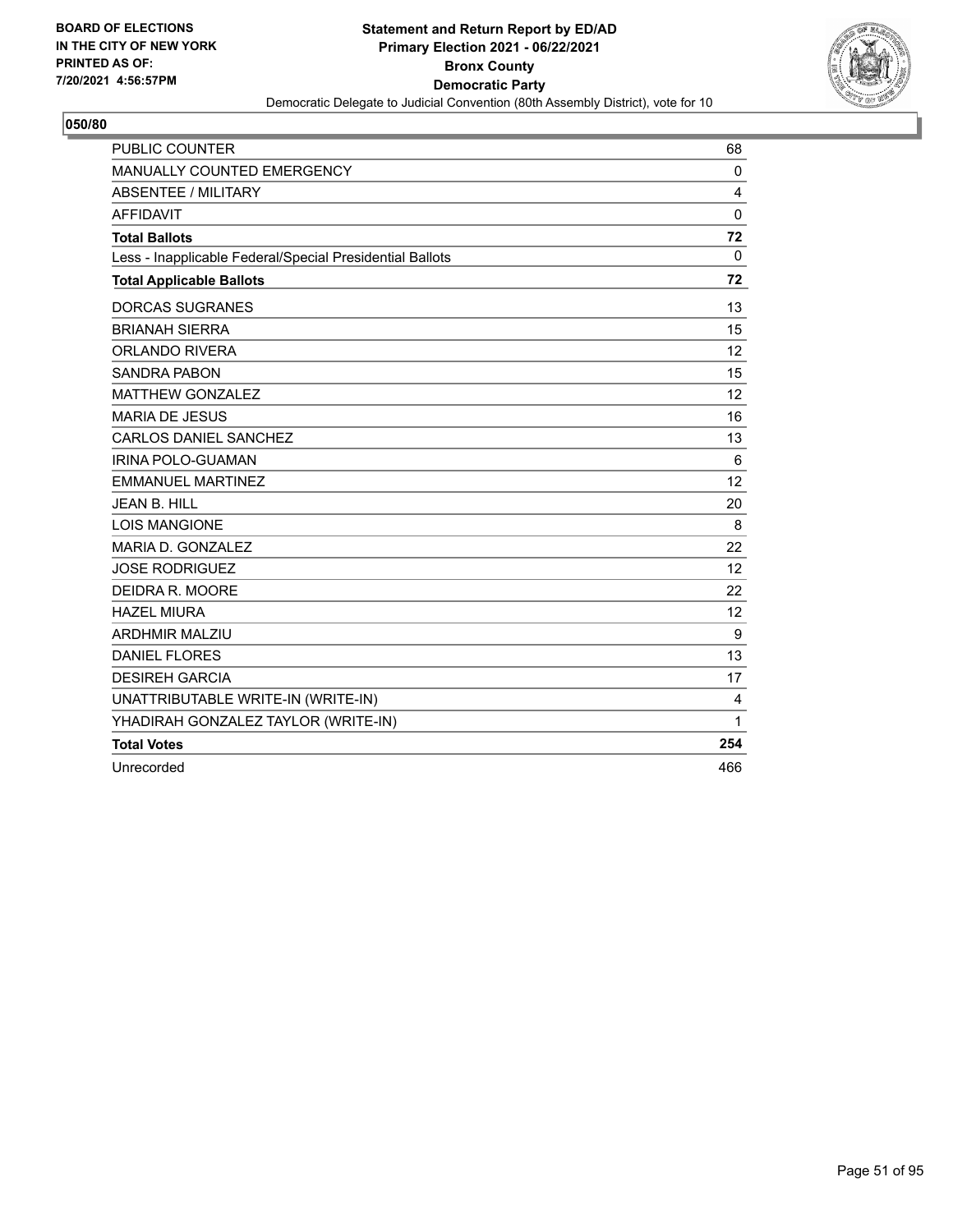

| <b>PUBLIC COUNTER</b>                                    | 62       |
|----------------------------------------------------------|----------|
| MANUALLY COUNTED EMERGENCY                               | 0        |
| <b>ABSENTEE / MILITARY</b>                               | 6        |
| <b>AFFIDAVIT</b>                                         | $\Omega$ |
| <b>Total Ballots</b>                                     | 68       |
| Less - Inapplicable Federal/Special Presidential Ballots | $\Omega$ |
| <b>Total Applicable Ballots</b>                          | 68       |
| <b>DORCAS SUGRANES</b>                                   | 11       |
| <b>BRIANAH SIERRA</b>                                    | 19       |
| <b>ORLANDO RIVERA</b>                                    | 25       |
| <b>SANDRA PABON</b>                                      | 26       |
| <b>MATTHEW GONZALEZ</b>                                  | 23       |
| <b>MARIA DE JESUS</b>                                    | 22       |
| CARLOS DANIEL SANCHEZ                                    | 23       |
| <b>IRINA POLO-GUAMAN</b>                                 | 16       |
| <b>EMMANUEL MARTINEZ</b>                                 | 17       |
| <b>JEAN B. HILL</b>                                      | 20       |
| <b>LOIS MANGIONE</b>                                     | 20       |
| MARIA D. GONZALEZ                                        | 31       |
| <b>JOSE RODRIGUEZ</b>                                    | 16       |
| DEIDRA R. MOORE                                          | 30       |
| <b>HAZEL MIURA</b>                                       | 22       |
| <b>ARDHMIR MALZIU</b>                                    | 17       |
| <b>DANIEL FLORES</b>                                     | 23       |
| <b>DESIREH GARCIA</b>                                    | 25       |
| <b>Total Votes</b>                                       | 386      |
| Unrecorded                                               | 294      |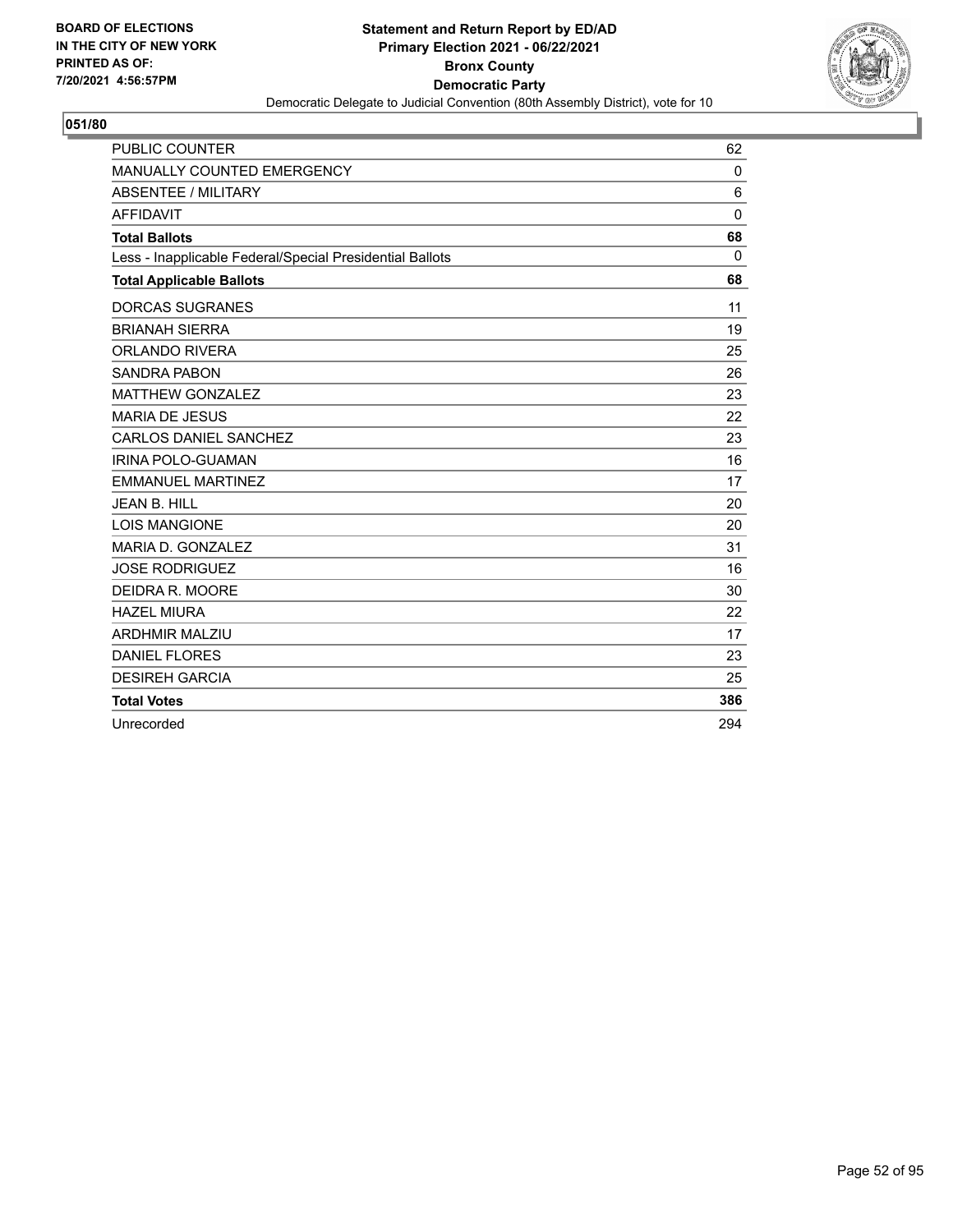

| <b>PUBLIC COUNTER</b>                                    | 103          |
|----------------------------------------------------------|--------------|
| MANUALLY COUNTED EMERGENCY                               | 0            |
| <b>ABSENTEE / MILITARY</b>                               | 16           |
| <b>AFFIDAVIT</b>                                         | 1            |
| <b>Total Ballots</b>                                     | 120          |
| Less - Inapplicable Federal/Special Presidential Ballots | $\mathbf{0}$ |
| <b>Total Applicable Ballots</b>                          | 120          |
| <b>DORCAS SUGRANES</b>                                   | 25           |
| <b>BRIANAH SIERRA</b>                                    | 35           |
| <b>ORLANDO RIVERA</b>                                    | 31           |
| <b>SANDRA PABON</b>                                      | 42           |
| <b>MATTHEW GONZALEZ</b>                                  | 26           |
| <b>MARIA DE JESUS</b>                                    | 37           |
| <b>CARLOS DANIEL SANCHEZ</b>                             | 18           |
| <b>IRINA POLO-GUAMAN</b>                                 | 24           |
| <b>EMMANUEL MARTINEZ</b>                                 | 20           |
| <b>JEAN B. HILL</b>                                      | 42           |
| <b>LOIS MANGIONE</b>                                     | 18           |
| MARIA D. GONZALEZ                                        | 35           |
| <b>JOSE RODRIGUEZ</b>                                    | 22           |
| DEIDRA R. MOORE                                          | 41           |
| <b>HAZEL MIURA</b>                                       | 19           |
| <b>ARDHMIR MALZIU</b>                                    | 11           |
| <b>DANIEL FLORES</b>                                     | 27           |
| <b>DESIREH GARCIA</b>                                    | 26           |
| <b>Total Votes</b>                                       | 499          |
| Unrecorded                                               | 701          |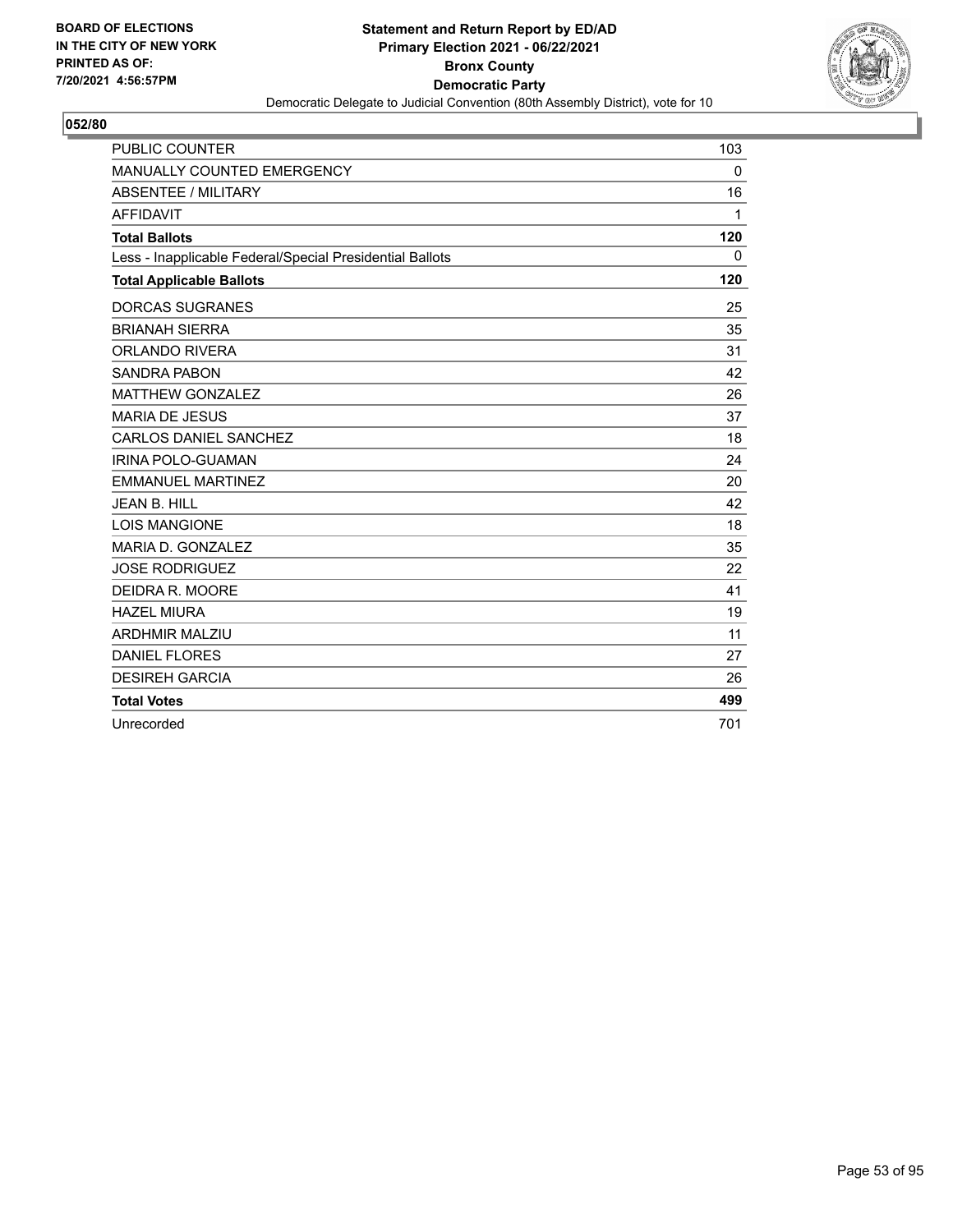

| <b>PUBLIC COUNTER</b>                                    | 60             |
|----------------------------------------------------------|----------------|
| MANUALLY COUNTED EMERGENCY                               | 0              |
| <b>ABSENTEE / MILITARY</b>                               | 14             |
| <b>AFFIDAVIT</b>                                         | 1              |
| <b>Total Ballots</b>                                     | 75             |
| Less - Inapplicable Federal/Special Presidential Ballots | 0              |
| <b>Total Applicable Ballots</b>                          | 75             |
| <b>DORCAS SUGRANES</b>                                   | 18             |
| <b>BRIANAH SIERRA</b>                                    | 20             |
| <b>ORLANDO RIVERA</b>                                    | 23             |
| <b>SANDRA PABON</b>                                      | 23             |
| <b>MATTHEW GONZALEZ</b>                                  | 15             |
| <b>MARIA DE JESUS</b>                                    | 19             |
| <b>CARLOS DANIEL SANCHEZ</b>                             | 12             |
| IRINA POLO-GUAMAN                                        | 11             |
| <b>EMMANUEL MARTINEZ</b>                                 | 11             |
| <b>JEAN B. HILL</b>                                      | 21             |
| <b>LOIS MANGIONE</b>                                     | 6              |
| MARIA D. GONZALEZ                                        | 19             |
| <b>JOSE RODRIGUEZ</b>                                    | 17             |
| DEIDRA R. MOORE                                          | 20             |
| <b>HAZEL MIURA</b>                                       | 15             |
| <b>ARDHMIR MALZIU</b>                                    | $\overline{7}$ |
| <b>DANIEL FLORES</b>                                     | 12             |
| <b>DESIREH GARCIA</b>                                    | 19             |
| JOHN BENNETT (WRITE-IN)                                  | 1              |
| <b>Total Votes</b>                                       | 289            |
| Unrecorded                                               | 461            |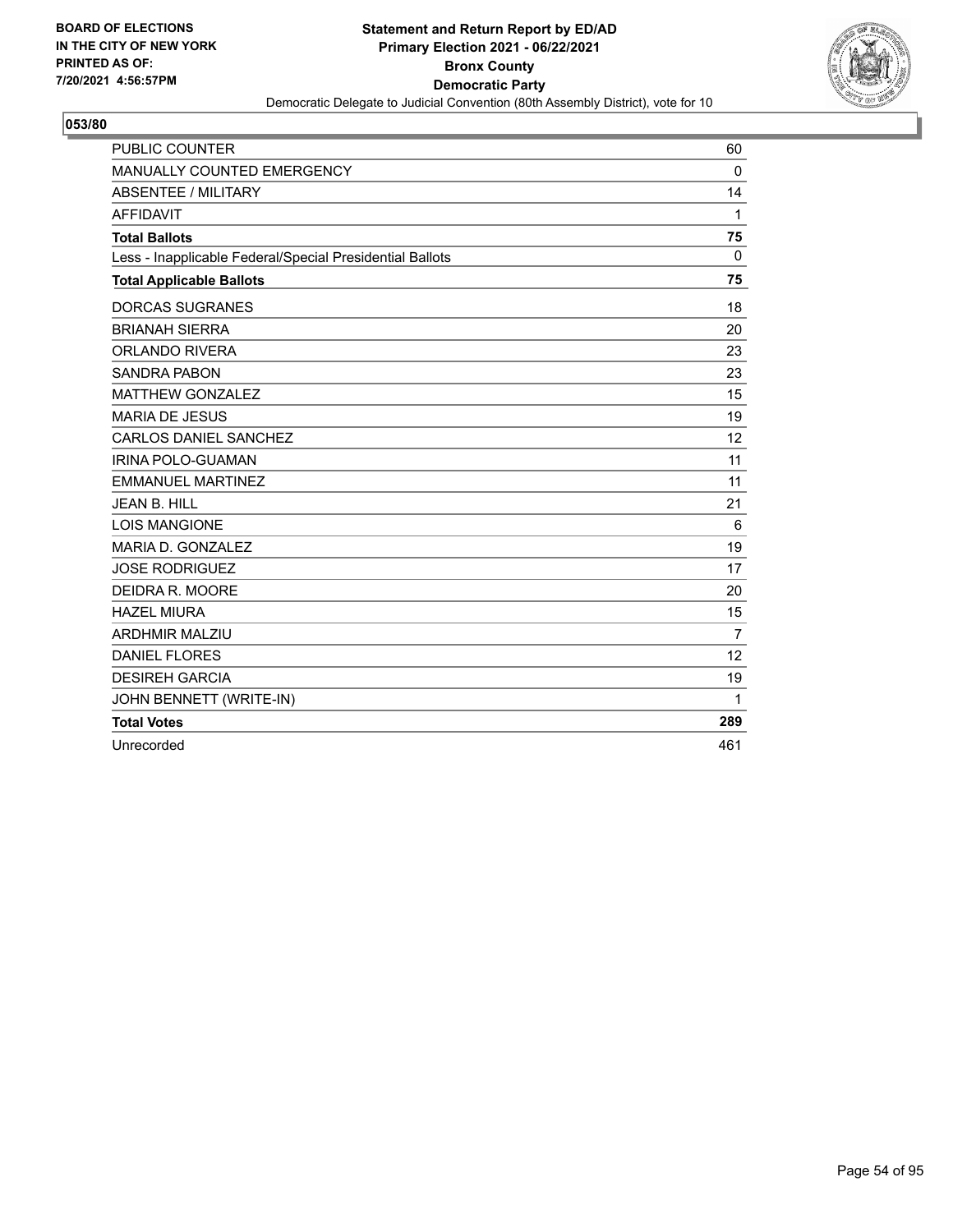

| <b>PUBLIC COUNTER</b>                                    | 39             |
|----------------------------------------------------------|----------------|
| MANUALLY COUNTED EMERGENCY                               | $\mathbf 0$    |
| <b>ABSENTEE / MILITARY</b>                               | $\overline{2}$ |
| <b>AFFIDAVIT</b>                                         | $\mathbf 0$    |
| <b>Total Ballots</b>                                     | 41             |
| Less - Inapplicable Federal/Special Presidential Ballots | 0              |
| <b>Total Applicable Ballots</b>                          | 41             |
| <b>DORCAS SUGRANES</b>                                   | 9              |
| <b>BRIANAH SIERRA</b>                                    | 12             |
| <b>ORLANDO RIVERA</b>                                    | 8              |
| <b>SANDRA PABON</b>                                      | 17             |
| <b>MATTHEW GONZALEZ</b>                                  | 8              |
| <b>MARIA DE JESUS</b>                                    | 11             |
| CARLOS DANIEL SANCHEZ                                    | 9              |
| <b>IRINA POLO-GUAMAN</b>                                 | 8              |
| <b>EMMANUEL MARTINEZ</b>                                 | 9              |
| <b>JEAN B. HILL</b>                                      | 10             |
| <b>LOIS MANGIONE</b>                                     | $\overline{7}$ |
| MARIA D. GONZALEZ                                        | 16             |
| <b>JOSE RODRIGUEZ</b>                                    | 5              |
| DEIDRA R. MOORE                                          | 9              |
| <b>HAZEL MIURA</b>                                       | 10             |
| <b>ARDHMIR MALZIU</b>                                    | 3              |
| <b>DANIEL FLORES</b>                                     | 10             |
| <b>DESIREH GARCIA</b>                                    | 10             |
| UNATTRIBUTABLE WRITE-IN (WRITE-IN)                       | $\mathbf{1}$   |
| <b>Total Votes</b>                                       | 172            |
| Unrecorded                                               | 238            |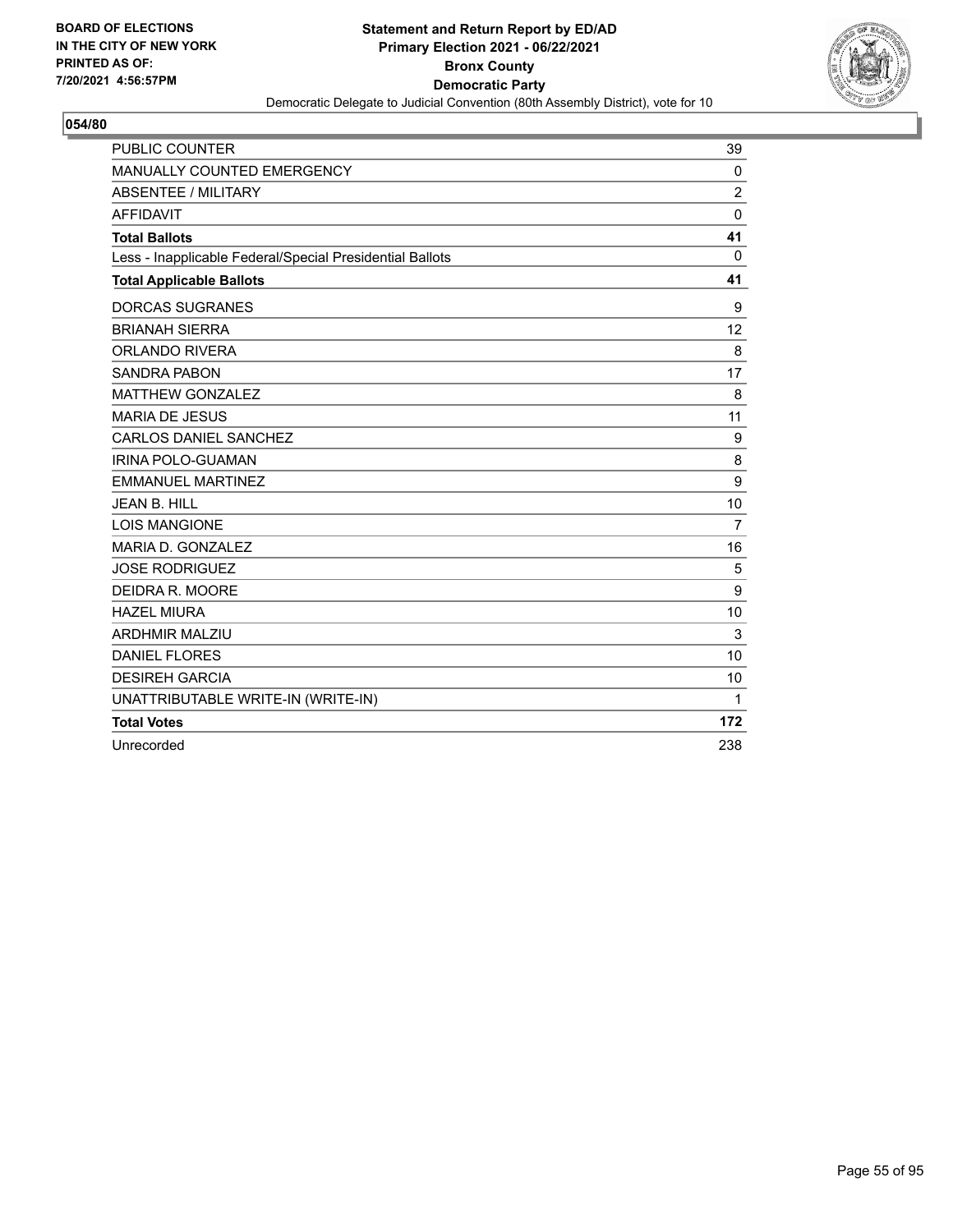

| <b>PUBLIC COUNTER</b>                                    | 111          |
|----------------------------------------------------------|--------------|
| MANUALLY COUNTED EMERGENCY                               | 0            |
| <b>ABSENTEE / MILITARY</b>                               | 8            |
| <b>AFFIDAVIT</b>                                         | $\mathbf 0$  |
| <b>Total Ballots</b>                                     | 119          |
| Less - Inapplicable Federal/Special Presidential Ballots | $\mathbf{0}$ |
| <b>Total Applicable Ballots</b>                          | 119          |
| <b>DORCAS SUGRANES</b>                                   | 27           |
| <b>BRIANAH SIERRA</b>                                    | 43           |
| <b>ORLANDO RIVERA</b>                                    | 51           |
| <b>SANDRA PABON</b>                                      | 39           |
| <b>MATTHEW GONZALEZ</b>                                  | 39           |
| <b>MARIA DE JESUS</b>                                    | 40           |
| <b>CARLOS DANIEL SANCHEZ</b>                             | 34           |
| <b>IRINA POLO-GUAMAN</b>                                 | 23           |
| <b>EMMANUEL MARTINEZ</b>                                 | 24           |
| <b>JEAN B. HILL</b>                                      | 39           |
| <b>LOIS MANGIONE</b>                                     | 18           |
| MARIA D. GONZALEZ                                        | 44           |
| <b>JOSE RODRIGUEZ</b>                                    | 29           |
| DEIDRA R. MOORE                                          | 33           |
| <b>HAZEL MIURA</b>                                       | 24           |
| <b>ARDHMIR MALZIU</b>                                    | 19           |
| <b>DANIEL FLORES</b>                                     | 36           |
| <b>DESIREH GARCIA</b>                                    | 40           |
| DAVID KEELS (WRITE-IN)                                   | 1            |
| UNATTRIBUTABLE WRITE-IN (WRITE-IN)                       | 4            |
| <b>Total Votes</b>                                       | 607          |
| Unrecorded                                               | 583          |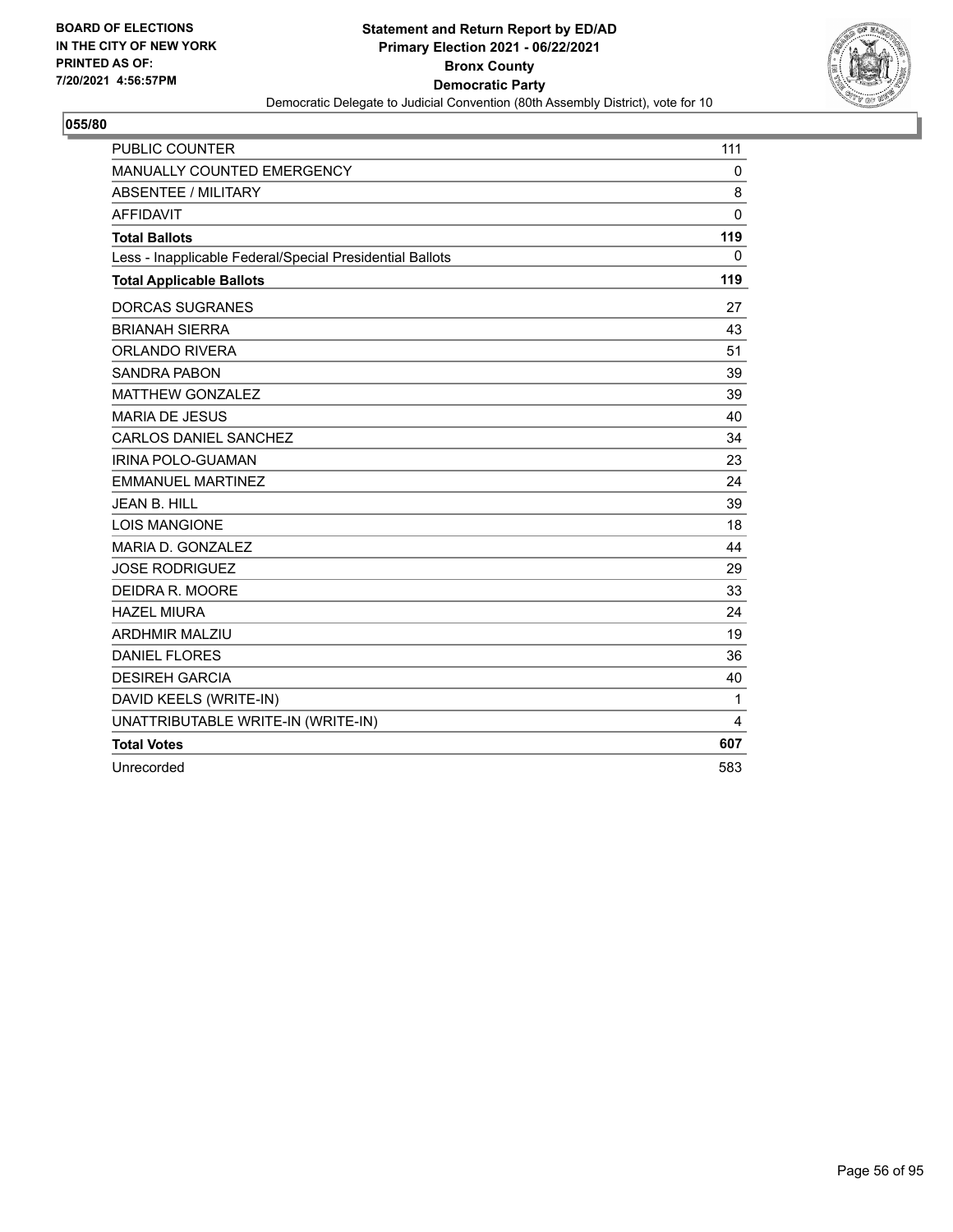

| <b>PUBLIC COUNTER</b>                                    | 247            |
|----------------------------------------------------------|----------------|
| MANUALLY COUNTED EMERGENCY                               | $\mathbf 0$    |
| <b>ABSENTEE / MILITARY</b>                               | 23             |
| <b>AFFIDAVIT</b>                                         | $\mathbf 0$    |
| <b>Total Ballots</b>                                     | 270            |
| Less - Inapplicable Federal/Special Presidential Ballots | 0              |
| <b>Total Applicable Ballots</b>                          | 270            |
| <b>DORCAS SUGRANES</b>                                   | 58             |
| <b>BRIANAH SIERRA</b>                                    | 65             |
| <b>ORLANDO RIVERA</b>                                    | 79             |
| <b>SANDRA PABON</b>                                      | 71             |
| <b>MATTHEW GONZALEZ</b>                                  | 62             |
| <b>MARIA DE JESUS</b>                                    | 60             |
| <b>CARLOS DANIEL SANCHEZ</b>                             | 48             |
| <b>IRINA POLO-GUAMAN</b>                                 | 21             |
| <b>EMMANUEL MARTINEZ</b>                                 | 29             |
| <b>JEAN B. HILL</b>                                      | 156            |
| <b>LOIS MANGIONE</b>                                     | 37             |
| MARIA D. GONZALEZ                                        | 60             |
| <b>JOSE RODRIGUEZ</b>                                    | 40             |
| DEIDRA R. MOORE                                          | 81             |
| <b>HAZEL MIURA</b>                                       | 40             |
| <b>ARDHMIR MALZIU</b>                                    | 26             |
| <b>DANIEL FLORES</b>                                     | 74             |
| <b>DESIREH GARCIA</b>                                    | 40             |
| JEAN HILL (WRITE-IN)                                     | 1              |
| UNATTRIBUTABLE WRITE-IN (WRITE-IN)                       | $\overline{7}$ |
| <b>Total Votes</b>                                       | 1,055          |
| Unrecorded                                               | 1,645          |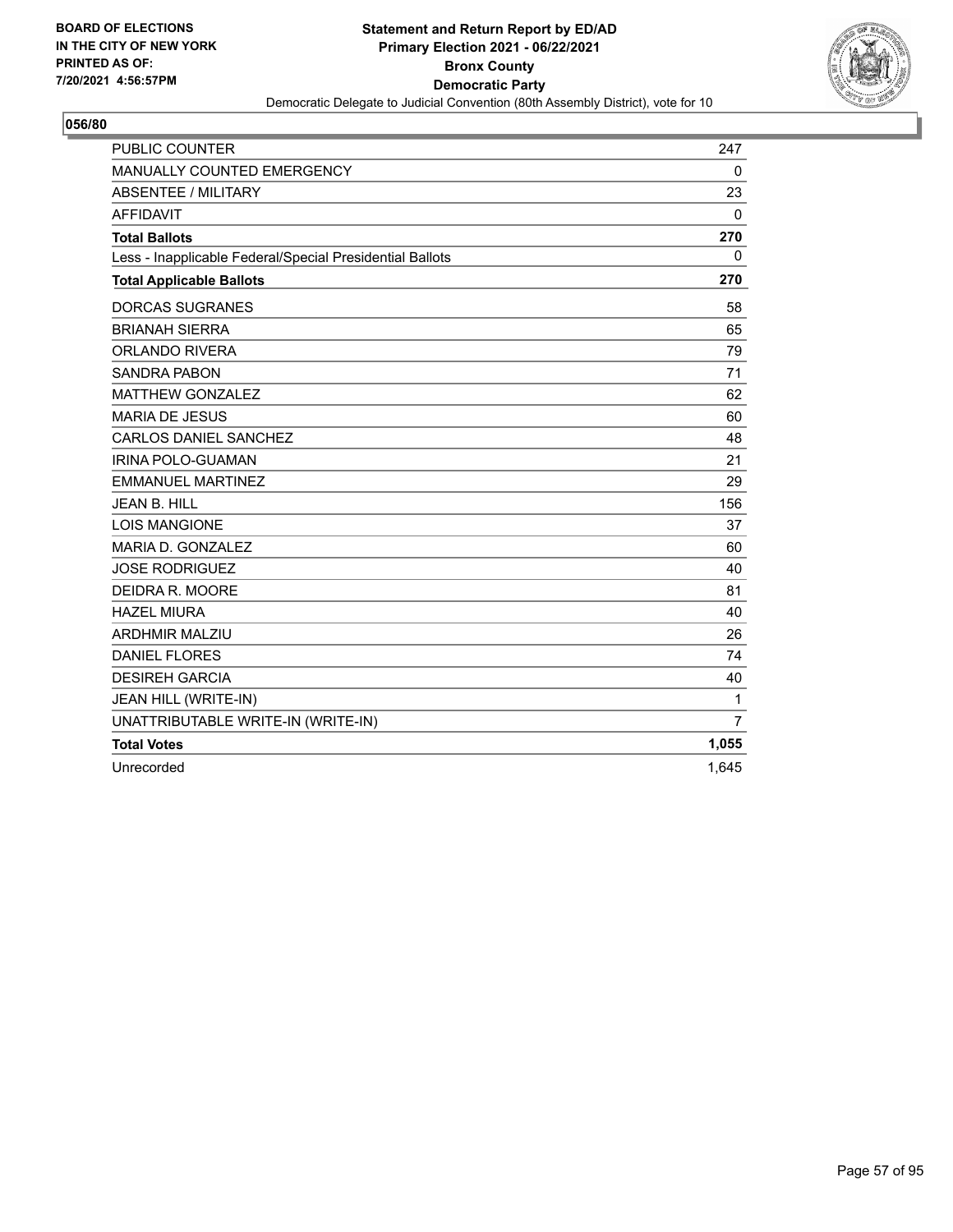

| <b>PUBLIC COUNTER</b>                                    | 61          |
|----------------------------------------------------------|-------------|
| MANUALLY COUNTED EMERGENCY                               | $\mathbf 0$ |
| <b>ABSENTEE / MILITARY</b>                               | 5           |
| <b>AFFIDAVIT</b>                                         | 0           |
| <b>Total Ballots</b>                                     | 66          |
| Less - Inapplicable Federal/Special Presidential Ballots | 0           |
| <b>Total Applicable Ballots</b>                          | 66          |
| <b>DORCAS SUGRANES</b>                                   | 17          |
| <b>BRIANAH SIERRA</b>                                    | 22          |
| <b>ORLANDO RIVERA</b>                                    | 24          |
| <b>SANDRA PABON</b>                                      | 27          |
| <b>MATTHEW GONZALEZ</b>                                  | 16          |
| <b>MARIA DE JESUS</b>                                    | 24          |
| <b>CARLOS DANIEL SANCHEZ</b>                             | 24          |
| <b>IRINA POLO-GUAMAN</b>                                 | 13          |
| <b>EMMANUEL MARTINEZ</b>                                 | 13          |
| <b>JEAN B. HILL</b>                                      | 21          |
| <b>LOIS MANGIONE</b>                                     | 12          |
| MARIA D. GONZALEZ                                        | 26          |
| <b>JOSE RODRIGUEZ</b>                                    | 19          |
| DEIDRA R. MOORE                                          | 23          |
| <b>HAZEL MIURA</b>                                       | 20          |
| <b>ARDHMIR MALZIU</b>                                    | 8           |
| <b>DANIEL FLORES</b>                                     | 18          |
| <b>DESIREH GARCIA</b>                                    | 21          |
| UNATTRIBUTABLE WRITE-IN (WRITE-IN)                       | 3           |
| <b>Total Votes</b>                                       | 351         |
| Unrecorded                                               | 309         |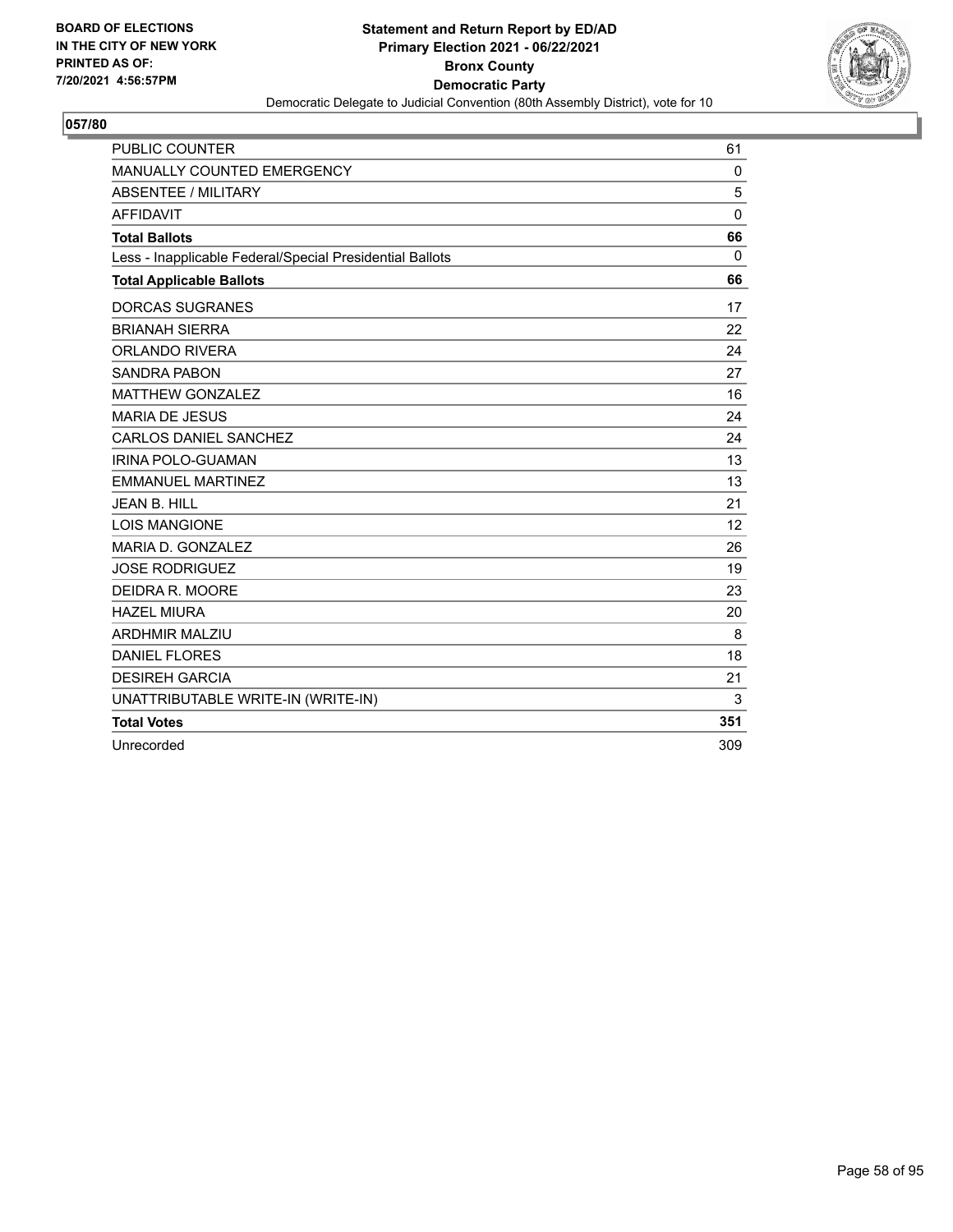

| <b>PUBLIC COUNTER</b>                                    | 135          |
|----------------------------------------------------------|--------------|
| MANUALLY COUNTED EMERGENCY                               | 0            |
| ABSENTEE / MILITARY                                      | 19           |
| <b>AFFIDAVIT</b>                                         | $\mathbf{1}$ |
| <b>Total Ballots</b>                                     | 155          |
| Less - Inapplicable Federal/Special Presidential Ballots | 0            |
| <b>Total Applicable Ballots</b>                          | 155          |
| <b>DORCAS SUGRANES</b>                                   | 24           |
| <b>BRIANAH SIERRA</b>                                    | 44           |
| ORLANDO RIVERA                                           | 46           |
| <b>SANDRA PABON</b>                                      | 39           |
| <b>MATTHEW GONZALEZ</b>                                  | 35           |
| <b>MARIA DE JESUS</b>                                    | 44           |
| CARLOS DANIEL SANCHEZ                                    | 29           |
| <b>IRINA POLO-GUAMAN</b>                                 | 27           |
| <b>EMMANUEL MARTINEZ</b>                                 | 35           |
| JEAN B. HILL                                             | 54           |
| <b>LOIS MANGIONE</b>                                     | 21           |
| MARIA D. GONZALEZ                                        | 54           |
| <b>JOSE RODRIGUEZ</b>                                    | 36           |
| DEIDRA R. MOORE                                          | 59           |
| <b>HAZEL MIURA</b>                                       | 30           |
| <b>ARDHMIR MALZIU</b>                                    | 26           |
| <b>DANIEL FLORES</b>                                     | 38           |
| <b>DESIREH GARCIA</b>                                    | 45           |
| MIHAMBO HASSEN (WRITE-IN)                                | $\mathbf{1}$ |
| UNATTRIBUTABLE WRITE-IN (WRITE-IN)                       | 1            |
| <b>Total Votes</b>                                       | 688          |
| Unrecorded                                               | 862          |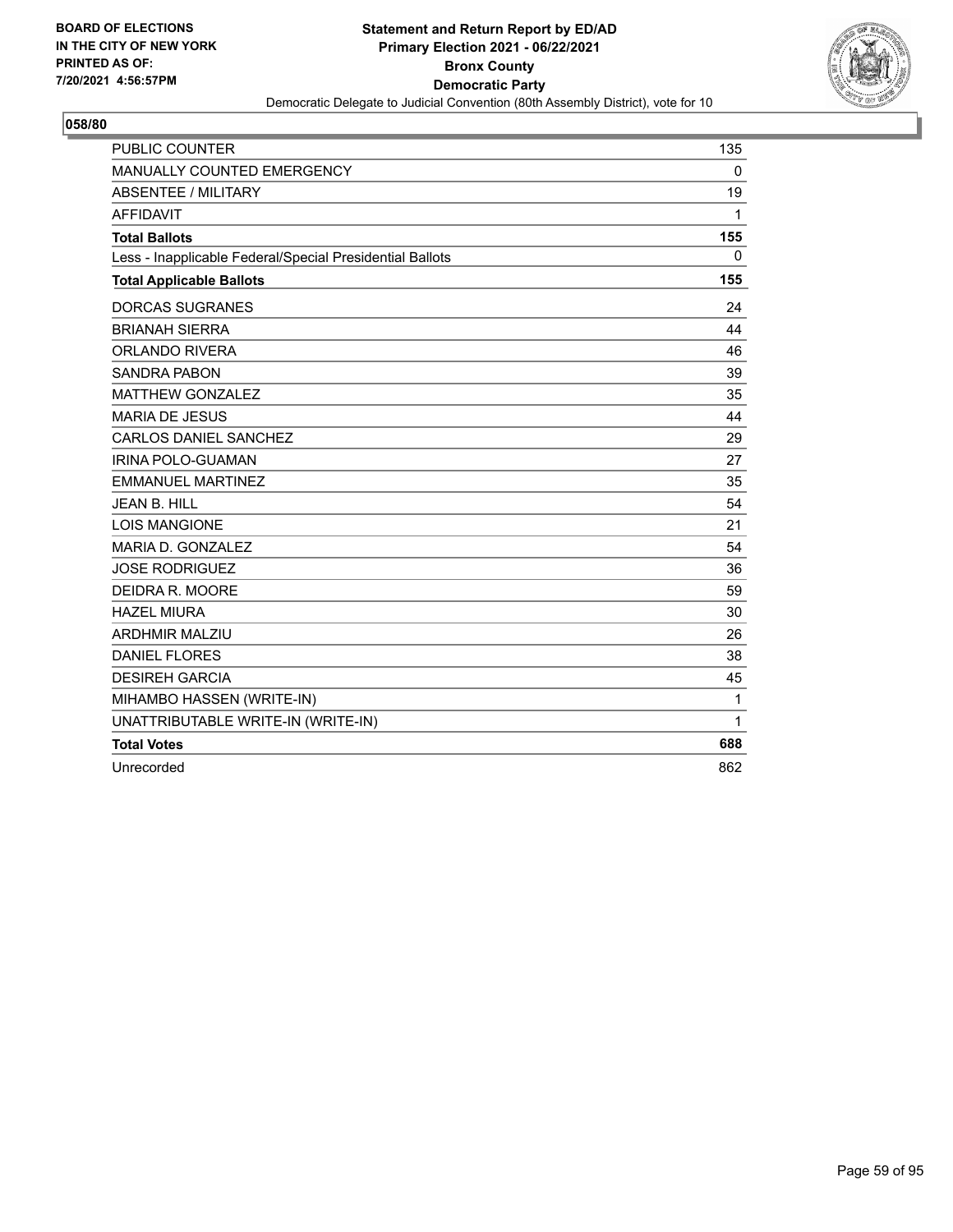

| <b>PUBLIC COUNTER</b>                                    | 30             |
|----------------------------------------------------------|----------------|
| MANUALLY COUNTED EMERGENCY                               | 0              |
| <b>ABSENTEE / MILITARY</b>                               | 3              |
| <b>AFFIDAVIT</b>                                         | $\mathbf 0$    |
| <b>Total Ballots</b>                                     | 33             |
| Less - Inapplicable Federal/Special Presidential Ballots | $\mathbf{0}$   |
| <b>Total Applicable Ballots</b>                          | 33             |
| <b>DORCAS SUGRANES</b>                                   | 11             |
| <b>BRIANAH SIERRA</b>                                    | 12             |
| <b>ORLANDO RIVERA</b>                                    | 15             |
| <b>SANDRA PABON</b>                                      | 15             |
| <b>MATTHEW GONZALEZ</b>                                  | 9              |
| <b>MARIA DE JESUS</b>                                    | 13             |
| <b>CARLOS DANIEL SANCHEZ</b>                             | 8              |
| <b>IRINA POLO-GUAMAN</b>                                 | 4              |
| <b>EMMANUEL MARTINEZ</b>                                 | $\overline{7}$ |
| <b>JEAN B. HILL</b>                                      | 13             |
| <b>LOIS MANGIONE</b>                                     | 5              |
| MARIA D. GONZALEZ                                        | 13             |
| <b>JOSE RODRIGUEZ</b>                                    | 10             |
| DEIDRA R. MOORE                                          | 16             |
| <b>HAZEL MIURA</b>                                       | 8              |
| <b>ARDHMIR MALZIU</b>                                    | 5              |
| <b>DANIEL FLORES</b>                                     | 11             |
| <b>DESIREH GARCIA</b>                                    | 10             |
| JACINTH GRAHAM (WRITE-IN)                                | 1              |
| <b>KERRY MCLEAN (WRITE-IN)</b>                           | 1              |
| <b>Total Votes</b>                                       | 187            |
| Unrecorded                                               | 143            |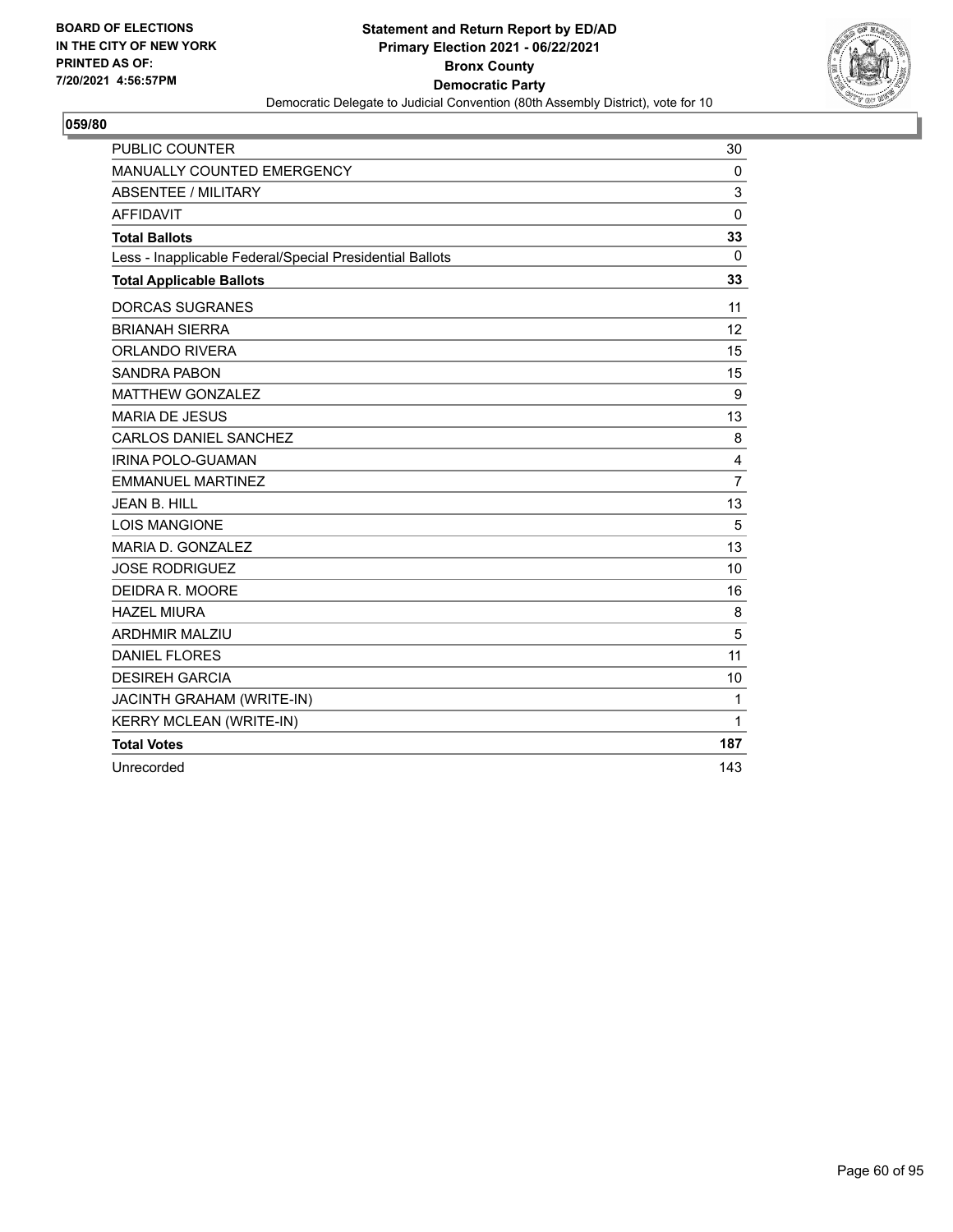

| <b>PUBLIC COUNTER</b>                                    | 135          |
|----------------------------------------------------------|--------------|
| MANUALLY COUNTED EMERGENCY                               | $\mathbf 0$  |
| <b>ABSENTEE / MILITARY</b>                               | 18           |
| <b>AFFIDAVIT</b>                                         | $\mathbf{1}$ |
| <b>Total Ballots</b>                                     | 154          |
| Less - Inapplicable Federal/Special Presidential Ballots | 0            |
| <b>Total Applicable Ballots</b>                          | 154          |
| <b>DORCAS SUGRANES</b>                                   | 34           |
| <b>BRIANAH SIERRA</b>                                    | 32           |
| <b>ORLANDO RIVERA</b>                                    | 62           |
| <b>SANDRA PABON</b>                                      | 46           |
| <b>MATTHEW GONZALEZ</b>                                  | 39           |
| <b>MARIA DE JESUS</b>                                    | 45           |
| <b>CARLOS DANIEL SANCHEZ</b>                             | 44           |
| <b>IRINA POLO-GUAMAN</b>                                 | 24           |
| <b>EMMANUEL MARTINEZ</b>                                 | 34           |
| <b>JEAN B. HILL</b>                                      | 49           |
| <b>LOIS MANGIONE</b>                                     | 22           |
| MARIA D. GONZALEZ                                        | 41           |
| <b>JOSE RODRIGUEZ</b>                                    | 36           |
| DEIDRA R. MOORE                                          | 46           |
| <b>HAZEL MIURA</b>                                       | 23           |
| <b>ARDHMIR MALZIU</b>                                    | 17           |
| <b>DANIEL FLORES</b>                                     | 47           |
| <b>DESIREH GARCIA</b>                                    | 36           |
| CY VANCE JR (WRITE-IN)                                   | 1            |
| RUBEN DIAZ JR (WRITE-IN)                                 | 1            |
| UNATTRIBUTABLE WRITE-IN (WRITE-IN)                       | 4            |
| <b>Total Votes</b>                                       | 683          |
| Unrecorded                                               | 857          |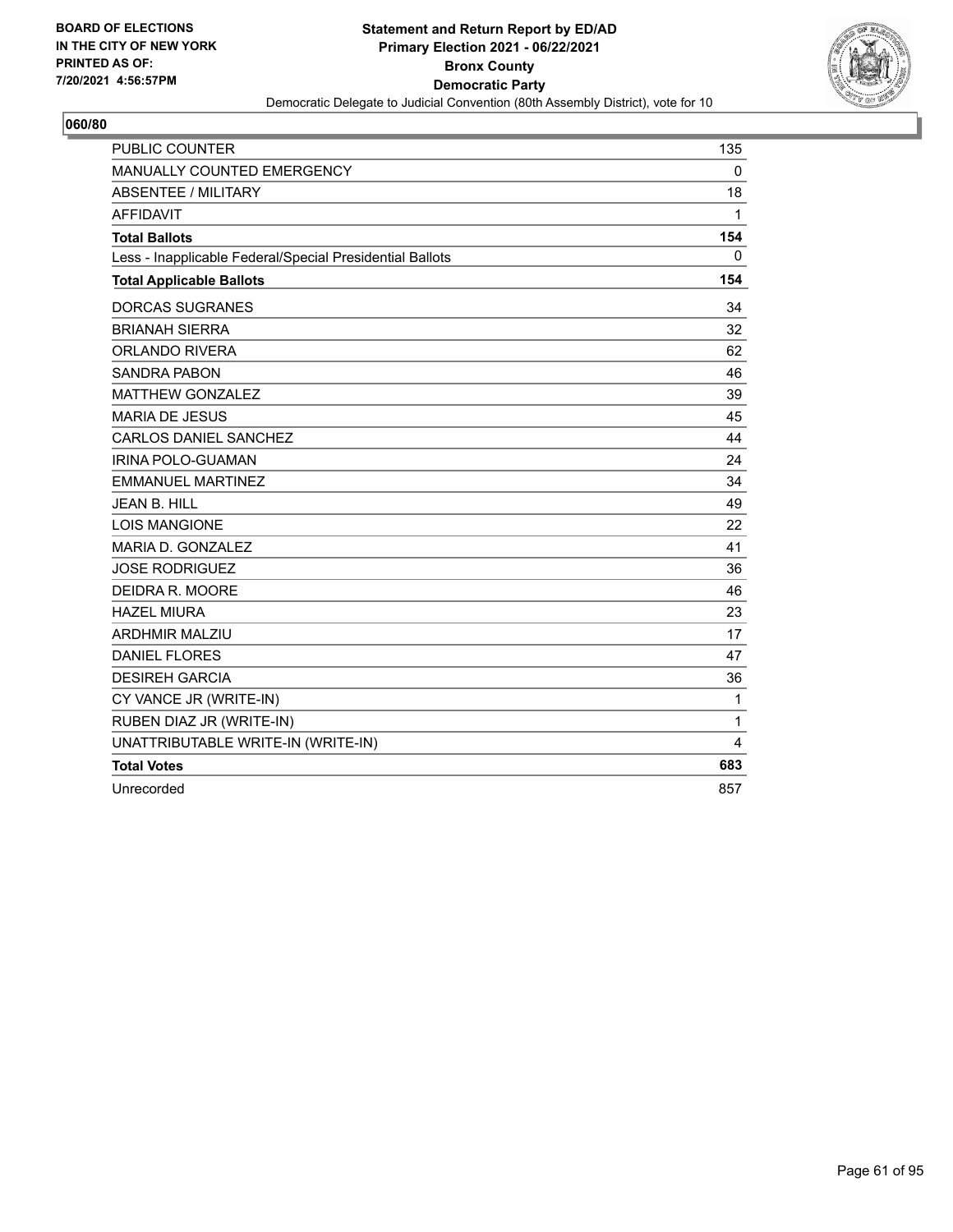

| <b>PUBLIC COUNTER</b>                                    | 22             |
|----------------------------------------------------------|----------------|
| MANUALLY COUNTED EMERGENCY                               | $\mathbf 0$    |
| <b>ABSENTEE / MILITARY</b>                               | 1              |
| <b>AFFIDAVIT</b>                                         | 0              |
| <b>Total Ballots</b>                                     | 23             |
| Less - Inapplicable Federal/Special Presidential Ballots | $\Omega$       |
| <b>Total Applicable Ballots</b>                          | 23             |
| <b>DORCAS SUGRANES</b>                                   | 4              |
| <b>BRIANAH SIERRA</b>                                    | 5              |
| <b>ORLANDO RIVERA</b>                                    | 8              |
| <b>SANDRA PABON</b>                                      | 8              |
| <b>MATTHEW GONZALEZ</b>                                  | 6              |
| <b>MARIA DE JESUS</b>                                    | 4              |
| CARLOS DANIEL SANCHEZ                                    | $\overline{4}$ |
| IRINA POLO-GUAMAN                                        | $\mathbf 0$    |
| <b>EMMANUEL MARTINEZ</b>                                 | $\overline{2}$ |
| JFAN B. HILL                                             | 10             |
| <b>LOIS MANGIONE</b>                                     | 1              |
| MARIA D. GONZALEZ                                        | 4              |
| <b>JOSE RODRIGUEZ</b>                                    | 4              |
| DEIDRA R. MOORE                                          | $\overline{7}$ |
| <b>HAZEL MIURA</b>                                       | 5              |
| <b>ARDHMIR MALZIU</b>                                    | 3              |
| <b>DANIEL FLORES</b>                                     | 5              |
| <b>DESIREH GARCIA</b>                                    | $\overline{4}$ |
| UNATTRIBUTABLE WRITE-IN (WRITE-IN)                       | 8              |
| <b>Total Votes</b>                                       | 92             |
| Unrecorded                                               | 138            |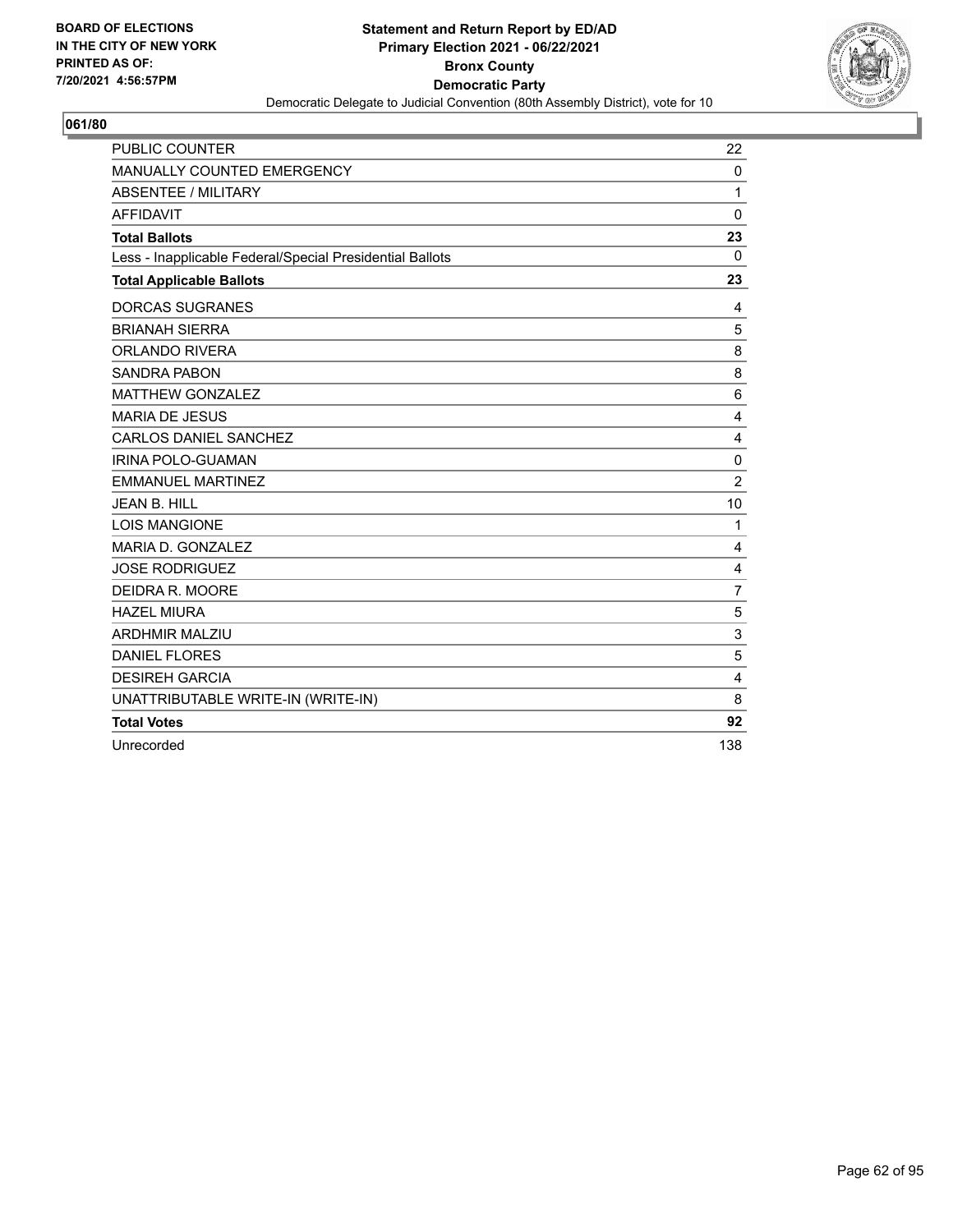

| <b>PUBLIC COUNTER</b>                                    | 101          |
|----------------------------------------------------------|--------------|
| MANUALLY COUNTED EMERGENCY                               | $\mathbf 0$  |
| <b>ABSENTEE / MILITARY</b>                               | 17           |
| <b>AFFIDAVIT</b>                                         | $\mathbf{0}$ |
| <b>Total Ballots</b>                                     | 118          |
| Less - Inapplicable Federal/Special Presidential Ballots | $\mathbf{0}$ |
| <b>Total Applicable Ballots</b>                          | 118          |
| <b>DORCAS SUGRANES</b>                                   | 24           |
| <b>BRIANAH SIERRA</b>                                    | 31           |
| <b>ORLANDO RIVERA</b>                                    | 46           |
| <b>SANDRA PABON</b>                                      | 39           |
| <b>MATTHEW GONZALEZ</b>                                  | 35           |
| <b>MARIA DE JESUS</b>                                    | 38           |
| <b>CARLOS DANIEL SANCHEZ</b>                             | 37           |
| <b>IRINA POLO-GUAMAN</b>                                 | 14           |
| <b>EMMANUEL MARTINEZ</b>                                 | 30           |
| <b>JEAN B. HILL</b>                                      | 37           |
| <b>LOIS MANGIONE</b>                                     | 16           |
| MARIA D. GONZALEZ                                        | 38           |
| <b>JOSE RODRIGUEZ</b>                                    | 30           |
| DEIDRA R. MOORE                                          | 38           |
| <b>HAZEL MIURA</b>                                       | 18           |
| <b>ARDHMIR MALZIU</b>                                    | 11           |
| <b>DANIEL FLORES</b>                                     | 32           |
| <b>DESIREH GARCIA</b>                                    | 33           |
| APRIL ROBENSON (WRITE-IN)                                | 1            |
| UNATTRIBUTABLE WRITE-IN (WRITE-IN)                       | 3            |
| <b>Total Votes</b>                                       | 551          |
| Unrecorded                                               | 629          |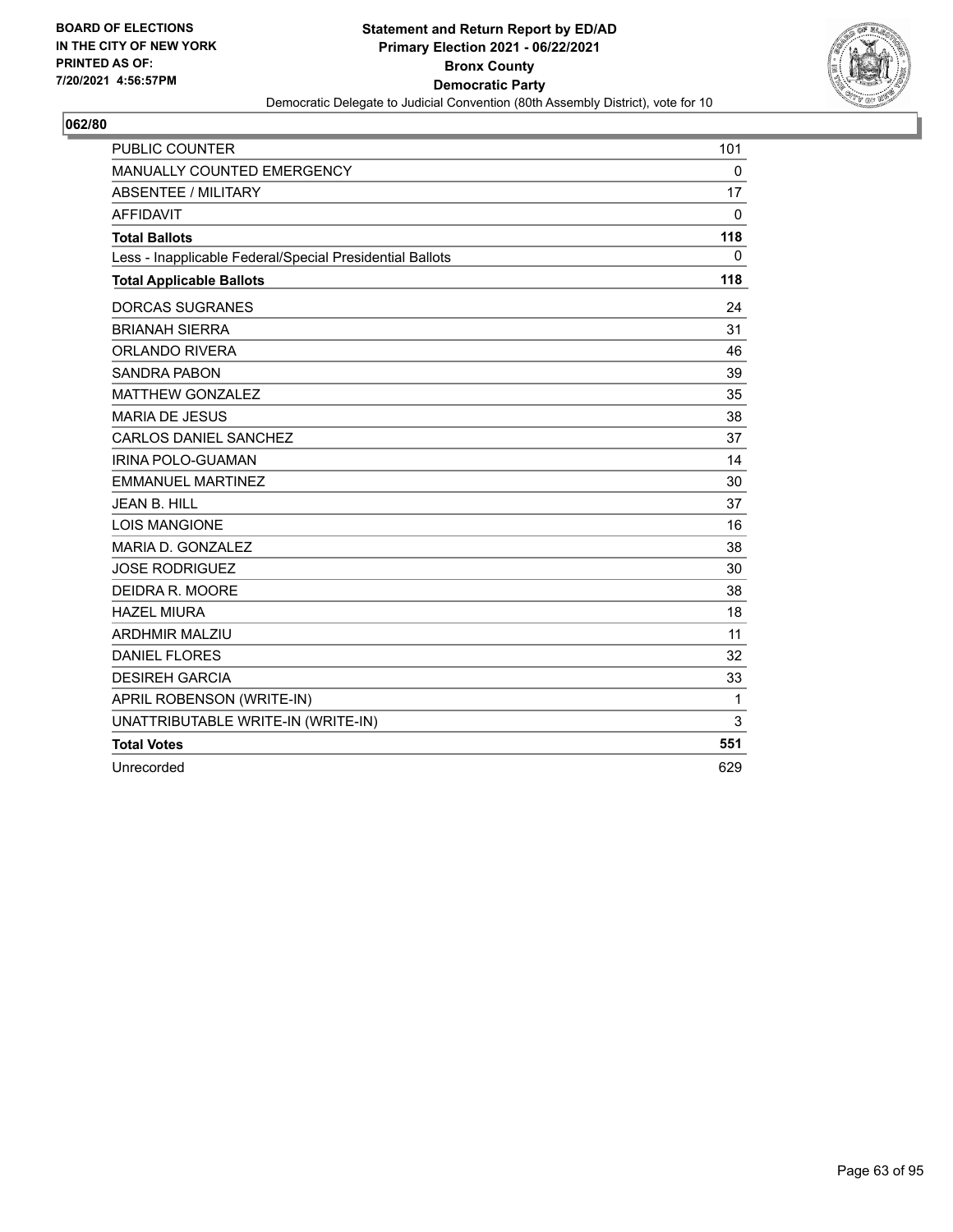

| <b>PUBLIC COUNTER</b>                                    | 172          |
|----------------------------------------------------------|--------------|
| MANUALLY COUNTED EMERGENCY                               | $\mathbf 0$  |
| <b>ABSENTEE / MILITARY</b>                               | 15           |
| <b>AFFIDAVIT</b>                                         | $\mathbf 0$  |
| <b>Total Ballots</b>                                     | 187          |
| Less - Inapplicable Federal/Special Presidential Ballots | 0            |
| <b>Total Applicable Ballots</b>                          | 187          |
| <b>DORCAS SUGRANES</b>                                   | 37           |
| <b>BRIANAH SIERRA</b>                                    | 52           |
| ORLANDO RIVERA                                           | 65           |
| <b>SANDRA PABON</b>                                      | 60           |
| <b>MATTHEW GONZALEZ</b>                                  | 57           |
| <b>MARIA DE JESUS</b>                                    | 59           |
| CARLOS DANIEL SANCHEZ                                    | 46           |
| <b>IRINA POLO-GUAMAN</b>                                 | 29           |
| <b>EMMANUEL MARTINEZ</b>                                 | 42           |
| <b>JEAN B. HILL</b>                                      | 53           |
| <b>LOIS MANGIONE</b>                                     | 22           |
| MARIA D. GONZALEZ                                        | 61           |
| <b>JOSE RODRIGUEZ</b>                                    | 49           |
| DEIDRA R. MOORE                                          | 59           |
| <b>HAZEL MIURA</b>                                       | 35           |
| <b>ARDHMIR MALZIU</b>                                    | 18           |
| <b>DANIEL FLORES</b>                                     | 50           |
| <b>DESIREH GARCIA</b>                                    | 52           |
| CHARLES SEACOAT (WRITE-IN)                               | 1            |
| KORTNEY B WILSON (WRITE-IN)                              | $\mathbf{1}$ |
| SHERMAN SPANN (WRITE-IN)                                 | $\mathbf{1}$ |
| UNATTRIBUTABLE WRITE-IN (WRITE-IN)                       | 3            |
| <b>Total Votes</b>                                       | 852          |
| Unrecorded                                               | 1,018        |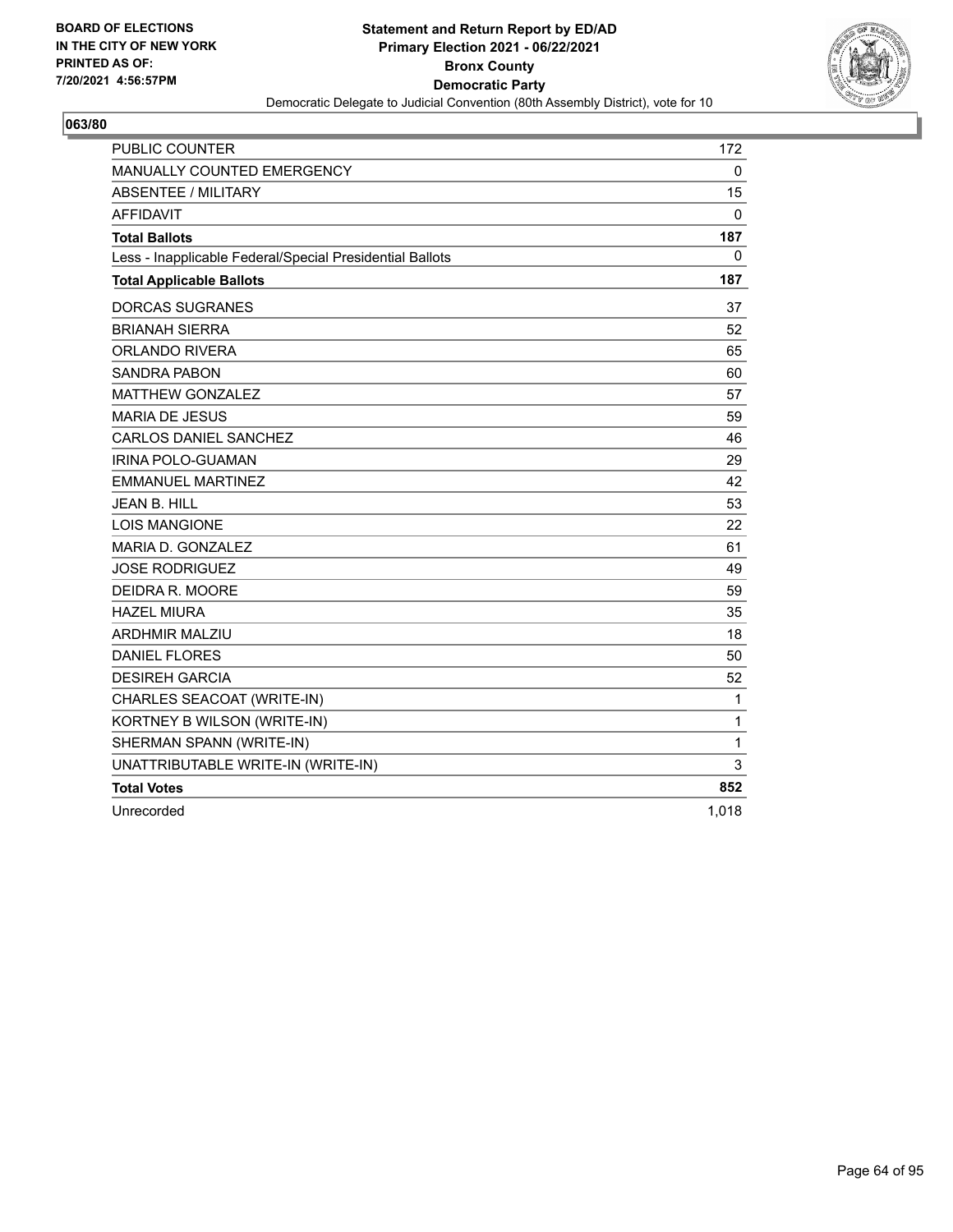

| <b>PUBLIC COUNTER</b>                                    | 125          |
|----------------------------------------------------------|--------------|
| MANUALLY COUNTED EMERGENCY                               | 0            |
| <b>ABSENTEE / MILITARY</b>                               | 4            |
| <b>AFFIDAVIT</b>                                         | $\mathbf{1}$ |
| <b>Total Ballots</b>                                     | 130          |
| Less - Inapplicable Federal/Special Presidential Ballots | $\mathbf{0}$ |
| <b>Total Applicable Ballots</b>                          | 130          |
| <b>DORCAS SUGRANES</b>                                   | 23           |
| <b>BRIANAH SIERRA</b>                                    | 44           |
| <b>ORLANDO RIVERA</b>                                    | 45           |
| <b>SANDRA PABON</b>                                      | 39           |
| <b>MATTHEW GONZALEZ</b>                                  | 32           |
| <b>MARIA DE JESUS</b>                                    | 31           |
| <b>CARLOS DANIEL SANCHEZ</b>                             | 30           |
| IRINA POLO-GUAMAN                                        | 12           |
| <b>EMMANUEL MARTINEZ</b>                                 | 15           |
| <b>JEAN B. HILL</b>                                      | 52           |
| <b>LOIS MANGIONE</b>                                     | 14           |
| MARIA D. GONZALEZ                                        | 34           |
| <b>JOSE RODRIGUEZ</b>                                    | 20           |
| DEIDRA R. MOORE                                          | 52           |
| <b>HAZEL MIURA</b>                                       | 31           |
| <b>ARDHMIR MALZIU</b>                                    | 11           |
| <b>DANIEL FLORES</b>                                     | 33           |
| <b>DESIREH GARCIA</b>                                    | 33           |
| <b>Total Votes</b>                                       | 551          |
| Unrecorded                                               | 749          |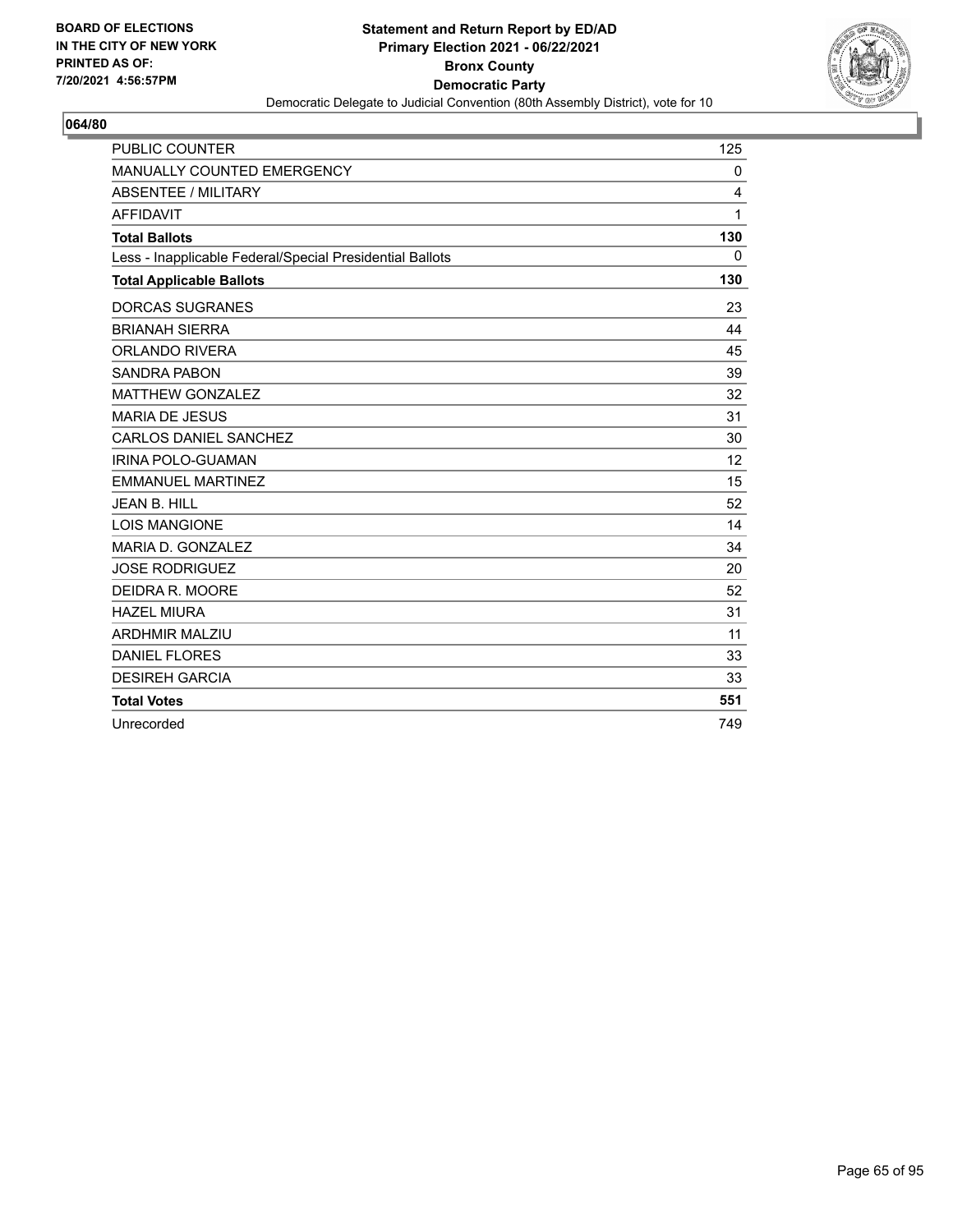

| <b>PUBLIC COUNTER</b>                                    | 273            |
|----------------------------------------------------------|----------------|
| MANUALLY COUNTED EMERGENCY                               | 0              |
| <b>ABSENTEE / MILITARY</b>                               | 9              |
| <b>AFFIDAVIT</b>                                         | $\Omega$       |
| <b>Total Ballots</b>                                     | 282            |
| Less - Inapplicable Federal/Special Presidential Ballots | 0              |
| <b>Total Applicable Ballots</b>                          | 282            |
| <b>DORCAS SUGRANES</b>                                   | 57             |
| <b>BRIANAH SIERRA</b>                                    | 72             |
| <b>ORLANDO RIVERA</b>                                    | 69             |
| <b>SANDRA PABON</b>                                      | 78             |
| <b>MATTHEW GONZALEZ</b>                                  | 57             |
| <b>MARIA DE JESUS</b>                                    | 65             |
| <b>CARLOS DANIEL SANCHEZ</b>                             | 45             |
| <b>IRINA POLO-GUAMAN</b>                                 | 31             |
| <b>EMMANUEL MARTINEZ</b>                                 | 25             |
| <b>JEAN B. HILL</b>                                      | 166            |
| <b>LOIS MANGIONE</b>                                     | 34             |
| MARIA D. GONZALEZ                                        | 60             |
| <b>JOSE RODRIGUEZ</b>                                    | 41             |
| DEIDRA R. MOORE                                          | 90             |
| <b>HAZEL MIURA</b>                                       | 42             |
| <b>ARDHMIR MALZIU</b>                                    | 27             |
| <b>DANIEL FLORES</b>                                     | 60             |
| <b>DESIREH GARCIA</b>                                    | 43             |
| ABDOUL NOENZI (WRITE-IN)                                 | $\mathbf{1}$   |
| ABDOULIE CEESAY (WRITE-IN)                               | $\mathbf{1}$   |
| UNATTRIBUTABLE WRITE-IN (WRITE-IN)                       | $\overline{2}$ |
| <b>Total Votes</b>                                       | 1,066          |
| Unrecorded                                               | 1,754          |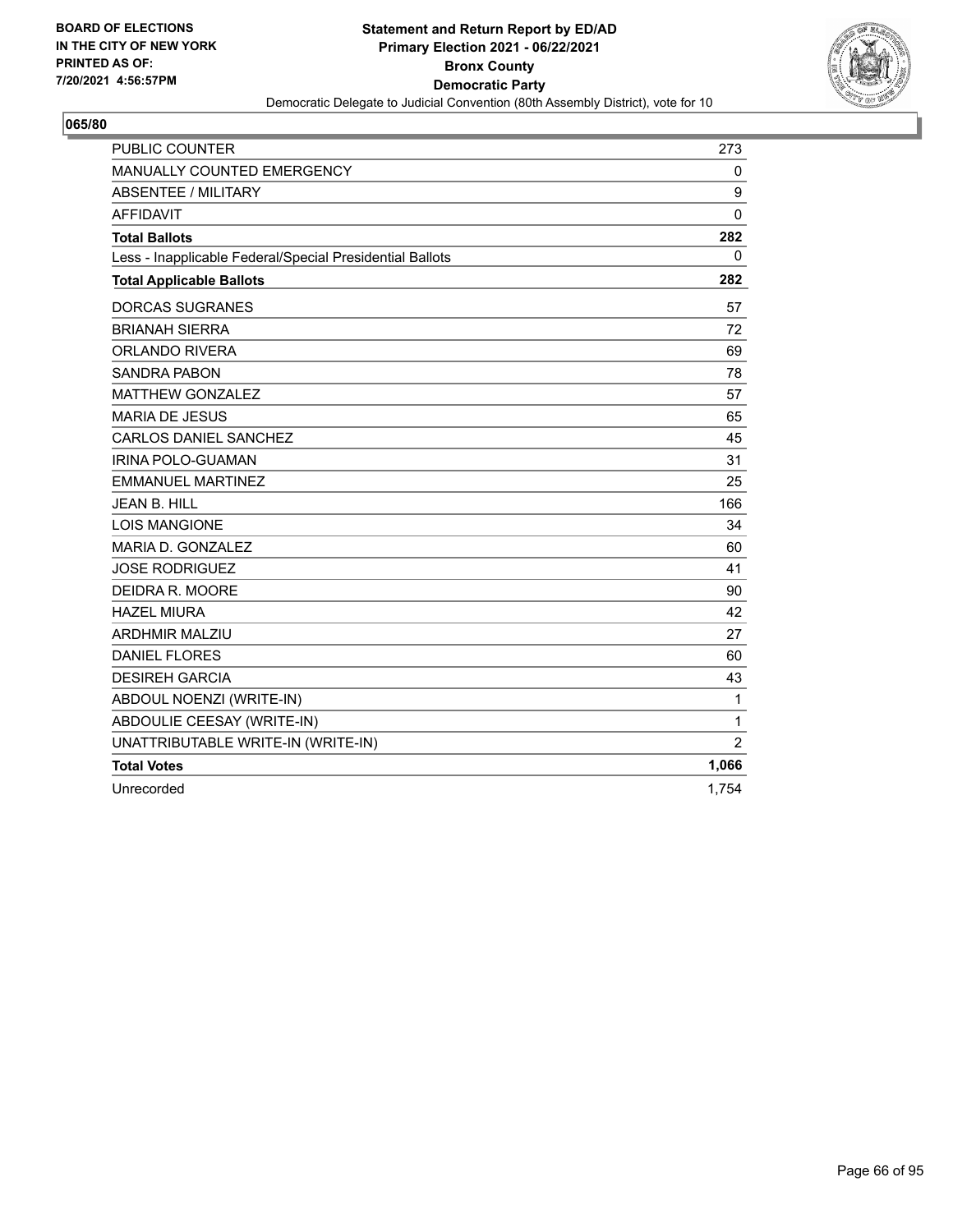

| <b>PUBLIC COUNTER</b>                                    | 32       |
|----------------------------------------------------------|----------|
| MANUALLY COUNTED EMERGENCY                               | 0        |
| <b>ABSENTEE / MILITARY</b>                               | 29       |
| <b>AFFIDAVIT</b>                                         | $\Omega$ |
| <b>Total Ballots</b>                                     | 61       |
| Less - Inapplicable Federal/Special Presidential Ballots | $\Omega$ |
| <b>Total Applicable Ballots</b>                          | 61       |
| <b>DORCAS SUGRANES</b>                                   | 15       |
| <b>BRIANAH SIERRA</b>                                    | 16       |
| <b>ORLANDO RIVERA</b>                                    | 17       |
| <b>SANDRA PABON</b>                                      | 24       |
| <b>MATTHEW GONZALEZ</b>                                  | 14       |
| <b>MARIA DE JESUS</b>                                    | 19       |
| <b>CARLOS DANIEL SANCHEZ</b>                             | 12       |
| IRINA POLO-GUAMAN                                        | 11       |
| <b>EMMANUEL MARTINEZ</b>                                 | 9        |
| <b>JEAN B. HILL</b>                                      | 22       |
| <b>LOIS MANGIONE</b>                                     | 12       |
| MARIA D. GONZALEZ                                        | 18       |
| <b>JOSE RODRIGUEZ</b>                                    | 11       |
| DEIDRA R. MOORE                                          | 16       |
| <b>HAZEL MIURA</b>                                       | 11       |
| <b>ARDHMIR MALZIU</b>                                    | 4        |
| <b>DANIEL FLORES</b>                                     | 16       |
| <b>DESIREH GARCIA</b>                                    | 15       |
| <b>Total Votes</b>                                       | 262      |
| Unrecorded                                               | 348      |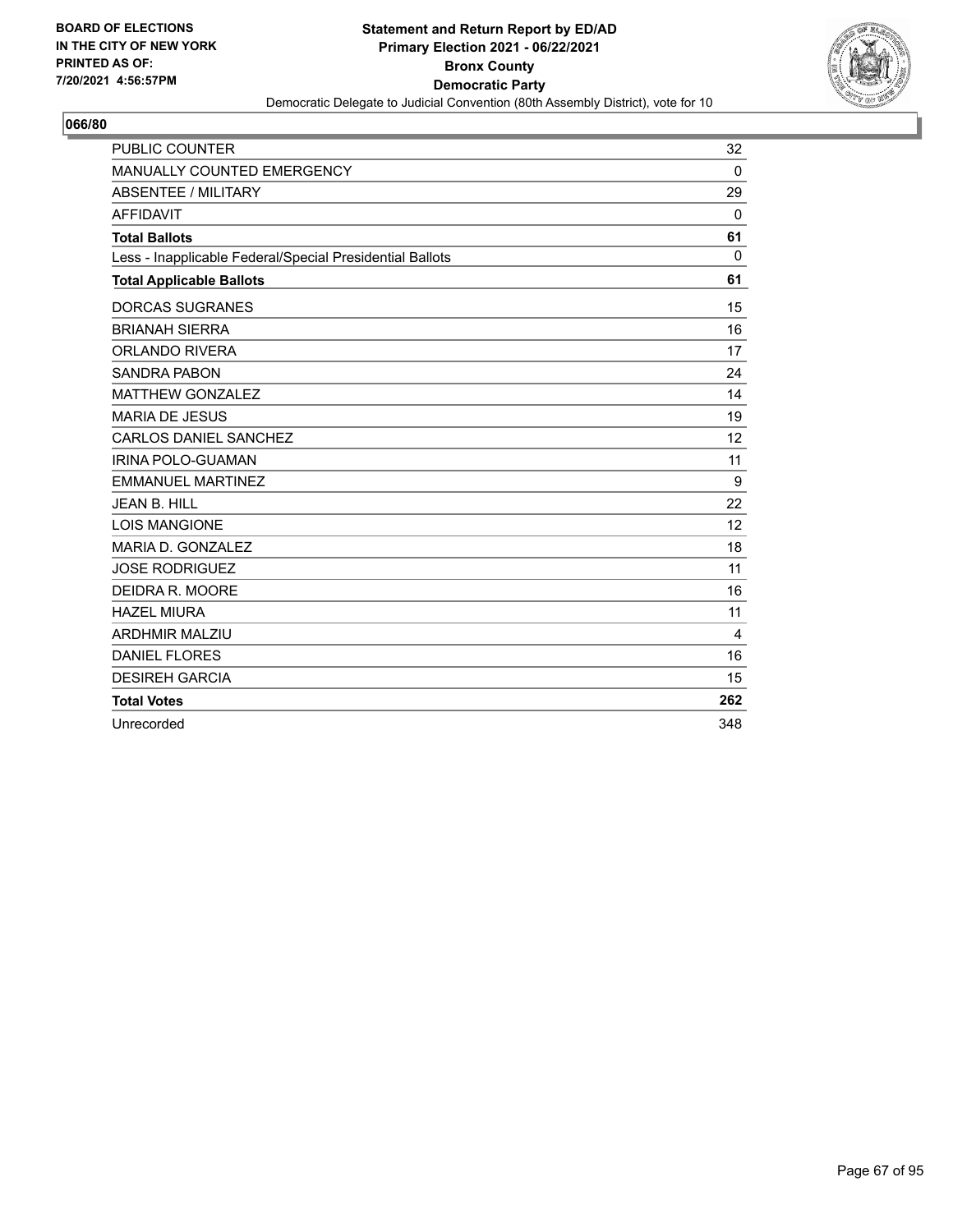

| <b>PUBLIC COUNTER</b>                                    | 115          |
|----------------------------------------------------------|--------------|
| MANUALLY COUNTED EMERGENCY                               | $\mathbf 0$  |
| <b>ABSENTEE / MILITARY</b>                               | 10           |
| <b>AFFIDAVIT</b>                                         | $\mathbf{0}$ |
| <b>Total Ballots</b>                                     | 125          |
| Less - Inapplicable Federal/Special Presidential Ballots | $\mathbf{0}$ |
| <b>Total Applicable Ballots</b>                          | 125          |
| <b>DORCAS SUGRANES</b>                                   | 32           |
| <b>BRIANAH SIERRA</b>                                    | 41           |
| <b>ORLANDO RIVERA</b>                                    | 45           |
| <b>SANDRA PABON</b>                                      | 46           |
| <b>MATTHEW GONZALEZ</b>                                  | 36           |
| <b>MARIA DE JESUS</b>                                    | 46           |
| CARLOS DANIEL SANCHEZ                                    | 32           |
| IRINA POLO-GUAMAN                                        | 28           |
| <b>EMMANUEL MARTINEZ</b>                                 | 32           |
| JFAN B. HILL                                             | 45           |
| <b>LOIS MANGIONE</b>                                     | 26           |
| MARIA D. GONZALEZ                                        | 46           |
| <b>JOSE RODRIGUEZ</b>                                    | 39           |
| DEIDRA R. MOORE                                          | 41           |
| <b>HAZEL MIURA</b>                                       | 36           |
| <b>ARDHMIR MALZIU</b>                                    | 16           |
| <b>DANIEL FLORES</b>                                     | 37           |
| <b>DESIREH GARCIA</b>                                    | 42           |
| UNATTRIBUTABLE WRITE-IN (WRITE-IN)                       | 4            |
| <b>Total Votes</b>                                       | 670          |
| Unrecorded                                               | 580          |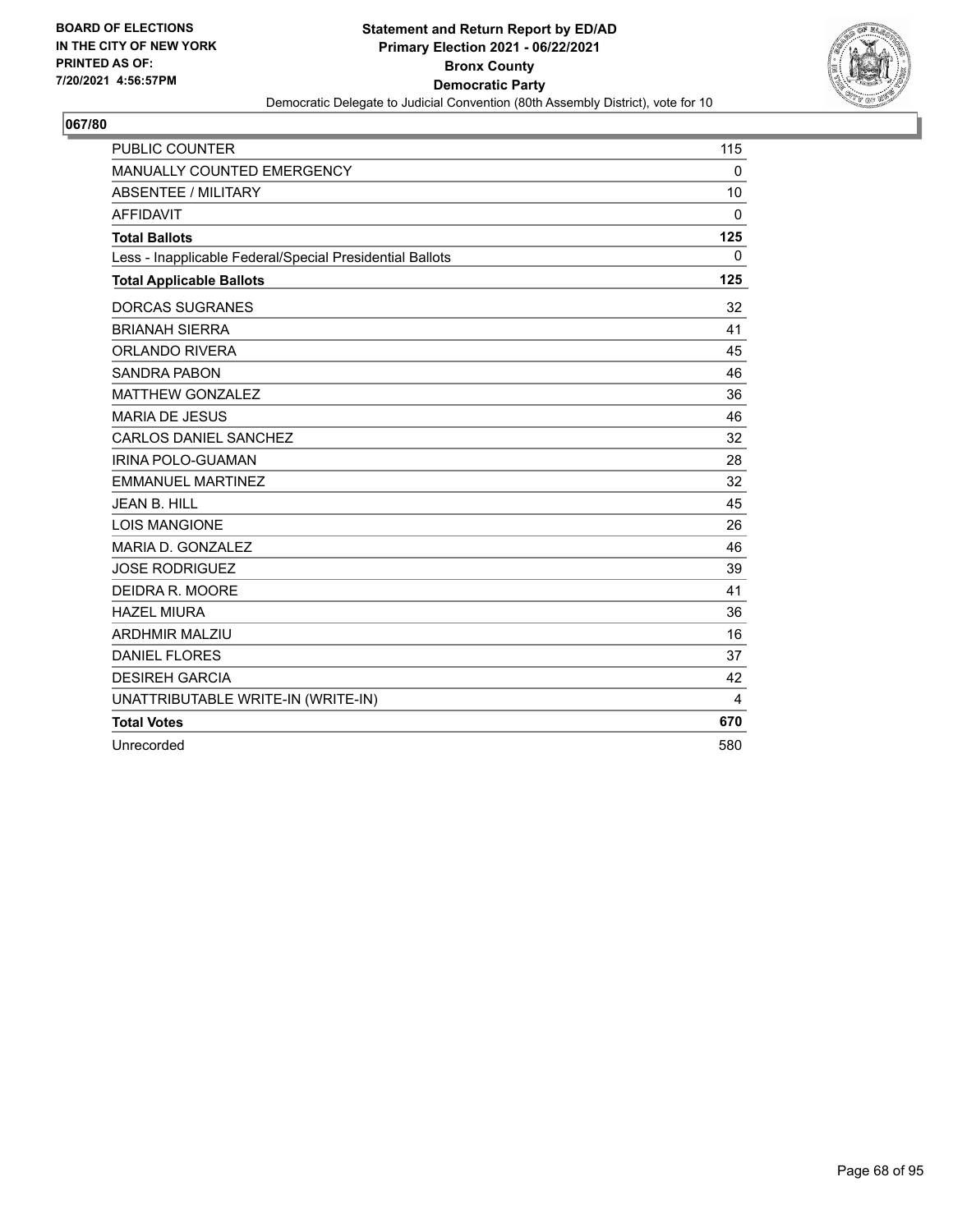

| <b>PUBLIC COUNTER</b>                                    | 91       |
|----------------------------------------------------------|----------|
| MANUALLY COUNTED EMERGENCY                               | 0        |
| <b>ABSENTEE / MILITARY</b>                               | 5        |
| <b>AFFIDAVIT</b>                                         | $\Omega$ |
| <b>Total Ballots</b>                                     | 96       |
| Less - Inapplicable Federal/Special Presidential Ballots | $\Omega$ |
| <b>Total Applicable Ballots</b>                          | 96       |
| <b>DORCAS SUGRANES</b>                                   | 23       |
| <b>BRIANAH SIERRA</b>                                    | 35       |
| <b>ORLANDO RIVERA</b>                                    | 31       |
| <b>SANDRA PABON</b>                                      | 33       |
| <b>MATTHEW GONZALEZ</b>                                  | 28       |
| <b>MARIA DE JESUS</b>                                    | 36       |
| <b>CARLOS DANIEL SANCHEZ</b>                             | 26       |
| IRINA POLO-GUAMAN                                        | 25       |
| <b>EMMANUEL MARTINEZ</b>                                 | 17       |
| <b>JEAN B. HILL</b>                                      | 34       |
| <b>LOIS MANGIONE</b>                                     | 23       |
| MARIA D. GONZALEZ                                        | 38       |
| <b>JOSE RODRIGUEZ</b>                                    | 22       |
| DEIDRA R. MOORE                                          | 33       |
| <b>HAZEL MIURA</b>                                       | 28       |
| <b>ARDHMIR MALZIU</b>                                    | 14       |
| <b>DANIEL FLORES</b>                                     | 30       |
| <b>DESIREH GARCIA</b>                                    | 27       |
| <b>Total Votes</b>                                       | 503      |
| Unrecorded                                               | 457      |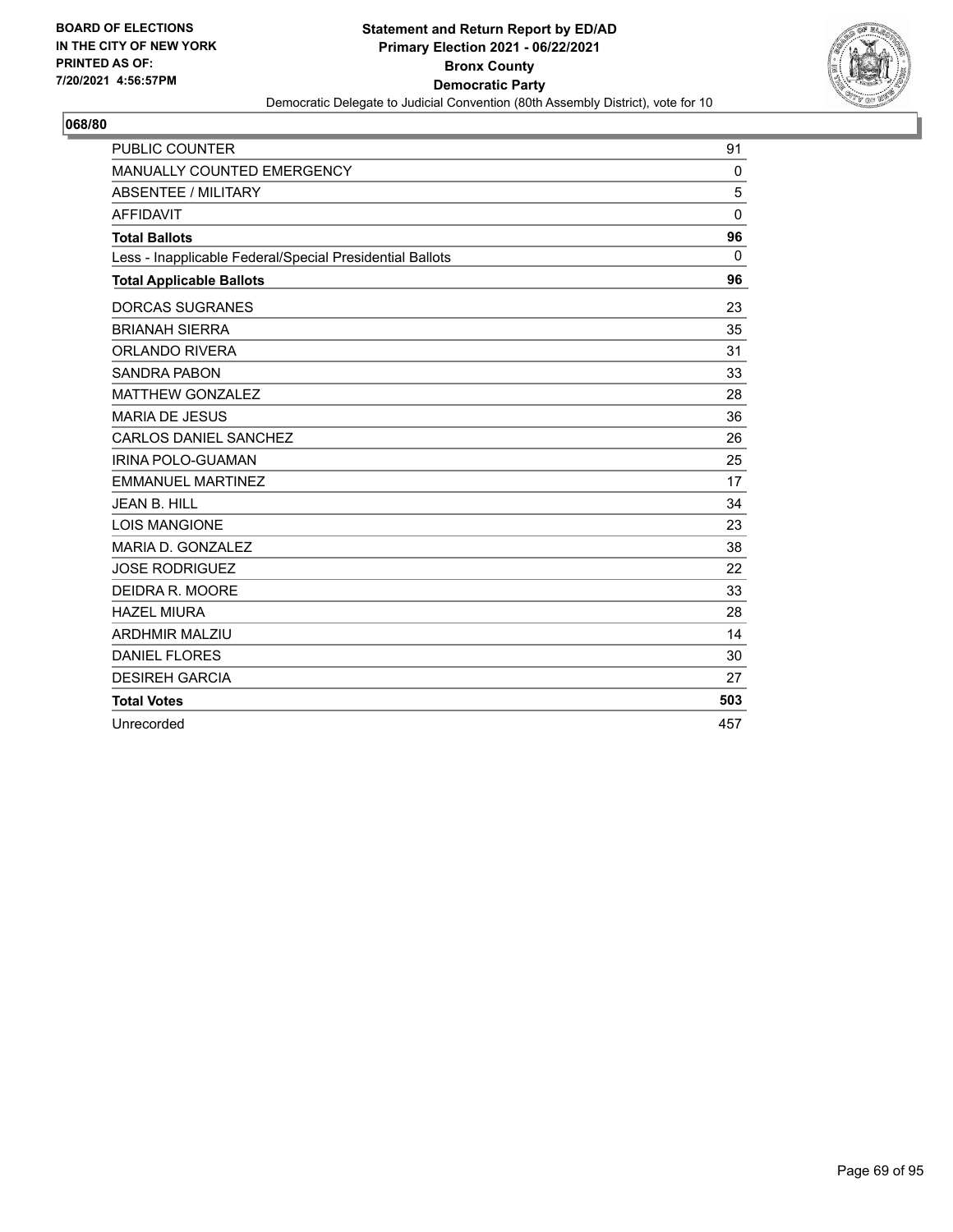

| <b>PUBLIC COUNTER</b>                                    | 44             |
|----------------------------------------------------------|----------------|
| MANUALLY COUNTED EMERGENCY                               | $\mathbf 0$    |
| <b>ABSENTEE / MILITARY</b>                               | $\overline{c}$ |
| <b>AFFIDAVIT</b>                                         | 0              |
| <b>Total Ballots</b>                                     | 46             |
| Less - Inapplicable Federal/Special Presidential Ballots | 0              |
| <b>Total Applicable Ballots</b>                          | 46             |
| <b>DORCAS SUGRANES</b>                                   | 10             |
| <b>BRIANAH SIERRA</b>                                    | 17             |
| <b>ORLANDO RIVERA</b>                                    | 19             |
| <b>SANDRA PABON</b>                                      | 20             |
| <b>MATTHEW GONZALEZ</b>                                  | 19             |
| <b>MARIA DE JESUS</b>                                    | 22             |
| <b>CARLOS DANIEL SANCHEZ</b>                             | 14             |
| <b>IRINA POLO-GUAMAN</b>                                 | 12             |
| <b>EMMANUEL MARTINEZ</b>                                 | 6              |
| <b>JEAN B. HILL</b>                                      | 22             |
| <b>LOIS MANGIONE</b>                                     | 10             |
| MARIA D. GONZALEZ                                        | 17             |
| <b>JOSE RODRIGUEZ</b>                                    | 12             |
| DEIDRA R. MOORE                                          | 23             |
| <b>HAZEL MIURA</b>                                       | 8              |
| <b>ARDHMIR MALZIU</b>                                    | 6              |
| <b>DANIEL FLORES</b>                                     | 18             |
| <b>DESIREH GARCIA</b>                                    | 15             |
| UNATTRIBUTABLE WRITE-IN (WRITE-IN)                       | 3              |
| <b>Total Votes</b>                                       | 273            |
| Unrecorded                                               | 187            |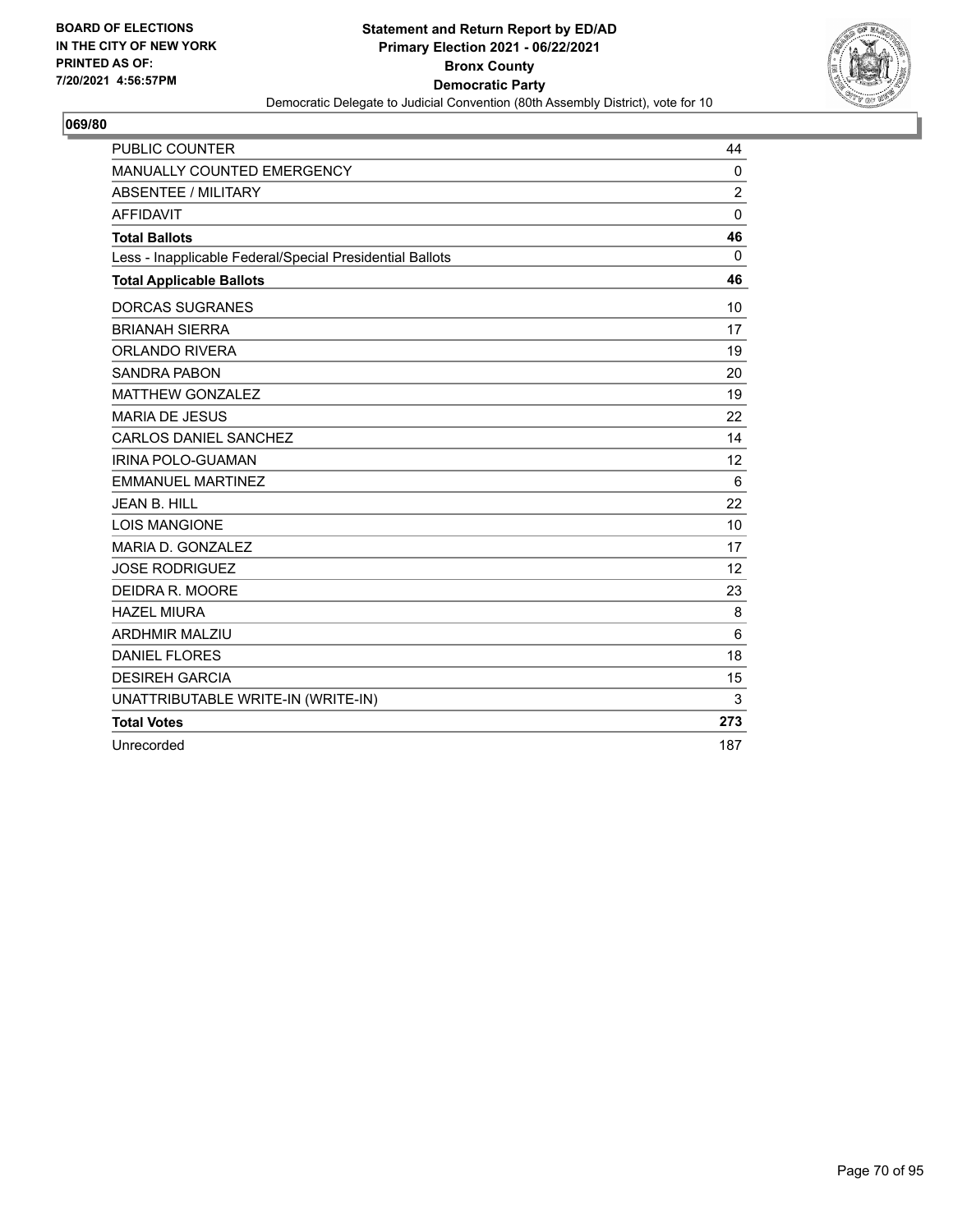

| <b>PUBLIC COUNTER</b>                                    | 125          |
|----------------------------------------------------------|--------------|
| MANUALLY COUNTED EMERGENCY                               | $\mathbf 0$  |
| <b>ABSENTEE / MILITARY</b>                               | 8            |
| <b>AFFIDAVIT</b>                                         | $\mathbf{0}$ |
| <b>Total Ballots</b>                                     | 133          |
| Less - Inapplicable Federal/Special Presidential Ballots | $\mathbf{0}$ |
| <b>Total Applicable Ballots</b>                          | 133          |
| <b>DORCAS SUGRANES</b>                                   | 24           |
| <b>BRIANAH SIERRA</b>                                    | 39           |
| <b>ORLANDO RIVERA</b>                                    | 42           |
| <b>SANDRA PABON</b>                                      | 37           |
| <b>MATTHEW GONZALEZ</b>                                  | 33           |
| <b>MARIA DE JESUS</b>                                    | 35           |
| CARLOS DANIEL SANCHEZ                                    | 29           |
| IRINA POLO-GUAMAN                                        | 26           |
| <b>EMMANUEL MARTINEZ</b>                                 | 30           |
| JFAN B. HILL                                             | 51           |
| <b>LOIS MANGIONE</b>                                     | 18           |
| MARIA D. GONZALEZ                                        | 39           |
| <b>JOSE RODRIGUEZ</b>                                    | 26           |
| DEIDRA R. MOORE                                          | 54           |
| <b>HAZEL MIURA</b>                                       | 30           |
| <b>ARDHMIR MALZIU</b>                                    | 22           |
| <b>DANIEL FLORES</b>                                     | 29           |
| <b>DESIREH GARCIA</b>                                    | 33           |
| UNATTRIBUTABLE WRITE-IN (WRITE-IN)                       | 3            |
| <b>Total Votes</b>                                       | 600          |
| Unrecorded                                               | 730          |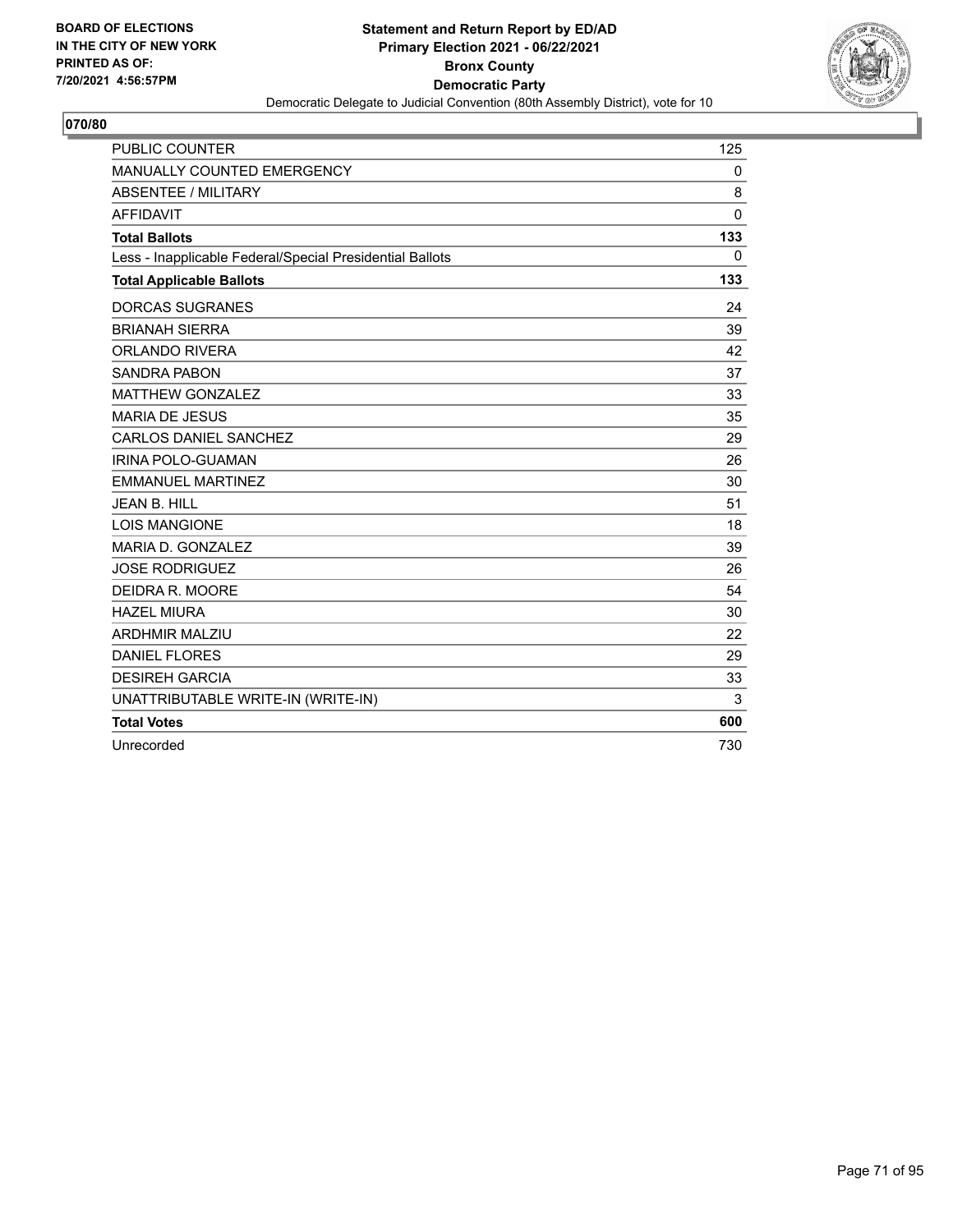

| <b>PUBLIC COUNTER</b>                                    | 122          |
|----------------------------------------------------------|--------------|
| MANUALLY COUNTED EMERGENCY                               | 0            |
| ABSENTEE / MILITARY                                      | 7            |
| <b>AFFIDAVIT</b>                                         | $\mathbf{0}$ |
| <b>Total Ballots</b>                                     | 129          |
| Less - Inapplicable Federal/Special Presidential Ballots | 0            |
| <b>Total Applicable Ballots</b>                          | 129          |
| <b>DORCAS SUGRANES</b>                                   | 24           |
| <b>BRIANAH SIERRA</b>                                    | 32           |
| <b>ORLANDO RIVERA</b>                                    | 34           |
| <b>SANDRA PABON</b>                                      | 37           |
| <b>MATTHEW GONZALEZ</b>                                  | 28           |
| <b>MARIA DE JESUS</b>                                    | 38           |
| <b>CARLOS DANIEL SANCHEZ</b>                             | 21           |
| <b>IRINA POLO-GUAMAN</b>                                 | 24           |
| <b>EMMANUEL MARTINEZ</b>                                 | 17           |
| <b>JEAN B. HILL</b>                                      | 38           |
| <b>LOIS MANGIONE</b>                                     | 18           |
| MARIA D. GONZALEZ                                        | 36           |
| <b>JOSE RODRIGUEZ</b>                                    | 21           |
| DEIDRA R. MOORE                                          | 40           |
| <b>HAZEL MIURA</b>                                       | 26           |
| <b>ARDHMIR MALZIU</b>                                    | 17           |
| <b>DANIEL FLORES</b>                                     | 24           |
| <b>DESIREH GARCIA</b>                                    | 30           |
| DAVID LAWSON (WRITE-IN)                                  | $\mathbf{1}$ |
| TSUBASA NAKAMURA (WRITE-IN)                              | $\mathbf{1}$ |
| <b>Total Votes</b>                                       | 507          |
| Unrecorded                                               | 783          |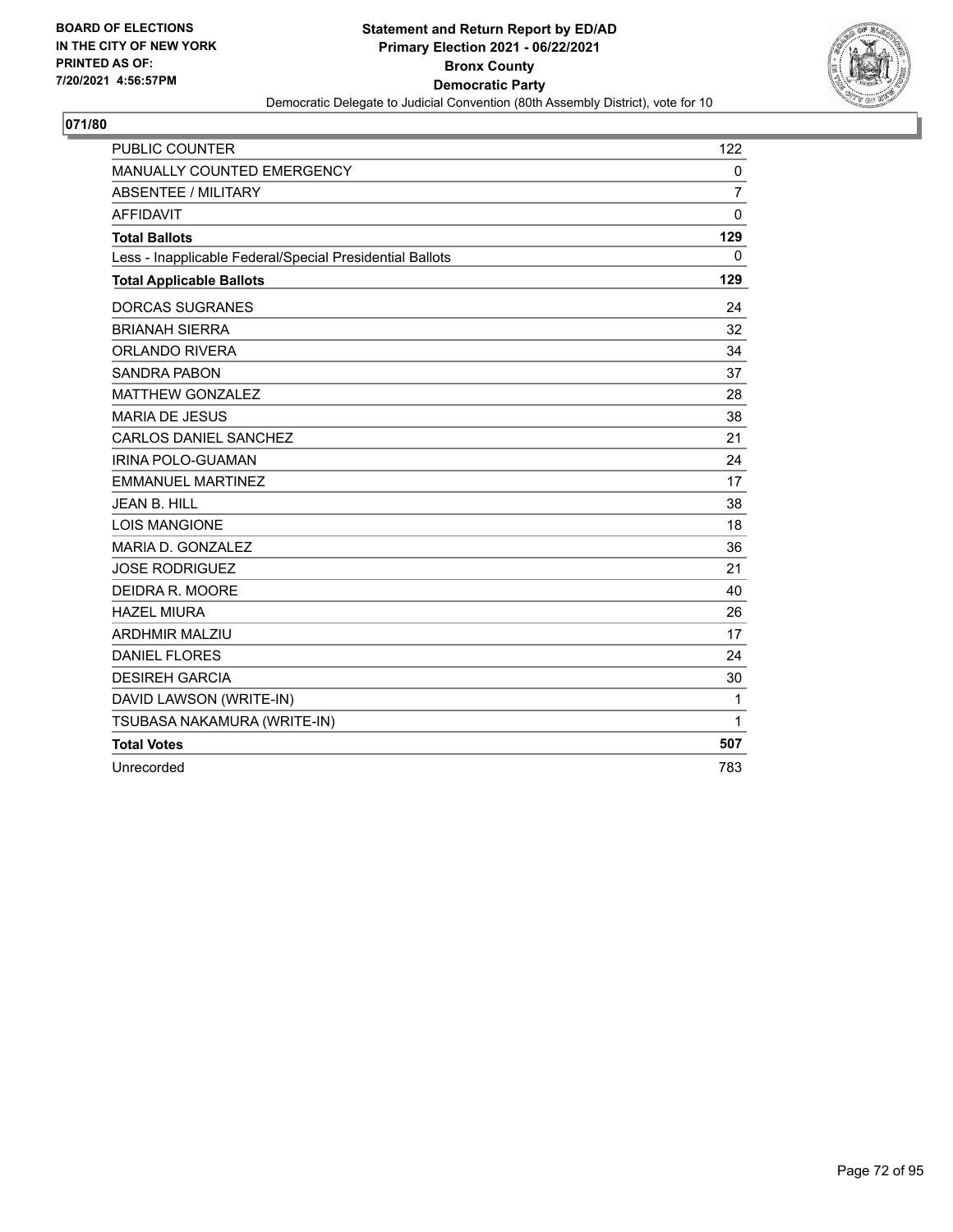

| <b>PUBLIC COUNTER</b>                                    | 24               |
|----------------------------------------------------------|------------------|
| MANUALLY COUNTED EMERGENCY                               | $\mathbf 0$      |
| <b>ABSENTEE / MILITARY</b>                               | $\overline{2}$   |
| <b>AFFIDAVIT</b>                                         | 1                |
| <b>Total Ballots</b>                                     | 27               |
| Less - Inapplicable Federal/Special Presidential Ballots | 0                |
| <b>Total Applicable Ballots</b>                          | 27               |
| <b>DORCAS SUGRANES</b>                                   | 5                |
| <b>BRIANAH SIERRA</b>                                    | 10               |
| <b>ORLANDO RIVERA</b>                                    | 9                |
| <b>SANDRA PABON</b>                                      | 11               |
| <b>MATTHEW GONZALEZ</b>                                  | 9                |
| <b>MARIA DE JESUS</b>                                    | 13               |
| <b>CARLOS DANIEL SANCHEZ</b>                             | 8                |
| <b>IRINA POLO-GUAMAN</b>                                 | 5                |
| <b>EMMANUEL MARTINEZ</b>                                 | 5                |
| <b>JEAN B. HILL</b>                                      | $\overline{7}$   |
| <b>LOIS MANGIONE</b>                                     | $\Omega$         |
| MARIA D. GONZALEZ                                        | 12               |
| <b>JOSE RODRIGUEZ</b>                                    | 3                |
| DEIDRA R. MOORE                                          | 9                |
| <b>HAZEL MIURA</b>                                       | 3                |
| <b>ARDHMIR MALZIU</b>                                    | $\boldsymbol{2}$ |
| <b>DANIEL FLORES</b>                                     | $\boldsymbol{9}$ |
| <b>DESIREH GARCIA</b>                                    | 8                |
| UNATTRIBUTABLE WRITE-IN (WRITE-IN)                       | 1                |
| <b>Total Votes</b>                                       | 129              |
| Unrecorded                                               | 141              |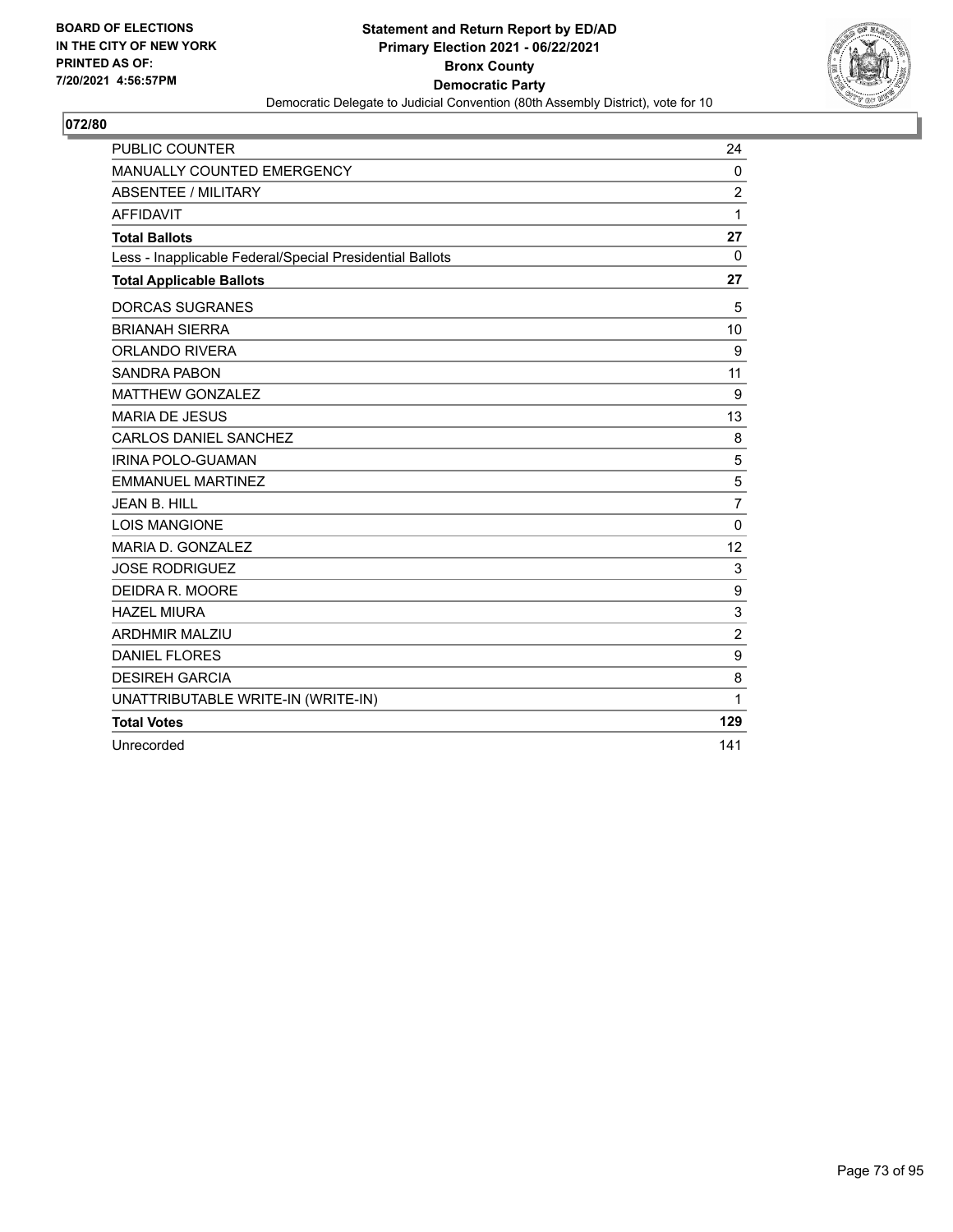

| <b>PUBLIC COUNTER</b>                                    | 58             |
|----------------------------------------------------------|----------------|
| MANUALLY COUNTED EMERGENCY                               | 0              |
| <b>ABSENTEE / MILITARY</b>                               | 4              |
| <b>AFFIDAVIT</b>                                         | 1              |
| <b>Total Ballots</b>                                     | 63             |
| Less - Inapplicable Federal/Special Presidential Ballots | $\Omega$       |
| <b>Total Applicable Ballots</b>                          | 63             |
| <b>DORCAS SUGRANES</b>                                   | 15             |
| <b>BRIANAH SIERRA</b>                                    | 20             |
| <b>ORLANDO RIVERA</b>                                    | 15             |
| <b>SANDRA PABON</b>                                      | 18             |
| <b>MATTHEW GONZALEZ</b>                                  | 12             |
| <b>MARIA DE JESUS</b>                                    | 20             |
| <b>CARLOS DANIEL SANCHEZ</b>                             | 14             |
| IRINA POLO-GUAMAN                                        | 13             |
| <b>EMMANUEL MARTINEZ</b>                                 | 9              |
| <b>JEAN B. HILL</b>                                      | 22             |
| <b>LOIS MANGIONE</b>                                     | $\overline{7}$ |
| MARIA D. GONZALEZ                                        | 21             |
| <b>JOSE RODRIGUEZ</b>                                    | 11             |
| DEIDRA R. MOORE                                          | 20             |
| <b>HAZEL MIURA</b>                                       | 9              |
| <b>ARDHMIR MALZIU</b>                                    | 6              |
| <b>DANIEL FLORES</b>                                     | 18             |
| <b>DESIREH GARCIA</b>                                    | 15             |
| <b>Total Votes</b>                                       | 265            |
| Unrecorded                                               | 365            |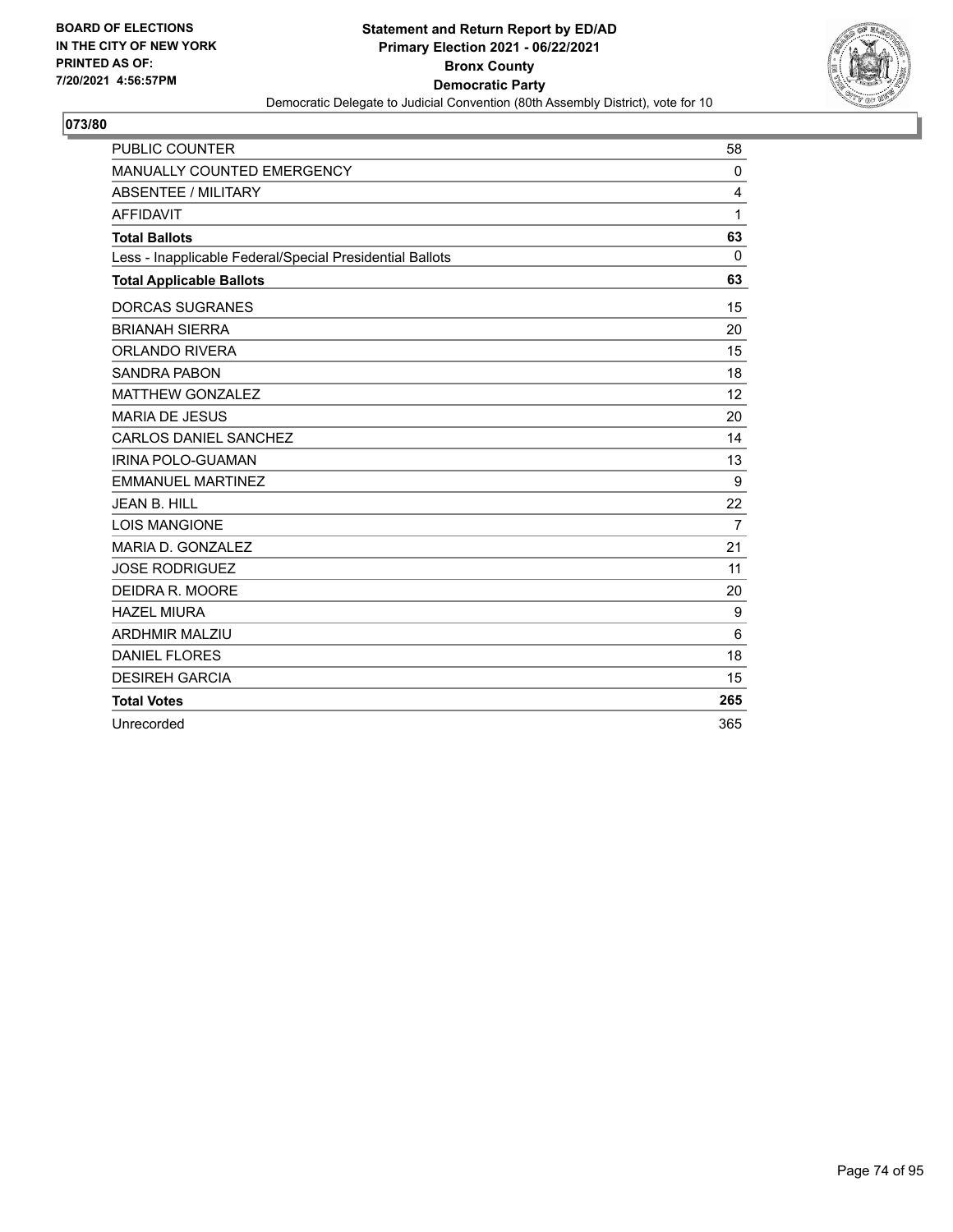

| <b>PUBLIC COUNTER</b>                                    | 133          |
|----------------------------------------------------------|--------------|
| MANUALLY COUNTED EMERGENCY                               | 0            |
| <b>ABSENTEE / MILITARY</b>                               | 16           |
| <b>AFFIDAVIT</b>                                         | $\Omega$     |
| <b>Total Ballots</b>                                     | 149          |
| Less - Inapplicable Federal/Special Presidential Ballots | $\mathbf{0}$ |
| <b>Total Applicable Ballots</b>                          | 149          |
| <b>DORCAS SUGRANES</b>                                   | 21           |
| <b>BRIANAH SIERRA</b>                                    | 40           |
| <b>ORLANDO RIVERA</b>                                    | 55           |
| <b>SANDRA PABON</b>                                      | 43           |
| <b>MATTHEW GONZALEZ</b>                                  | 40           |
| <b>MARIA DE JESUS</b>                                    | 48           |
| <b>CARLOS DANIEL SANCHEZ</b>                             | 27           |
| <b>IRINA POLO-GUAMAN</b>                                 | 19           |
| <b>EMMANUEL MARTINEZ</b>                                 | 26           |
| <b>JEAN B. HILL</b>                                      | 32           |
| <b>LOIS MANGIONE</b>                                     | 20           |
| MARIA D. GONZALEZ                                        | 42           |
| <b>JOSE RODRIGUEZ</b>                                    | 32           |
| DEIDRA R. MOORE                                          | 46           |
| <b>HAZEL MIURA</b>                                       | 19           |
| <b>ARDHMIR MALZIU</b>                                    | 11           |
| <b>DANIEL FLORES</b>                                     | 26           |
| <b>DESIREH GARCIA</b>                                    | 35           |
| <b>Total Votes</b>                                       | 582          |
| Unrecorded                                               | 908          |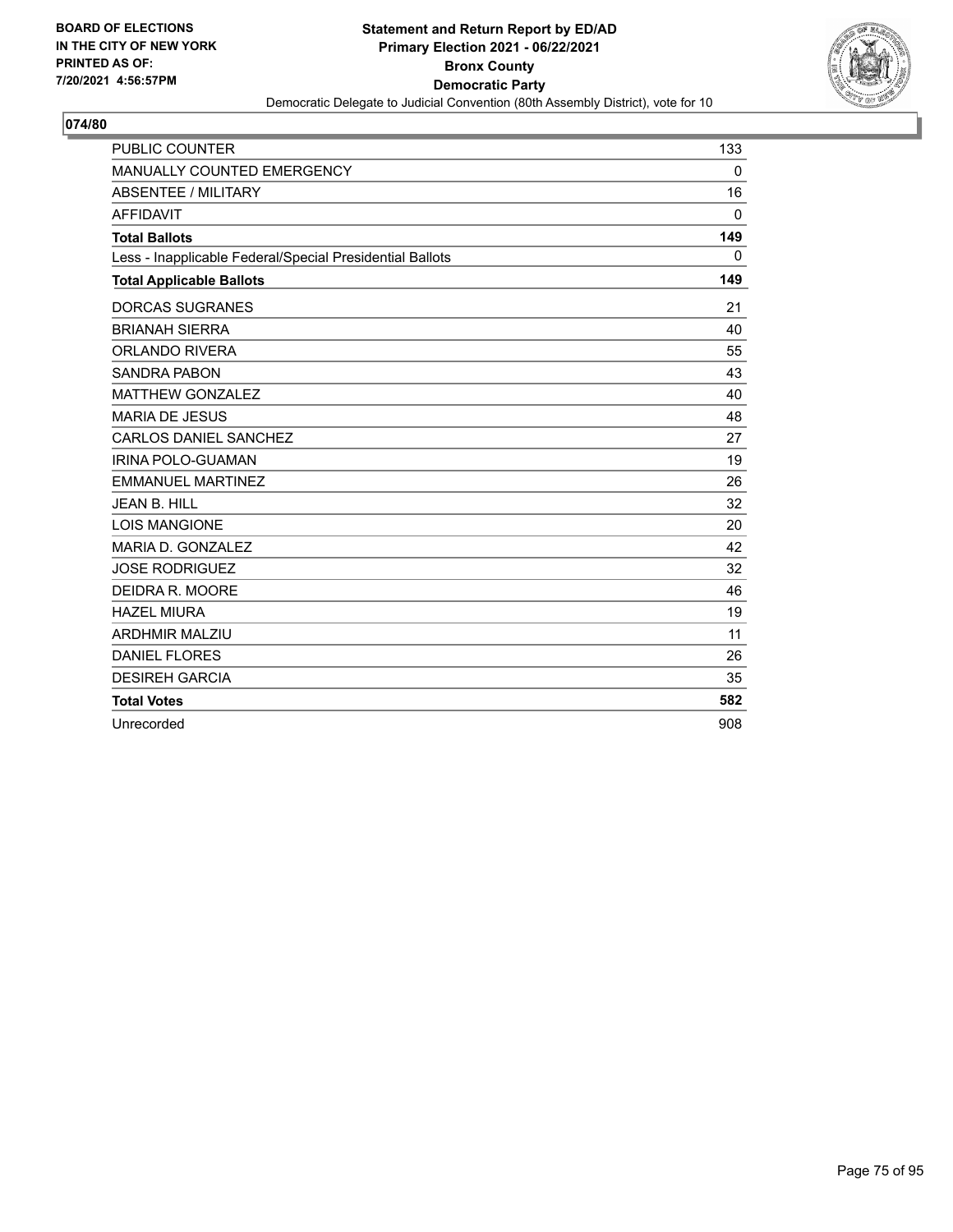

| <b>PUBLIC COUNTER</b>                                    | $\overline{2}$ |
|----------------------------------------------------------|----------------|
| MANUALLY COUNTED EMERGENCY                               | $\mathbf 0$    |
| ABSENTEE / MILITARY                                      | $\mathbf 0$    |
| <b>AFFIDAVIT</b>                                         | $\Omega$       |
| <b>Total Ballots</b>                                     | $\overline{2}$ |
| Less - Inapplicable Federal/Special Presidential Ballots | $\mathbf 0$    |
| <b>Total Applicable Ballots</b>                          | $\mathbf 2$    |
| <b>DORCAS SUGRANES</b>                                   | 1              |
| <b>BRIANAH SIERRA</b>                                    | $\mathbf 0$    |
| <b>ORLANDO RIVERA</b>                                    | $\mathbf 0$    |
| <b>SANDRA PABON</b>                                      | $\mathbf 0$    |
| <b>MATTHEW GONZALEZ</b>                                  | $\mathbf 0$    |
| <b>MARIA DE JESUS</b>                                    | $\mathbf 0$    |
| <b>CARLOS DANIEL SANCHEZ</b>                             | $\mathbf 0$    |
| IRINA POLO-GUAMAN                                        | $\mathbf 0$    |
| <b>EMMANUEL MARTINEZ</b>                                 | $\mathbf 0$    |
| JEAN B. HILL                                             | 0              |
| <b>LOIS MANGIONE</b>                                     | 0              |
| MARIA D. GONZALEZ                                        | 1              |
| <b>JOSE RODRIGUEZ</b>                                    | 1              |
| DEIDRA R. MOORE                                          | 0              |
| <b>HAZEL MIURA</b>                                       | $\mathbf 0$    |
| <b>ARDHMIR MALZIU</b>                                    | 0              |
| <b>DANIEL FLORES</b>                                     | 0              |
| <b>DESIREH GARCIA</b>                                    | 0              |
| <b>Total Votes</b>                                       | 3              |
| Unrecorded                                               | 17             |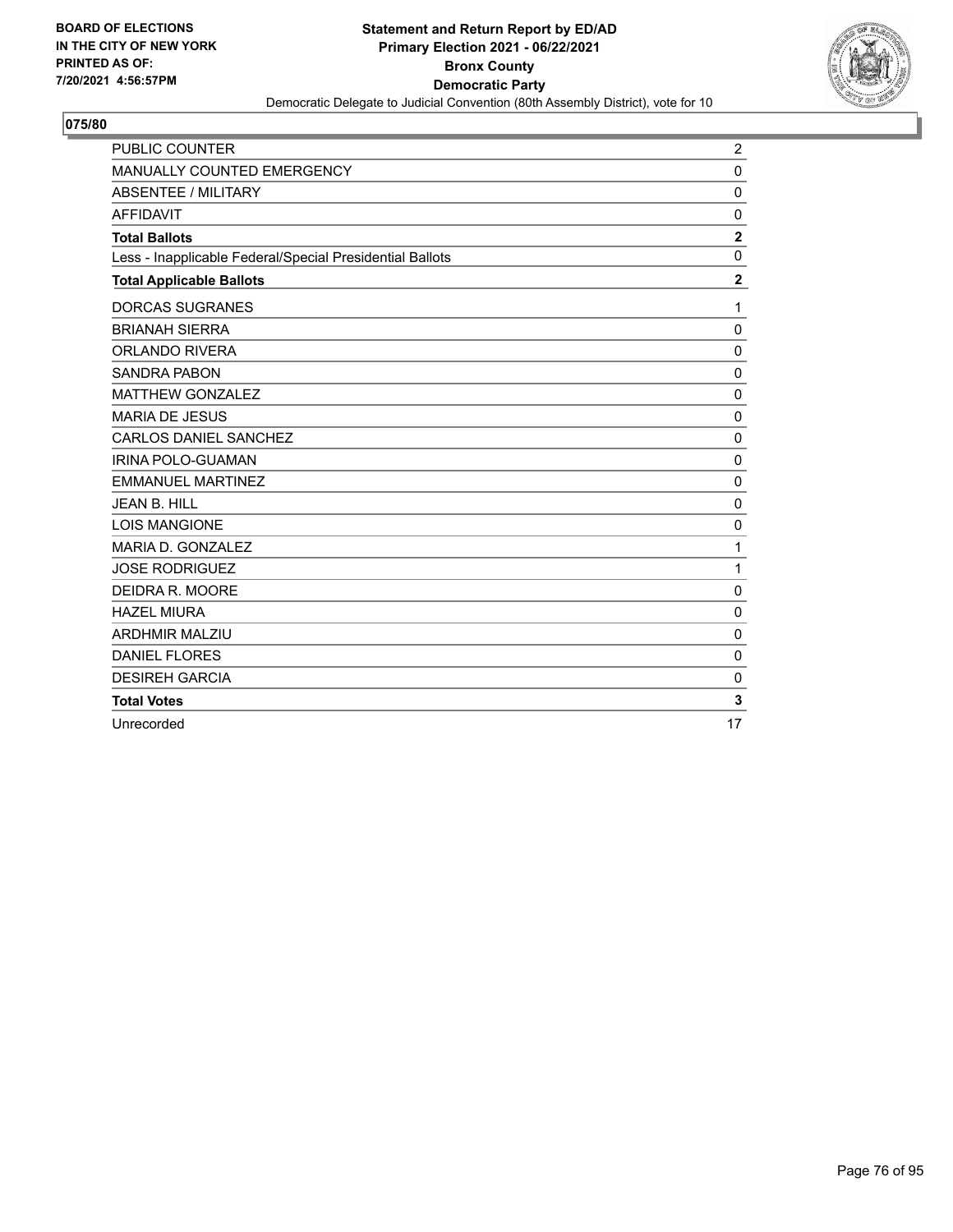

| <b>PUBLIC COUNTER</b>                                    | 148          |
|----------------------------------------------------------|--------------|
| MANUALLY COUNTED EMERGENCY                               | 0            |
| <b>ABSENTEE / MILITARY</b>                               | 6            |
| <b>AFFIDAVIT</b>                                         | $\mathbf{0}$ |
| <b>Total Ballots</b>                                     | 154          |
| Less - Inapplicable Federal/Special Presidential Ballots | $\mathbf{0}$ |
| <b>Total Applicable Ballots</b>                          | 154          |
| <b>DORCAS SUGRANES</b>                                   | 21           |
| <b>BRIANAH SIERRA</b>                                    | 31           |
| <b>ORLANDO RIVERA</b>                                    | 38           |
| <b>SANDRA PABON</b>                                      | 37           |
| <b>MATTHEW GONZALEZ</b>                                  | 35           |
| <b>MARIA DE JESUS</b>                                    | 44           |
| <b>CARLOS DANIEL SANCHEZ</b>                             | 27           |
| <b>IRINA POLO-GUAMAN</b>                                 | 17           |
| <b>EMMANUEL MARTINEZ</b>                                 | 18           |
| <b>JEAN B. HILL</b>                                      | 45           |
| <b>LOIS MANGIONE</b>                                     | 30           |
| MARIA D. GONZALEZ                                        | 38           |
| <b>JOSE RODRIGUEZ</b>                                    | 28           |
| DEIDRA R. MOORE                                          | 35           |
| <b>HAZEL MIURA</b>                                       | 22           |
| <b>ARDHMIR MALZIU</b>                                    | 10           |
| <b>DANIEL FLORES</b>                                     | 36           |
| <b>DESIREH GARCIA</b>                                    | 27           |
| <b>Total Votes</b>                                       | 539          |
| Unrecorded                                               | 1.001        |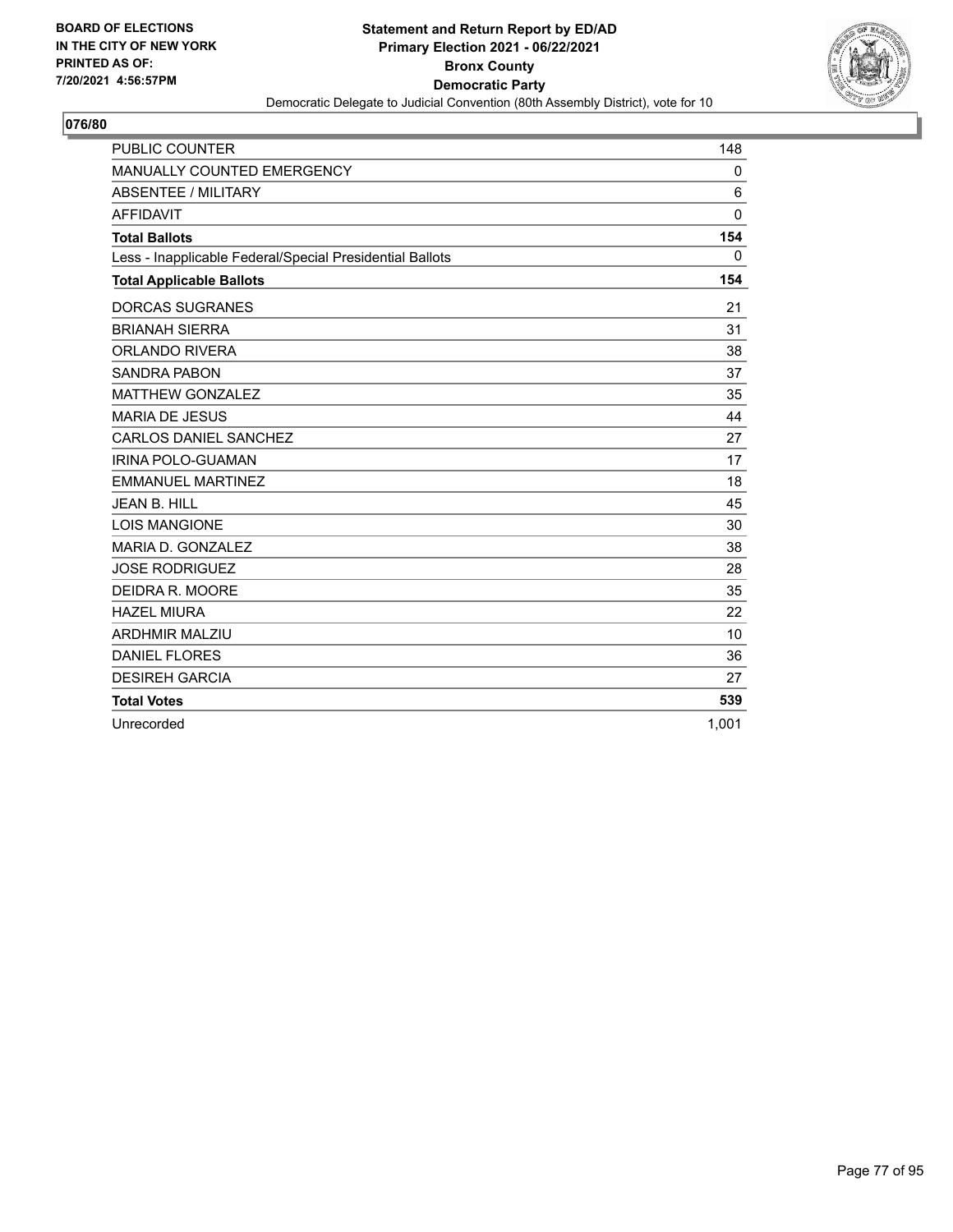

| <b>PUBLIC COUNTER</b>                                    | 100 |
|----------------------------------------------------------|-----|
| MANUALLY COUNTED EMERGENCY                               | 0   |
| ABSENTEE / MILITARY                                      | 6   |
| <b>AFFIDAVIT</b>                                         | 0   |
| <b>Total Ballots</b>                                     | 106 |
| Less - Inapplicable Federal/Special Presidential Ballots | 0   |
| <b>Total Applicable Ballots</b>                          | 106 |
| <b>DORCAS SUGRANES</b>                                   | 19  |
| <b>BRIANAH SIERRA</b>                                    | 20  |
| ORLANDO RIVERA                                           | 26  |
| <b>SANDRA PABON</b>                                      | 27  |
| <b>MATTHEW GONZALEZ</b>                                  | 19  |
| <b>MARIA DE JESUS</b>                                    | 26  |
| <b>CARLOS DANIEL SANCHEZ</b>                             | 17  |
| IRINA POLO-GUAMAN                                        | 10  |
| <b>EMMANUEL MARTINEZ</b>                                 | 23  |
| <b>JEAN B. HILL</b>                                      | 19  |
| <b>LOIS MANGIONE</b>                                     | 11  |
| MARIA D. GONZALEZ                                        | 24  |
| <b>JOSE RODRIGUEZ</b>                                    | 19  |
| DEIDRA R. MOORE                                          | 15  |
| <b>HAZEL MIURA</b>                                       | 12  |
| <b>ARDHMIR MALZIU</b>                                    | 13  |
| <b>DANIEL FLORES</b>                                     | 26  |
| <b>DESIREH GARCIA</b>                                    | 21  |
| UNATTRIBUTABLE WRITE-IN (WRITE-IN)                       | 1   |
| <b>Total Votes</b>                                       | 348 |
| Unrecorded                                               | 712 |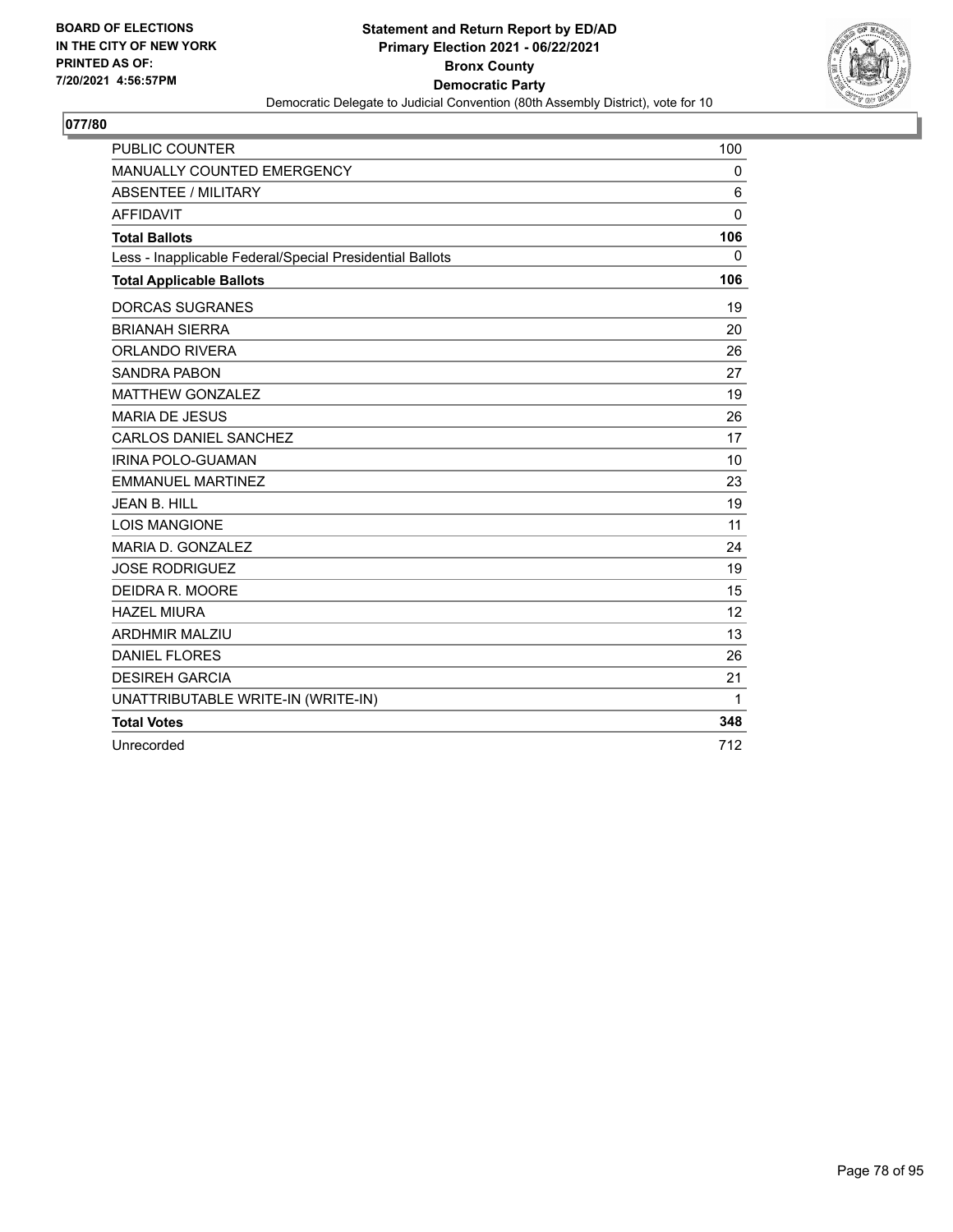

| <b>PUBLIC COUNTER</b>                                    | 144         |
|----------------------------------------------------------|-------------|
| MANUALLY COUNTED EMERGENCY                               | $\mathbf 0$ |
| <b>ABSENTEE / MILITARY</b>                               | 15          |
| <b>AFFIDAVIT</b>                                         | 1           |
| <b>Total Ballots</b>                                     | 160         |
| Less - Inapplicable Federal/Special Presidential Ballots | $\Omega$    |
| <b>Total Applicable Ballots</b>                          | 160         |
| <b>DORCAS SUGRANES</b>                                   | 28          |
| <b>BRIANAH SIERRA</b>                                    | 38          |
| <b>ORLANDO RIVERA</b>                                    | 49          |
| <b>SANDRA PABON</b>                                      | 56          |
| <b>MATTHEW GONZALEZ</b>                                  | 38          |
| <b>MARIA DE JESUS</b>                                    | 60          |
| CARLOS DANIEL SANCHEZ                                    | 30          |
| IRINA POLO-GUAMAN                                        | 20          |
| <b>EMMANUEL MARTINEZ</b>                                 | 29          |
| JFAN B. HILL                                             | 32          |
| <b>LOIS MANGIONE</b>                                     | 23          |
| MARIA D. GONZALEZ                                        | 48          |
| <b>JOSE RODRIGUEZ</b>                                    | 33          |
| DEIDRA R. MOORE                                          | 46          |
| <b>HAZEL MIURA</b>                                       | 24          |
| <b>ARDHMIR MALZIU</b>                                    | 13          |
| <b>DANIEL FLORES</b>                                     | 35          |
| <b>DESIREH GARCIA</b>                                    | 37          |
| UNATTRIBUTABLE WRITE-IN (WRITE-IN)                       | 3           |
| <b>Total Votes</b>                                       | 642         |
| Unrecorded                                               | 958         |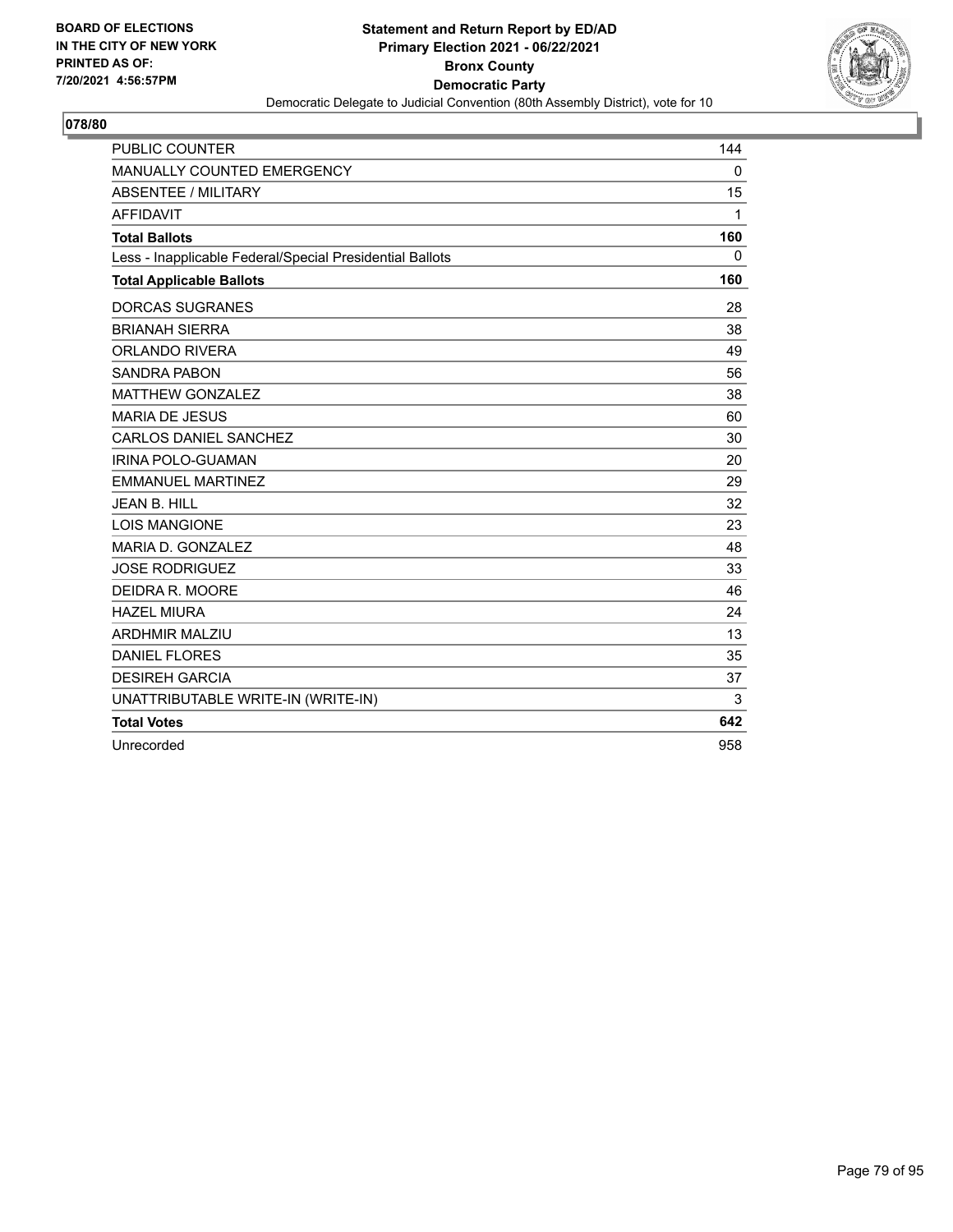

| <b>PUBLIC COUNTER</b>                                    | 98               |
|----------------------------------------------------------|------------------|
| MANUALLY COUNTED EMERGENCY                               | $\mathbf 0$      |
| <b>ABSENTEE / MILITARY</b>                               | $\boldsymbol{9}$ |
| <b>AFFIDAVIT</b>                                         | 1                |
| <b>Total Ballots</b>                                     | 108              |
| Less - Inapplicable Federal/Special Presidential Ballots | 0                |
| <b>Total Applicable Ballots</b>                          | 108              |
| <b>DORCAS SUGRANES</b>                                   | 23               |
| <b>BRIANAH SIERRA</b>                                    | 35               |
| <b>ORLANDO RIVERA</b>                                    | 38               |
| <b>SANDRA PABON</b>                                      | 35               |
| <b>MATTHEW GONZALEZ</b>                                  | 22               |
| <b>MARIA DE JESUS</b>                                    | 44               |
| CARLOS DANIEL SANCHEZ                                    | 30               |
| IRINA POLO-GUAMAN                                        | 17               |
| <b>EMMANUEL MARTINEZ</b>                                 | 24               |
| JFAN B. HILL                                             | 28               |
| <b>LOIS MANGIONE</b>                                     | 16               |
| MARIA D. GONZALEZ                                        | 37               |
| <b>JOSE RODRIGUEZ</b>                                    | 29               |
| DEIDRA R. MOORE                                          | 23               |
| <b>HAZEL MIURA</b>                                       | 13               |
| <b>ARDHMIR MALZIU</b>                                    | 10               |
| <b>DANIEL FLORES</b>                                     | 32               |
| <b>DESIREH GARCIA</b>                                    | 30               |
| UNATTRIBUTABLE WRITE-IN (WRITE-IN)                       | 1                |
| <b>Total Votes</b>                                       | 487              |
| Unrecorded                                               | 593              |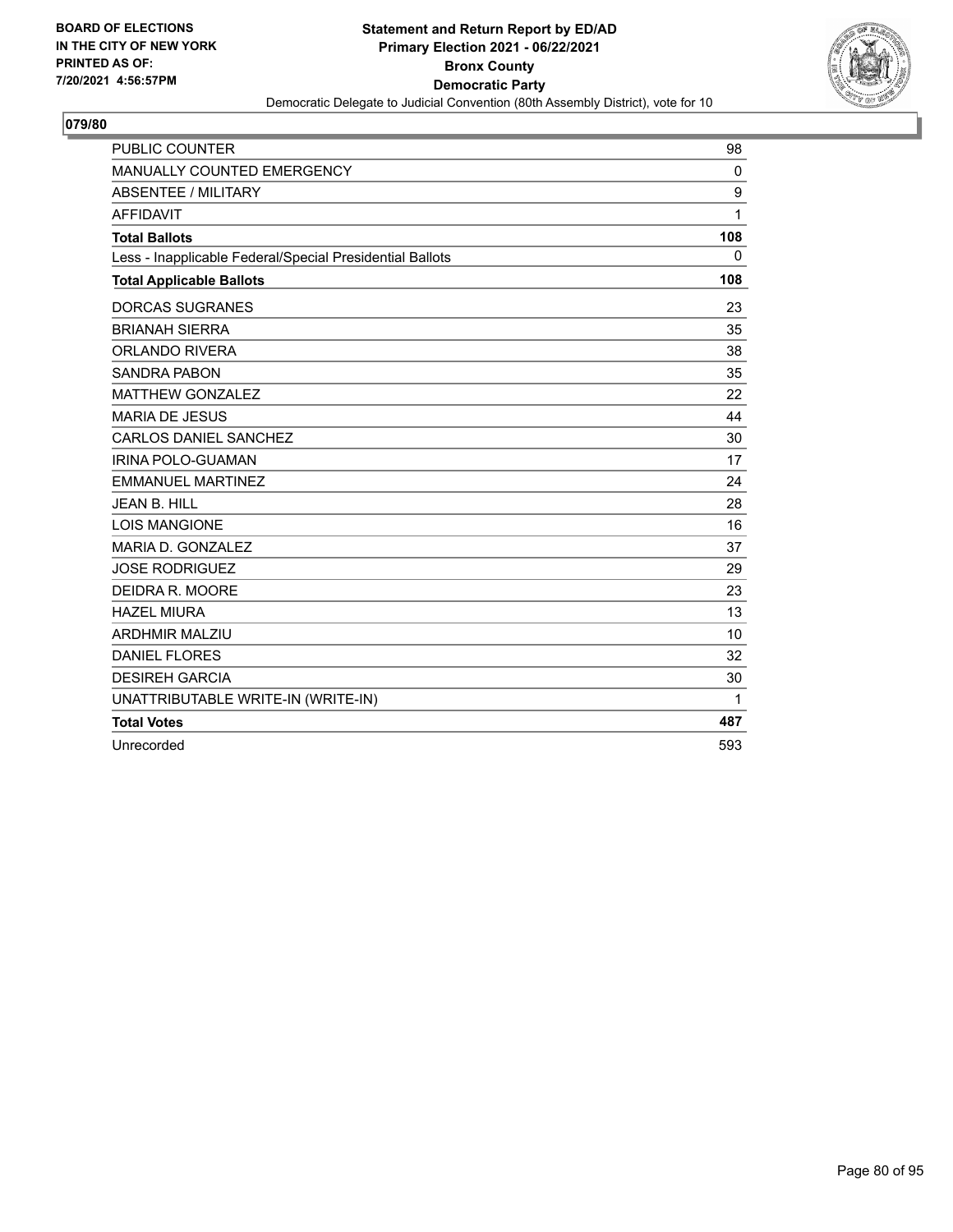

| <b>PUBLIC COUNTER</b>                                    | 146 |
|----------------------------------------------------------|-----|
| MANUALLY COUNTED EMERGENCY                               | 0   |
| <b>ABSENTEE / MILITARY</b>                               | 14  |
| <b>AFFIDAVIT</b>                                         | 0   |
| <b>Total Ballots</b>                                     | 160 |
| Less - Inapplicable Federal/Special Presidential Ballots | 0   |
| <b>Total Applicable Ballots</b>                          | 160 |
| <b>DORCAS SUGRANES</b>                                   | 34  |
| <b>BRIANAH SIERRA</b>                                    | 37  |
| ORLANDO RIVERA                                           | 46  |
| SANDRA PABON                                             | 50  |
| <b>MATTHEW GONZALEZ</b>                                  | 34  |
| <b>MARIA DE JESUS</b>                                    | 45  |
| <b>CARLOS DANIEL SANCHEZ</b>                             | 30  |
| IRINA POLO-GUAMAN                                        | 29  |
| <b>EMMANUEL MARTINEZ</b>                                 | 28  |
| <b>JEAN B. HILL</b>                                      | 39  |
| <b>LOIS MANGIONE</b>                                     | 22  |
| MARIA D. GONZALEZ                                        | 48  |
| <b>JOSE RODRIGUEZ</b>                                    | 37  |
| DEIDRA R. MOORE                                          | 39  |
| <b>HAZEL MIURA</b>                                       | 26  |
| <b>ARDHMIR MALZIU</b>                                    | 20  |
| <b>DANIEL FLORES</b>                                     | 30  |
| <b>DESIREH GARCIA</b>                                    | 41  |
| ALEXIS FLOWERS (WRITE-IN)                                | 1   |
| ALINA DONE (WRITE-IN)                                    | 1   |
| BRENDA NUNEZ (WRITE-IN)                                  | 1   |
| CHRISTINA NUNEZ (WRITE-IN)                               | 1   |
| DANIEL NUNEZ (WRITE-IN)                                  | 1   |
| DARRYLL WILLIAMS (WRITE-IN)                              | 1   |
| DIANA PENA (WRITE-IN)                                    | 1   |
| EDMUND FORD (WRITE-IN)                                   | 1   |
| EDUARDO NUNEZ (WRITE-IN)                                 | 1   |
| GARHELL BERKLEY (WRITE-IN)                               | 1   |
| GEORGE DIAZ JR (WRITE-IN)                                | 1   |
| HECTOR LOPEZ BALLESTEROS (WRITE-IN)                      | 1   |
| <b>JORGE MOJICA (WRITE-IN)</b>                           | 1   |
| JOSE GARCIA (WRITE-IN)                                   | 1   |
| NICOLE NELSON (WRITE-IN)                                 | 1   |
| NURUNESA KHANNAM (WRITE-IN)                              | 1   |
| RICHARD FORD (WRITE-IN)                                  | 1   |
| RICHARD SOTO (WRITE-IN)                                  | 1   |
| UNATTRIBUTABLE WRITE-IN (WRITE-IN)                       | 2   |
| <b>Total Votes</b>                                       | 655 |
| Unrecorded                                               | 945 |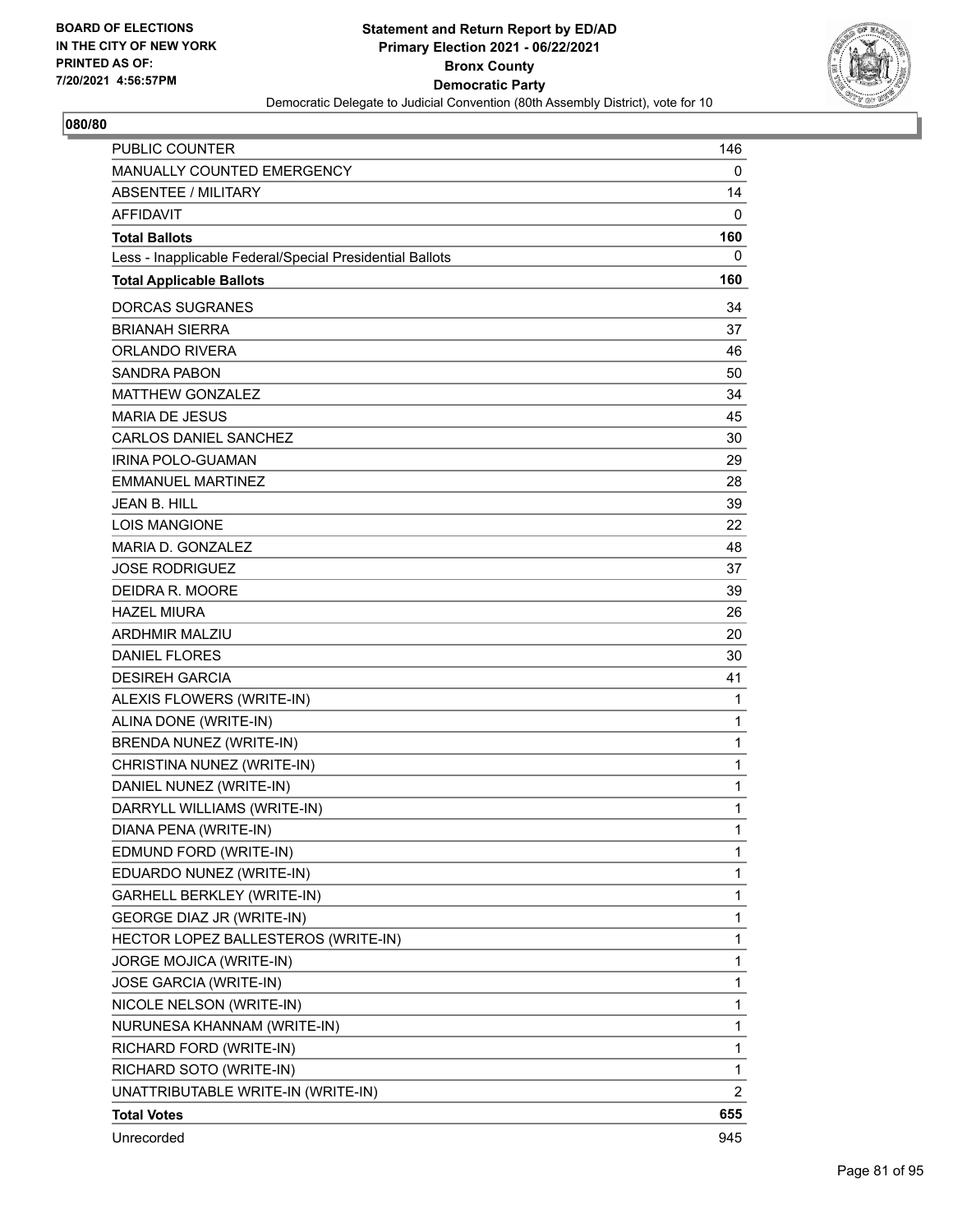

| <b>PUBLIC COUNTER</b>                                    | 96          |
|----------------------------------------------------------|-------------|
| MANUALLY COUNTED EMERGENCY                               | $\mathbf 0$ |
| <b>ABSENTEE / MILITARY</b>                               | 16          |
| <b>AFFIDAVIT</b>                                         | 1           |
| <b>Total Ballots</b>                                     | 113         |
| Less - Inapplicable Federal/Special Presidential Ballots | $\mathbf 0$ |
| <b>Total Applicable Ballots</b>                          | 113         |
| <b>DORCAS SUGRANES</b>                                   | 33          |
| <b>BRIANAH SIERRA</b>                                    | 29          |
| <b>ORLANDO RIVERA</b>                                    | 47          |
| <b>SANDRA PABON</b>                                      | 35          |
| <b>MATTHEW GONZALEZ</b>                                  | 34          |
| <b>MARIA DE JESUS</b>                                    | 30          |
| CARLOS DANIEL SANCHEZ                                    | 37          |
| <b>IRINA POLO-GUAMAN</b>                                 | 19          |
| <b>EMMANUEL MARTINEZ</b>                                 | 29          |
| JEAN B. HILL                                             | 32          |
| <b>LOIS MANGIONE</b>                                     | 11          |
| MARIA D. GONZALEZ                                        | 39          |
| <b>JOSE RODRIGUEZ</b>                                    | 27          |
| DEIDRA R. MOORE                                          | 26          |
| <b>HAZEL MIURA</b>                                       | 14          |
| <b>ARDHMIR MALZIU</b>                                    | 15          |
| <b>DANIEL FLORES</b>                                     | 29          |
| <b>DESIREH GARCIA</b>                                    | 24          |
| UNATTRIBUTABLE WRITE-IN (WRITE-IN)                       | 1           |
| <b>Total Votes</b>                                       | 511         |
| Unrecorded                                               | 619         |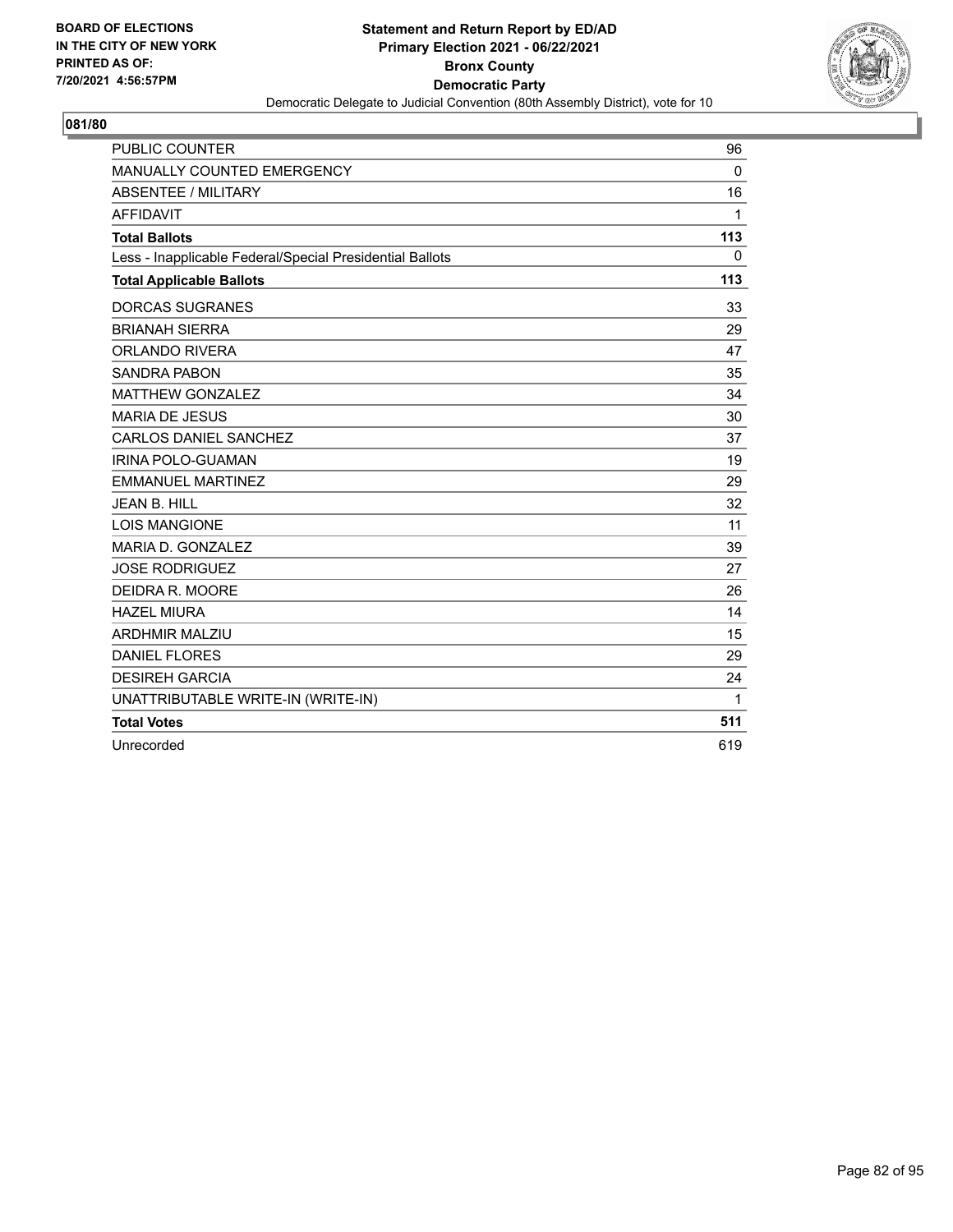

| <b>PUBLIC COUNTER</b>                                    | 71             |
|----------------------------------------------------------|----------------|
| MANUALLY COUNTED EMERGENCY                               | 0              |
| <b>ABSENTEE / MILITARY</b>                               | $\overline{7}$ |
| <b>AFFIDAVIT</b>                                         | $\Omega$       |
| <b>Total Ballots</b>                                     | 78             |
| Less - Inapplicable Federal/Special Presidential Ballots | $\Omega$       |
| <b>Total Applicable Ballots</b>                          | 78             |
| <b>DORCAS SUGRANES</b>                                   | 15             |
| <b>BRIANAH SIERRA</b>                                    | 30             |
| <b>ORLANDO RIVERA</b>                                    | 24             |
| <b>SANDRA PABON</b>                                      | 27             |
| <b>MATTHEW GONZALEZ</b>                                  | 19             |
| <b>MARIA DE JESUS</b>                                    | 29             |
| <b>CARLOS DANIEL SANCHEZ</b>                             | 21             |
| IRINA POLO-GUAMAN                                        | 15             |
| <b>EMMANUEL MARTINEZ</b>                                 | 20             |
| <b>JEAN B. HILL</b>                                      | 23             |
| <b>LOIS MANGIONE</b>                                     | 21             |
| MARIA D. GONZALEZ                                        | 23             |
| <b>JOSE RODRIGUEZ</b>                                    | 18             |
| DEIDRA R. MOORE                                          | 27             |
| <b>HAZEL MIURA</b>                                       | 22             |
| <b>ARDHMIR MALZIU</b>                                    | 12             |
| <b>DANIEL FLORES</b>                                     | 19             |
| <b>DESIREH GARCIA</b>                                    | 24             |
| PAUL HUSSEY (WRITE-IN)                                   | 1              |
| <b>Total Votes</b>                                       | 390            |
| Unrecorded                                               | 390            |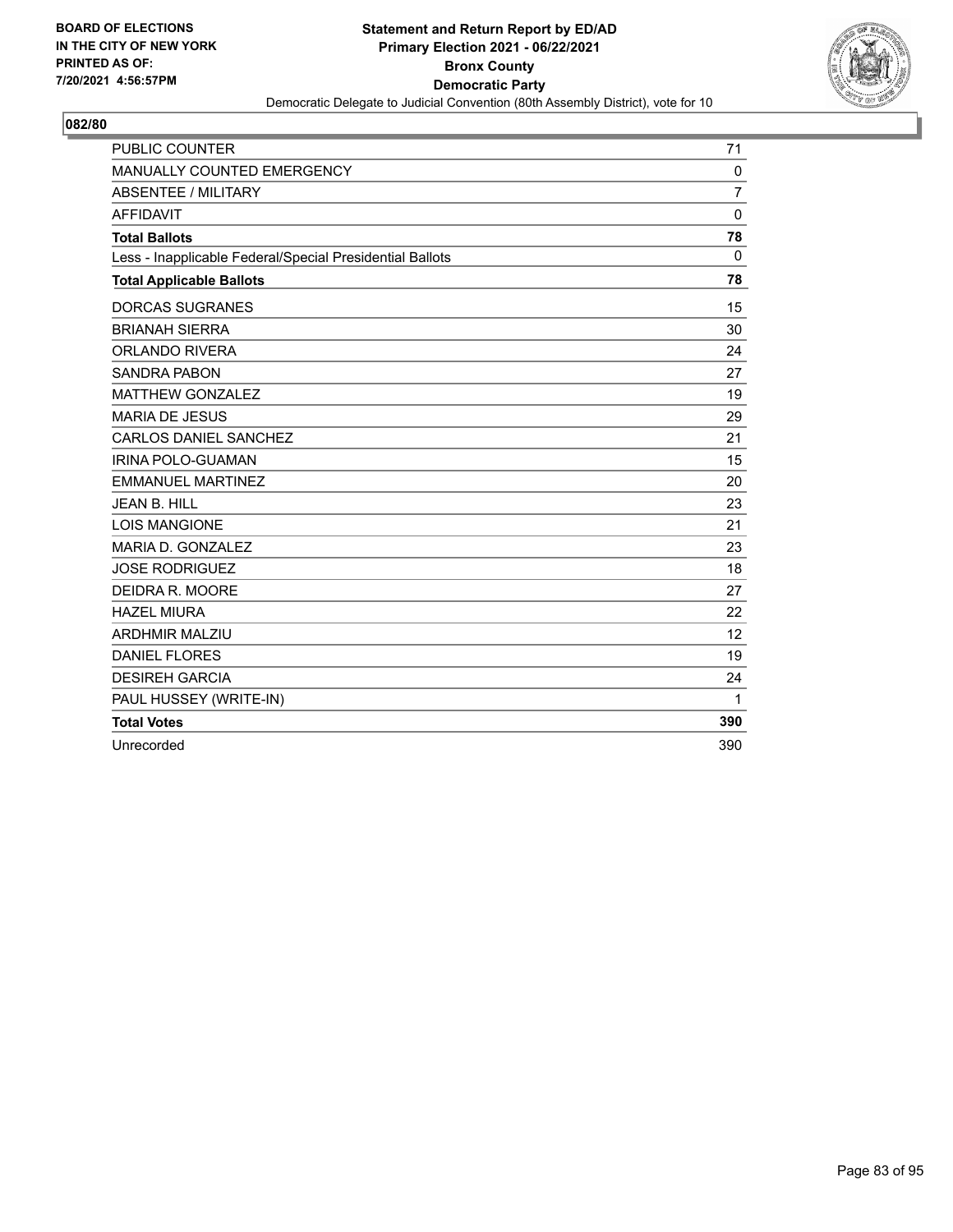

| <b>PUBLIC COUNTER</b>                                    | 103          |
|----------------------------------------------------------|--------------|
| MANUALLY COUNTED EMERGENCY                               | 0            |
| <b>ABSENTEE / MILITARY</b>                               | 17           |
| <b>AFFIDAVIT</b>                                         | 0            |
| <b>Total Ballots</b>                                     | 120          |
| Less - Inapplicable Federal/Special Presidential Ballots | $\mathbf{0}$ |
| <b>Total Applicable Ballots</b>                          | 120          |
| <b>DORCAS SUGRANES</b>                                   | 21           |
| <b>BRIANAH SIERRA</b>                                    | 37           |
| <b>ORLANDO RIVERA</b>                                    | 33           |
| <b>SANDRA PABON</b>                                      | 33           |
| <b>MATTHEW GONZALEZ</b>                                  | 23           |
| <b>MARIA DE JESUS</b>                                    | 47           |
| CARLOS DANIEL SANCHEZ                                    | 18           |
| <b>IRINA POLO-GUAMAN</b>                                 | 26           |
| <b>EMMANUEL MARTINEZ</b>                                 | 23           |
| JEAN B. HILL                                             | 40           |
| <b>LOIS MANGIONE</b>                                     | 20           |
| MARIA D. GONZALEZ                                        | 45           |
| <b>JOSE RODRIGUEZ</b>                                    | 32           |
| DEIDRA R. MOORE                                          | 34           |
| <b>HAZEL MIURA</b>                                       | 36           |
| <b>ARDHMIR MALZIU</b>                                    | 24           |
| <b>DANIEL FLORES</b>                                     | 33           |
| <b>DESIREH GARCIA</b>                                    | 35           |
| ALINA K DOWE (WRITE-IN)                                  | 1            |
| UNATTRIBUTABLE WRITE-IN (WRITE-IN)                       | 1            |
| <b>Total Votes</b>                                       | 562          |
| Unrecorded                                               | 638          |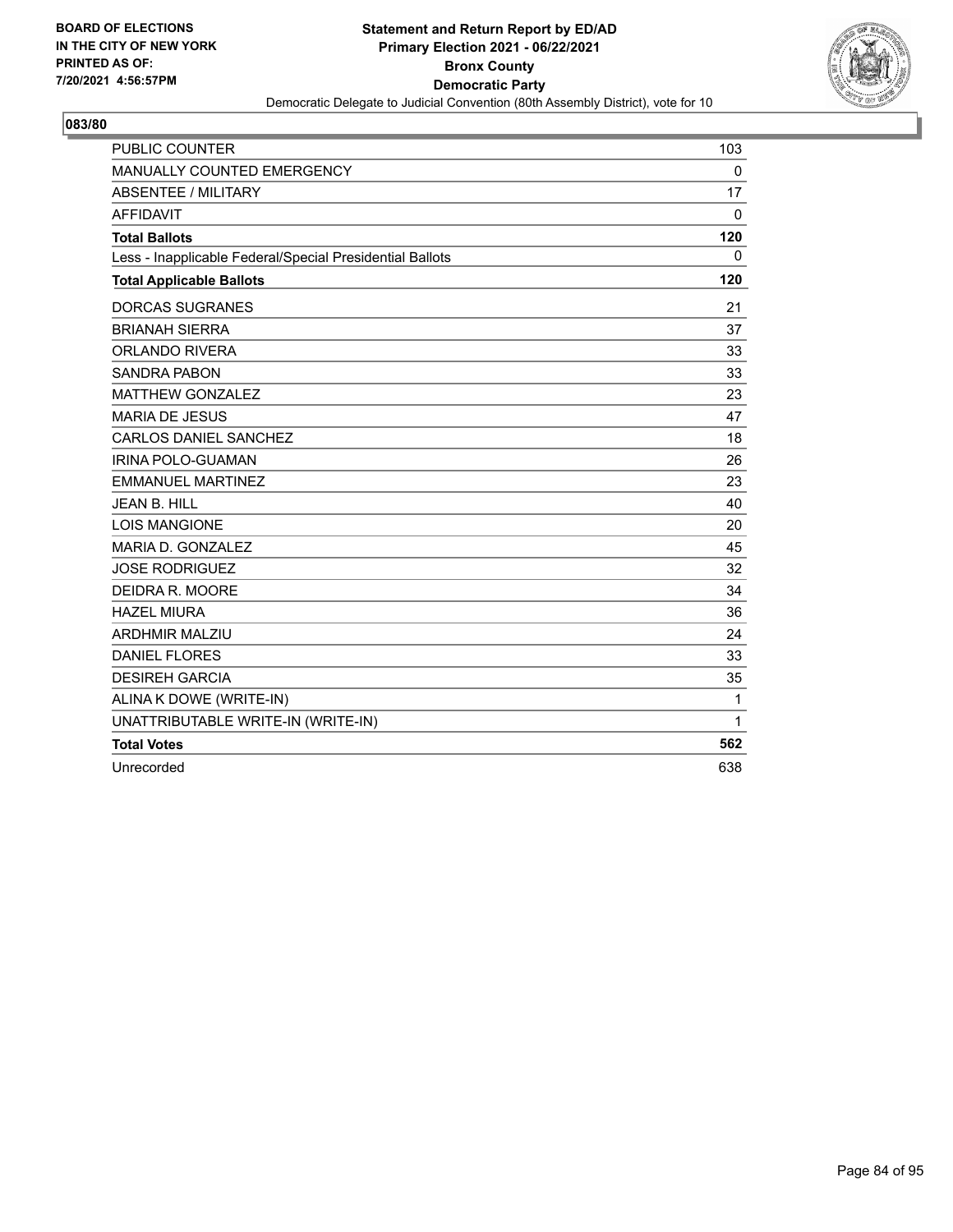

| <b>PUBLIC COUNTER</b>                                    | 106         |
|----------------------------------------------------------|-------------|
| MANUALLY COUNTED EMERGENCY                               | $\mathbf 0$ |
| <b>ABSENTEE / MILITARY</b>                               | 11          |
| <b>AFFIDAVIT</b>                                         | 1           |
| <b>Total Ballots</b>                                     | 118         |
| Less - Inapplicable Federal/Special Presidential Ballots | $\Omega$    |
| <b>Total Applicable Ballots</b>                          | 118         |
| <b>DORCAS SUGRANES</b>                                   | 24          |
| <b>BRIANAH SIERRA</b>                                    | 35          |
| <b>ORLANDO RIVERA</b>                                    | 43          |
| <b>SANDRA PABON</b>                                      | 40          |
| <b>MATTHEW GONZALEZ</b>                                  | 28          |
| <b>MARIA DE JESUS</b>                                    | 44          |
| CARLOS DANIEL SANCHEZ                                    | 28          |
| IRINA POLO-GUAMAN                                        | 25          |
| <b>EMMANUEL MARTINEZ</b>                                 | 27          |
| JFAN B. HILL                                             | 31          |
| <b>LOIS MANGIONE</b>                                     | 22          |
| MARIA D. GONZALEZ                                        | 47          |
| <b>JOSE RODRIGUEZ</b>                                    | 30          |
| DEIDRA R. MOORE                                          | 36          |
| <b>HAZEL MIURA</b>                                       | 24          |
| <b>ARDHMIR MALZIU</b>                                    | 10          |
| <b>DANIEL FLORES</b>                                     | 34          |
| <b>DESIREH GARCIA</b>                                    | 38          |
| UNATTRIBUTABLE WRITE-IN (WRITE-IN)                       | 1           |
| <b>Total Votes</b>                                       | 567         |
| Unrecorded                                               | 613         |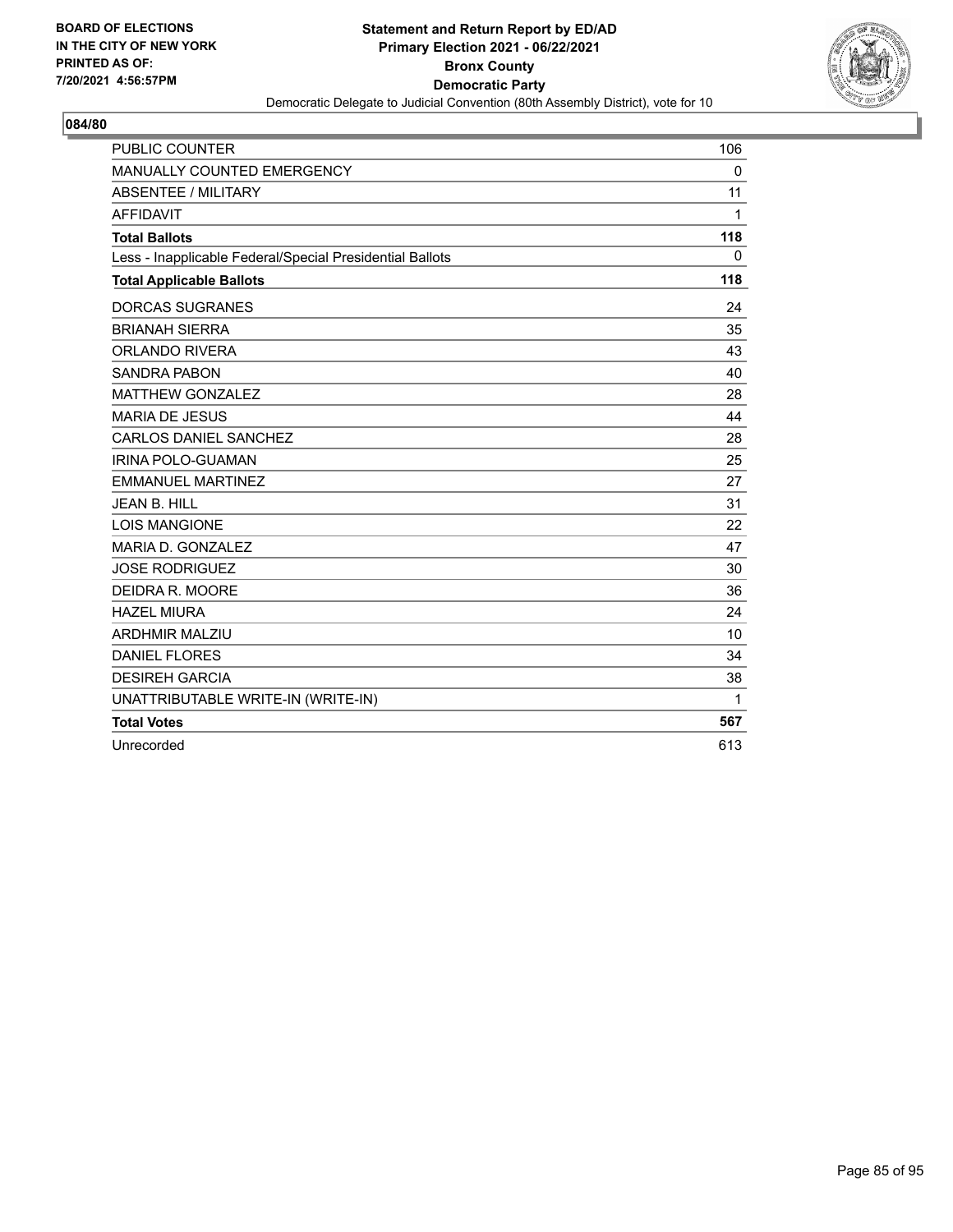

| <b>PUBLIC COUNTER</b>                                    | 110            |
|----------------------------------------------------------|----------------|
| MANUALLY COUNTED EMERGENCY                               | 0              |
| <b>ABSENTEE / MILITARY</b>                               | $\overline{c}$ |
| <b>AFFIDAVIT</b>                                         | 1              |
| <b>Total Ballots</b>                                     | 113            |
| Less - Inapplicable Federal/Special Presidential Ballots | $\Omega$       |
| <b>Total Applicable Ballots</b>                          | 113            |
| <b>DORCAS SUGRANES</b>                                   | 27             |
| <b>BRIANAH SIERRA</b>                                    | 31             |
| <b>ORLANDO RIVERA</b>                                    | 45             |
| <b>SANDRA PABON</b>                                      | 36             |
| <b>MATTHEW GONZALEZ</b>                                  | 32             |
| <b>MARIA DE JESUS</b>                                    | 36             |
| CARLOS DANIEL SANCHEZ                                    | 29             |
| IRINA POLO-GUAMAN                                        | 15             |
| <b>EMMANUEL MARTINEZ</b>                                 | 19             |
| <b>JEAN B. HILL</b>                                      | 27             |
| <b>LOIS MANGIONE</b>                                     | 17             |
| MARIA D. GONZALEZ                                        | 32             |
| <b>JOSE RODRIGUEZ</b>                                    | 25             |
| DEIDRA R. MOORE                                          | 26             |
| <b>HAZEL MIURA</b>                                       | 21             |
| <b>ARDHMIR MALZIU</b>                                    | 8              |
| <b>DANIEL FLORES</b>                                     | 25             |
| <b>DESIREH GARCIA</b>                                    | 30             |
| UNATTRIBUTABLE WRITE-IN (WRITE-IN)                       | 3              |
| <b>Total Votes</b>                                       | 484            |
| Unrecorded                                               | 646            |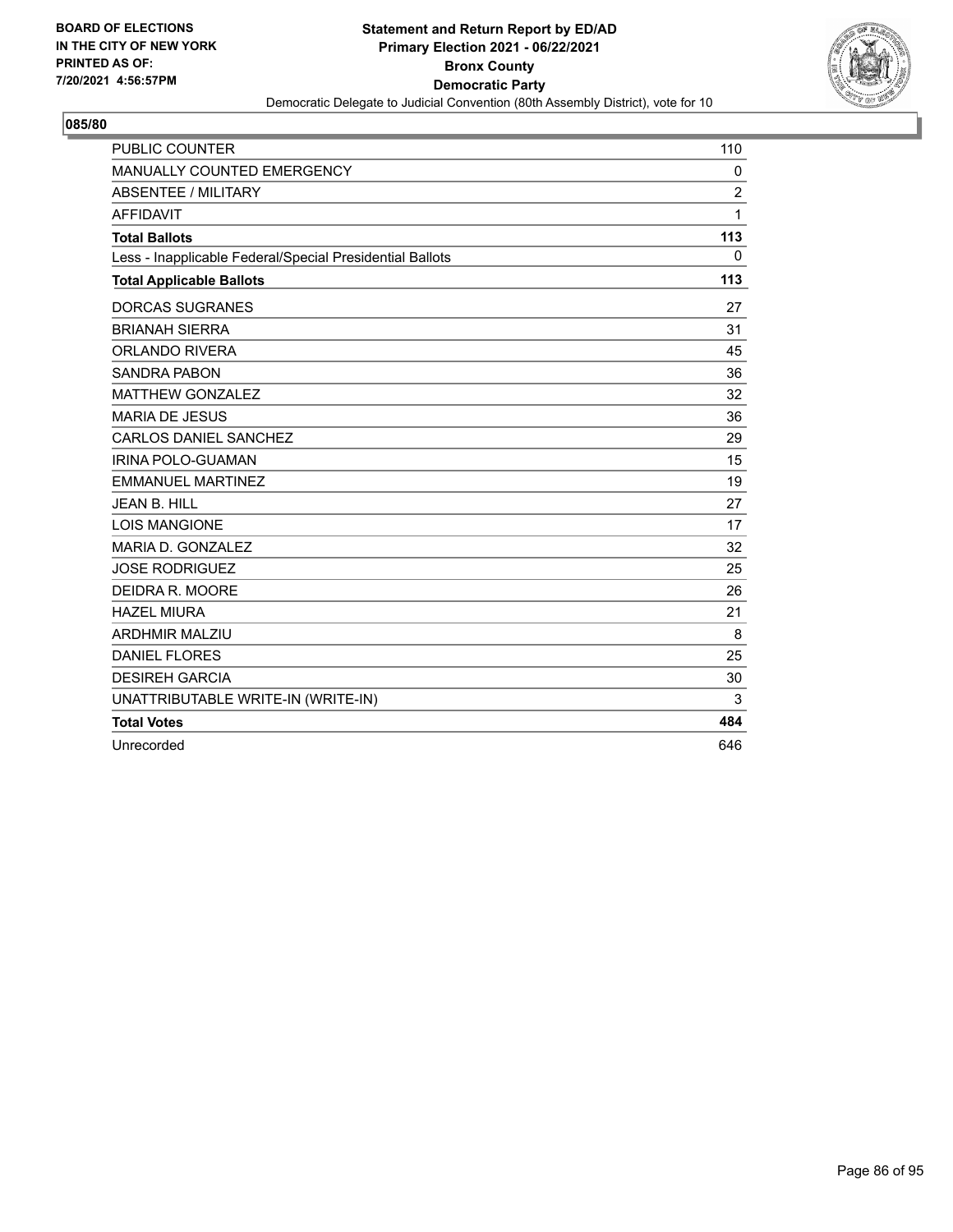

| <b>PUBLIC COUNTER</b>                                    | 65             |
|----------------------------------------------------------|----------------|
| MANUALLY COUNTED EMERGENCY                               | 0              |
| ABSENTEE / MILITARY                                      | 9              |
| <b>AFFIDAVIT</b>                                         | $\mathbf{0}$   |
| <b>Total Ballots</b>                                     | 74             |
| Less - Inapplicable Federal/Special Presidential Ballots | $\mathbf 0$    |
| <b>Total Applicable Ballots</b>                          | 74             |
| <b>DORCAS SUGRANES</b>                                   | 16             |
| <b>BRIANAH SIERRA</b>                                    | 19             |
| <b>ORLANDO RIVERA</b>                                    | 26             |
| <b>SANDRA PABON</b>                                      | 18             |
| <b>MATTHEW GONZALEZ</b>                                  | 17             |
| <b>MARIA DE JESUS</b>                                    | 29             |
| <b>CARLOS DANIEL SANCHEZ</b>                             | 21             |
| <b>IRINA POLO-GUAMAN</b>                                 | $\overline{7}$ |
| <b>EMMANUEL MARTINEZ</b>                                 | 15             |
| <b>JEAN B. HILL</b>                                      | 18             |
| <b>LOIS MANGIONE</b>                                     | 8              |
| MARIA D. GONZALEZ                                        | 26             |
| <b>JOSE RODRIGUEZ</b>                                    | 22             |
| DEIDRA R. MOORE                                          | 21             |
| <b>HAZEL MIURA</b>                                       | 9              |
| <b>ARDHMIR MALZIU</b>                                    | 6              |
| <b>DANIEL FLORES</b>                                     | 23             |
| <b>DESIREH GARCIA</b>                                    | 17             |
| MEGAN NICOLE DARE (WRITE-IN)                             | $\mathbf{1}$   |
| MINHAZ MAHBUB (WRITE-IN)                                 | $\mathbf{1}$   |
| <b>Total Votes</b>                                       | 320            |
| Unrecorded                                               | 420            |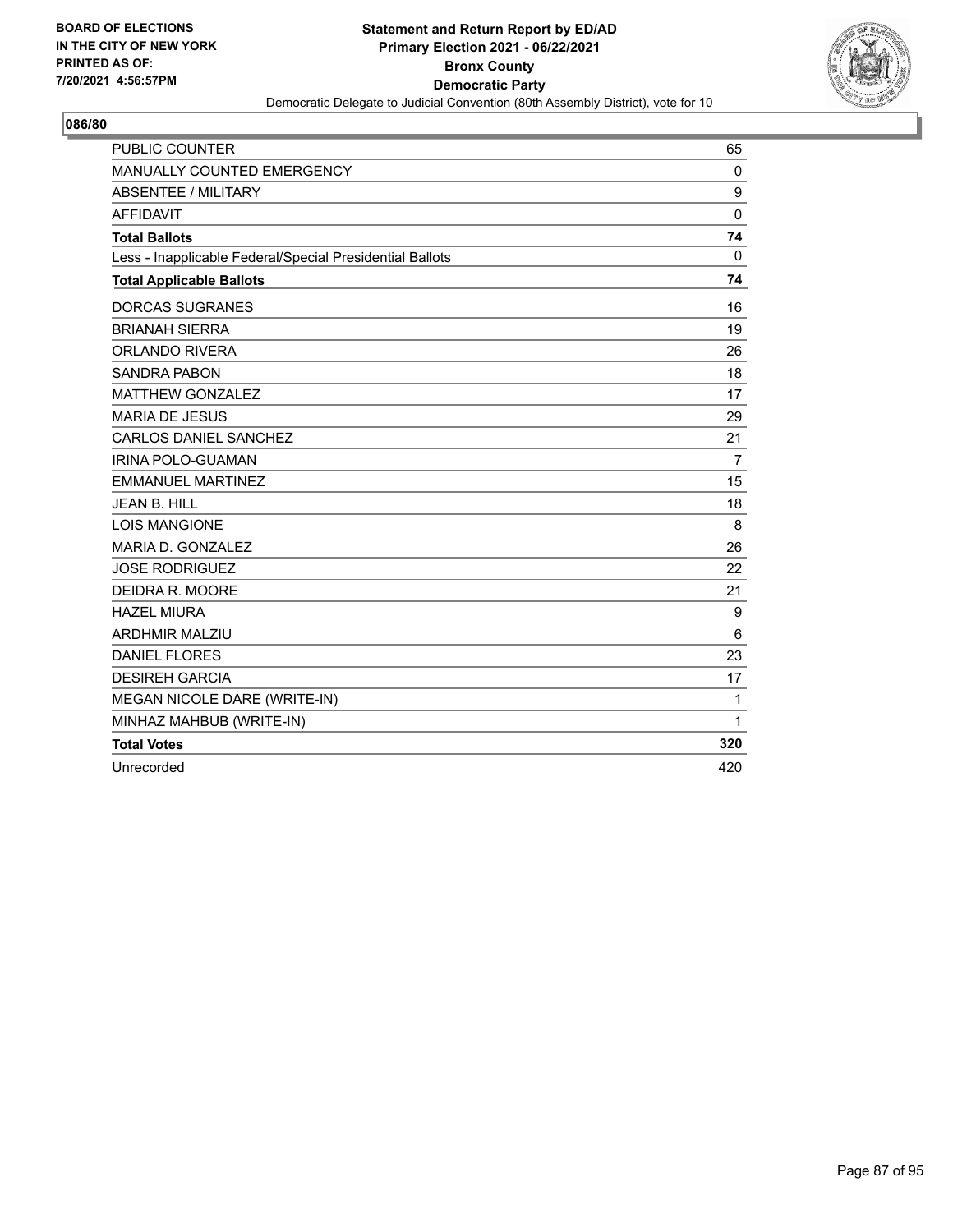

| <b>PUBLIC COUNTER</b>                                    | 53             |
|----------------------------------------------------------|----------------|
| MANUALLY COUNTED EMERGENCY                               | $\mathbf 0$    |
| ABSENTEE / MILITARY                                      | 6              |
| <b>AFFIDAVIT</b>                                         | 1              |
| <b>Total Ballots</b>                                     | 60             |
| Less - Inapplicable Federal/Special Presidential Ballots | $\Omega$       |
| <b>Total Applicable Ballots</b>                          | 60             |
| <b>DORCAS SUGRANES</b>                                   | 14             |
| <b>BRIANAH SIERRA</b>                                    | 19             |
| <b>ORLANDO RIVERA</b>                                    | 22             |
| <b>SANDRA PABON</b>                                      | 19             |
| <b>MATTHEW GONZALEZ</b>                                  | 15             |
| <b>MARIA DE JESUS</b>                                    | 15             |
| CARLOS DANIEL SANCHEZ                                    | 16             |
| <b>IRINA POLO-GUAMAN</b>                                 | 9              |
| <b>EMMANUEL MARTINEZ</b>                                 | 13             |
| <b>JEAN B. HILL</b>                                      | 18             |
| <b>LOIS MANGIONE</b>                                     | $\overline{7}$ |
| MARIA D. GONZALEZ                                        | 23             |
| <b>JOSE RODRIGUEZ</b>                                    | 11             |
| DEIDRA R. MOORE                                          | 17             |
| <b>HAZEL MIURA</b>                                       | 12             |
| <b>ARDHMIR MALZIU</b>                                    | 11             |
| <b>DANIEL FLORES</b>                                     | 12             |
| <b>DESIREH GARCIA</b>                                    | 16             |
| DIANE LIGHTBOURNE (WRITE-IN)                             | $\mathbf{1}$   |
| RAHSHAN LIGHTBOURNE (WRITE-IN)                           | 1              |
| <b>Total Votes</b>                                       | 271            |
| Unrecorded                                               | 329            |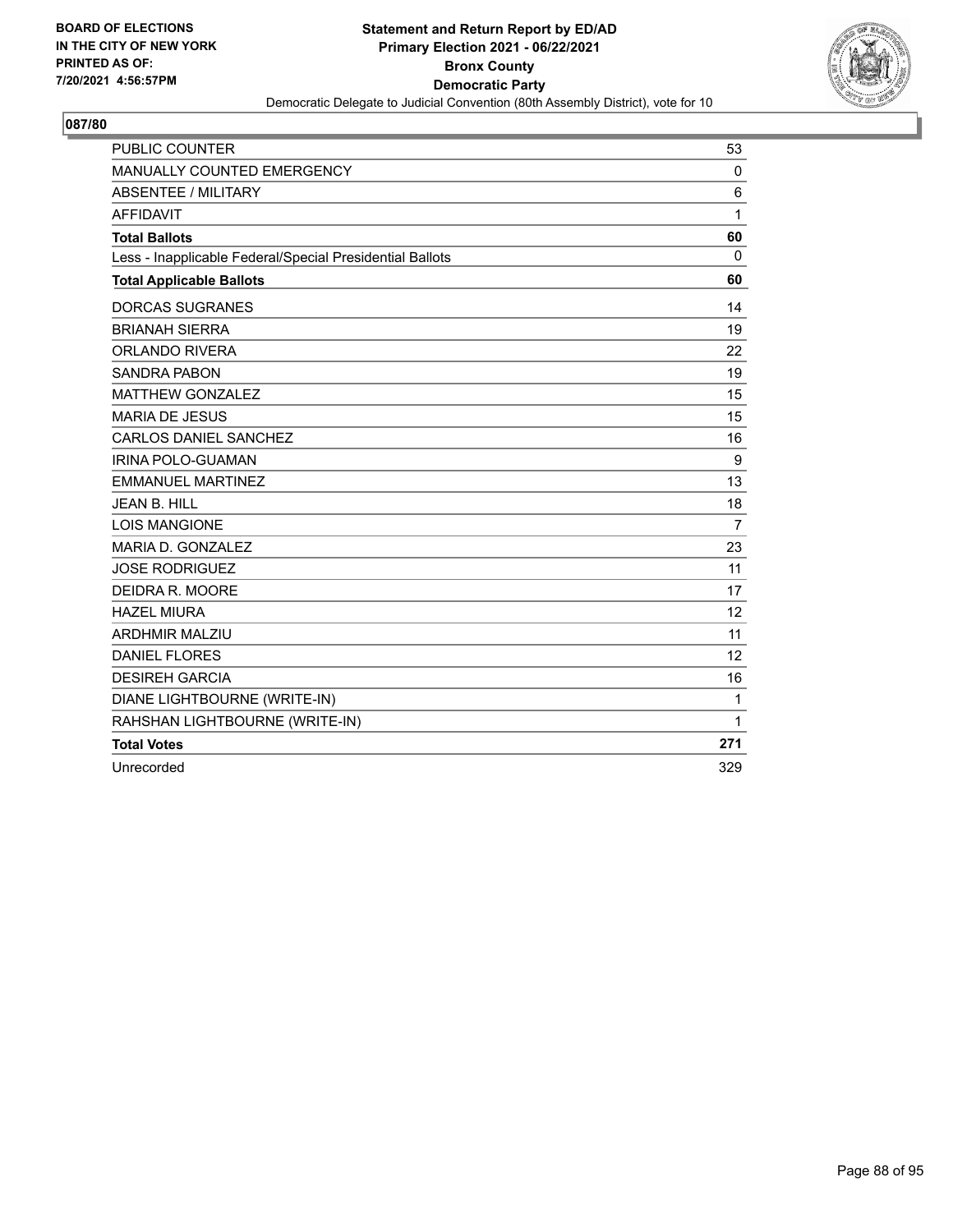

| <b>PUBLIC COUNTER</b>                                    | $\mathbf 0$  |
|----------------------------------------------------------|--------------|
| <b>MANUALLY COUNTED EMERGENCY</b>                        | $\Omega$     |
| <b>ABSENTEE / MILITARY</b>                               | $\mathbf 0$  |
| <b>AFFIDAVIT</b>                                         | $\Omega$     |
| <b>Total Ballots</b>                                     | $\mathbf 0$  |
| Less - Inapplicable Federal/Special Presidential Ballots | $\mathbf{0}$ |
| <b>Total Applicable Ballots</b>                          | 0            |
| <b>DORCAS SUGRANES</b>                                   | $\mathbf 0$  |
| <b>BRIANAH SIERRA</b>                                    | $\mathbf 0$  |
| <b>ORLANDO RIVERA</b>                                    | $\mathbf 0$  |
| <b>SANDRA PABON</b>                                      | $\Omega$     |
| <b>MATTHEW GONZALEZ</b>                                  | $\mathbf 0$  |
| <b>MARIA DE JESUS</b>                                    | $\mathbf 0$  |
| <b>CARLOS DANIEL SANCHEZ</b>                             | $\mathbf 0$  |
| <b>IRINA POLO-GUAMAN</b>                                 | $\mathbf 0$  |
| <b>EMMANUEL MARTINEZ</b>                                 | $\mathbf 0$  |
| <b>JEAN B. HILL</b>                                      | $\mathbf{0}$ |
| <b>LOIS MANGIONE</b>                                     | 0            |
| MARIA D. GONZALEZ                                        | $\mathbf 0$  |
| <b>JOSE RODRIGUEZ</b>                                    | $\mathbf 0$  |
| DEIDRA R. MOORE                                          | $\Omega$     |
| <b>HAZEL MIURA</b>                                       | $\mathbf 0$  |
| <b>ARDHMIR MALZIU</b>                                    | $\mathbf 0$  |
| <b>DANIEL FLORES</b>                                     | $\Omega$     |
| <b>DESIREH GARCIA</b>                                    | $\mathbf 0$  |
| <b>Total Votes</b>                                       | 0            |
| 089/80 COMBINED into: 087/80                             |              |

**090/80 COMBINED into: 035/80**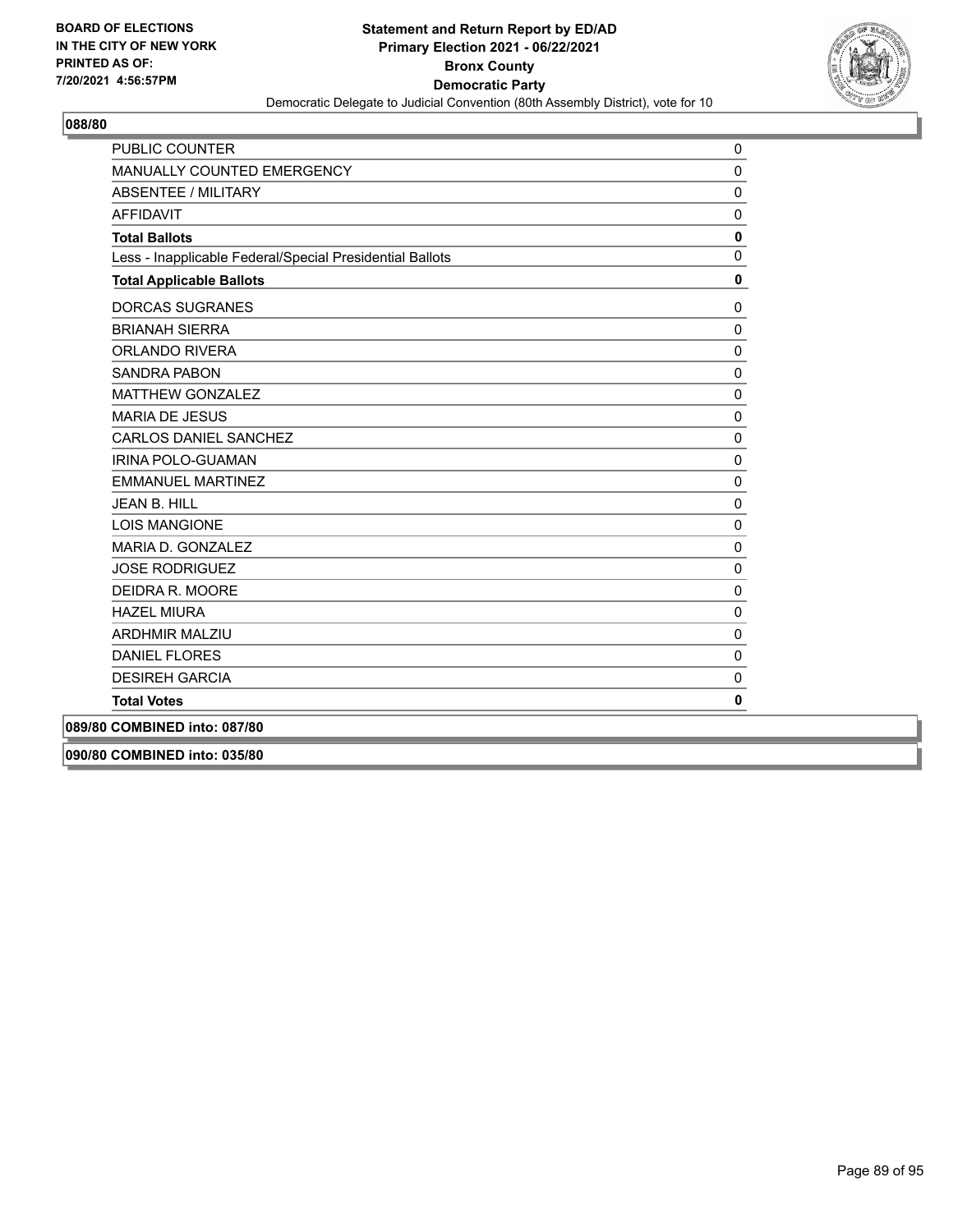

| <b>PUBLIC COUNTER</b>                                    | $\mathbf 0$  |
|----------------------------------------------------------|--------------|
| MANUALLY COUNTED EMERGENCY                               | $\mathbf 0$  |
| <b>ABSENTEE / MILITARY</b>                               | $\mathbf 0$  |
| <b>AFFIDAVIT</b>                                         | $\mathbf 0$  |
| <b>Total Ballots</b>                                     | 0            |
| Less - Inapplicable Federal/Special Presidential Ballots | $\mathbf{0}$ |
| <b>Total Applicable Ballots</b>                          | $\mathbf{0}$ |
| <b>DORCAS SUGRANES</b>                                   | 0            |
| <b>BRIANAH SIERRA</b>                                    | $\mathbf 0$  |
| <b>ORLANDO RIVERA</b>                                    | $\mathbf 0$  |
| <b>SANDRA PABON</b>                                      | $\mathbf 0$  |
| <b>MATTHEW GONZALEZ</b>                                  | $\mathbf 0$  |
| <b>MARIA DE JESUS</b>                                    | $\Omega$     |
| <b>CARLOS DANIEL SANCHEZ</b>                             | $\mathbf 0$  |
| <b>IRINA POLO-GUAMAN</b>                                 | $\mathbf 0$  |
| <b>EMMANUEL MARTINEZ</b>                                 | $\mathbf 0$  |
| <b>JEAN B. HILL</b>                                      | $\mathbf 0$  |
| <b>LOIS MANGIONE</b>                                     | 0            |
| MARIA D. GONZALEZ                                        | $\mathbf 0$  |
| <b>JOSE RODRIGUEZ</b>                                    | 0            |
| DEIDRA R. MOORE                                          | 0            |
| <b>HAZEL MIURA</b>                                       | $\mathbf 0$  |
| <b>ARDHMIR MALZIU</b>                                    | $\mathbf 0$  |
| <b>DANIEL FLORES</b>                                     | $\mathbf 0$  |
| <b>DESIREH GARCIA</b>                                    | $\mathbf 0$  |
| <b>Total Votes</b>                                       | $\mathbf 0$  |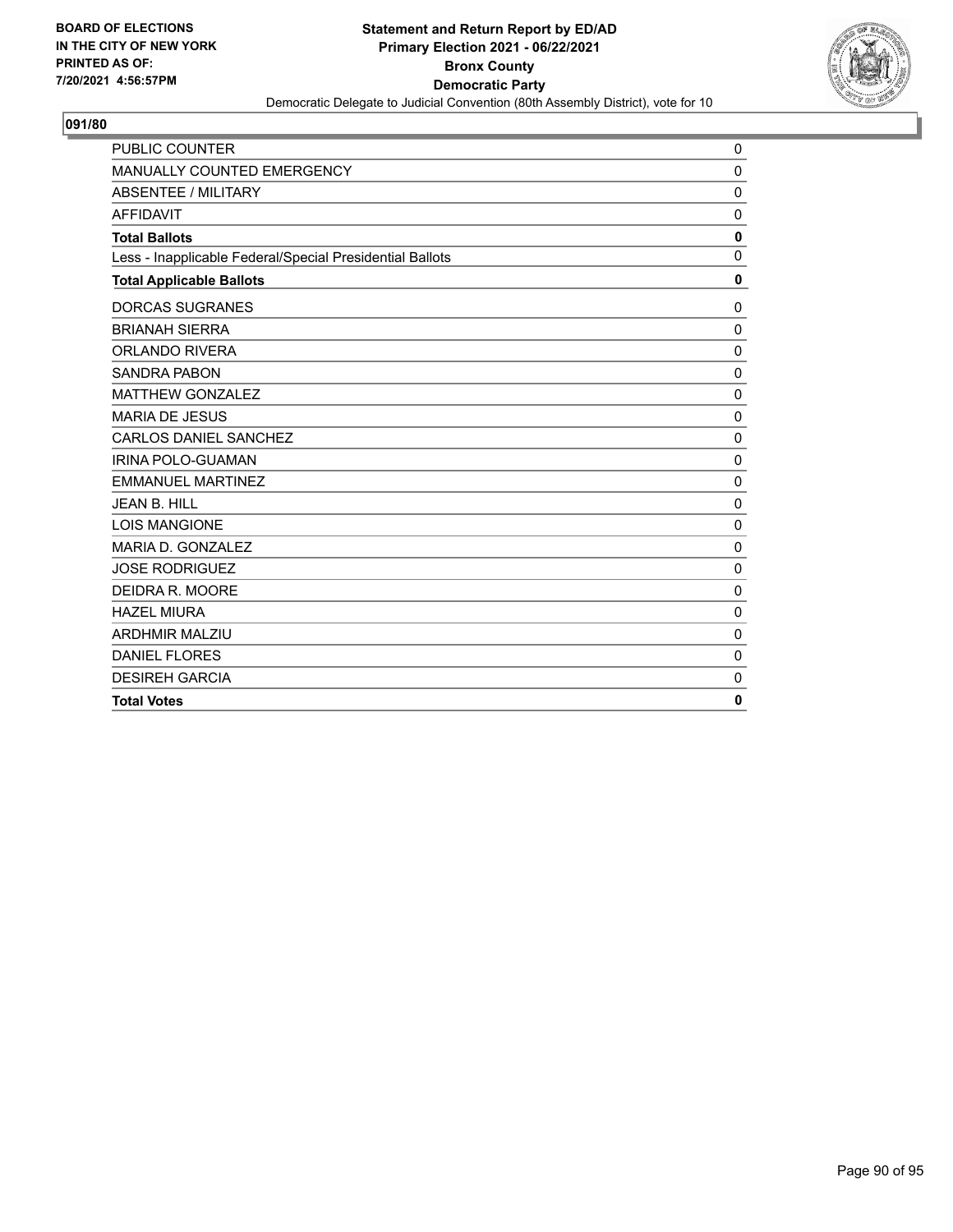

| <b>PUBLIC COUNTER</b>                                    | $\mathbf 0$  |
|----------------------------------------------------------|--------------|
| MANUALLY COUNTED EMERGENCY                               | $\mathbf 0$  |
| <b>ABSENTEE / MILITARY</b>                               | $\mathbf 0$  |
| <b>AFFIDAVIT</b>                                         | $\mathbf 0$  |
| <b>Total Ballots</b>                                     | 0            |
| Less - Inapplicable Federal/Special Presidential Ballots | $\mathbf{0}$ |
| <b>Total Applicable Ballots</b>                          | $\mathbf{0}$ |
| <b>DORCAS SUGRANES</b>                                   | 0            |
| <b>BRIANAH SIERRA</b>                                    | $\mathbf 0$  |
| <b>ORLANDO RIVERA</b>                                    | $\mathbf 0$  |
| <b>SANDRA PABON</b>                                      | $\mathbf 0$  |
| <b>MATTHEW GONZALEZ</b>                                  | $\mathbf 0$  |
| <b>MARIA DE JESUS</b>                                    | $\Omega$     |
| <b>CARLOS DANIEL SANCHEZ</b>                             | $\mathbf 0$  |
| <b>IRINA POLO-GUAMAN</b>                                 | $\mathbf 0$  |
| <b>EMMANUEL MARTINEZ</b>                                 | $\mathbf 0$  |
| JEAN B. HILL                                             | $\mathbf 0$  |
| <b>LOIS MANGIONE</b>                                     | 0            |
| MARIA D. GONZALEZ                                        | $\mathbf 0$  |
| <b>JOSE RODRIGUEZ</b>                                    | 0            |
| DEIDRA R. MOORE                                          | 0            |
| <b>HAZEL MIURA</b>                                       | $\mathbf 0$  |
| <b>ARDHMIR MALZIU</b>                                    | $\mathbf 0$  |
| <b>DANIEL FLORES</b>                                     | $\mathbf 0$  |
| <b>DESIREH GARCIA</b>                                    | $\mathbf 0$  |
| <b>Total Votes</b>                                       | $\mathbf 0$  |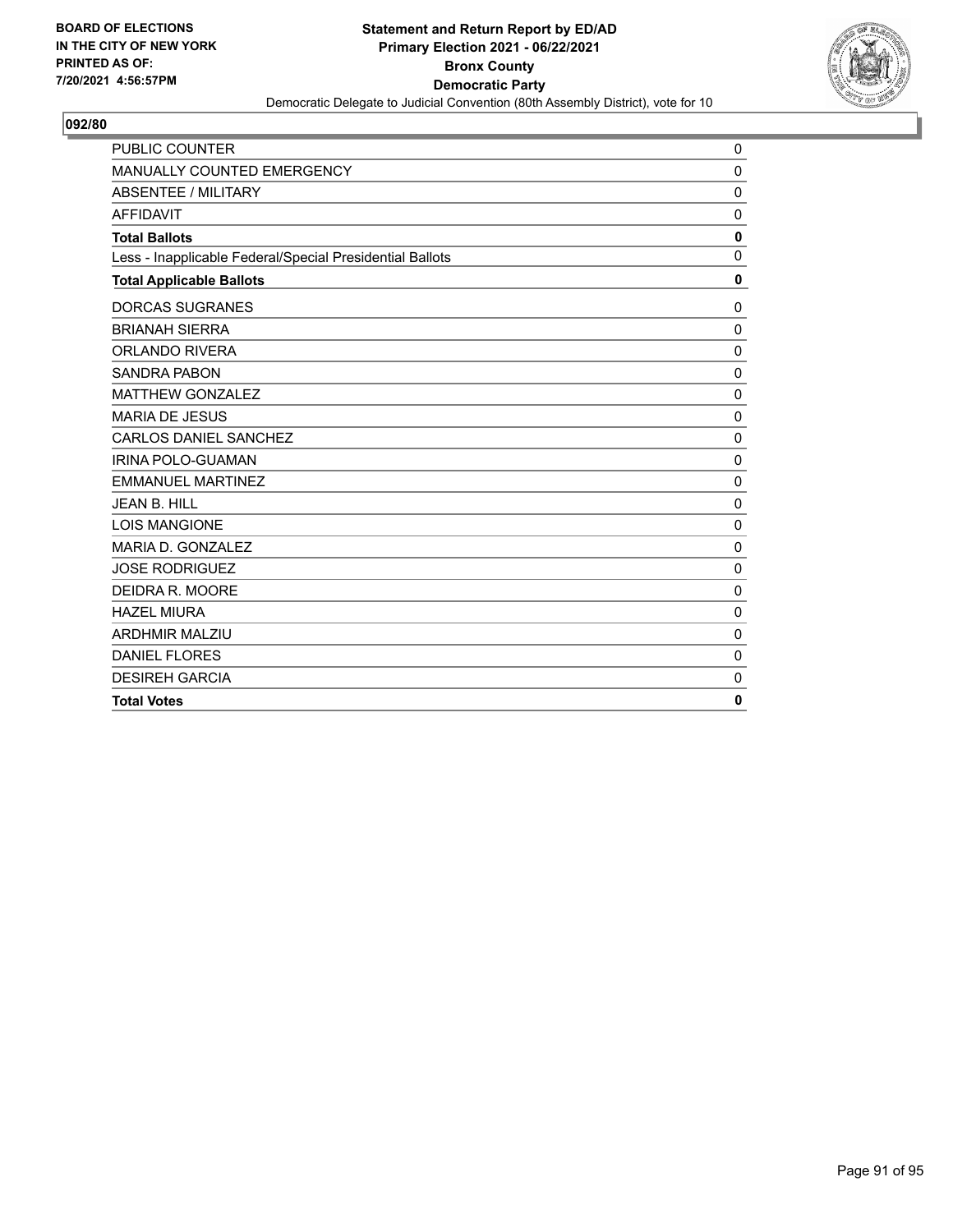

| <b>PUBLIC COUNTER</b>                                    | 82          |
|----------------------------------------------------------|-------------|
| MANUALLY COUNTED EMERGENCY                               | $\mathbf 0$ |
| <b>ABSENTEE / MILITARY</b>                               | 6           |
| <b>AFFIDAVIT</b>                                         | $\Omega$    |
| <b>Total Ballots</b>                                     | 88          |
| Less - Inapplicable Federal/Special Presidential Ballots | $\Omega$    |
| <b>Total Applicable Ballots</b>                          | 88          |
| <b>DORCAS SUGRANES</b>                                   | 17          |
| <b>BRIANAH SIERRA</b>                                    | 22          |
| <b>ORLANDO RIVERA</b>                                    | 24          |
| <b>SANDRA PABON</b>                                      | 27          |
| <b>MATTHEW GONZALEZ</b>                                  | 25          |
| <b>MARIA DE JESUS</b>                                    | 28          |
| <b>CARLOS DANIEL SANCHEZ</b>                             | 19          |
| IRINA POLO-GUAMAN                                        | 13          |
| <b>EMMANUEL MARTINEZ</b>                                 | 10          |
| <b>JEAN B. HILL</b>                                      | 17          |
| <b>LOIS MANGIONE</b>                                     | 10          |
| MARIA D. GONZALEZ                                        | 27          |
| <b>JOSE RODRIGUEZ</b>                                    | 22          |
| DEIDRA R. MOORE                                          | 20          |
| <b>HAZEL MIURA</b>                                       | 14          |
| <b>ARDHMIR MALZIU</b>                                    | 12          |
| <b>DANIEL FLORES</b>                                     | 18          |
| <b>DESIREH GARCIA</b>                                    | 21          |
| UNATTRIBUTABLE WRITE-IN (WRITE-IN)                       | 1           |
| <b>Total Votes</b>                                       | 347         |
| Unrecorded                                               | 533         |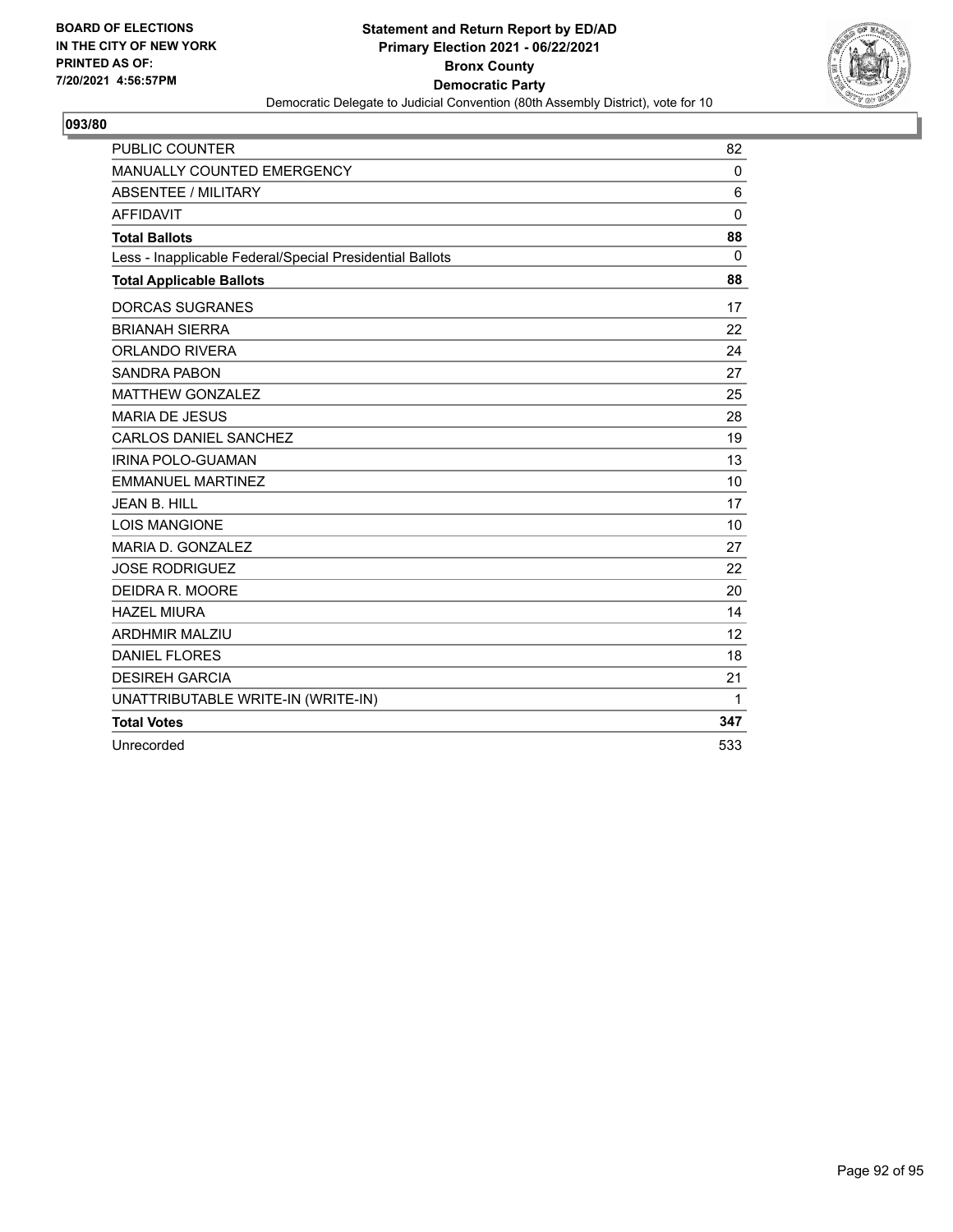

| <b>PUBLIC COUNTER</b>                                    | 120         |
|----------------------------------------------------------|-------------|
| MANUALLY COUNTED EMERGENCY                               | $\mathbf 0$ |
| <b>ABSENTEE / MILITARY</b>                               | 11          |
| <b>AFFIDAVIT</b>                                         | 1           |
| <b>Total Ballots</b>                                     | 132         |
| Less - Inapplicable Federal/Special Presidential Ballots | $\Omega$    |
| <b>Total Applicable Ballots</b>                          | 132         |
| <b>DORCAS SUGRANES</b>                                   | 19          |
| <b>BRIANAH SIERRA</b>                                    | 28          |
| <b>ORLANDO RIVERA</b>                                    | 38          |
| <b>SANDRA PABON</b>                                      | 34          |
| <b>MATTHEW GONZALEZ</b>                                  | 26          |
| <b>MARIA DE JESUS</b>                                    | 38          |
| CARLOS DANIEL SANCHEZ                                    | 25          |
| IRINA POLO-GUAMAN                                        | 17          |
| <b>EMMANUEL MARTINEZ</b>                                 | 27          |
| <b>JEAN B. HILL</b>                                      | 29          |
| <b>LOIS MANGIONE</b>                                     | 18          |
| MARIA D. GONZALEZ                                        | 40          |
| <b>JOSE RODRIGUEZ</b>                                    | 30          |
| DEIDRA R. MOORE                                          | 28          |
| <b>HAZEL MIURA</b>                                       | 21          |
| <b>ARDHMIR MALZIU</b>                                    | 20          |
| <b>DANIEL FLORES</b>                                     | 31          |
| <b>DESIREH GARCIA</b>                                    | 22          |
| UNATTRIBUTABLE WRITE-IN (WRITE-IN)                       | 4           |
| <b>Total Votes</b>                                       | 495         |
| Unrecorded                                               | 825         |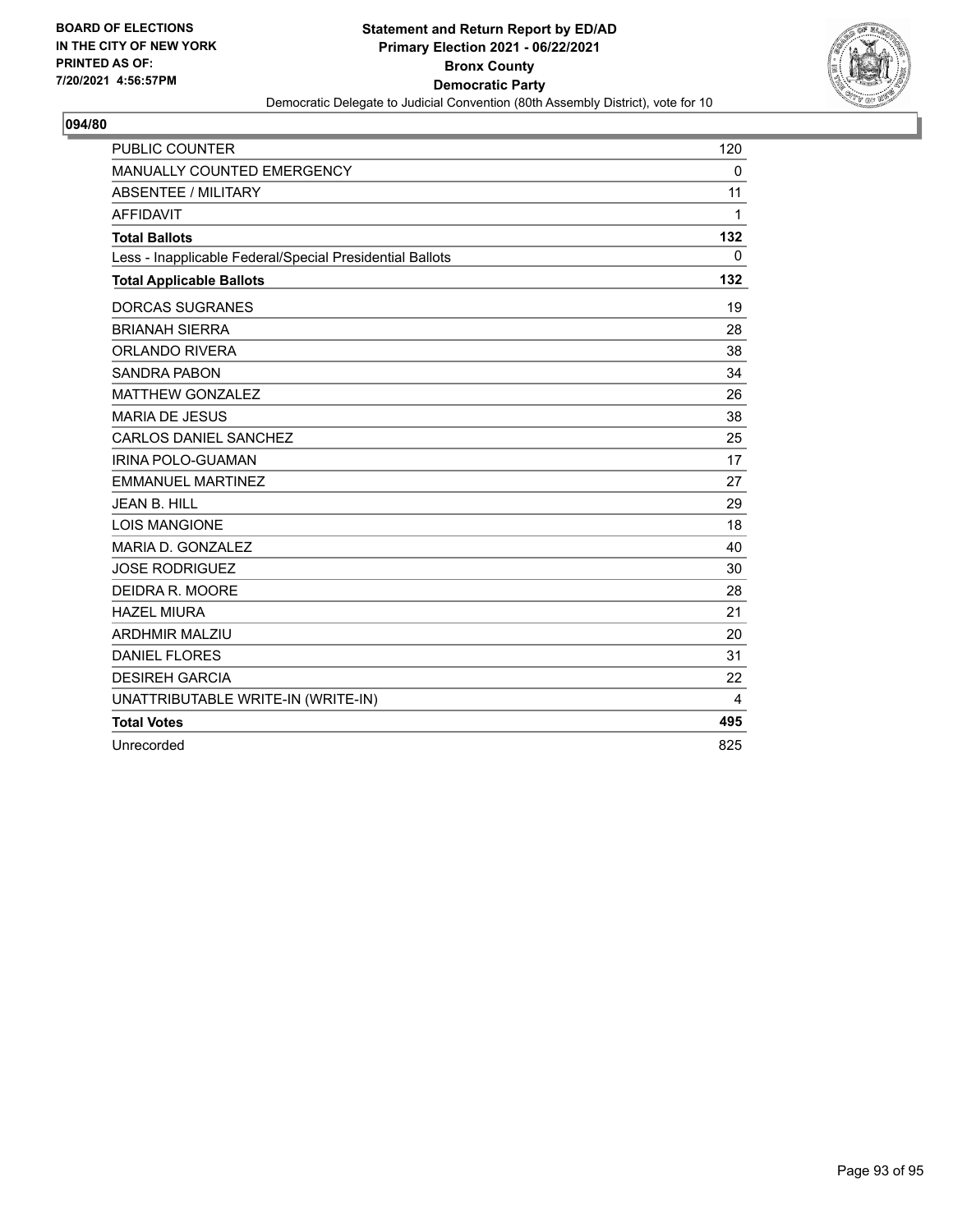

| <b>PUBLIC COUNTER</b>                                    | 84           |
|----------------------------------------------------------|--------------|
| MANUALLY COUNTED EMERGENCY                               | 0            |
| <b>ABSENTEE / MILITARY</b>                               | 21           |
| <b>AFFIDAVIT</b>                                         | $\mathbf{0}$ |
| <b>Total Ballots</b>                                     | 105          |
| Less - Inapplicable Federal/Special Presidential Ballots | $\mathbf{0}$ |
| <b>Total Applicable Ballots</b>                          | 105          |
| <b>DORCAS SUGRANES</b>                                   | 25           |
| <b>BRIANAH SIERRA</b>                                    | 25           |
| <b>ORLANDO RIVERA</b>                                    | 40           |
| <b>SANDRA PABON</b>                                      | 39           |
| <b>MATTHEW GONZALEZ</b>                                  | 24           |
| <b>MARIA DE JESUS</b>                                    | 43           |
| <b>CARLOS DANIEL SANCHEZ</b>                             | 26           |
| <b>IRINA POLO-GUAMAN</b>                                 | 20           |
| <b>EMMANUEL MARTINEZ</b>                                 | 23           |
| <b>JEAN B. HILL</b>                                      | 28           |
| <b>LOIS MANGIONE</b>                                     | 18           |
| MARIA D. GONZALEZ                                        | 32           |
| <b>JOSE RODRIGUEZ</b>                                    | 20           |
| DEIDRA R. MOORE                                          | 25           |
| <b>HAZEL MIURA</b>                                       | 24           |
| <b>ARDHMIR MALZIU</b>                                    | 9            |
| <b>DANIEL FLORES</b>                                     | 23           |
| <b>DESIREH GARCIA</b>                                    | 24           |
| <b>Total Votes</b>                                       | 468          |
| Unrecorded                                               | 582          |